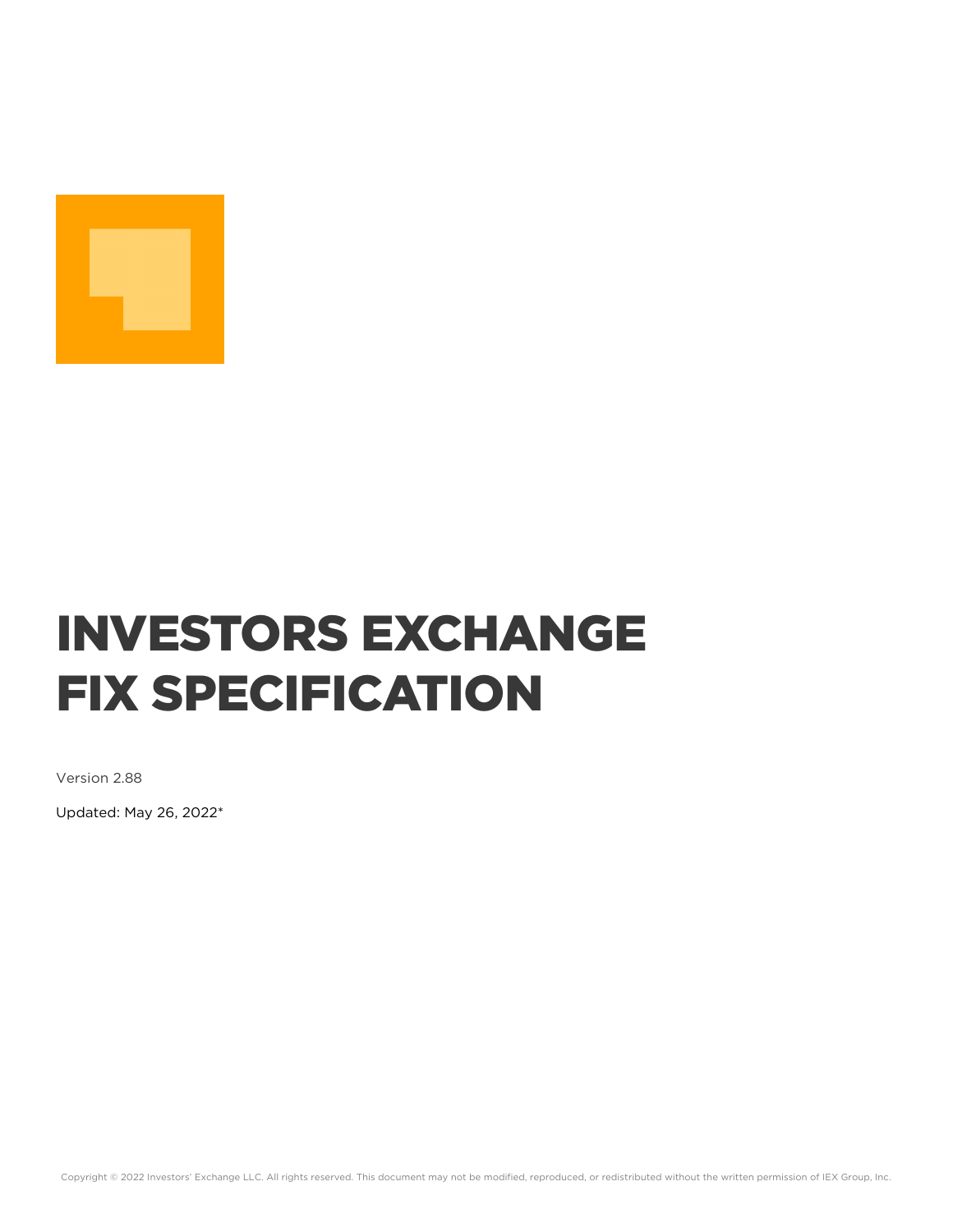

## **Table of Contents**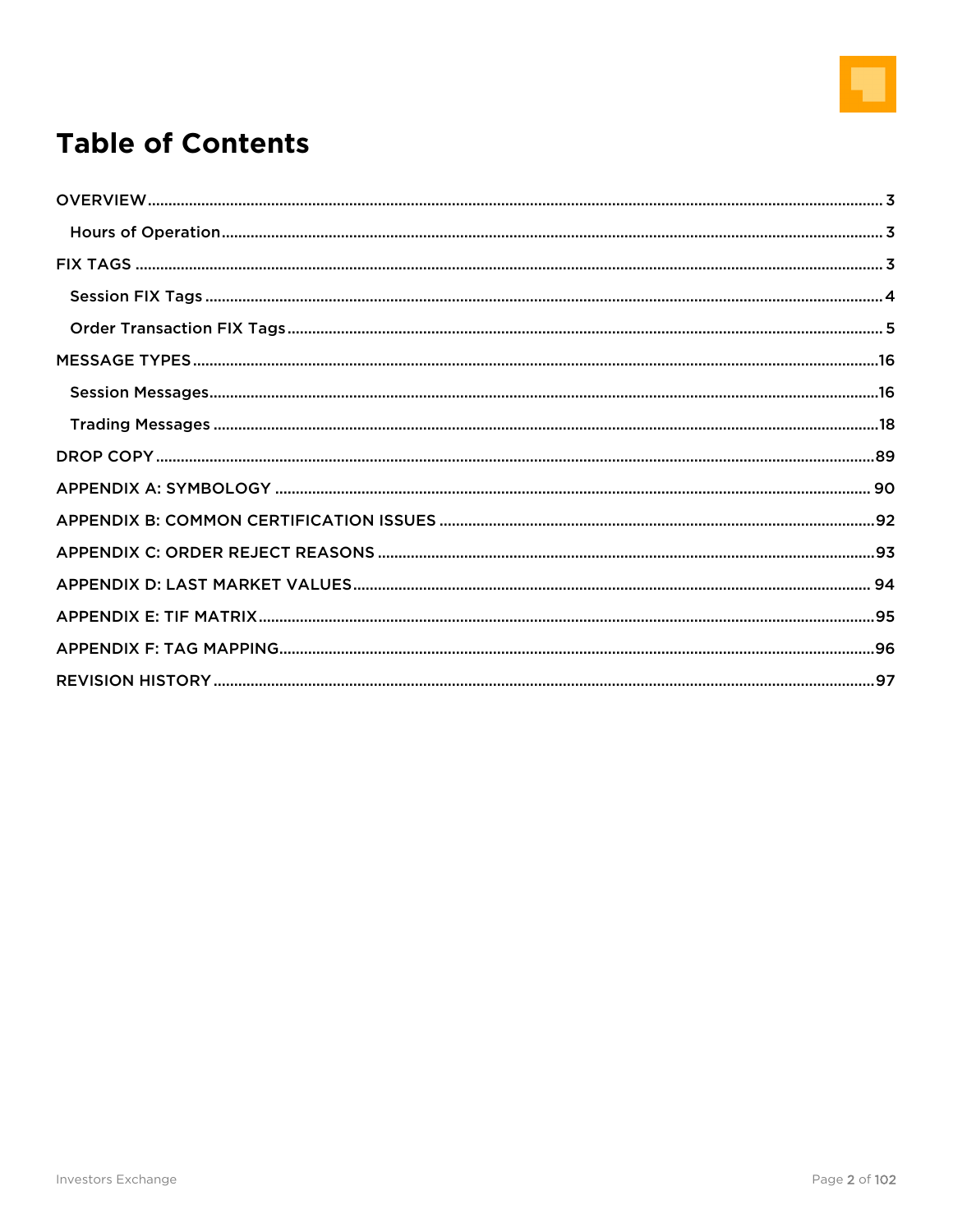

## <span id="page-2-0"></span>**OVERVIEW**

This specifications document outlines the format in which IEX Members should correctly format their FIX messages for order entry as well the expected format for execution and drop copy messages received back from IEX.

IEX supports FIX 4.2 as a base protocol, with IEX-specific modifications detailed in this specification.

It is assumed that the reader is familiar with the FIX 4.2 protocol as described at [http://www.fixprotocol.org.](http://www.fixprotocol.org/) This document describes the differences between the IEX implementation and the FIX 4.2 standard.

See the [Investors Exchange](http://iextrading.com/) Rule Book for functional details.

## <span id="page-2-1"></span>**Hours of Operation**

Refer to the Exchange website for the [IEX holiday schedule.](http://iextrading.com/services/#markethours)

Orders entered prior to the start of the Pre-Market Session will be rejected. Orders entered prior to the start of the Regular Market Session which are accepted and designated to begin trading in the Regular Market Session will be queued. Once the Regular Market Session begins, queued orders will be released to the book in time priority and will be eligible for matching. Refer to the IEX Regular Market Hours Opening Process in Exchange Rule 11.231 for more information.

Orders are rejected if they are received outside the hours IEX is available for trading. All orders remaining after the Post-Market Session will be cancelled automatically.

| <b>Session</b>                            | <b>Start and End Time (all times are Eastern Time)</b> |
|-------------------------------------------|--------------------------------------------------------|
| Begin Order Entry Acceptance              | $8:00$ a.m.                                            |
| Pre-Market Session                        | $8:00$ a.m. $-9:30$ a.m.                               |
| Regular Market Session                    | $9:30$ a.m. $-4:00$ p.m.                               |
| Post-Market Session                       | 4:00 p.m. $-$ 5:00 p.m.                                |
| System Hours (trade matching and routing) | 8:00 a.m. - 5:00 p.m.                                  |

## <span id="page-2-2"></span>**FIX TAGS**

This section lists the FIX tags and values supported while transacting with IEX. Required tags for various message types are shown in further detail in the section titled Message Types below. The subsection titled Trading Messages indicates tag/value requirements and dependencies per order type supported at IEX.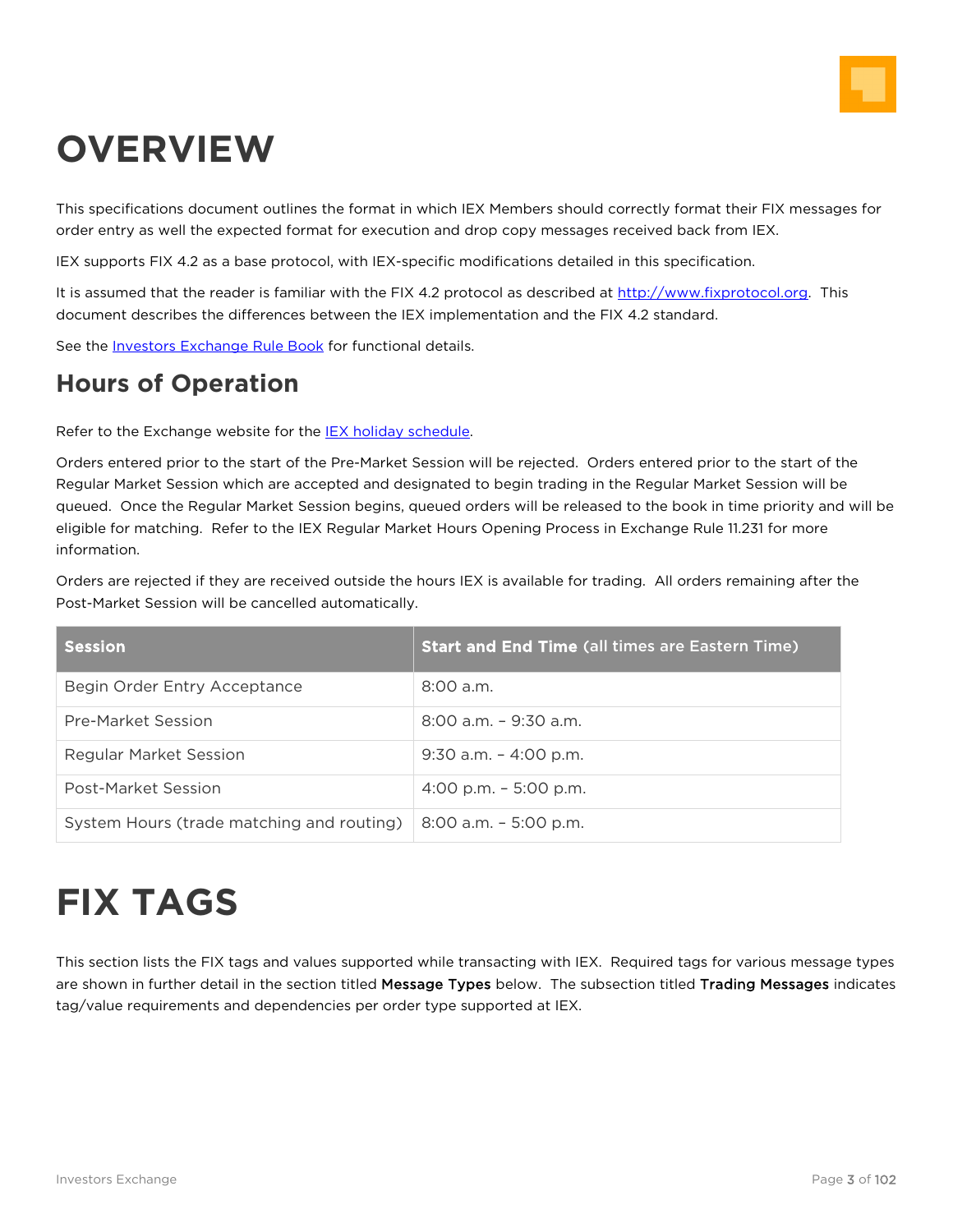

## <span id="page-3-0"></span>**Session FIX Tags**

#### Header

| <b>Tag</b> | <b>Field Name</b> | <b>Details</b>                                                                                                                                                                                                                                                                                                                                     | <b>Guidelines</b>                                                        |
|------------|-------------------|----------------------------------------------------------------------------------------------------------------------------------------------------------------------------------------------------------------------------------------------------------------------------------------------------------------------------------------------------|--------------------------------------------------------------------------|
| 8          | BeginString       | Identifies beginning of new message and protocol version 4.2.<br>ALWAYS FIRST FIELD IN MESSAGE                                                                                                                                                                                                                                                     |                                                                          |
| 9          | BodyLength        | Message length, in bytes, forward to the CheckSum field.<br>ALWAYS SECOND FIELD IN MESSAGE.                                                                                                                                                                                                                                                        |                                                                          |
| 35         | MsgType           | Defines message type.<br>ALWAYS THIRD FIELD IN MESSAGE.<br>Supported values:<br>O=Heartbeat<br>1=Test Request<br>2=Resend Request<br>3=Reject<br>4=Sequence Reset<br>5=Logout<br>8=Execution Report<br>9=Order Cancel Reject<br>A=Logon<br>D=Order Single<br>F=Order Cancel Request<br>G=Order Cancel/Replace Request<br><b>UCC=IEX Trade Bust</b> |                                                                          |
| 34         | MsgSeqNum         | Integer message sequence number.                                                                                                                                                                                                                                                                                                                   |                                                                          |
| 49         | SenderCompID      | IEX-assigned value used to identify firm sending message.                                                                                                                                                                                                                                                                                          |                                                                          |
| 52         | SendingTime       | Time of message transmission (always expressed in UTC<br>(Universal Time Coordinated, also known as "GMT")).                                                                                                                                                                                                                                       | YYYYMMDD-<br>HH:MM:SS.sss<br>sss=000-999<br>(indicating<br>milliseconds) |
| 56         | TargetCompID      | Members will target "IEXG"                                                                                                                                                                                                                                                                                                                         |                                                                          |

#### Trailer

| l Tagl | <b>Field Name</b> | <b>Details</b>                                                                                                                                                                         | <b>Guidelines</b> |
|--------|-------------------|----------------------------------------------------------------------------------------------------------------------------------------------------------------------------------------|-------------------|
| 10     | CheckSum          | Three byte, simple checksum.<br>ALWAYS LAST FIELD IN MESSAGE; i.e., serves, with the<br>trailing <soh>, as the end-of-message delimiter. Always<br/>defined as three characters.</soh> |                   |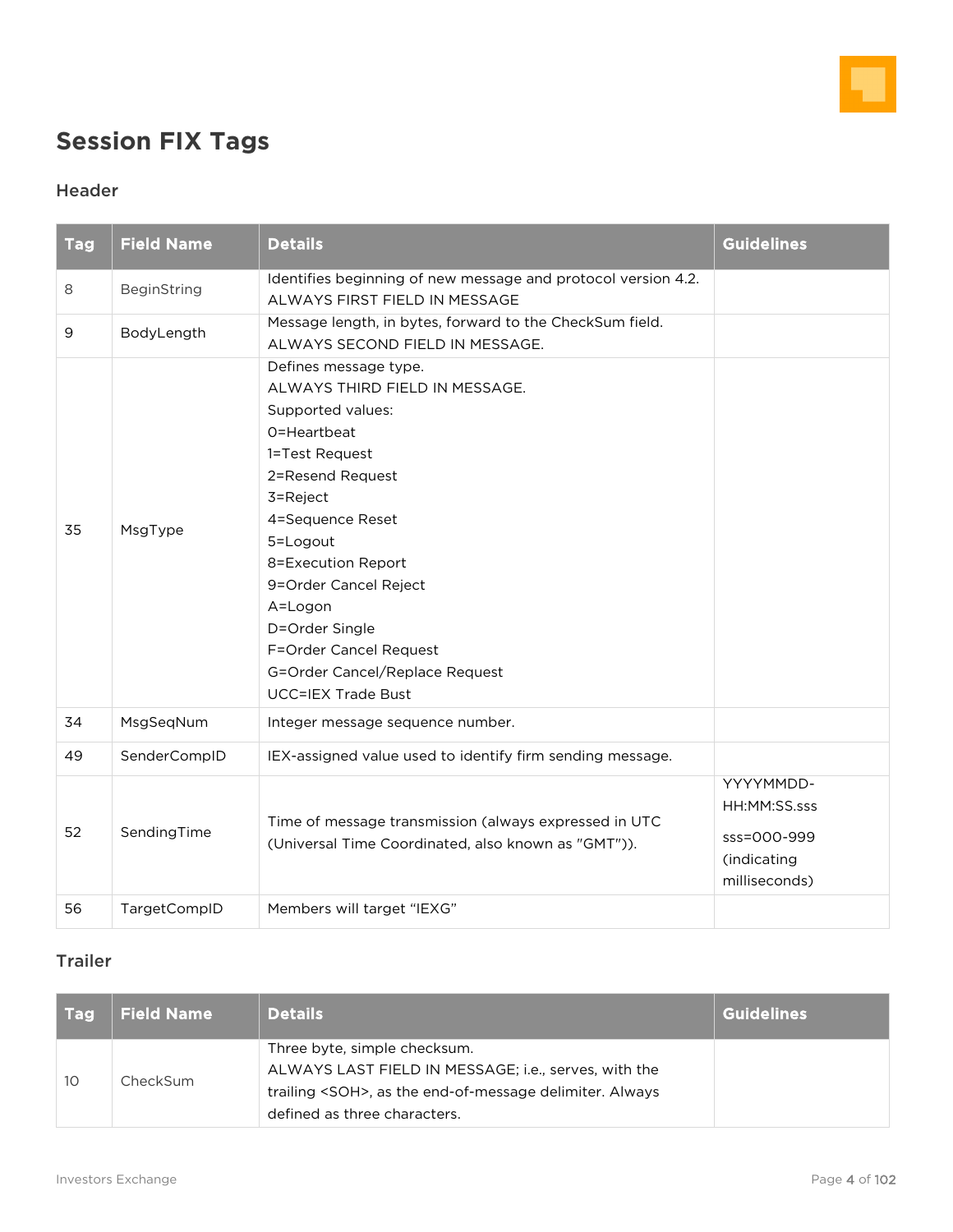

#### Duplicate Messages

| <b>Tag</b> | <b>Field Name</b> | <b>Details</b>                                                                                                                                                                     | <b>Guidelines</b>                           |
|------------|-------------------|------------------------------------------------------------------------------------------------------------------------------------------------------------------------------------|---------------------------------------------|
| 43         | PossDupFlag       | Indicates possible retransmission of message with this<br>sequence number                                                                                                          | Default: Not sent. Only                     |
| 97         | PossResend        | Indicates that message may contain information that has<br>been sent under another sequence number.                                                                                | required for resend<br>messages (PossDup or |
| 122        | OrigSendingTime   | Original time of message transmission (always expressed in<br>UTC (Universal Time Coordinated, also known as "GMT")<br>when transmitting orders as the result of a resend request. | PossResend)                                 |

## <span id="page-4-0"></span>**Order Transaction FIX Tags**

### FIX Standard Tags

| <b>Tag</b> | <b>Field Name</b> | <b>Details</b>                                                                                                                                                                                                                                                                                                                                                                                                                         | <b>Guidelines</b>                                                                                                            |
|------------|-------------------|----------------------------------------------------------------------------------------------------------------------------------------------------------------------------------------------------------------------------------------------------------------------------------------------------------------------------------------------------------------------------------------------------------------------------------------|------------------------------------------------------------------------------------------------------------------------------|
| 1          | Account           | If sent by Member, this value will be echoed back in<br>execution reports                                                                                                                                                                                                                                                                                                                                                              | Max length: 16 chars                                                                                                         |
| 11         | ClOrdID           | Unique identifier, per session, per trading day for Order<br>as assigned by the Member                                                                                                                                                                                                                                                                                                                                                 | Max length: 20 chars<br>ASCII characters not<br>permitted:<br>$@$ - at sign<br>. - comma<br>" - double quotation<br>  - pipe |
| 18         | ExecInst          | M=Midpoint Peg (executes on IEX)<br>R=Primary Peg (executes on IEX)<br>d=Discretionary Peg (executes on IEX)<br>Q=Market Maker Peg (executes on IEX)<br>f=ISO (executes on IEX)<br>i=IEX Only (also known as Standard)<br>j=Discretionary Limit (executes on IEX)<br>o=Offset Peg (executes on IEX)<br>u=Router ([r,s,t] are accepted and converted to [u])<br>y=Trade At ISO (executes on IEX)<br>z=Corporate D-Peg (executes on IEX) | Only single values<br>allowed<br>See the <b>IEX Rule Book</b><br>for functional details.                                     |
| 21         | HandlInst         | 1=Automated execution order, private, no Broker<br>intervention                                                                                                                                                                                                                                                                                                                                                                        | Optional. Value ignored,<br>if present.                                                                                      |
| 38         | OrderQty          | Number of shares ordered                                                                                                                                                                                                                                                                                                                                                                                                               | 1-10,000,000                                                                                                                 |
| 40         | OrdType           | 1=Market<br>$2=Limit$                                                                                                                                                                                                                                                                                                                                                                                                                  | Price (44) must be<br>populated for [2]=Limit                                                                                |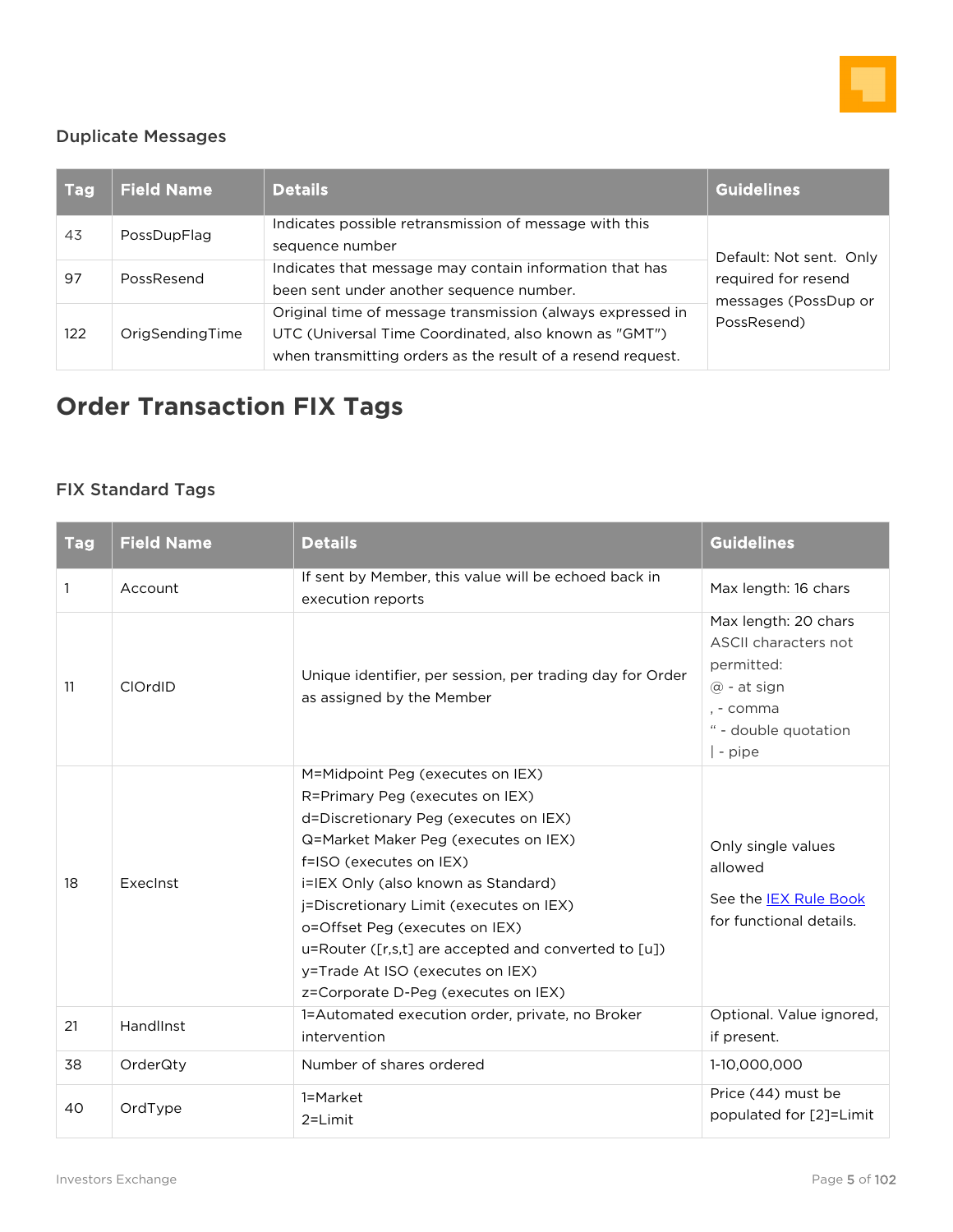

| <b>Tag</b> | <b>Field Name</b> | <b>Details</b>                                               | <b>Guidelines</b>                                                                                                                                                                                                                                                                                                                                                                                                                                                                                                                                                                                                                                                                                                      |
|------------|-------------------|--------------------------------------------------------------|------------------------------------------------------------------------------------------------------------------------------------------------------------------------------------------------------------------------------------------------------------------------------------------------------------------------------------------------------------------------------------------------------------------------------------------------------------------------------------------------------------------------------------------------------------------------------------------------------------------------------------------------------------------------------------------------------------------------|
|            |                   | P=Pegged                                                     | OrdType (40) must be<br>populated with<br>[P]=Pegged when<br>Execlnst (18) has any of<br>the following values:<br>[M]=Midpoint peg,<br>$[R]$ = Primary peg,<br>[d] = Discretionary peg,<br>$[o]$ = Offset Peg, or<br>[z] = Corporate D-Peg<br>[Q]=Market Maker peg<br>OrdType must be<br>populated with<br>[2]=Limit for<br>Discretionary Limit<br>orders (18=j)<br>[P]=Pegged orders are<br>not eligible to route<br>$(Tag 18 = u)$ unless<br>members instruct IEX<br>on the Equities Port<br>Request Form to ignore<br>their routing instruction<br>and instead treat as a<br>Midpoint Peg (FIX Tag<br>$18 = M$ ).<br>At the open and At the<br>close orders (59=2,7)<br>with 40=P will be<br>rejected upon receipt. |
| 41         | OrigClOrdID       | ClOrdID referencing the order to be cancelled or<br>replaced | Max length: 20 chars<br>ASCII characters not<br>permitted:<br>@ - at sign<br>, - comma<br>" - double quotation<br>  - pipe                                                                                                                                                                                                                                                                                                                                                                                                                                                                                                                                                                                             |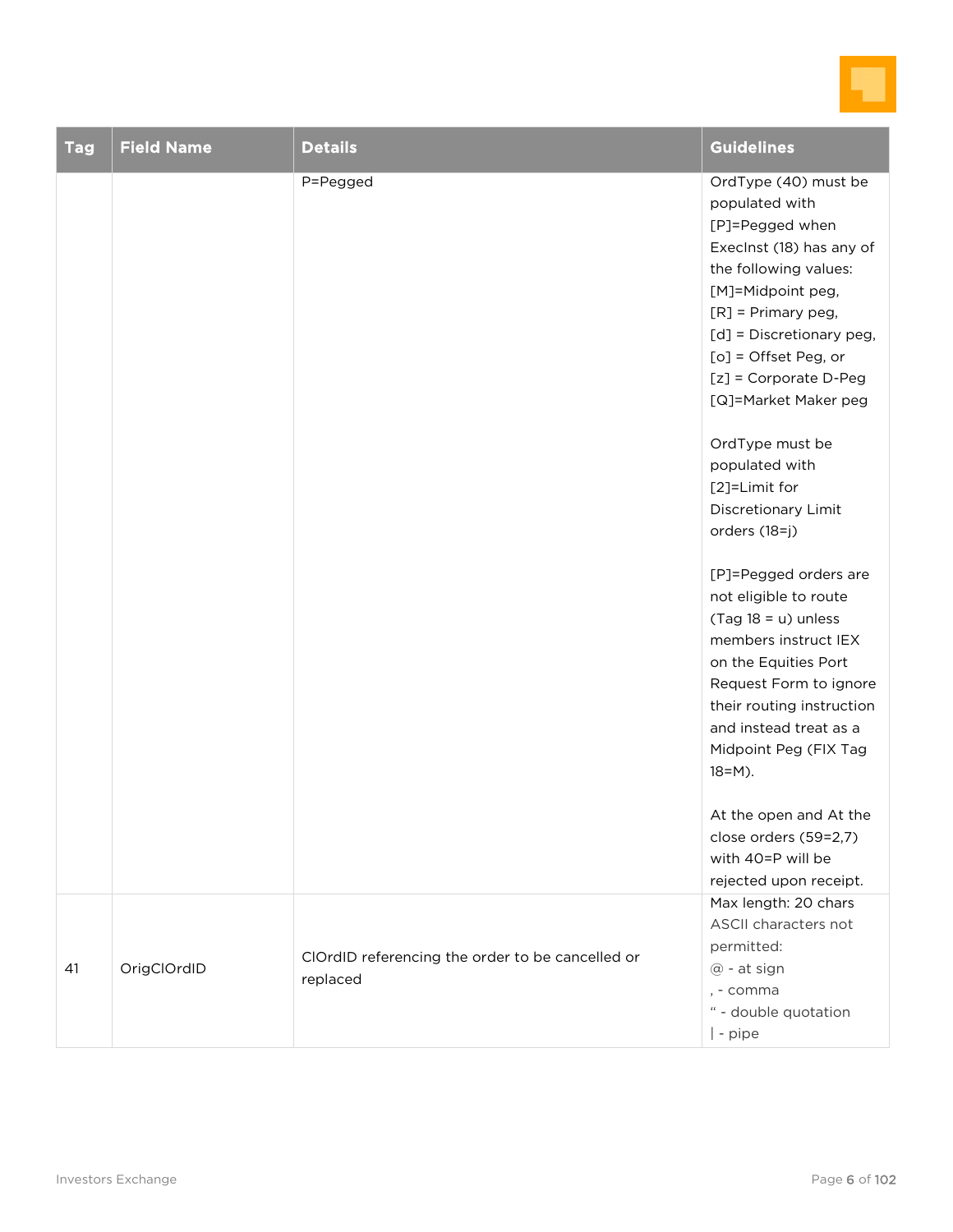

| <b>Tag</b> | <b>Field Name</b> | <b>Details</b>                                                                                                                                                                                                                                                                                    | <b>Guidelines</b>                                                                                                                                                                                                                    |
|------------|-------------------|---------------------------------------------------------------------------------------------------------------------------------------------------------------------------------------------------------------------------------------------------------------------------------------------------|--------------------------------------------------------------------------------------------------------------------------------------------------------------------------------------------------------------------------------------|
| 44         | Price             | Required for Limit Orders                                                                                                                                                                                                                                                                         | The Minimum Price<br>Variation ("MPV") for<br>orders entered into the<br>System shall be \$0.01<br>for orders priced \$1.00<br>or greater, and \$0.0001<br>for orders priced below<br>\$1.00.                                        |
|            |                   |                                                                                                                                                                                                                                                                                                   | Only valid for OrdType<br>(40) of [2]=Limit or<br>$[P]=Peg$                                                                                                                                                                          |
| 47         | OrderCapacity     | A=Agency<br>P=Principal<br>R=Riskless Principal                                                                                                                                                                                                                                                   | Option to default on a<br>session level without<br>needing to send per<br>message                                                                                                                                                    |
| 54         | Side              | Side of Order<br>$1 = Buy$<br>2=Sell Long<br>5=Sell Short<br>6=Sell Short Exempt                                                                                                                                                                                                                  | LocateReqd (114) must<br>be populated with [N]<br>for [5]=Sell Short and<br>[6]=Sell Short Exempt                                                                                                                                    |
| 55         | Symbol            | Ticker symbol                                                                                                                                                                                                                                                                                     | The entire symbol (root<br>and suffix, if applicable)<br>needs to be sent if using<br>Nasdaq symbology.<br>CMS symbology can be<br>sent either via 55/65<br>combo or concatenated<br>using 55 alone.<br>Please consult<br>Appendix A |
| 58         | Text              | Free form text. Will not be processed and will not be<br>echoed back on execution reports.                                                                                                                                                                                                        |                                                                                                                                                                                                                                      |
| 59         | TimeInForce       | 0=Day (Regular Market Session: 9:30am - 4:00pm)<br>2=At the open<br>$3=10C$<br>$4 = FOK$<br>5=Good 'til Extended Day (Regular + Post-Market<br>Sessions: 9:30am - 5:00pm)<br>6=Good 'til Time (System Hours: 8:00am - 5:00pm)<br>7=At the close<br>M=System Hours (System Hours: 8:00am - 5:00pm) | [O]=Day orders can be<br>sent, and will be<br>acknowledged before<br>the start of Regular<br><b>Market Hours starting</b><br>at 9:30 am, but will<br>only be eligible to<br>trade between 9:30 am<br>$-4$ pm                         |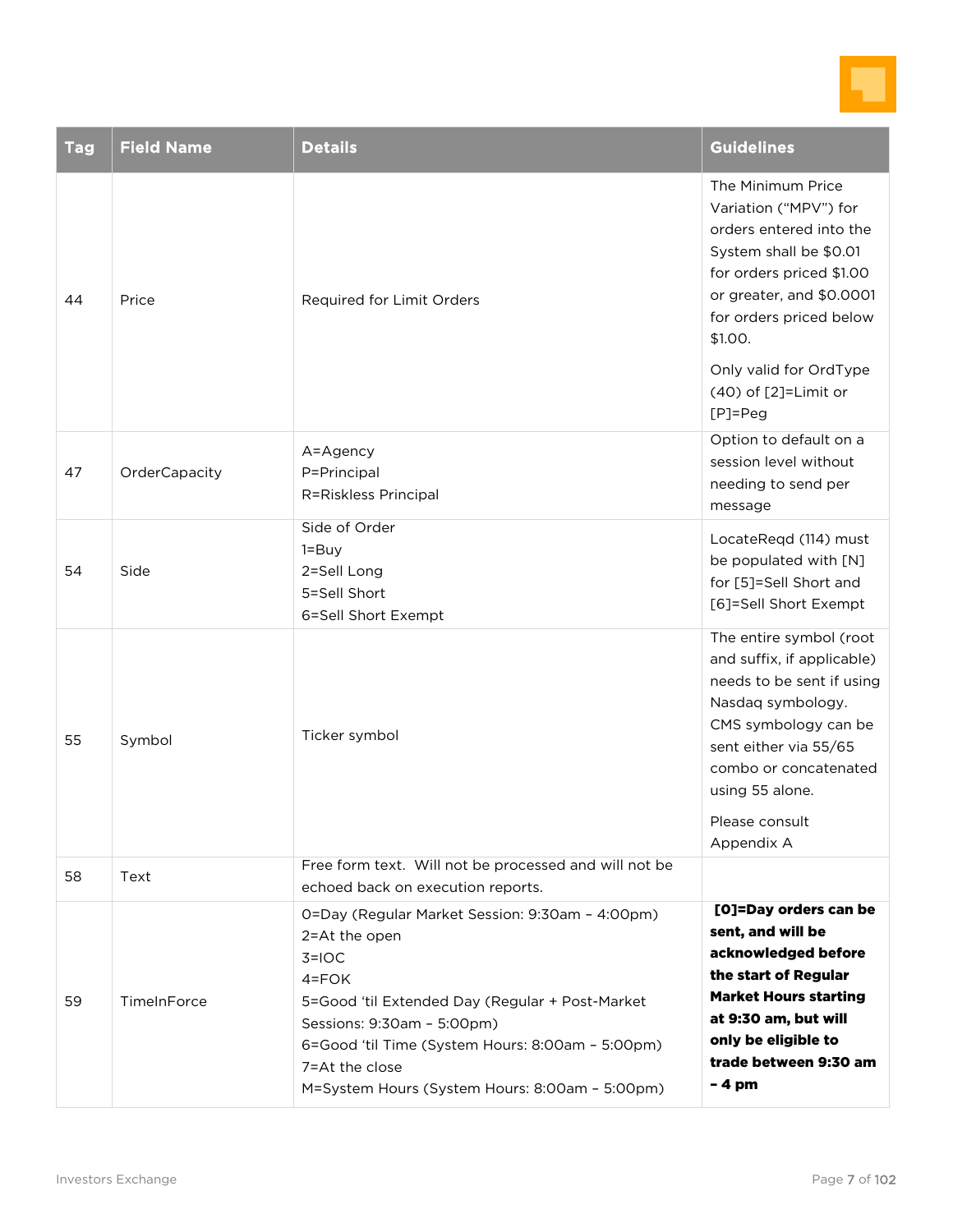

| <b>Tag</b> | <b>Field Name</b> | <b>Details</b> | <b>Guidelines</b>                                                                                                                                                                                                       |
|------------|-------------------|----------------|-------------------------------------------------------------------------------------------------------------------------------------------------------------------------------------------------------------------------|
|            |                   |                | Pegged orders ([40]=P)<br>and Discretionary Limit<br>Orders ([40]=2)<br>([18]=j) entered in the<br>pre-market must have a<br>TimeInForce of<br>[O]=DAY; orders with all<br>other TimeInForce<br>values will be rejected |
|            |                   |                | Market Day orders<br>received before the<br>start of the Regular<br>Market Session will be<br>rejected unless the<br>order is for an IEX listed<br>security                                                             |
|            |                   |                | [3]=IOC not compatible<br>with Discretionary Limit<br>Orders (18=j) or Offset<br>Peg orders (18=o)                                                                                                                      |
|            |                   |                | [4]=FOK not<br>compatible with<br>routable orders (18=r, s,<br>t, u), Discretionary Limit<br>Orders (18=j), or Offset<br>Peg orders (18=o)                                                                              |
|            |                   |                | [6]=Good 'til Time<br>requires ExpireTime<br>(126)                                                                                                                                                                      |
|            |                   |                | All unexecuted orders<br>at end of corresponding<br>trading sessions will<br>receive Unsolicited<br>Cancels.                                                                                                            |
|            |                   |                | [2,7]=At the open, At<br>the close orders<br>submitted for non-IEX-<br>listed securities will be<br>rejected upon receipt.                                                                                              |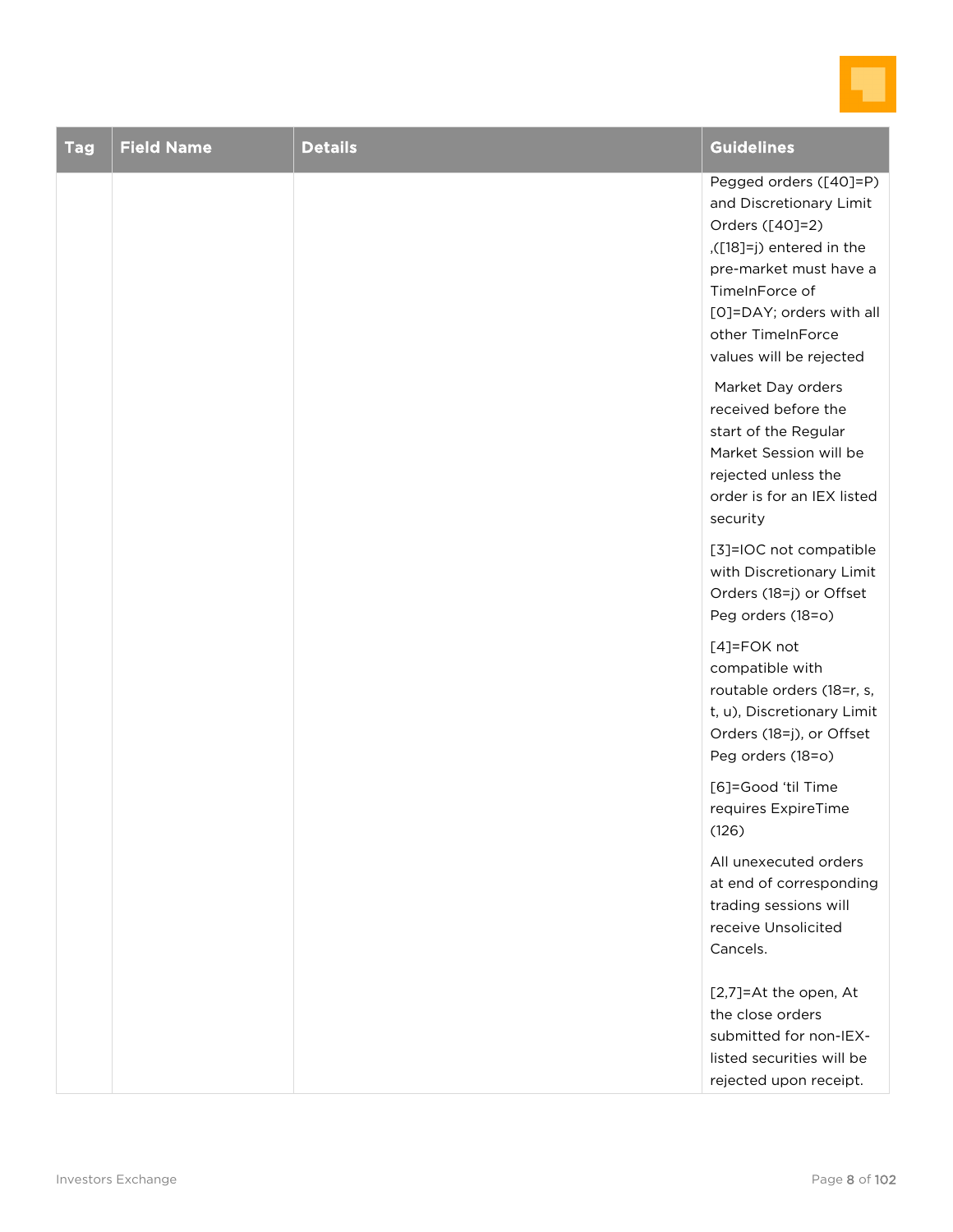

| <b>Tag</b> | <b>Field Name</b> | <b>Details</b>                                                                                                                                   | Guidelines                                                                                                                                                                                                                                                                                                                                                                                                                                                                           |
|------------|-------------------|--------------------------------------------------------------------------------------------------------------------------------------------------|--------------------------------------------------------------------------------------------------------------------------------------------------------------------------------------------------------------------------------------------------------------------------------------------------------------------------------------------------------------------------------------------------------------------------------------------------------------------------------------|
| 60         | TransactTime      | Time of order creation (expressed in UTC)).                                                                                                      | YYYYMMDD-<br>HH:MM:SS.sss<br>sss=000-999                                                                                                                                                                                                                                                                                                                                                                                                                                             |
| 65         | SymbolSfx         | Additional information about the security (e.g.,<br>preferred, warrants, etc.).                                                                  | Not available for<br>Nasdaq format,<br>available for CMS only.<br>Please consult<br>Appendix A.                                                                                                                                                                                                                                                                                                                                                                                      |
| 110        | MinQty            | Minimum quantity size of an order to be executed.                                                                                                | Only available for IEX-<br>only orders (18=i, M, R,<br>d). Not valid for<br>routable orders (18=r, s,<br>t, u), ISO orders (18=f, y)<br>or Discretionary Limit<br>Orders (18=j)<br>At the open or At the<br>close orders (59=2,7)<br>with MinQty greater<br>than 0 will be rejected<br>upon receipt.                                                                                                                                                                                 |
| 111        | MaxFloor          | Quantity to display (for a reserve order).<br>If not populated, order is fully displayed.<br>If MaxFloor(111) = 0, limit order is non-displayed. | For Reserve orders:<br>A value of [0] indicates<br>a non-displayed order.<br>Omitting the<br>MaxFloor(111) tag or<br>submitting MaxFloor<br>$(111)$ = OrderQty $(38)$<br>indicates a fully<br>displayed order.<br>MaxFloor may be a<br>fixed amount of shares;<br>or an odd, mixed, or<br>round lot quantity. A<br>Random Replinshment<br>feature is also<br>supported, please see<br>FIX tag section 8020 for<br>more details.<br>For odd lot reserve<br>orders, set to a value < 1 |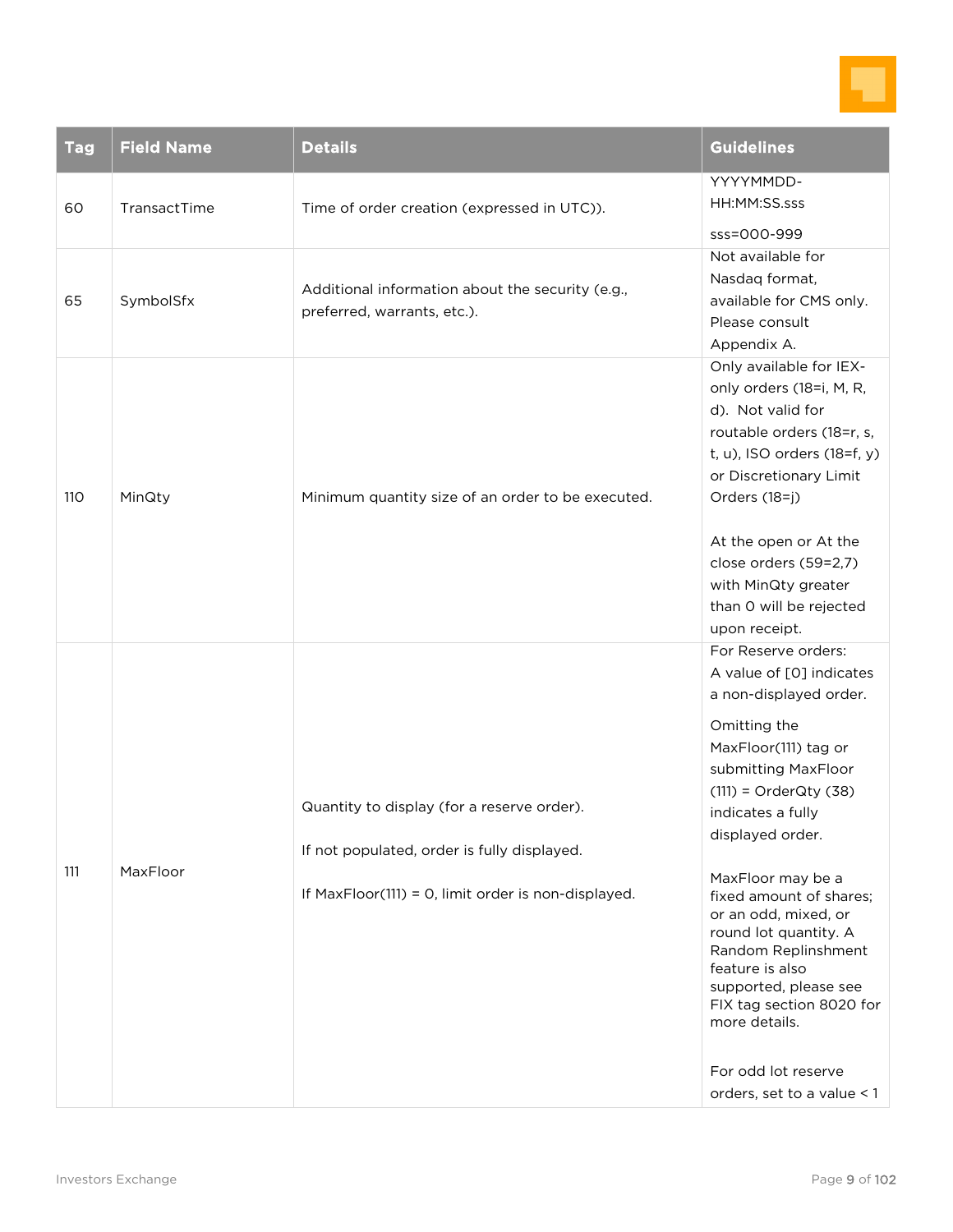

| <b>Tag</b> | <b>Field Name</b>                           | <b>Details</b>                                                                                                                                                                           | <b>Guidelines</b>                                                                                                                                                                                   |
|------------|---------------------------------------------|------------------------------------------------------------------------------------------------------------------------------------------------------------------------------------------|-----------------------------------------------------------------------------------------------------------------------------------------------------------------------------------------------------|
|            |                                             |                                                                                                                                                                                          | round lot and <<br>OrderQty (38)                                                                                                                                                                    |
|            |                                             |                                                                                                                                                                                          | Discretionary Limit<br>Orders (18=j) can be<br>fully displayed (omit<br>MaxFloor) or non-<br>displayed (111=0).<br>Reserve functionality is<br>also supported for<br>Discretionary Limit<br>Orders. |
|            |                                             |                                                                                                                                                                                          | Accepted for At the<br>open and At the close<br>orders (59=2,7), but not<br>enforced during auction<br>match.                                                                                       |
|            |                                             |                                                                                                                                                                                          | Not compatible with<br>IOC or FOK.                                                                                                                                                                  |
| 114        | LocateRegd                                  | Required for Sell Short and Sell Short Exempt orders.<br>N=Locate not required                                                                                                           | [N] is the only accepted<br>valid value. Lack of<br>(114) or values other<br>than 114=[N] for Sell<br>Short or Sell Short<br>Exempt orders will be<br>rejected.                                     |
| 115        | OnBehalfOfCompID                            | IEX-assigned value used to identify firm sending<br>message. Applicable for Service Bureau connections.                                                                                  |                                                                                                                                                                                                     |
| 126        | ExpireTime                                  | Required for GTT orders. Must be today's date with a<br>valid value within the remaining trading time.                                                                                   |                                                                                                                                                                                                     |
|            |                                             | 3 Characters for self trade prevention:                                                                                                                                                  | 1st and 2 <sup>nd</sup> character AIQ<br>identifier Level:                                                                                                                                          |
| 7928       | Anti-Internalization<br>Qualifiers (AIQ) ID | 2 character AIQ identifier to prevent orders that share<br>the same value and originate from the same MPID or<br>Member (as set at the port level) from executing<br>against each other. | Each character can be<br>"0-9", "A-Z", "a-z".<br>Case sensitive (i.e., 5B !=<br>5b).                                                                                                                |
|            |                                             | 1 character AIQ modifier to specify the type of AIQ<br>behavior                                                                                                                          | "--" or "---" signifies                                                                                                                                                                             |
|            |                                             |                                                                                                                                                                                          | "free-to-trade" (Anti-                                                                                                                                                                              |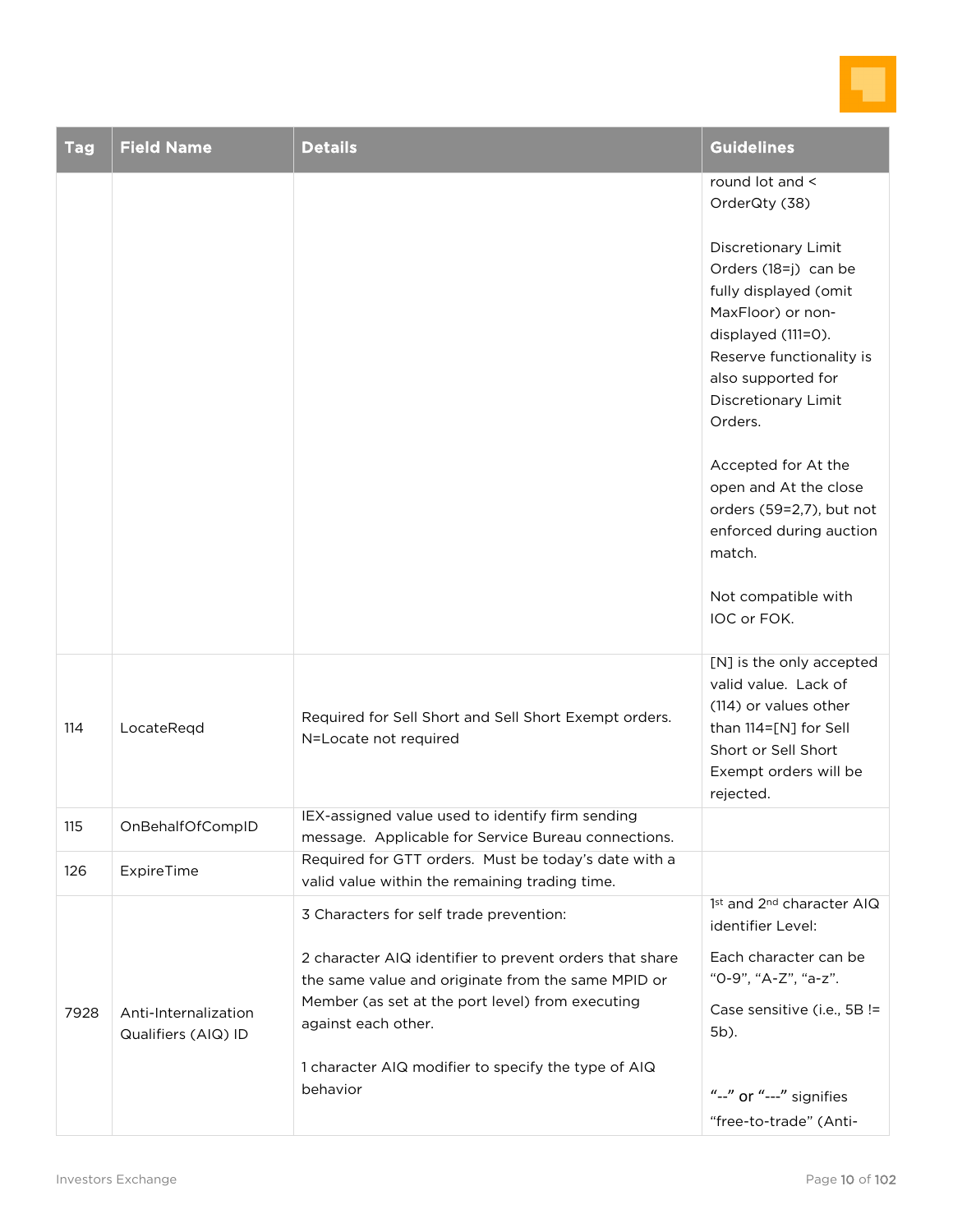

| <b>Tag</b> | <b>Field Name</b> | <b>Details</b>                                                   | <b>Guidelines</b>                                                                                                                                                                   |
|------------|-------------------|------------------------------------------------------------------|-------------------------------------------------------------------------------------------------------------------------------------------------------------------------------------|
|            |                   | Requires Anti-Internalization to be enabled at the port<br>level | Internalization disabled<br>for this order)"--" AIQ<br>identifier signifies "free-<br>to-trade" (Anti-<br>Internalization disabled<br>for this order)                               |
|            |                   |                                                                  | 3rd character AIQ<br>Modifier:<br>N - Cancel newest<br>O - Cancel oldest<br>B - Cancel both<br>S - Cancel smaller<br>D - Decrement original<br>order quantity and<br>cancel smaller |
|            |                   |                                                                  | Missing 3rd character<br>modifier indicates<br>default behavior of<br>cancel oldest (O).                                                                                            |
|            |                   |                                                                  | Accepted for At the<br>open and At the close<br>orders (59=2,7), but not<br>enforced.                                                                                               |
|            |                   |                                                                  | For routable orders<br>(18=u), only a 3rd<br>character of O (cancel<br>oldest) is accepted.                                                                                         |
|            |                   |                                                                  | For "D" modifier if both<br>orders are equal in size,<br>both orders are<br>cancelled back.                                                                                         |
| 8020       | DisplayRange      | Quantity range to display (for a reserve order)                  | Must be accompanied<br>with a MaxFloor (111) if<br>DisplayRange (8020) is<br>populated<br>Cannot have                                                                               |
|            |                   |                                                                  | DisplayRange that is >=<br>MaxFloor                                                                                                                                                 |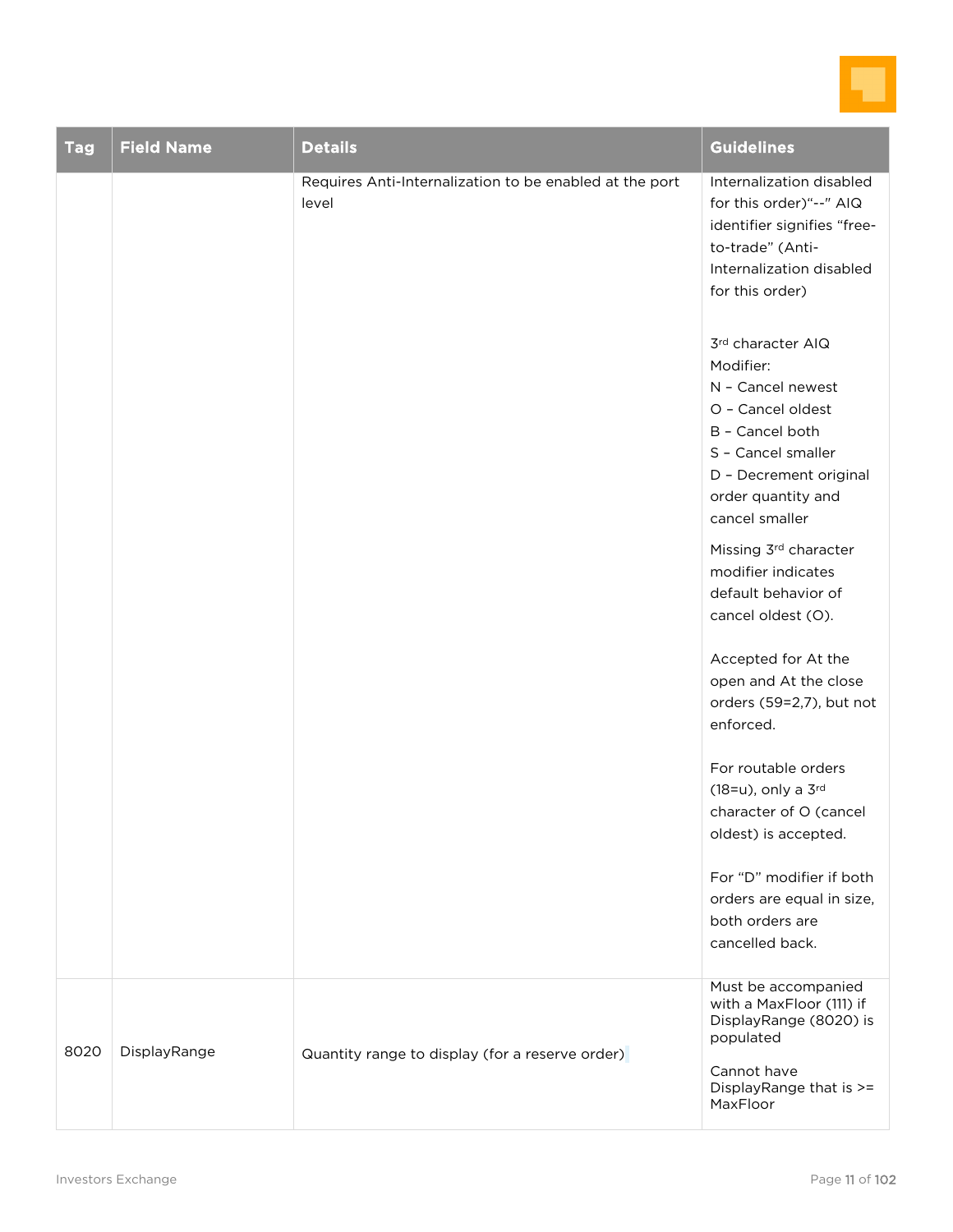

| <b>Tag</b> | <b>Field Name</b> | <b>Details</b>                                                      | <b>Guidelines</b>                                                                                                                         |
|------------|-------------------|---------------------------------------------------------------------|-------------------------------------------------------------------------------------------------------------------------------------------|
|            |                   |                                                                     | May either be a round<br>lot multiple or < than<br>one round lot (odd lot)                                                                |
|            |                   |                                                                     | If MaxFloor = round lot<br>multiple, DisplayRange<br>must be a round lot<br>multiple < MaxFloor                                           |
|            |                   |                                                                     | *e.g.,<br>If MaxFloor = 200,<br>DisplayRange = 100                                                                                        |
|            |                   |                                                                     | If MaxFloor = $400$ ,<br>DisplayRange can =100,<br>200, or 300                                                                            |
|            |                   |                                                                     | If MaxFloor < a<br>round lot<br>select DisplayRange one<br>or more shares<br>< Maxfloor                                                   |
|            |                   |                                                                     | *e.g.,<br>Can be <= 99 shares,<br>but not a single round<br>lot (100 shares)<br>If MaxFloor = $99$ ,<br>DisplayRange can = 1-98<br>shares |
|            |                   |                                                                     | *If DisplayRange +<br>MaxFloor are >= to a<br>round lot, the<br>replenishment range is<br>capped at 99 shares                             |
|            |                   |                                                                     | *Examples assume a<br>round lot size = 100<br>shares. Same logic<br>applies for symbols with<br>other round lot sizes.                    |
|            |                   | Unique string per "investor" on whose behalf the                    |                                                                                                                                           |
| 8484       | Investor ID       | Member is acting. Will not be echoed back on                        | Max length: 20 chars                                                                                                                      |
|            |                   | execution reports.                                                  |                                                                                                                                           |
|            |                   | $R = Retail$                                                        | Only applies to Retail<br>orders and Retail                                                                                               |
|            |                   | T = Retail Liquidity Provider (RLP)                                 | Liquidity Provider                                                                                                                        |
| 9416       | ExtendedExecInst  | R can be assigned by IEX based on a port configuration              | orders.                                                                                                                                   |
|            |                   |                                                                     | Will always be echoed                                                                                                                     |
|            |                   | setting instruction from an approved Retail Member<br>Organization. | back for RLP and will<br>only be echoed back on                                                                                           |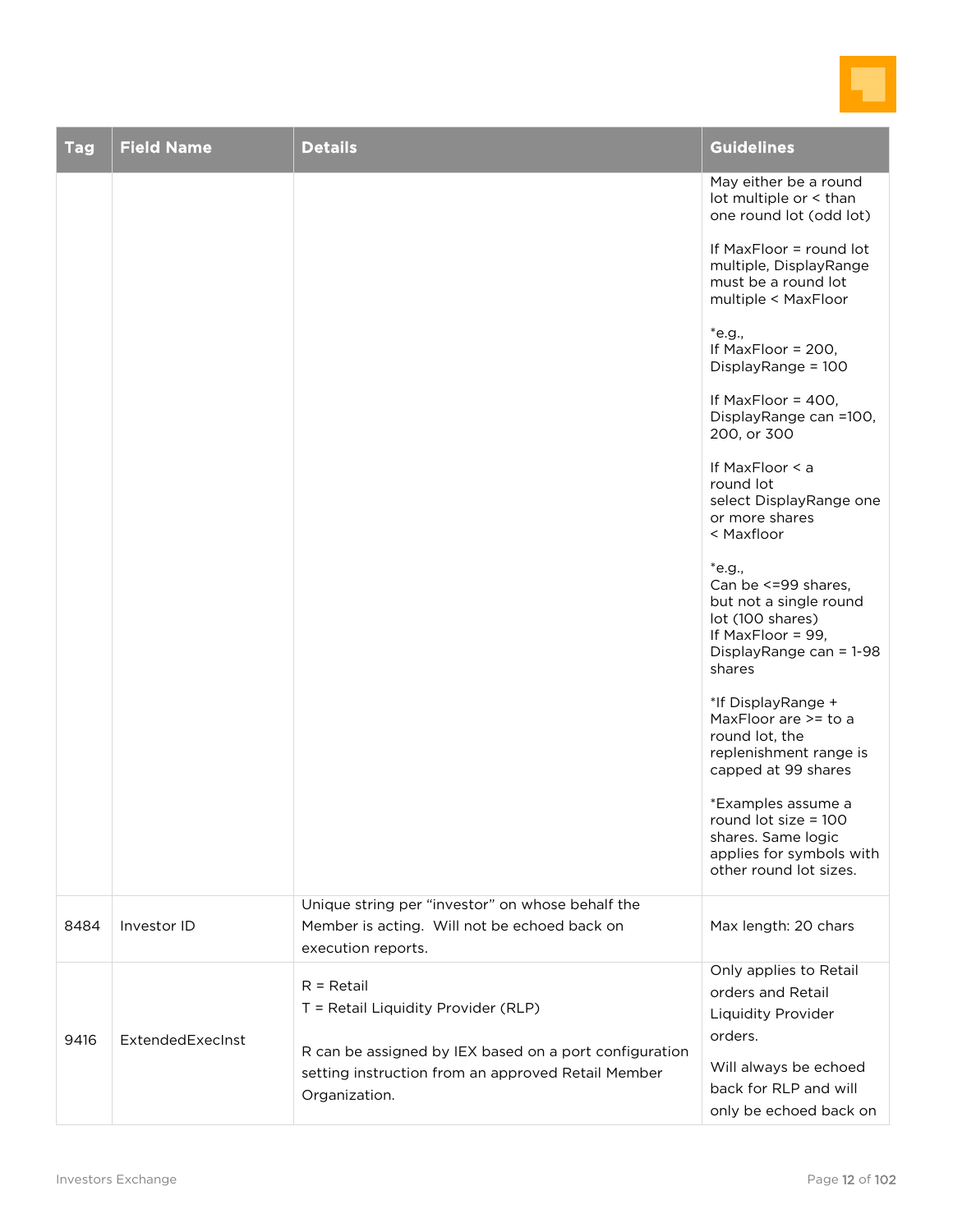

| <b>Tag</b> | <b>Field Name</b> | <b>Details</b>                                                                                                                                                                                                          | <b>Guidelines</b>                                                                                                                                           |
|------------|-------------------|-------------------------------------------------------------------------------------------------------------------------------------------------------------------------------------------------------------------------|-------------------------------------------------------------------------------------------------------------------------------------------------------------|
|            |                   |                                                                                                                                                                                                                         | Retail orders where<br>Execlnst $(18) = 'd', 'M';$<br>OrdType $(40) = 'P';$<br>OrderCapacity (47) =<br>'A' or 'R'; TimeInForce<br>$(59) = 3 (10C), 4 (FOK)$ |
| 9500       | MinQtyInstruction | C=Composite<br>M=Minimum Execution Size with Cancel Remaining;<br>once LeavesQty < MinQty, order will cancel<br>A=Minimum Execution Size with AON Remaining; once<br>LeavesQty < MinQty, Open shares become All or None | Only valid if 110<br>(MinQty) is sent.<br>Will not be echoed back<br>in execution reports.<br>Not changeable via<br>Cancel/Replace                          |
|            |                   | FIX Tags / Values from IEX Executions                                                                                                                                                                                   |                                                                                                                                                             |
| 6          | AvgPrice          | Calculated average price of all fills on this order                                                                                                                                                                     |                                                                                                                                                             |
| 14         | CumQty            | Total number of shares filled                                                                                                                                                                                           |                                                                                                                                                             |
|            |                   |                                                                                                                                                                                                                         | Caso sonsitivo alpha-                                                                                                                                       |

| 14 | CumQty        | Total number of shares filled                                    |                                                                                                                                  |
|----|---------------|------------------------------------------------------------------|----------------------------------------------------------------------------------------------------------------------------------|
| 17 | ExecID        | Unique identifier of execution message                           | Case sensitive alpha-<br>numeric free format<br>string. (i.e., ABC !=<br>abc).<br>Can include any<br>character or<br>punctuation |
| 19 | ExecRefID     | Referenced ExecID of execution to apply trade<br>correction to   |                                                                                                                                  |
| 20 | ExecTransType | Identifies transaction type<br>0=New<br>1=Cancel                 |                                                                                                                                  |
| 30 | LastMkt       | Market of execution for last fill.                               | 4 character code. See<br>Appendix D.                                                                                             |
| 31 | LastPx        | Price of this (last) fill.                                       |                                                                                                                                  |
| 32 | LastShares    | Quantity of shares executed on this (last) fill.                 |                                                                                                                                  |
| 37 | OrderID       | Unique IEX Order ID                                              |                                                                                                                                  |
| 39 | OrderStatus   | 0=New<br>1=Partial fill<br>$2 =$ Fill<br>4=Canceled<br>5=Replace | Identifies current status<br>of order.                                                                                           |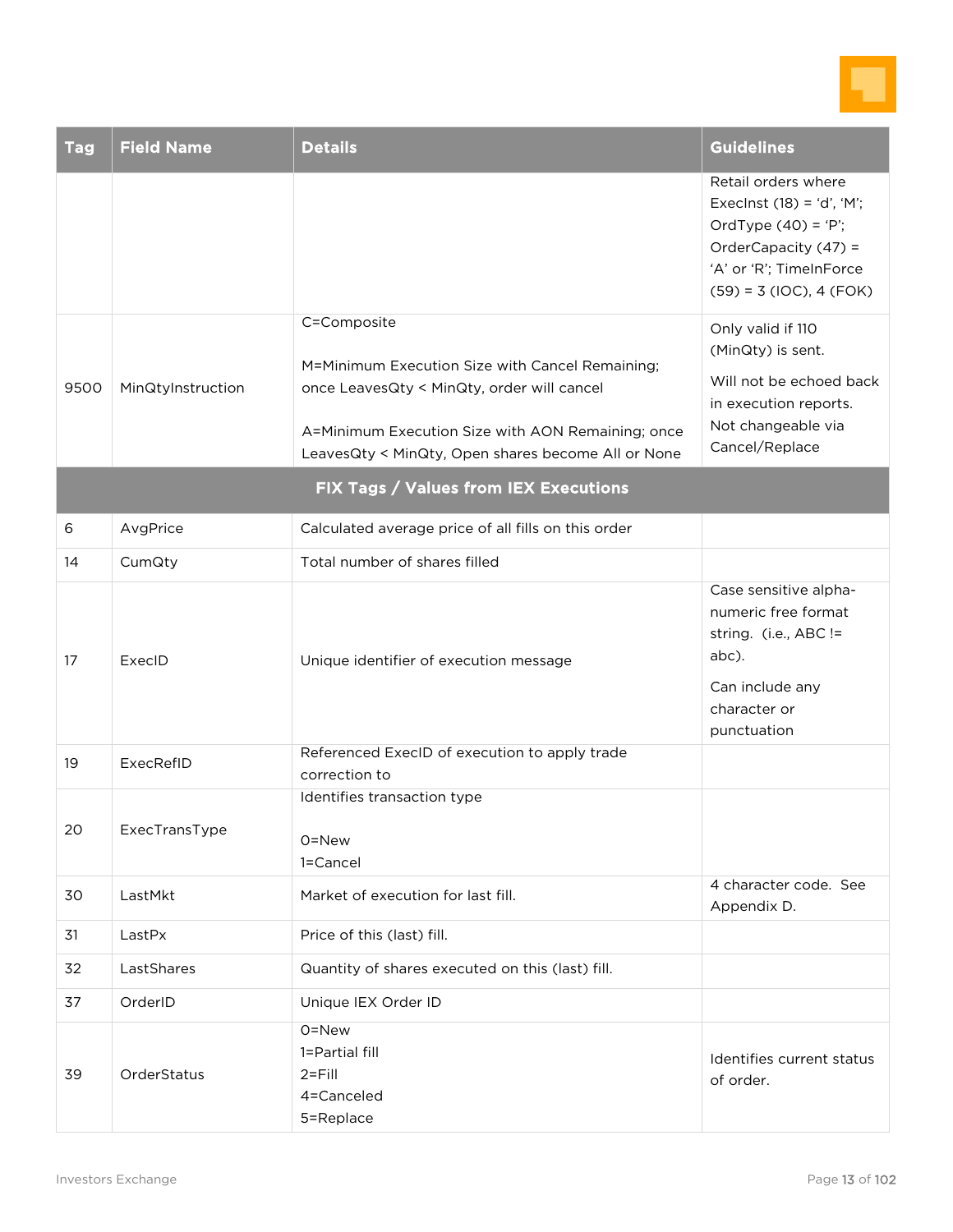

| <b>Tag</b> | <b>Field Name</b>           | <b>Details</b>                                                                                                                                                                                                                                                                                                                                           | <b>Guidelines</b>                                                                                                                                                       |
|------------|-----------------------------|----------------------------------------------------------------------------------------------------------------------------------------------------------------------------------------------------------------------------------------------------------------------------------------------------------------------------------------------------------|-------------------------------------------------------------------------------------------------------------------------------------------------------------------------|
|            |                             | 6=Pending Cancel (e.g., result of Order Cancel Request)<br>8=Rejected<br>E=Pending Replace (e.g., result of Order<br>Cancel/Replace Request)                                                                                                                                                                                                             |                                                                                                                                                                         |
| 42         | OrigTime                    | Indicates TransactTime (60) of original execution.<br>Applicable for Trade Busts                                                                                                                                                                                                                                                                         |                                                                                                                                                                         |
| 102        | CxlRejReason                | O=Too late to cancel<br>1=Unknown order<br>2=Exchange Option<br>3=Already Pending Cancel or Pending Replace                                                                                                                                                                                                                                              | Code to identify reason<br>for cancel rejection.                                                                                                                        |
| 103        | OrdRejReason                | 0=Broker option<br>1=Unknown symbol<br>2=Exchange closed<br>3=Order exceeds limit<br>4=Too late to enter<br>5=Unknown order                                                                                                                                                                                                                              | Code to identify reason<br>for order rejection.                                                                                                                         |
| 128<br>150 | DeliverToCompID<br>ExecType | IEX-assigned value used to identify firm the message is<br>intended for. Applicable for Service Bureau<br>connections.<br>0=New<br>1=Partial fill<br>$2 =$ Fill<br>4=Canceled<br>5=Replace<br>6=Pending Cancel (e.g., result of Order Cancel Request)<br>8=Rejected<br>D=Restated<br>E=Pending Replace (e.g., result of Order<br>Cancel/Replace Request) | Describes the specific<br>Execution Report (e.g.,<br>Pending Cancel) while<br>OrdStatus will always<br>identify the current<br>order status (i.e.,<br>Partially Filled) |
| 151        | LeavesQty                   | Number of shares open for further execution.                                                                                                                                                                                                                                                                                                             |                                                                                                                                                                         |
| 375        | ContraBroker                | Identifies contra broker (denoted with value "IEXG").                                                                                                                                                                                                                                                                                                    |                                                                                                                                                                         |
| 382        | <b>NoContraBrokers</b>      | The number of ContraBroker (375) entries (denoted<br>with value "1").                                                                                                                                                                                                                                                                                    |                                                                                                                                                                         |
| 434        | CxlRejResponseTo            | 1=Order Cancel Request<br>2=Order Cancel/Replace Request                                                                                                                                                                                                                                                                                                 | Identifies the type of<br>request that a Cancel<br>Reject is in response to.<br>Identifies source of                                                                    |
| 851        | LastLiquidityInd            | 1=Added Liquidity<br>2=Removed Liquidity<br>3=Routed<br>4=Auction<br>9=Removed Liquidity on Recheck                                                                                                                                                                                                                                                      | execution and whether<br>an execution on IEX<br>resulted from liquidity<br>provision or removal, or<br>from a single-price<br>cross (e.g., auction).                    |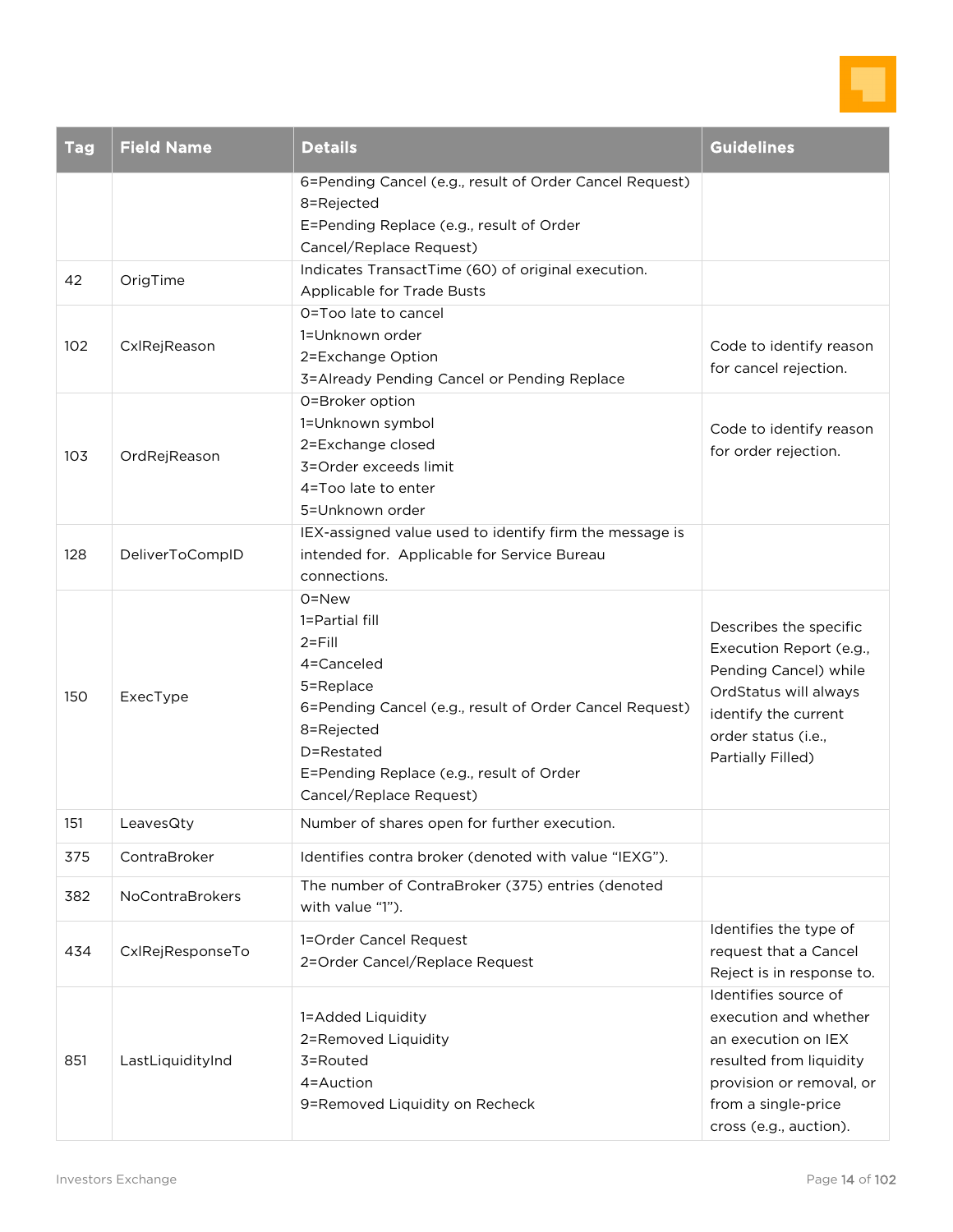

| Tag  | <b>Field Name</b>       | <b>Details</b>                                                                                                                                                                                                                                                                                                                                               | <b>Guidelines</b>                                                                                                                                                                                                    |
|------|-------------------------|--------------------------------------------------------------------------------------------------------------------------------------------------------------------------------------------------------------------------------------------------------------------------------------------------------------------------------------------------------------|----------------------------------------------------------------------------------------------------------------------------------------------------------------------------------------------------------------------|
| 9416 | ExtendedExecInst        | R=Retail<br>T=Retail Liquidity Provider (RLP)<br>R may be assigned by IEX based on a port configuration<br>setting instruction from an approved Retail Member<br>Organization.                                                                                                                                                                               | Only applies to Retail<br>orders and Retail<br>Liquidity Provider<br>orders.                                                                                                                                         |
|      |                         |                                                                                                                                                                                                                                                                                                                                                              | Will be included on<br>those Retail order<br>executions where the<br>order had Execlnst (18)<br>= 'd', 'M'; OrdType (40)<br>= 'P'; OrderCapacity<br>$(47) = 'A'$ or 'R';<br>TimeInForce $(59) = 3$<br>(IOC), 4 (FOK) |
|      |                         | <b>Base Character(s)</b><br>MI=Add Non-Displayed Continuous Execution<br>ML=Add Displayed Continuous Execution<br>TI=Remove Non-Displayed Continuous Execution<br>TL=Remove Displayed Continuous Execution<br>X=Opening Process<br>O=Opening Auction<br><b>C=Closing Auction</b><br>H=Halt / Volatility Auction<br>P=IPO Auction                             | To be used in<br>conjunction with<br>LastMkt(30) to<br>determine trading costs.<br>If LastMkt is a non-IEX<br>market, this field will<br>pass through the<br>Indicator value sent by<br>that market center.          |
| 9730 | TradeLiquidityIndicator | <b>Appended Characters</b><br>S=Internalization (self-matched)<br>Q=Removes liquidity during a crumbling quote<br>D=Execution of displayed Continuous Book interest in a<br>cross or auction (applied with X, O, or C, only)<br>R=Retail order removes liquidity<br>A=Member adds liquidity against a Retail order with a<br>Retail Liquidity Provider order | Opening, Closing, IPO,<br>Halt, and Volatility<br>Auctions are conducted<br>for IEX-listed securities.<br>See the <b>IEX Auction</b><br><b>Process Specification</b><br>for details about each<br>auction type.      |
|      |                         | [Passed through value from Market Centers if LastMkt is<br>not IEX; See Appendix F for details about tag mapping.]                                                                                                                                                                                                                                           | <b>Opening Process is</b><br>conducted for non-IEX-<br>listed securities.                                                                                                                                            |
| 9882 | FeeCode                 | Specific fee code associated with execution on a non-<br>IEX market.<br>[Passed through value from Market Centers if LastMkt is                                                                                                                                                                                                                              | To be used in<br>conjunction with<br>LastMkt(30) to<br>determine trading costs.                                                                                                                                      |
|      |                         | not IEX; See Appendix F for details about tag mapping.]                                                                                                                                                                                                                                                                                                      | If LastMkt is a non-IEX<br>market, this field will                                                                                                                                                                   |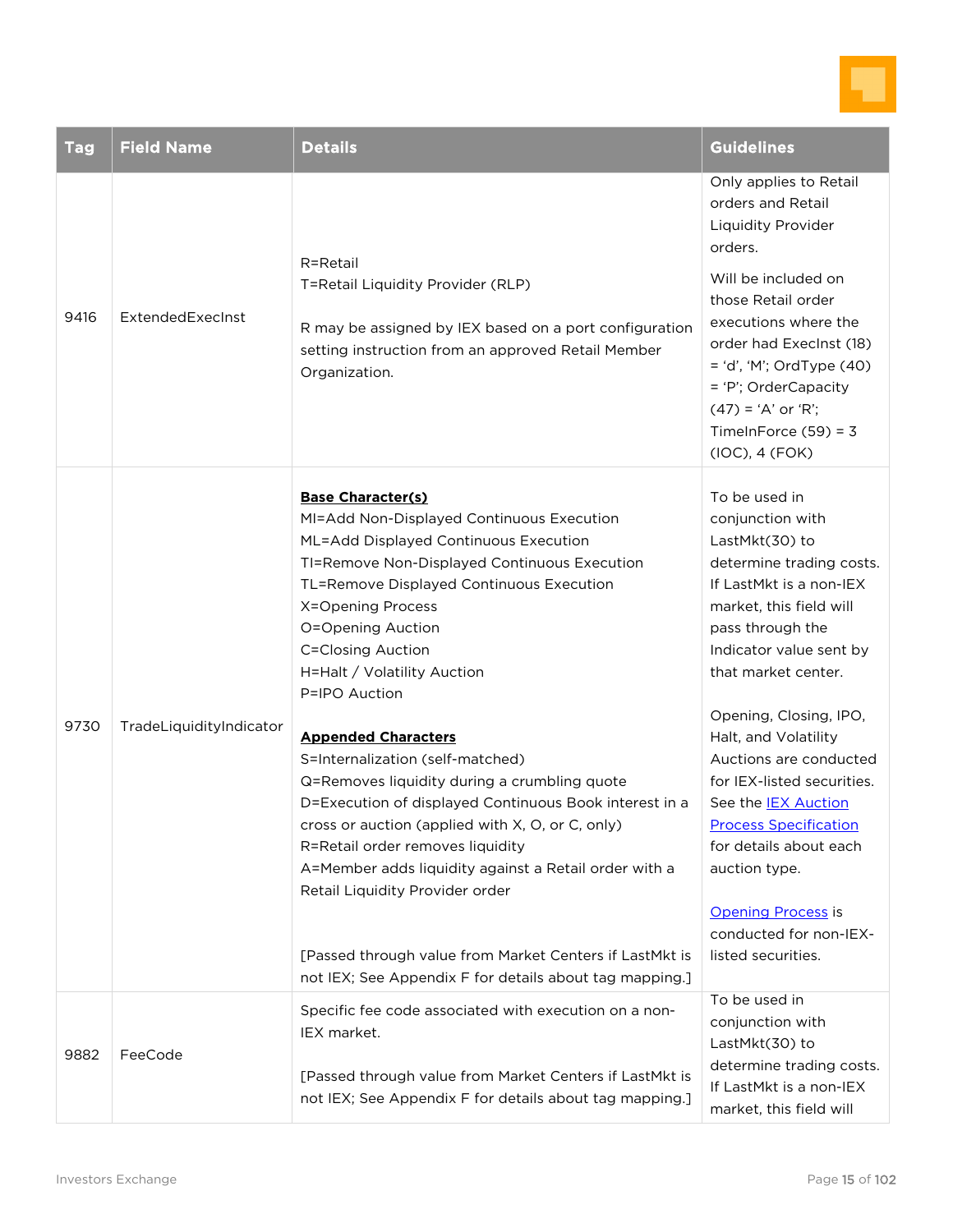

| Tag | <b>Field Name</b> | <b>Details</b> | <b>Guidelines</b>                           |
|-----|-------------------|----------------|---------------------------------------------|
|     |                   |                | pass through the<br>Indicator value sent by |
|     |                   |                | that market center.                         |

## <span id="page-15-0"></span>**MESSAGE TYPES**

All messages below will be preceded by the standard FIX header and followed by the standard FIX trailer. **Bolded** text indicates required tags for the message type in question, unbolded text indicates optional tags.

### <span id="page-15-1"></span>**Session Messages**

#### Logon

The logon message authenticates a user establishing a connection to a remote system. Must always be initiated by Member to IEX.

| l Tagl | <b>Field Name</b> | <b>Details</b>                       | <b>Guidelines</b>                        |
|--------|-------------------|--------------------------------------|------------------------------------------|
| 35     | <b>MsgType</b>    | А                                    |                                          |
| 108    | <b>HeartBtInt</b> | <b>Heartbeat interval in seconds</b> | Low values (e.g., 30)<br>are recommended |

#### Heartbeat

The Heartbeat monitors the status of the communication link and identifies when the last of a string of messages was not received.

| Tag l | Field Name     | <b>Details</b> | <b>Guidelines</b> |
|-------|----------------|----------------|-------------------|
| 35    | <b>MsgType</b> | u              |                   |

#### Test Request

The test request message forces a heartbeat from the opposing application.

| l Tagli | <b>Field Name</b> | <b>Details</b>                                                          | Guidelines |
|---------|-------------------|-------------------------------------------------------------------------|------------|
| 35      | <b>MsgType</b>    |                                                                         |            |
| 112     | <b>TestRegID</b>  | Required when the heartbeat is the result of a Test Request<br>message. |            |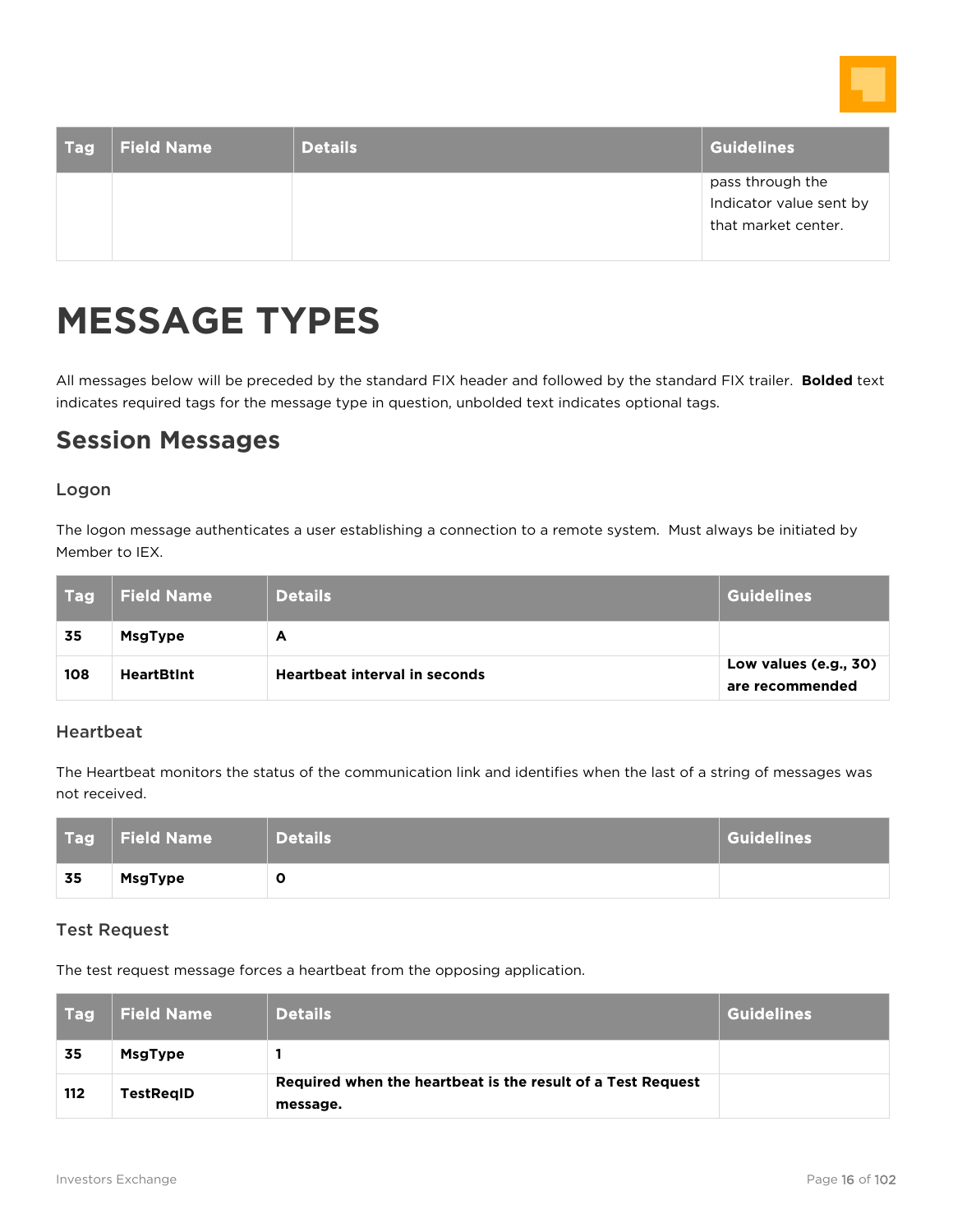

#### Resend Request

The resend request is sent by the receiving application to initiate the retransmission of messages. This function is utilized if a sequence number gap is detected, if the receiving application lost a message, or as a function of the initialization process.

| <b>Tag</b> | <b>Field Name</b> | <b>Details</b>                                                                                                                                                                                                                               | <b>Guidelines</b> |
|------------|-------------------|----------------------------------------------------------------------------------------------------------------------------------------------------------------------------------------------------------------------------------------------|-------------------|
| 35         | <b>MsgType</b>    | 2                                                                                                                                                                                                                                            |                   |
|            | <b>BeginSegNo</b> | Message sequence number of first message in range to be<br>resent                                                                                                                                                                            |                   |
| 16         | <b>EndSegNo</b>   | Message sequence number of last message in range to be<br>resent. If request is for a single message BeginSeqNo =<br>EndSegNo. If request is for all messages subsequent to a<br>particular message, EndSegNo = "0" (representing infinity). |                   |

#### Session Reject

The reject message should be issued when a message is received but cannot be properly processed due to a sessionlevel rule violation.

| <b>Tag</b> | <b>Field Name</b>          | <b>Details</b>                                                                                                                                                                                                                                                                                                                                                                                                                             | <b>Guidelines</b> |
|------------|----------------------------|--------------------------------------------------------------------------------------------------------------------------------------------------------------------------------------------------------------------------------------------------------------------------------------------------------------------------------------------------------------------------------------------------------------------------------------------|-------------------|
| 35         | <b>MsgType</b>             | 3                                                                                                                                                                                                                                                                                                                                                                                                                                          |                   |
| 45         | <b>RefSegNum</b>           | MsgSeqNum of rejected message                                                                                                                                                                                                                                                                                                                                                                                                              |                   |
| 373        | <b>SessionRejectReason</b> | Code to identify reason for a session-level Reject message.<br><b>O=Invalid tag number</b><br>1=Required tag missing<br>2=Tag not defined for this message type<br>3=Undefined Tag<br>4=Tag specified without a value<br>5=Value is incorrect (out of range) for this tag<br>6=Incorrect data format for value<br>7=Decryption problem<br>8=Signature problem<br>9=CompID problem<br>10=SendingTime accuracy problem<br>11=Invalid MsgType |                   |
| 58         | Text                       |                                                                                                                                                                                                                                                                                                                                                                                                                                            |                   |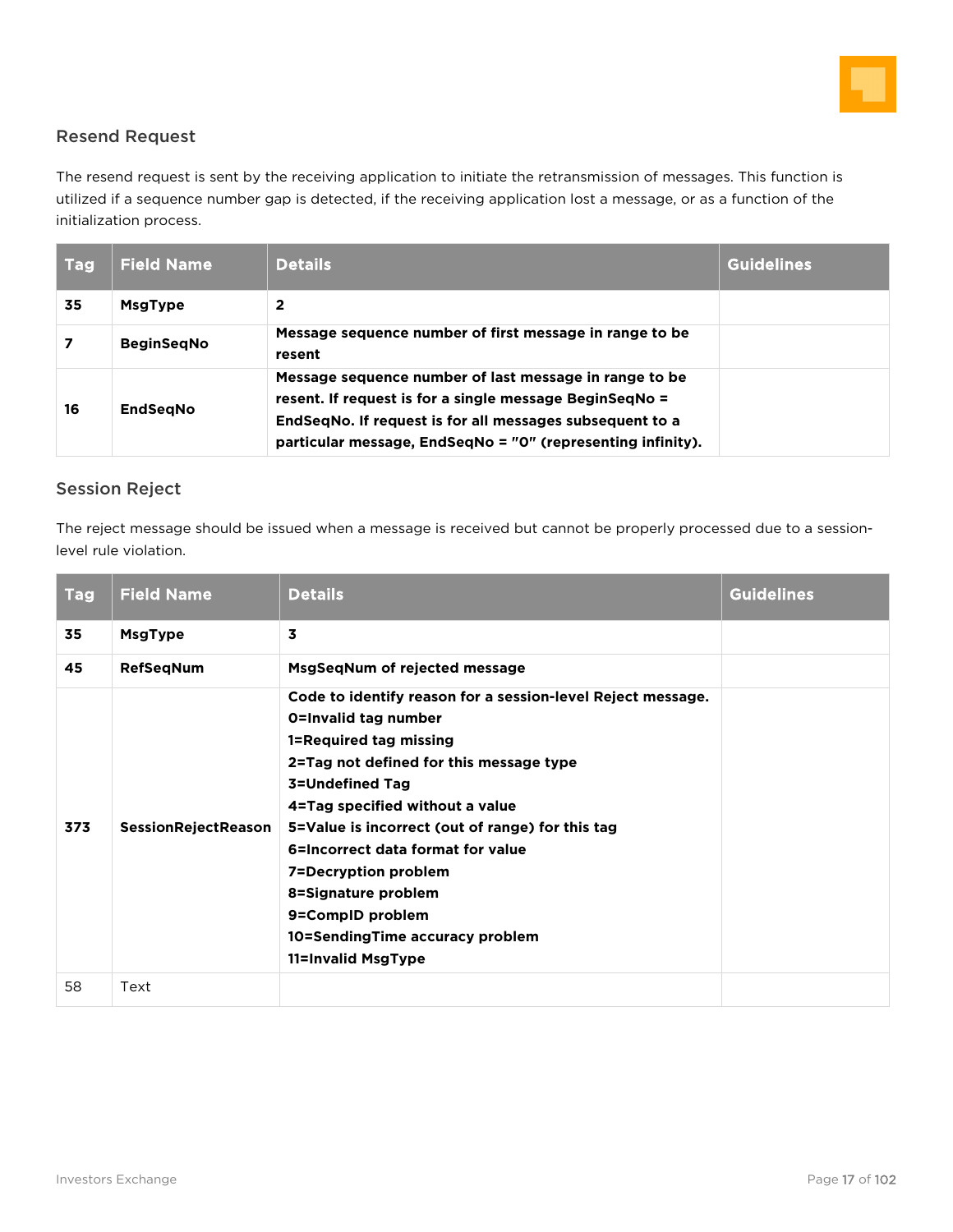

#### Sequence Reset

The sequence reset message is used by the sending application to reset the incoming sequence number on the opposing side.

| <b>Tag</b> | <b>Field Name</b> | <b>Details</b>                                                                                                                                                             | <b>Guidelines</b> |
|------------|-------------------|----------------------------------------------------------------------------------------------------------------------------------------------------------------------------|-------------------|
| 35         | <b>MsgType</b>    | 4                                                                                                                                                                          |                   |
| 36         | <b>NewSegNo</b>   | Next sequence number to expect                                                                                                                                             |                   |
| 123        | GapFillFlag       | Indicates that the Sequence Reset message is replacing<br>administrative or application messages which will not be<br>resent.<br>Y=Gap Fill Message, MsgSeqNum field valid |                   |

#### Logout

The logout message initiates or confirms the termination of a FIX session.

| <b>Tag</b> | Field Name     | <b>Details</b> | <b>Guidelines</b> |
|------------|----------------|----------------|-------------------|
| 35         | <b>MsgType</b> |                |                   |
| 58         | Text           |                |                   |

### <span id="page-17-0"></span>**Trading Messages**

**Bolded** text indicates required tags for the message type in question, unbolded text indicates optional tags.

#### Sent to IEX – Single Order

#### **Market**

Must be IOC or FOK, or DAY. Can be enriched with MinQty. Compatible with Routing. Not compatible with MaxFloor or ISO.

| <b>Tag</b> | <b>Field Name</b> | <b>Details</b>                                                                         | <b>Guidelines</b>                                                                                                          |
|------------|-------------------|----------------------------------------------------------------------------------------|----------------------------------------------------------------------------------------------------------------------------|
| 35         | <b>MsgType</b>    | D                                                                                      |                                                                                                                            |
| 11         | <b>ClOrdID</b>    | Unique identifier, per session, per trading day for Order as<br>assigned by the Member | Max length: 20 chars<br>ASCII characters not<br>permitted:<br>$@$ - at sign<br>. - comma<br>" - double quotation<br>- pipe |
| 18         | <b>Execinst</b>   | i=IEX Only (a.k.a. Standard)                                                           |                                                                                                                            |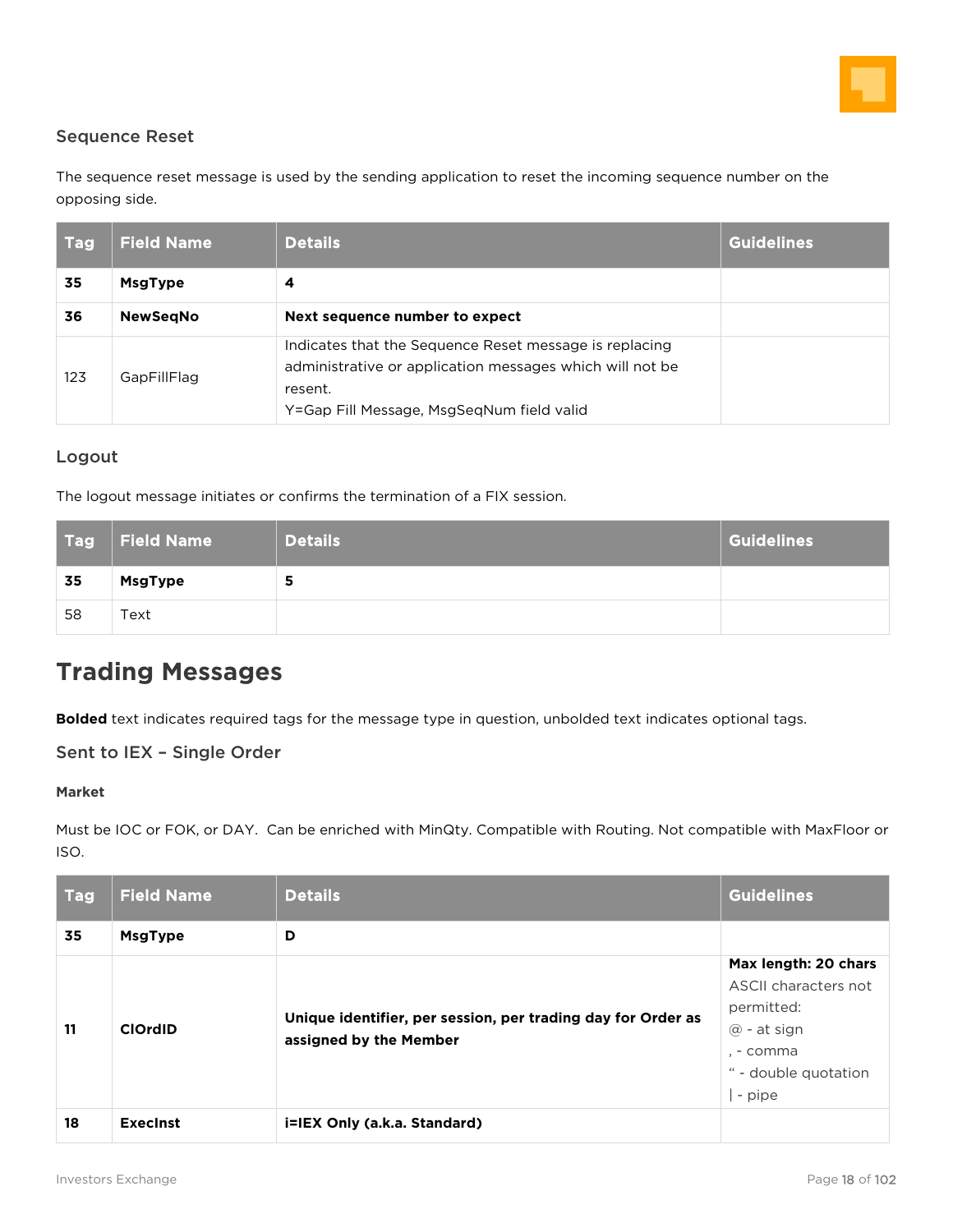

| <b>Tag</b> | <b>Field Name</b>    | <b>Details</b>                                                                                 | <b>Guidelines</b>                                                                                                                                                                                                                                        |
|------------|----------------------|------------------------------------------------------------------------------------------------|----------------------------------------------------------------------------------------------------------------------------------------------------------------------------------------------------------------------------------------------------------|
|            |                      | u=Router ([r,s,t] are accepted and converted to [u])                                           |                                                                                                                                                                                                                                                          |
| 21         | HandInst             | Instructions for order handling.                                                               | Value ignored, if<br>present.                                                                                                                                                                                                                            |
| 38         | <b>OrderQty</b>      | Number of shares ordered                                                                       | 1-10,000,000                                                                                                                                                                                                                                             |
| 40         | OrdType              | 1=Market                                                                                       |                                                                                                                                                                                                                                                          |
| 47         | <b>OrderCapacity</b> | A=Agency<br><b>P=Principal</b><br><b>R=Riskless Principal</b>                                  | Option to default on<br>a session level<br>without needing to<br>send per message                                                                                                                                                                        |
| 54         | <b>Side</b>          | <b>Side of Order</b><br>$1 = Buy$<br>2=Sell Long<br>5=Sell Short<br><b>6=Sell Short Exempt</b> | <b>LocateRegd</b><br>$(114)=$ [N] must be<br>populated for<br>[5]=Sell Short and<br>[6]=Sell Short<br><b>Exempt</b>                                                                                                                                      |
| 55         | Symbol               | <b>Ticker Symbol</b>                                                                           | The entire symbol<br>(root and suffix, if<br>applicable) needs to<br>be sent if using<br>Nasdaq symbology.<br>CMS symbology can<br>be sent either via<br>55/65 combo or<br>concatenated using<br>55 alone.<br><b>Please consult</b><br><b>Appendix A</b> |
| 59         | <b>TimeInForce</b>   | 0=Day (Regular Market Session: 9:30am - 4:00pm)<br>$3=10C$<br>$4 = FOK$                        | [O]=Day Market<br>orders sent before<br>the start of the<br>Regular Market<br>Session will be<br>rejected unless for an<br>IEX listed security,<br>and such orders will<br>only be active in the<br>Opening Auction.                                     |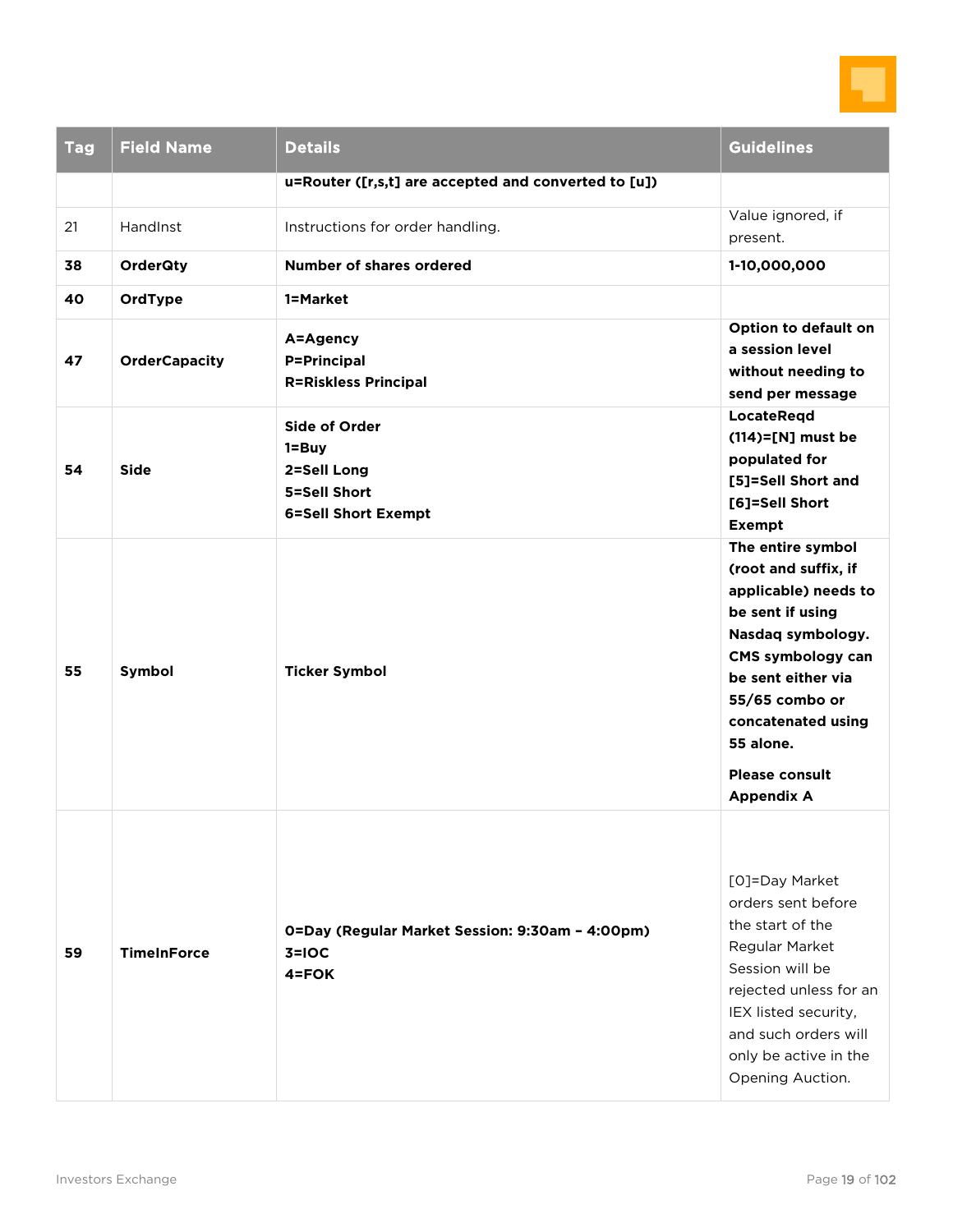

| <b>Tag</b> | <b>Field Name</b>                           | <b>Details</b>                                                                                                                                                                                                                                                                                                                                                    | <b>Guidelines</b>                                                                                                                                                                                                                         |
|------------|---------------------------------------------|-------------------------------------------------------------------------------------------------------------------------------------------------------------------------------------------------------------------------------------------------------------------------------------------------------------------------------------------------------------------|-------------------------------------------------------------------------------------------------------------------------------------------------------------------------------------------------------------------------------------------|
|            |                                             |                                                                                                                                                                                                                                                                                                                                                                   | [4]=FOK not<br>compatible with<br>routable orders<br>$(18=r, s, t, u)$                                                                                                                                                                    |
| 60<br>1.   | <b>TransactTime</b><br>Account              | Time of order creation expressed in UTC                                                                                                                                                                                                                                                                                                                           |                                                                                                                                                                                                                                           |
| 58         | Text                                        |                                                                                                                                                                                                                                                                                                                                                                   |                                                                                                                                                                                                                                           |
| 65         | SymbolSfx                                   | Additional information about the security (e.g., preferred,<br>warrants, etc.).                                                                                                                                                                                                                                                                                   | Not available for<br>Nasdaq format,<br>available for CMS<br>only. Please consult<br>Appendix A.                                                                                                                                           |
| 55110      | MinQty                                      |                                                                                                                                                                                                                                                                                                                                                                   | Not compatible with<br><b>FOK</b><br>Not compatible with<br>59=0 when<br>submitted during the<br>Pre-Market Session                                                                                                                       |
| 114        | LocateRegd                                  | Required for Sell Short and Sell Short Exempt orders.<br>N=Locate not required                                                                                                                                                                                                                                                                                    | [N] is the only<br>accepted valid value.<br>Lack of (114) or<br>values other than<br>114=[N] for Sell Short<br>or Sell Short Exempt<br>orders will be<br>rejected.                                                                        |
| 7928       | Anti-Internalization<br>Qualifiers (AIQ) ID | 3 Characters for self trade prevention:<br>2 character AIQ identifier to prevent orders that share the<br>same value and originate from the same MPID or Member (as<br>set at the port level) from executing against each other.<br>1 character AIQ modifier to specify the type of AIQ behavior<br>Requires Anti-Internalization to be enabled at the port level | $1st$ and $2nd$<br>character AIQ<br>identifier Level:<br>Each character can<br>be "0-9", "A-Z", "a-<br>$z''$ .<br>Case sensitive (i.e.,<br>$5B == 5b$ ).<br>$''-''$ or $''-''$<br>signifies "free-to-<br>trade" (Anti-<br>Internalization |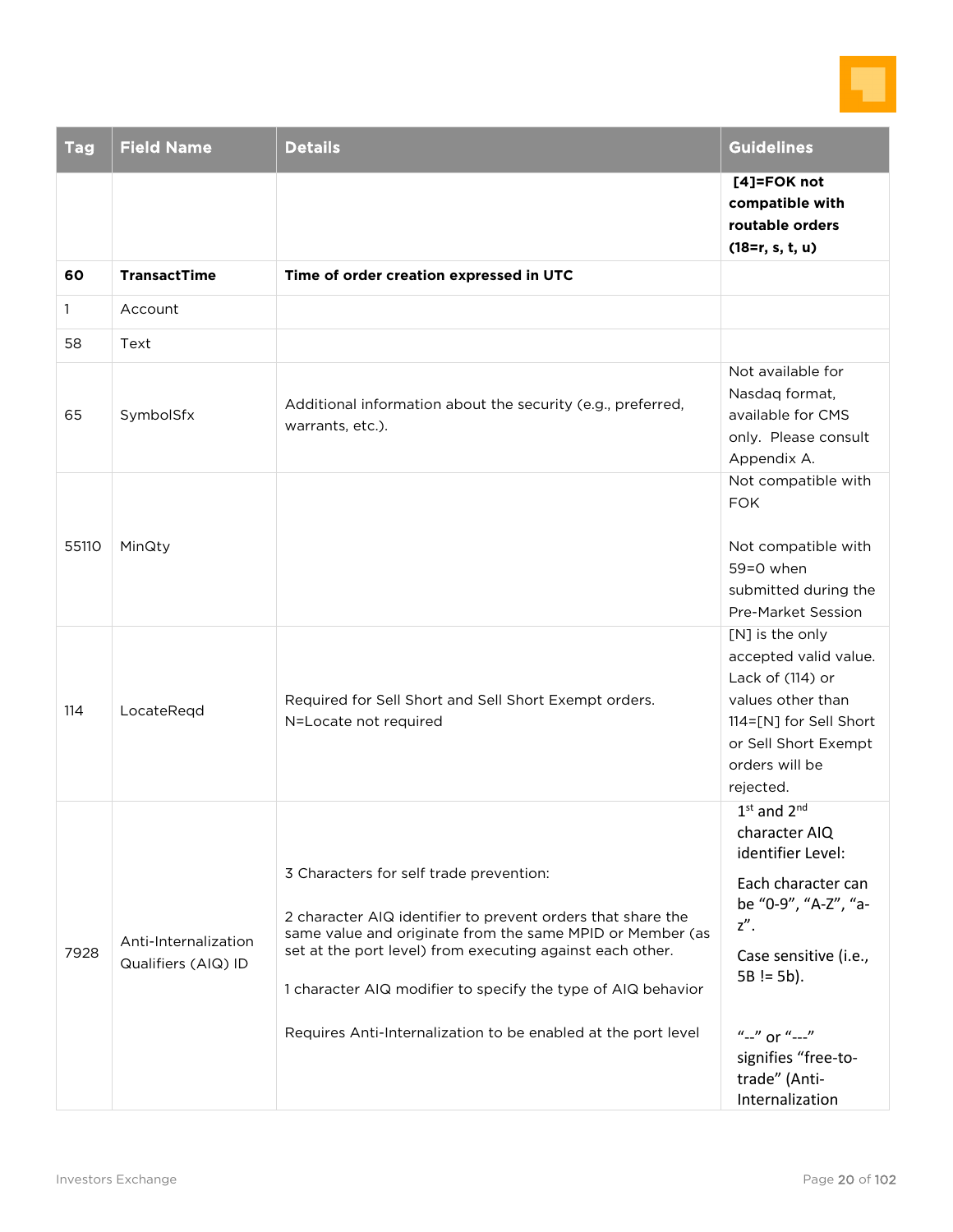

| <b>Tag</b> | <b>Field Name</b> | <b>Details</b>                                                                                                      | <b>Guidelines</b>                                                                                                                                                                |
|------------|-------------------|---------------------------------------------------------------------------------------------------------------------|----------------------------------------------------------------------------------------------------------------------------------------------------------------------------------|
|            |                   |                                                                                                                     | disabled for this<br>order)                                                                                                                                                      |
|            |                   |                                                                                                                     | 3rd character AIQ<br>Modifier:<br>N - Cancel newest<br>O - Cancel oldest<br>B-Cancel both<br>S-Cancel smaller<br>D-Decrement<br>original order<br>quantity and<br>cancel smaller |
|            |                   |                                                                                                                     | Missing 3rd<br>character modifier<br>indicates default<br>behavior of cancel<br>oldest (O).                                                                                      |
|            |                   |                                                                                                                     | Accepted for At<br>the open and At<br>the close orders<br>(59=2,7), but not<br>enforced.                                                                                         |
|            |                   |                                                                                                                     | For routable<br>orders (18=u), only<br>a 3rd character of<br>O (cancel oldest) is<br>accepted.                                                                                   |
|            |                   |                                                                                                                     | For "D" modifier if<br>both orders are<br>equal in size, both<br>orders are<br>cancelled back.                                                                                   |
| 8484       | Investor ID       | Unique string per "investor" on whose behalf the Member is<br>acting. Will not be echoed back on execution reports. | Max length: 20 chars                                                                                                                                                             |
|            |                   | C=Composite                                                                                                         | Only valid if 110<br>(MinQty) is sent.                                                                                                                                           |
| 9500       | MinQtyInstruction | M=Minimum Execution Size with Cancel Remaining; once<br>LeavesQty < MinQty, order will cancel                       | Will not be echoed<br>back in execution<br>reports. Not                                                                                                                          |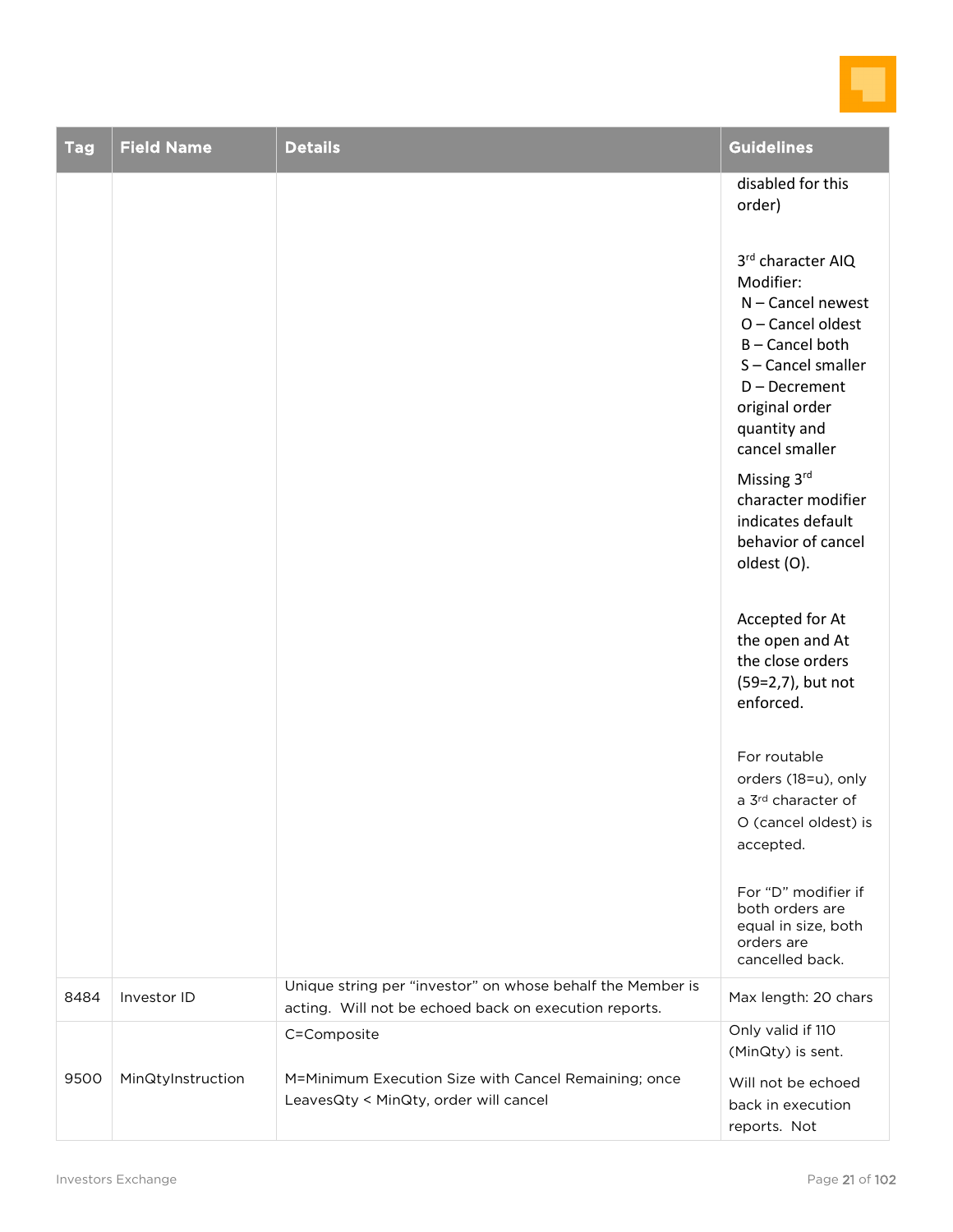

| <b>Field Name</b> | <b>Details</b>                                     | <b>Guidelines</b>                |
|-------------------|----------------------------------------------------|----------------------------------|
|                   | A=Minimum Execution Size with AON Remaining; once  | changeable via<br>Cancel/Replace |
|                   | LeavesQty < MinQty, Open shares become All or None |                                  |

#### **Limit**

Can be enriched with MaxFloor, MinQty, or can be coded as an ISO (subject to guidelines below).

| <b>Tag</b> | <b>Field Name</b>    | <b>Details</b>                                                                                                                                      | <b>Guidelines</b>                                                                                                                              |
|------------|----------------------|-----------------------------------------------------------------------------------------------------------------------------------------------------|------------------------------------------------------------------------------------------------------------------------------------------------|
| 35         | <b>MsgType</b>       | D                                                                                                                                                   |                                                                                                                                                |
| 11         | <b>ClOrdID</b>       | Unique identifier, per session, per trading day for Order<br>as assigned by the Member                                                              | Max length: 20 chars<br><b>ASCII characters not</b><br>permitted:<br>$\omega$ - at sign<br>, - comma<br>" - double quotation<br>$\vert$ - pipe |
| 18         | <b>Execinst</b>      | f=ISO (executes on IEX)<br>i=IEX Only (a.k.a. Standard)<br>u=Router ([r,s,t] are accepted and converted to [u])<br>y=Trade At ISO (executes on IEX) | [f]=ISO Not compatible<br>with MinQty<br>[f, y]=ISO only<br>compatible with TIF of<br><b>IOC</b>                                               |
| 21         | HandInst             | Instructions for order handling.                                                                                                                    | Value ignored, if<br>present.                                                                                                                  |
| 38         | <b>OrderQty</b>      | Number of shares ordered                                                                                                                            | 1-10,000,000                                                                                                                                   |
| 40         | OrdType              | 2=Limit                                                                                                                                             |                                                                                                                                                |
| 44         | <b>Price</b>         | The MPV for orders entered into the System shall be<br>\$0.01 for orders priced \$1.00 or greater, and \$0.0001 for<br>orders priced below \$1.00.  |                                                                                                                                                |
| 47         | <b>OrderCapacity</b> | A=Agency<br><b>P=Principal</b><br><b>R=Riskless Principal</b>                                                                                       | Option to default on a<br>session level without<br>needing to send per<br>message                                                              |
| 54         | <b>Side</b>          | <b>Side of Order</b><br>1=Buy<br>2=Sell Long<br>5=Sell Short<br><b>6=Sell Short Exempt</b>                                                          | LocateRegd $(114)=[N]$<br>must be populated for<br>[5]=Sell Short and<br>[6]=Sell Short Exempt                                                 |
| 55         | Symbol               | <b>Ticker Symbol</b>                                                                                                                                | The entire symbol (root<br>and suffix, if                                                                                                      |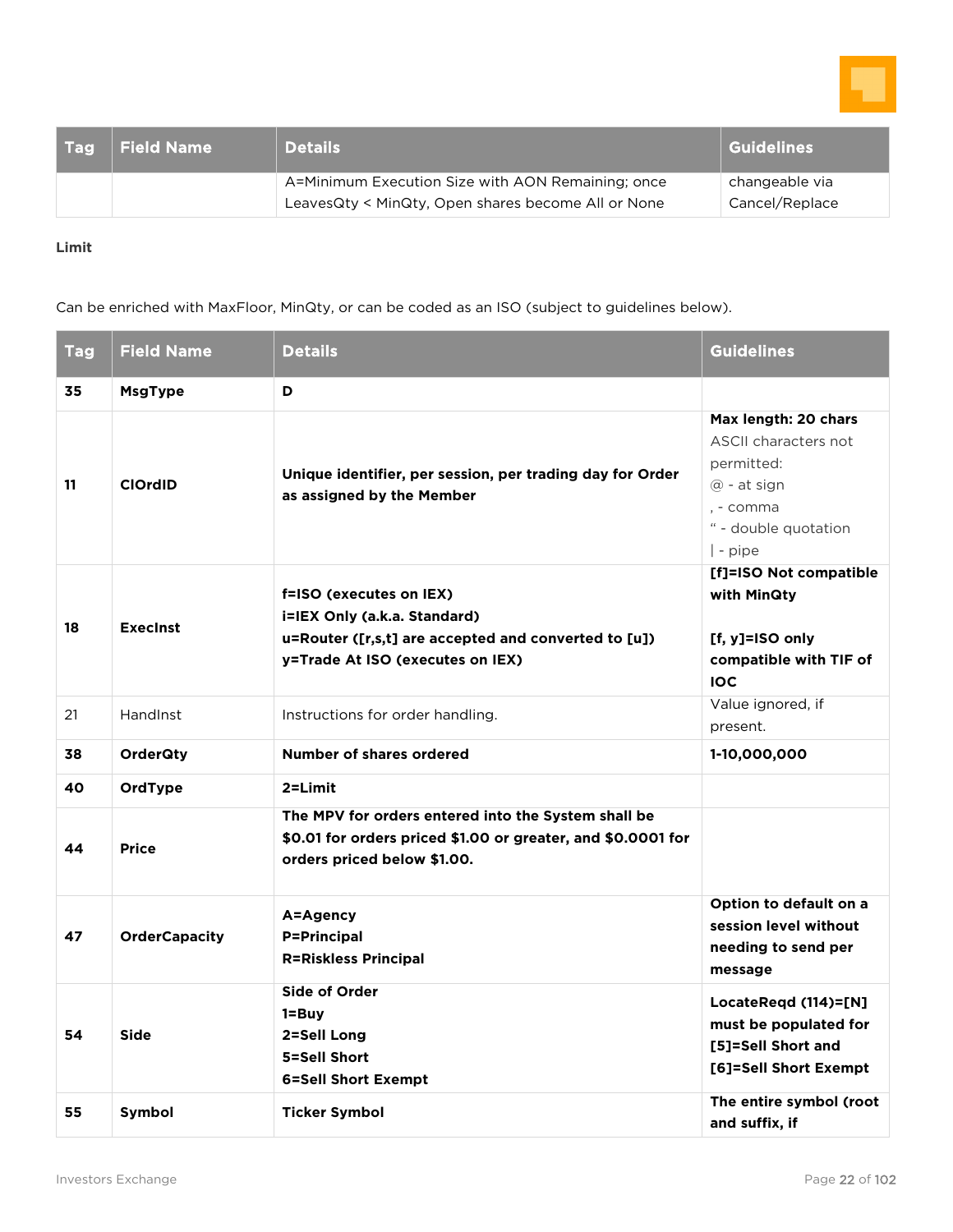

| <b>Tag</b> | <b>Field Name</b>   | <b>Details</b>                                                                                                                                                                                                                                             | <b>Guidelines</b>                                                                                                                                                                                                                                                                                                                                                                                                                           |
|------------|---------------------|------------------------------------------------------------------------------------------------------------------------------------------------------------------------------------------------------------------------------------------------------------|---------------------------------------------------------------------------------------------------------------------------------------------------------------------------------------------------------------------------------------------------------------------------------------------------------------------------------------------------------------------------------------------------------------------------------------------|
|            |                     |                                                                                                                                                                                                                                                            | applicable) needs to be<br>sent if using Nasdaq<br>symbology. CMS<br>symbology can be sent<br>either via 55/65 combo<br>or concatenated using<br>55 alone.<br><b>Please consult</b><br>Appendix A.<br>[O]=Day orders can be                                                                                                                                                                                                                 |
| 59         | <b>TimeInForce</b>  | 0=Day (Regular Market Session: 9:30am - 4:00pm)<br>$3=10C$<br>4=FOK<br>5=Good 'til Extended Day (Regular + Post-Market<br>Sessions: 9:30am - 5:00pm)<br>6=Good 'til Time (System Hours: 8:00am - 5:00pm)<br>M=System Hours (System Hours: 8:00am - 5:00pm) | sent, and will be<br>acknowledged before<br>the start of Regular<br><b>Market Hours starting</b><br>at 9:30 am, but will<br>only be eligible to<br>trade between 9:30 am<br>$-4$ pm<br>$[4]$ =FOK not<br>compatible with<br>routable orders (18=r, s,<br>t, u)<br>[6]=Good 'til Time<br>requires ExpireTime<br>(126)<br>All unexecuted orders<br>at end of<br>corresponding trading<br>sessions will receive<br><b>Unsolicited Cancels.</b> |
| 60         | <b>TransactTime</b> | Time of order creation expressed in UTC                                                                                                                                                                                                                    |                                                                                                                                                                                                                                                                                                                                                                                                                                             |
| 1          | Account             |                                                                                                                                                                                                                                                            |                                                                                                                                                                                                                                                                                                                                                                                                                                             |
| 58         | Text                |                                                                                                                                                                                                                                                            |                                                                                                                                                                                                                                                                                                                                                                                                                                             |
| 65         | SymbolSfx           | Additional information about the security (e.g., preferred,<br>warrants, etc.).                                                                                                                                                                            | Not available for<br>Nasdaq format,<br>available for CMS only.<br>Please consult<br>Appendix A.                                                                                                                                                                                                                                                                                                                                             |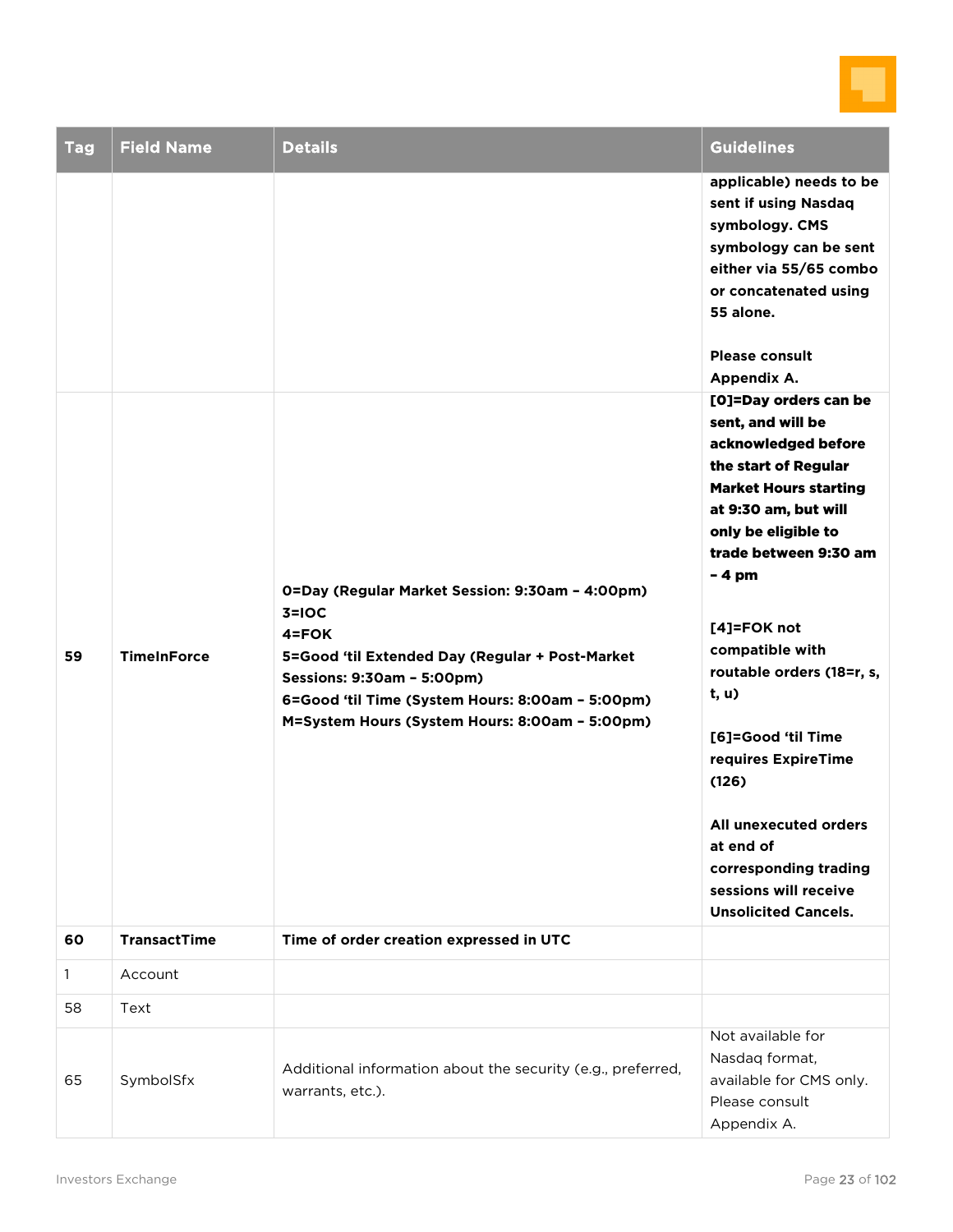

| <b>Tag</b> | <b>Field Name</b> | <b>Details</b>                                                                                                                                   | <b>Guidelines</b>                                                                                                                                                                                                                                                                                                                                                                                                                                                                                                                               |
|------------|-------------------|--------------------------------------------------------------------------------------------------------------------------------------------------|-------------------------------------------------------------------------------------------------------------------------------------------------------------------------------------------------------------------------------------------------------------------------------------------------------------------------------------------------------------------------------------------------------------------------------------------------------------------------------------------------------------------------------------------------|
|            | MinQty            |                                                                                                                                                  | Only non-displayed<br>orders (111=0) may have<br>a MinQty                                                                                                                                                                                                                                                                                                                                                                                                                                                                                       |
| 110        |                   |                                                                                                                                                  | Not compatible with<br>ISO.                                                                                                                                                                                                                                                                                                                                                                                                                                                                                                                     |
|            |                   |                                                                                                                                                  | Not compatible with<br><b>FOK</b>                                                                                                                                                                                                                                                                                                                                                                                                                                                                                                               |
| 111        | MaxFloor          | Quantity to display (for a reserve order).<br>If not populated, order is fully displayed.<br>If MaxFloor(111) = 0, limit order is non-displayed. | For Reserve orders:<br>A value of [0] indicates<br>a non-displayed order.<br>Omitting the<br>MaxFloor(111) tag or<br>submitting MaxFloor<br>$(111)$ = OrderQty $(38)$<br>indicates a fully<br>displayed order.<br>MaxFloor may be a<br>fixed amount of shares;<br>or an odd, mixed, or<br>round lot quantity. A<br>Random Replinshment<br>feature is also<br>supported, please see<br>FIX tag section 8020 for<br>more details.<br>For odd lot reserve<br>orders, set to a value < 1<br>round lot and <<br>OrderQty (38)<br>Not compatible with |
| 114        | LocateReqd        | Required for Sell Short and Sell Short Exempt orders.<br>N=Locate not required                                                                   | IOC or FOK.<br>[N] is the only accepted<br>valid value. Lack of<br>(114) or values other<br>than 114=[N] for Sell<br>Short or Sell Short<br>Exempt orders will be<br>rejected.                                                                                                                                                                                                                                                                                                                                                                  |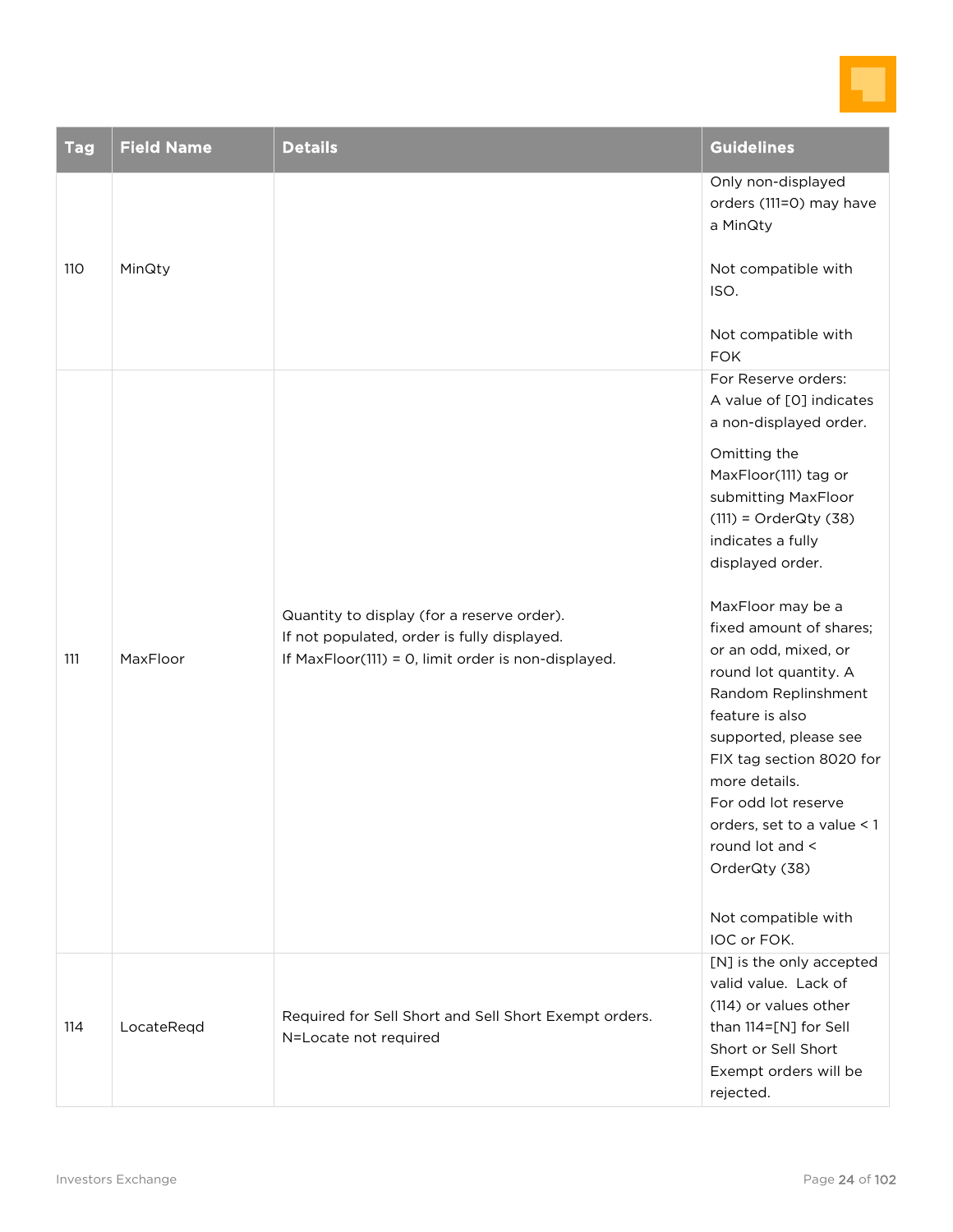

| <b>Tag</b> | <b>Field Name</b>                           | <b>Details</b>                                                                                                                                                                                                                                                                                                                                                             | <b>Guidelines</b>                                                                                                                                                                                                                                                                                                                                                                                                                                                                                                                                                                                                                                                                                                                                                                                                           |
|------------|---------------------------------------------|----------------------------------------------------------------------------------------------------------------------------------------------------------------------------------------------------------------------------------------------------------------------------------------------------------------------------------------------------------------------------|-----------------------------------------------------------------------------------------------------------------------------------------------------------------------------------------------------------------------------------------------------------------------------------------------------------------------------------------------------------------------------------------------------------------------------------------------------------------------------------------------------------------------------------------------------------------------------------------------------------------------------------------------------------------------------------------------------------------------------------------------------------------------------------------------------------------------------|
| 7928       | Anti-Internalization<br>Qualifiers (AIQ) ID | 3 Characters for self trade prevention:<br>2 character AIQ identifier to prevent orders that share the<br>same value and originate from the same MPID or Member<br>(as set at the port level) from executing against each<br>other.<br>1 character AIQ modifier to specify the type of AIQ<br>behavior<br>Requires Anti-Internalization to be enabled at the port<br>level | 1st and 2 <sup>nd</sup> character<br>Unique ID Level:<br>Each character can be<br>"0-9", "A-Z", "a-z".<br>Case sensitive (i.e., 5B !=<br>5b).<br>"--" or "---" signifies<br>"free-to-trade" (Anti-<br>Internalization disabled<br>for this order)<br>3rd character AIQ<br>Modifier:<br>N - Cancel newest<br>O - Cancel oldest<br>B - Cancel both<br>S - Cancel smaller<br>D - Decrement original<br>order quantity and<br>cancel smaller<br>Missing 3rd character<br>modifier indicates<br>default behavior of<br>cancel oldest (O).<br>Accepted for At the<br>open and At the close<br>orders (59=2,7), but not<br>enforced.<br>For routable orders<br>(18=u), only a 3rd<br>character of O (cancel<br>oldest) is accepted.<br>For "D" modifier if both<br>orders are equal in size,<br>both orders are<br>cancelled back. |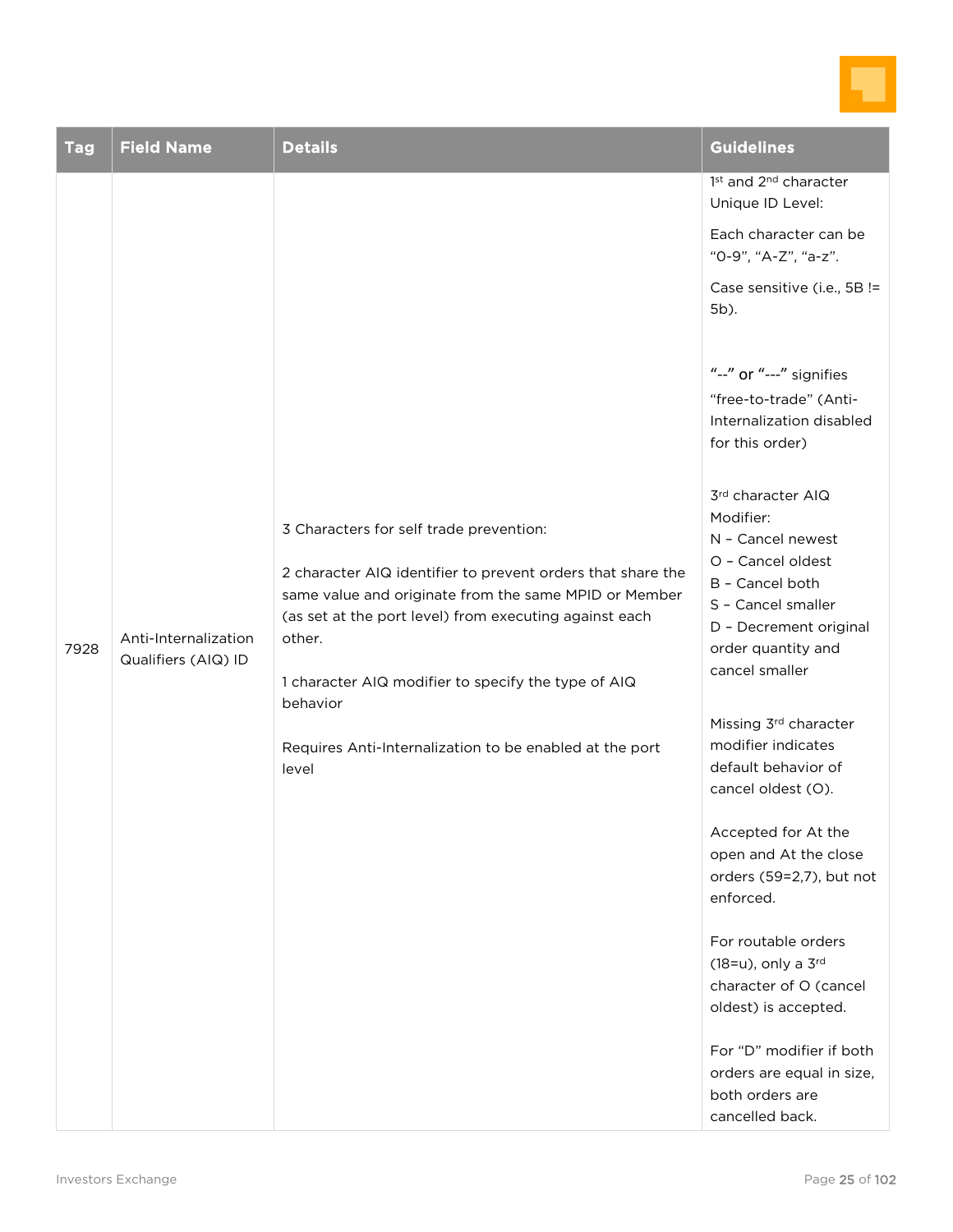

| <b>Tag</b> | <b>Field Name</b>                                               | <b>Details</b>                                                                          | <b>Guidelines</b>                                                                                                                         |
|------------|-----------------------------------------------------------------|-----------------------------------------------------------------------------------------|-------------------------------------------------------------------------------------------------------------------------------------------|
| 8020       |                                                                 |                                                                                         | Must be accompanied<br>with a MaxFloor (111) if<br>DisplayRange (8020) is<br>populated                                                    |
|            |                                                                 |                                                                                         | Cannot have<br>DisplayRange that is >=<br>MaxFloor                                                                                        |
|            |                                                                 |                                                                                         | May either be a round<br>lot multiple or < than<br>one round lot (odd lot)                                                                |
|            | DisplayRange<br>Quantity range to display (for a reserve order) |                                                                                         | If MaxFloor = round lot<br>multiple, DisplayRange<br>must be a round lot<br>multiple < MaxFloor                                           |
|            |                                                                 |                                                                                         | *e.g.,<br>If MaxFloor = 200,<br>DisplayRange = 100                                                                                        |
|            |                                                                 |                                                                                         | If MaxFloor = 400,<br>DisplayRange can =100,<br>200, or 300                                                                               |
|            |                                                                 | If MaxFloor < a<br>round lot<br>select DisplayRange one<br>or more shares<br>< Maxfloor |                                                                                                                                           |
|            |                                                                 |                                                                                         | $*$ e.g.,<br>Can be <= 99 shares,<br>but not a single round<br>lot (100 shares)<br>If MaxFloor = 99,<br>DisplayRange can = 1-98<br>shares |
|            |                                                                 |                                                                                         | *If DisplayRange +<br>MaxFloor are >= to a<br>round lot, the                                                                              |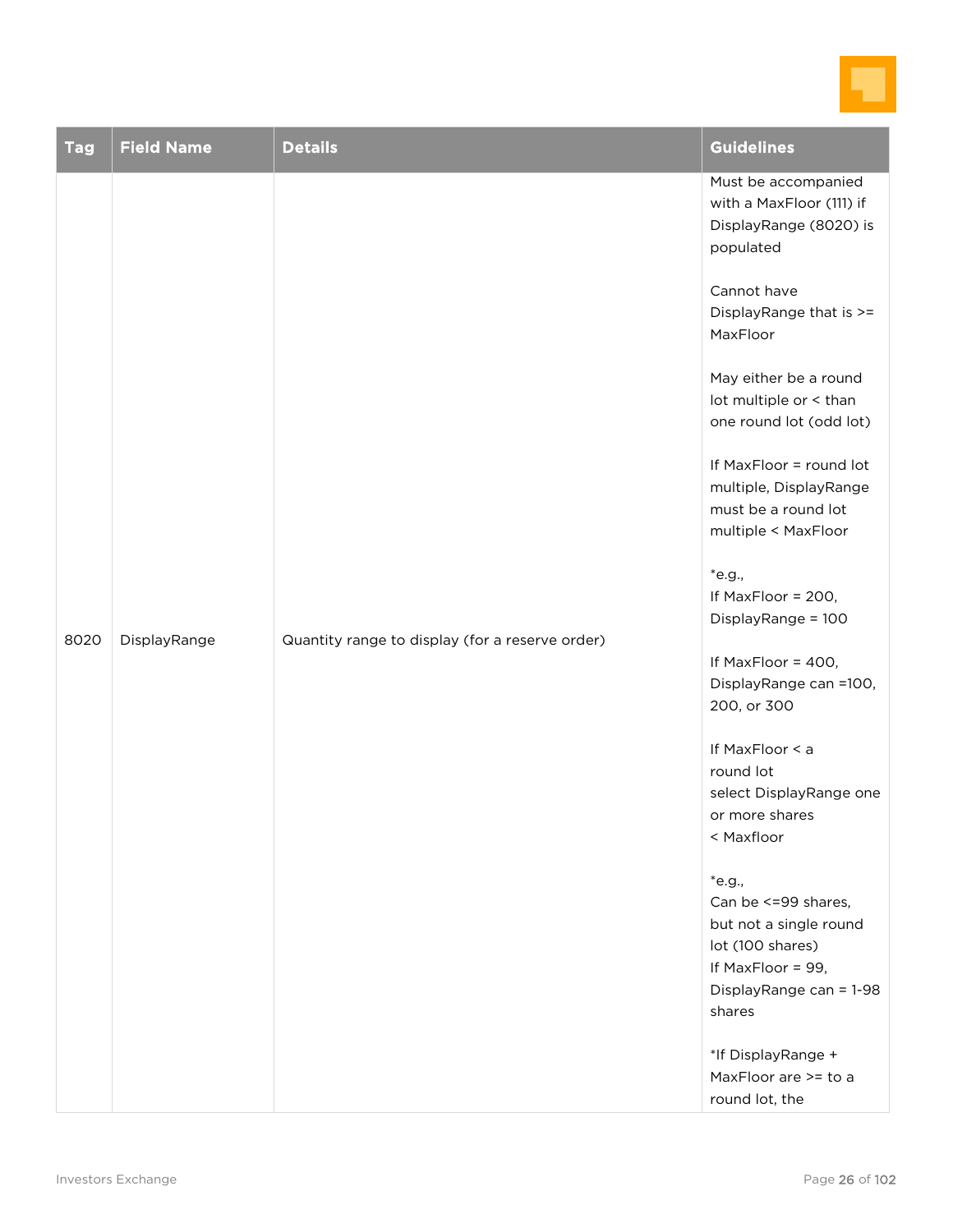

| <b>Tag</b> | <b>Field Name</b> | <b>Details</b>                                                                                                      | Guidelines               |
|------------|-------------------|---------------------------------------------------------------------------------------------------------------------|--------------------------|
|            |                   |                                                                                                                     | replenishment range is   |
|            |                   |                                                                                                                     | capped at 99 shares      |
|            |                   |                                                                                                                     | *Examples assume a       |
|            |                   |                                                                                                                     | round lot size $= 100$   |
|            |                   |                                                                                                                     | shares. Same logic       |
|            |                   |                                                                                                                     | applies for symbols with |
|            |                   |                                                                                                                     | other round lot sizes.   |
| 8484       | Investor ID       | Unique string per "investor" on whose behalf the Member<br>is acting. Will not be echoed back on execution reports. | Max length: 20 chars     |
|            |                   |                                                                                                                     | Only valid if 110        |
|            |                   | C=Composite                                                                                                         | (MinQty) is sent.        |
|            |                   | M=Minimum Execution Size with Cancel Remaining; once                                                                |                          |
| 9500       | MinQtyInstruction | LeavesQty < MinQty, order will cancel                                                                               | Will not be echoed back  |
|            |                   | A=Minimum Execution Size with AON Remaining; once                                                                   | in execution reports.    |
|            |                   | LeavesQty < MinQty, Open shares become All or None                                                                  | Not changeable via       |
|            |                   |                                                                                                                     | Cancel/Replace           |

#### **Midpoint Peg**

Non-displayed orders, ExecInst must be [M]=Midpoint Peg. Not compatible with ISO. Can be enriched with MinQty (subject to guidelines below).

| <b>Tag</b> | <b>Field Name</b>    | <b>Details</b>                                                                         | <b>Guidelines</b>                                                                                                                       |
|------------|----------------------|----------------------------------------------------------------------------------------|-----------------------------------------------------------------------------------------------------------------------------------------|
| 35         | <b>MsgType</b>       | D                                                                                      |                                                                                                                                         |
| 11         | <b>ClOrdID</b>       | Unique identifier, per session, per trading day for Order as<br>assigned by the Member | Max length: 20<br>chars<br><b>ASCII characters</b><br>not permitted:<br>$@$ - at sign<br>. - comma<br>" - double<br>quotation<br>- pipe |
| 18         | <b>Execinst</b>      | M=Midpoint Peg (executes on IEX)                                                       |                                                                                                                                         |
| 21         | HandInst             | Instructions for order handling.                                                       | Value ignored, if<br>present.                                                                                                           |
| 38         | <b>OrderQty</b>      | Number of shares ordered                                                               | 1-10,000,000                                                                                                                            |
| 40         | OrdType              | P=Pegged                                                                               |                                                                                                                                         |
| 47         | <b>OrderCapacity</b> | A=Agency<br><b>P=Principal</b>                                                         | <b>Option to default</b><br>on a session level                                                                                          |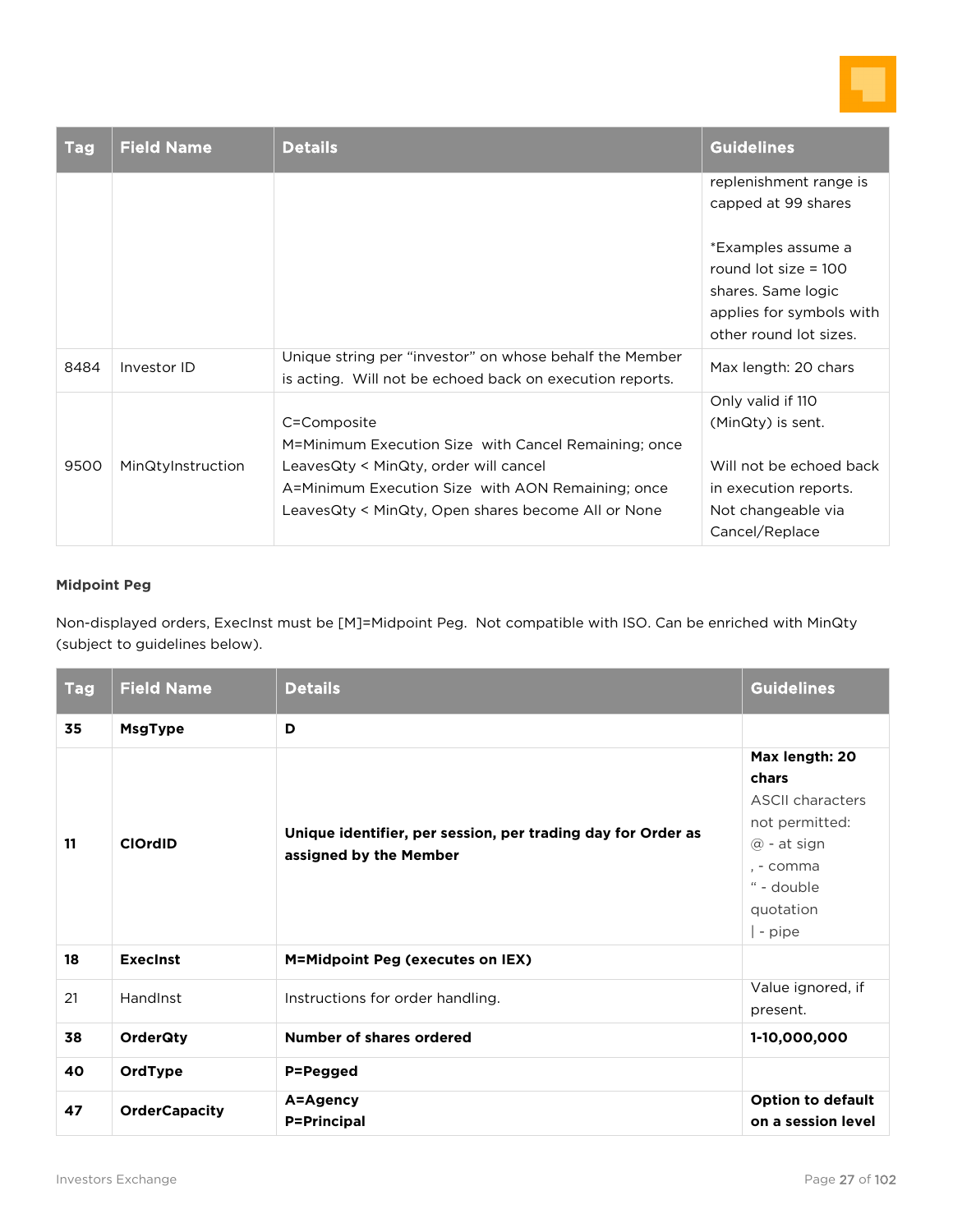

| <b>Tag</b> | <b>Field Name</b>  | <b>Details</b>                                                                                                                                                                                                                                               | <b>Guidelines</b>                                                                                                                                                                                                                                                                                                                                         |
|------------|--------------------|--------------------------------------------------------------------------------------------------------------------------------------------------------------------------------------------------------------------------------------------------------------|-----------------------------------------------------------------------------------------------------------------------------------------------------------------------------------------------------------------------------------------------------------------------------------------------------------------------------------------------------------|
|            |                    | <b>R=Riskless Principal</b>                                                                                                                                                                                                                                  | without needing<br>to send per<br>message                                                                                                                                                                                                                                                                                                                 |
| 54         | <b>Side</b>        | <b>Side of Order</b><br>$1 = Buy$<br>2=Sell Long<br>5=Sell Short<br><b>6=Sell Short Exempt</b>                                                                                                                                                               | <b>LocateRegd</b><br>$(114)=$ [N] must be<br>populated for<br>[5]=Sell Short<br>and [6]=Sell<br><b>Short Exempt</b>                                                                                                                                                                                                                                       |
| 55         | Symbol             | <b>Ticker Symbol</b>                                                                                                                                                                                                                                         | The entire symbol<br>(root and suffix, if<br>applicable) needs<br>to be sent if using<br><b>Nasdag</b><br>symbology. CMS<br>symbology can<br>be sent either via<br>55/65 combo or<br>concatenated<br>using 55 alone.<br><b>Please consult</b><br>Appendix A.                                                                                              |
| 59         | <b>TimeInForce</b> | 0=Day (Regular Market Session: 9:30am - 4:00pm)<br>$3=10C$<br>4=FOK<br>5=Good 'til Extended Day (Regular + Post-Market Sessions:<br>$9:30am - 5:00pm)$<br>6=Good 'til Time (System Hours: 8:00am - 5:00pm)<br>M=System Hours (System Hours: 8:00am - 5:00pm) | [O]=Day orders<br>can be sent, and<br>will be<br>acknowledged<br>before the start<br>of Regular Market<br><b>Hours starting at</b><br>9:30 am, but will<br>only be eligible to<br>trade between<br>9:30 am - 4 pm<br>[6]=Good 'til<br><b>Time requires</b><br>ExpireTime (126)<br>All unexecuted<br>orders at end of<br>corresponding<br>trading sessions |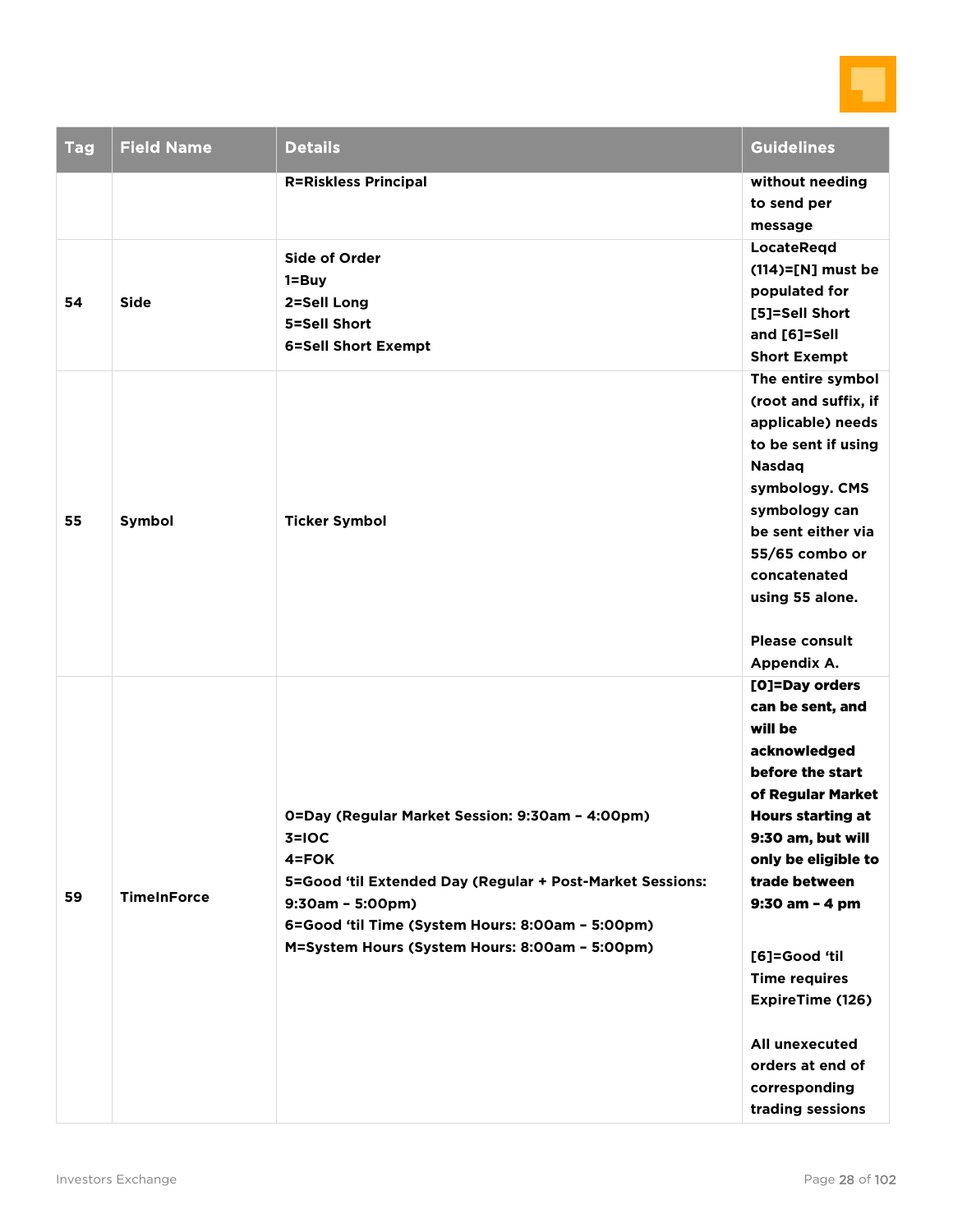

| <b>Tag</b> | <b>Field Name</b>   | <b>Details</b>                                                                                                                                     | <b>Guidelines</b>                                                                                                                                                     |
|------------|---------------------|----------------------------------------------------------------------------------------------------------------------------------------------------|-----------------------------------------------------------------------------------------------------------------------------------------------------------------------|
|            |                     |                                                                                                                                                    | will receive<br><b>Unsolicited</b><br><b>Cancels.</b>                                                                                                                 |
| 60         | <b>TransactTime</b> | Time of order creation expressed in UTC                                                                                                            |                                                                                                                                                                       |
| 1          | Account             |                                                                                                                                                    |                                                                                                                                                                       |
| 44         | Price               | The MPV for orders entered into the System shall be \$0.01 for<br>orders priced \$1.00 or greater, and \$0.0001 for orders priced<br>below \$1.00. | If price is not<br>specified, will be<br>constrained by<br>internal IEX Order<br>Collar                                                                               |
| 58         | Text                |                                                                                                                                                    |                                                                                                                                                                       |
| 65         | SymbolSfx           | Additional information about the security (e.g., preferred,<br>warrants, etc.).                                                                    | Not available for<br>Nasdaq format,<br>available for CMS<br>only. Please<br>consult Appendix<br>A.                                                                    |
| 111        | MaxFloor            | 0=Non-Displayed                                                                                                                                    | Will only accept<br>value of [0] -<br>Non-displayed<br>All other values<br>will be rejected.                                                                          |
| 110        | MinQty              |                                                                                                                                                    | Only non-<br>displayed orders<br>$(111=0)$ may have a<br>MinQty<br>Not compatible<br>with ISO.<br>Not compatible<br>with FOK                                          |
| 114        | LocateReqd          | Required for Sell Short and Sell Short Exempt orders.<br>N=Locate not required                                                                     | [N] is the only<br>accepted valid<br>value. Lack of<br>(114) or values<br>other than 114=[N]<br>for Sell Short or<br>Sell Short Exempt<br>orders will be<br>rejected. |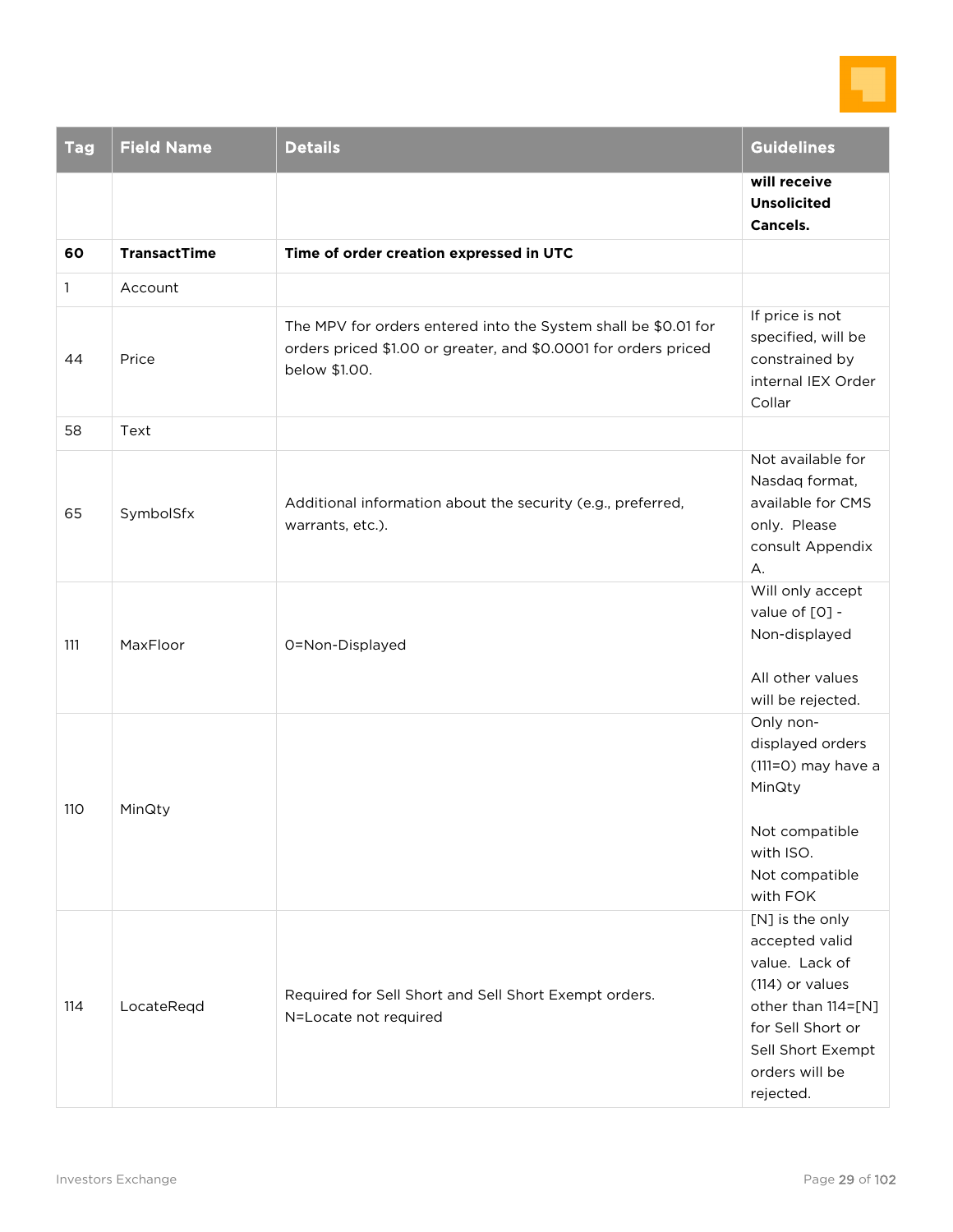

| <b>Tag</b> | <b>Field Name</b>                           | <b>Details</b>                                                                                                                                                                                                                                                                                                                         | <b>Guidelines</b>                                                                                                                                                                                                                                                                                                                                                                                                                                                                                       |
|------------|---------------------------------------------|----------------------------------------------------------------------------------------------------------------------------------------------------------------------------------------------------------------------------------------------------------------------------------------------------------------------------------------|---------------------------------------------------------------------------------------------------------------------------------------------------------------------------------------------------------------------------------------------------------------------------------------------------------------------------------------------------------------------------------------------------------------------------------------------------------------------------------------------------------|
|            |                                             |                                                                                                                                                                                                                                                                                                                                        | 1st and 2nd<br>character Unique<br>ID Level:                                                                                                                                                                                                                                                                                                                                                                                                                                                            |
|            |                                             |                                                                                                                                                                                                                                                                                                                                        | Each character<br>can be "0-9", "A-<br>Z", "a-z".                                                                                                                                                                                                                                                                                                                                                                                                                                                       |
|            |                                             |                                                                                                                                                                                                                                                                                                                                        | Case sensitive<br>$(i.e., 5B != 5b).$                                                                                                                                                                                                                                                                                                                                                                                                                                                                   |
| 7928       | Anti-Internalization<br>Qualifiers (AIQ) ID | 3 Characters for self trade prevention:<br>2 character AIQ identifier to prevent orders that share the same<br>value and originate from the same MPID or Member from<br>executing against each other.<br>1 character AIQ modifier to specify the type of AIQ behavior<br>Requires Anti-Internalization to be enabled at the port level | $''-''$ or $''-''$<br>signifies "free-to-<br>trade" (Anti-<br>Internalization<br>disabled for this<br>order)<br>3rd character AIQ<br>Modifier:<br>N - Cancel newest<br>O - Cancel oldest<br>B - Cancel both<br>S - Cancel smaller<br>D - Decrement<br>original order<br>quantity and<br>cancel smaller<br>Missing 3rd<br>character modifier<br>indicates default<br>behavior of cancel<br>oldest (O).<br>For "D" modifier if<br>both orders are<br>equal in size, both<br>orders are<br>cancelled back. |
| 8484       | Investor ID                                 | Unique string per "investor" on whose behalf the Member is<br>acting. Will not be echoed back on execution reports.                                                                                                                                                                                                                    | Max length: 20<br>chars                                                                                                                                                                                                                                                                                                                                                                                                                                                                                 |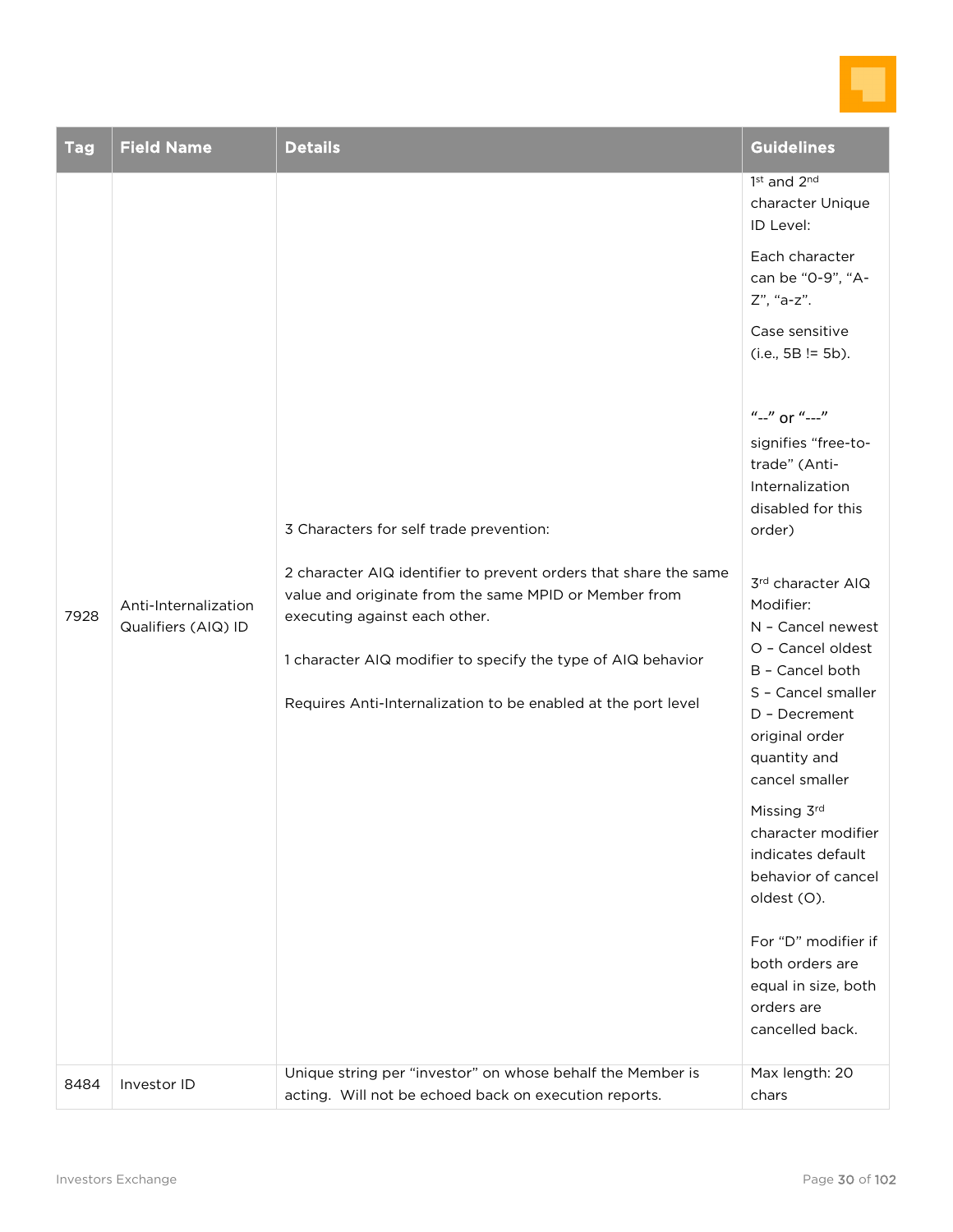

| <b>Tag</b> | <b>Field Name</b> | <b>Details</b>                                       | <b>Guidelines</b>  |
|------------|-------------------|------------------------------------------------------|--------------------|
|            |                   |                                                      | Only valid if 110  |
|            |                   | C=Composite                                          | (MinQty) is sent.  |
|            |                   | M=Minimum Execution Size with Cancel Remaining; once | Will not be        |
| 9500       | MinQtyInstruction | LeavesQty < MinQty, order will cancel                | echoed back in     |
|            |                   |                                                      | execution reports. |
|            |                   | A=Minimum Execution Size with AON Remaining; once    | Not changeable     |
|            |                   | LeavesQty < MinQty, Open shares become All or None   | via                |
|            |                   |                                                      | Cancel/Replace     |

#### **Offset Peg**

Non-displayed order, ExecInst must be [o]=Offset Peg. Not compatible with ISO. Can be enriched with MinQty (subject to guidelines below).

| <b>Tag</b> | <b>Field Name</b>    | <b>Details</b>                                                                                 | <b>Guidelines</b>                                                                                                                     |
|------------|----------------------|------------------------------------------------------------------------------------------------|---------------------------------------------------------------------------------------------------------------------------------------|
| 35         | <b>MsgType</b>       | D                                                                                              |                                                                                                                                       |
| 11         | <b>ClOrdID</b>       | Unique identifier, per session, per<br>trading day for Order as assigned by<br>the Member      | Max length: 20 chars<br>ASCII characters not permitted:<br>$\omega$ - at sign<br>. - comma<br>" - double quotation<br>$\vert$ - pipe  |
| 18         | <b>Execinst</b>      | o=Offset Peg (executes on IEX)                                                                 |                                                                                                                                       |
| 21         | <b>HandInst</b>      | Instructions for order handling.                                                               | Value ignored, if present.                                                                                                            |
| 38         | <b>OrderQty</b>      | Number of shares ordered                                                                       | 1-10,000,000                                                                                                                          |
| 40         | <b>OrdType</b>       | P=Pegged                                                                                       | <b>Execinst (18) must be populated with</b><br>$[o]$ = Offset Peg                                                                     |
|            |                      |                                                                                                |                                                                                                                                       |
| 47         | <b>OrderCapacity</b> | A=Agency<br><b>P=Principal</b><br><b>R=Riskless Principal</b>                                  | Option to default on a session level without<br>needing to send per message                                                           |
| 54         | <b>Side</b>          | <b>Side of Order</b><br>$1 = Buv$<br>2=Sell Long<br>5=Sell Short<br><b>6=Sell Short Exempt</b> | LocateReqd (114)=[N] must be populated for<br>[5]=Sell Short and [6]=Sell Short Exempt                                                |
| 55         | Symbol               | <b>Ticker Symbol</b>                                                                           | The entire symbol (root and suffix, if<br>applicable) needs to be sent if using Nasdaq<br>symbology. CMS symbology can be sent either |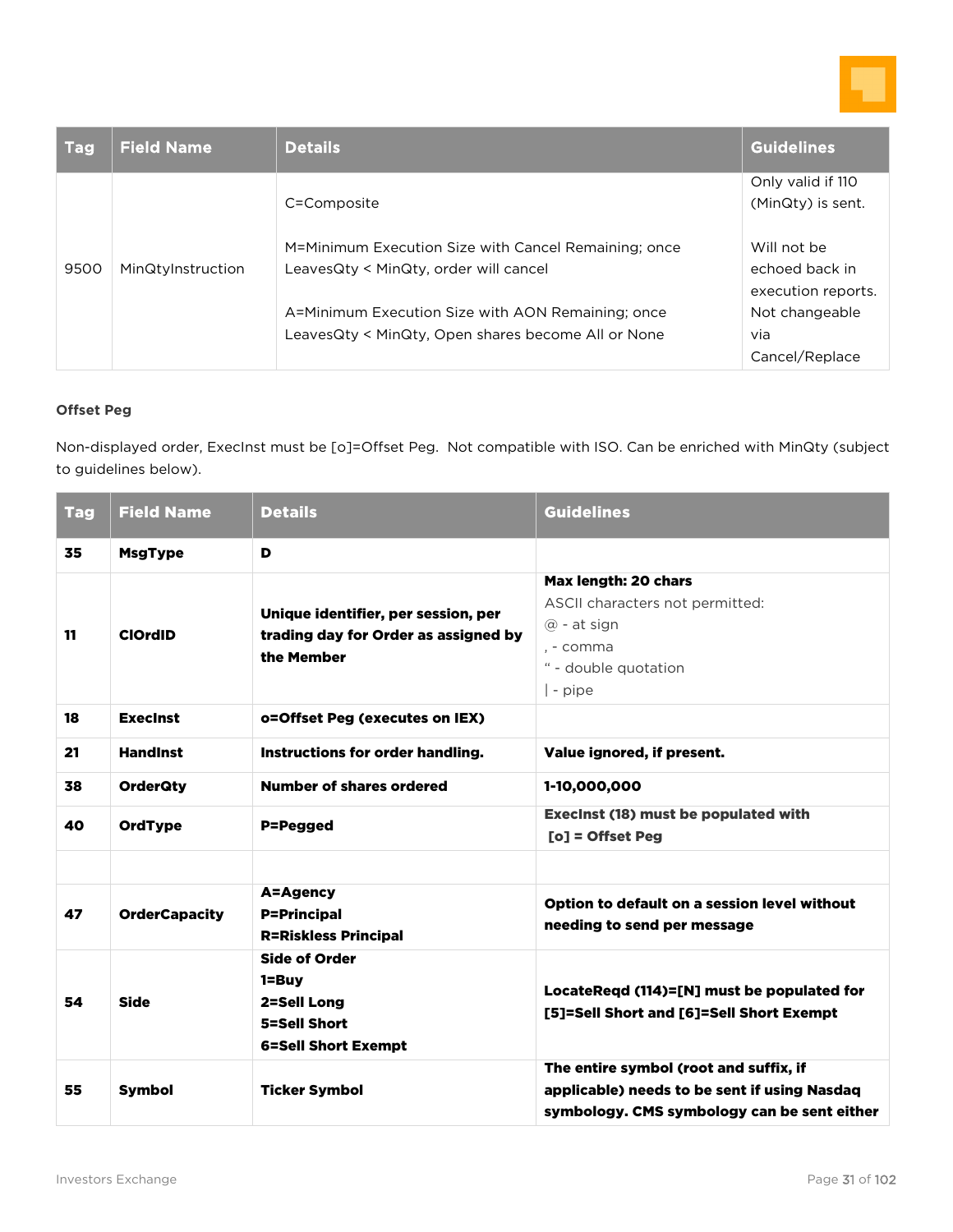

| <b>Tag</b>   | <b>Field Name</b>   | <b>Details</b>                                                                                                                                                                                                                                                     | <b>Guidelines</b>                                                                                                                                                                                                                                                                                                                                                                                                                                                                                                                                            |
|--------------|---------------------|--------------------------------------------------------------------------------------------------------------------------------------------------------------------------------------------------------------------------------------------------------------------|--------------------------------------------------------------------------------------------------------------------------------------------------------------------------------------------------------------------------------------------------------------------------------------------------------------------------------------------------------------------------------------------------------------------------------------------------------------------------------------------------------------------------------------------------------------|
|              |                     |                                                                                                                                                                                                                                                                    | via 55/65 combo or concatenated using 55<br>alone.                                                                                                                                                                                                                                                                                                                                                                                                                                                                                                           |
|              |                     |                                                                                                                                                                                                                                                                    | Please consult Appendix A.                                                                                                                                                                                                                                                                                                                                                                                                                                                                                                                                   |
| 59           | <b>TimeInForce</b>  | <b>O=Day (Regular Market Session:</b><br>$9:30am - 4:00pm)$<br>5=Good 'til Extended Day (Regular +<br>Post-Market Sessions: 9:30am -<br>5:00pm)<br>6=Good 'til Time (System Hours:<br>8:00am - 5:00pm)<br><b>M=System Hours (System Hours:</b><br>8:00am - 5:00pm) | [O]=Day orders can be sent, and will be<br>acknowledged before the start of Regular<br>Market Hours starting at 9:30 am, but will only<br>be eligible to trade between 9:30 am - 4 pm<br>[6]=Good 'til Time requires ExpireTime (126)<br>All unexecuted orders at end of Regular<br><b>Market Session sessions will receive</b>                                                                                                                                                                                                                              |
| 60           | <b>TransactTime</b> | Time of order creation expressed in<br><b>UTC</b>                                                                                                                                                                                                                  | <b>Unsolicited Cancels.</b>                                                                                                                                                                                                                                                                                                                                                                                                                                                                                                                                  |
| $\mathbf{1}$ | Account             |                                                                                                                                                                                                                                                                    |                                                                                                                                                                                                                                                                                                                                                                                                                                                                                                                                                              |
| 44           | Price               | The MPV for orders entered into the<br>System shall be \$0.01 for orders<br>priced \$1.00 or greater, and \$0.0001<br>for orders priced below \$1.00.                                                                                                              | If price is not specified, will be constrained by<br>internal IEX Order Collar                                                                                                                                                                                                                                                                                                                                                                                                                                                                               |
| 58           | Text                |                                                                                                                                                                                                                                                                    |                                                                                                                                                                                                                                                                                                                                                                                                                                                                                                                                                              |
| 211          | PegDifference       | Signed dollar value added to the price<br>of the peg for a pegged order.                                                                                                                                                                                           | The domain of values for PegDifference are: [-<br>100.00  100.00].<br>Values outside the bounds of the domain will be<br>rejected.<br>Signed dollar value of up to two (four) decimal<br>places will be accepted for limit prices above<br>(below) a dollar.<br>The PegDifference will be added to the NBB<br>(NBO) for buys (sells). If the resultant peg<br>calculation creates an impermissible Minimum<br>Price Variant (MPV), the peg calculation will be<br>rounded down for buys and up for sells.<br>Omission of the PegDifference for an Offset Peg |
| 65           | SymbolSfx           | Additional information about the<br>security (e.g., preferred, warrants,<br>etc.).                                                                                                                                                                                 | order will be given a default value of 0.<br>Not available for Nasdaq format, available for<br>CMS only. Please consult Appendix A.                                                                                                                                                                                                                                                                                                                                                                                                                          |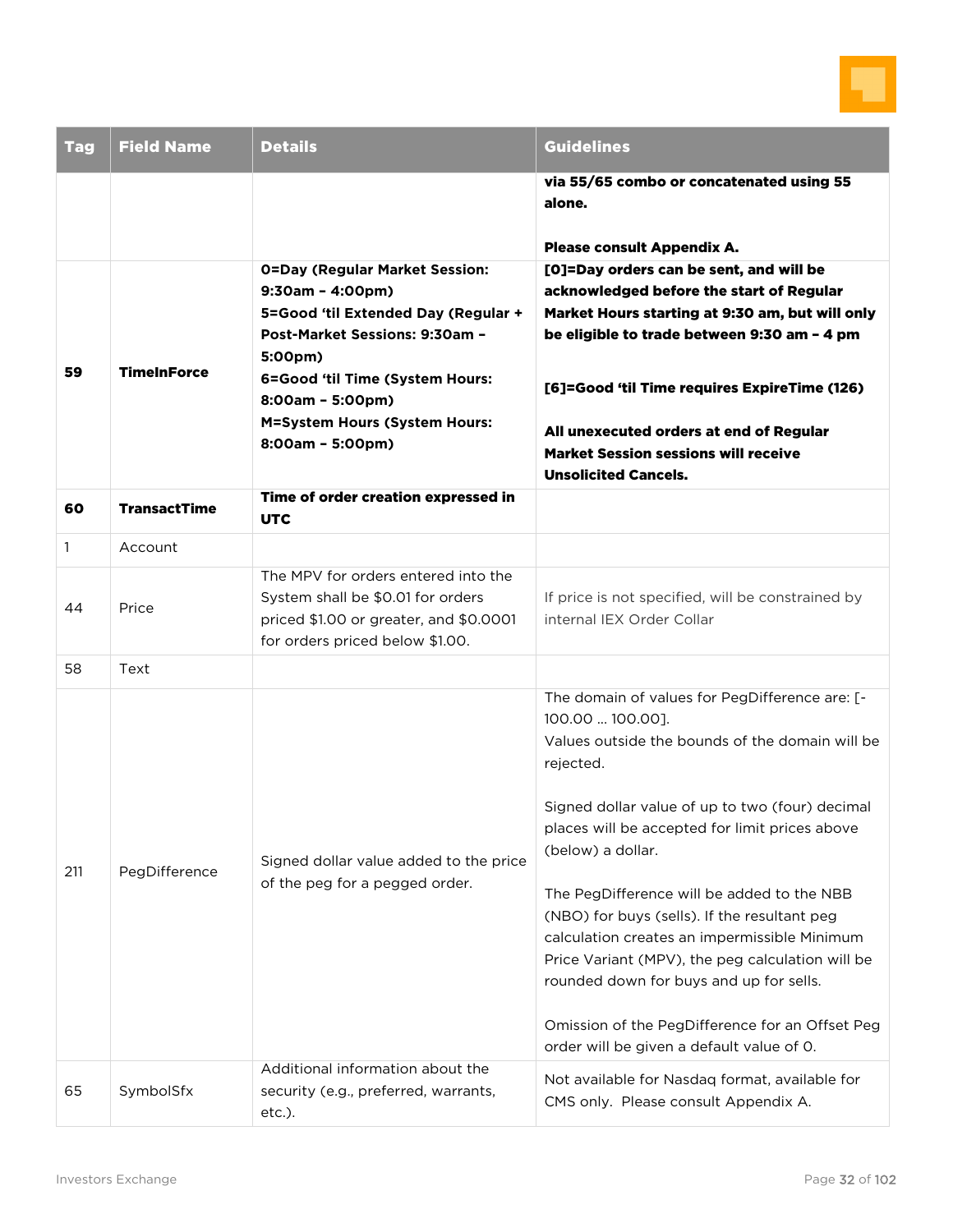

| <b>Tag</b> | <b>Field Name</b>                                  | <b>Details</b>                                                                                                                                                                                                                                                                                                                                                                                                         | <b>Guidelines</b>                                                                                                                                                                                                                                                                                                                                                                                                                                                                                                                             |
|------------|----------------------------------------------------|------------------------------------------------------------------------------------------------------------------------------------------------------------------------------------------------------------------------------------------------------------------------------------------------------------------------------------------------------------------------------------------------------------------------|-----------------------------------------------------------------------------------------------------------------------------------------------------------------------------------------------------------------------------------------------------------------------------------------------------------------------------------------------------------------------------------------------------------------------------------------------------------------------------------------------------------------------------------------------|
| 110        | MinQty                                             |                                                                                                                                                                                                                                                                                                                                                                                                                        | Only non-displayed orders (111=0) may have a<br>MinQty                                                                                                                                                                                                                                                                                                                                                                                                                                                                                        |
|            |                                                    |                                                                                                                                                                                                                                                                                                                                                                                                                        | Not compatible with ISO.<br>Not compatible with FOK                                                                                                                                                                                                                                                                                                                                                                                                                                                                                           |
|            |                                                    |                                                                                                                                                                                                                                                                                                                                                                                                                        | Will only accept value of [0] - Non-displayed                                                                                                                                                                                                                                                                                                                                                                                                                                                                                                 |
| 111        | MaxFloor                                           | 0=Non-Displayed                                                                                                                                                                                                                                                                                                                                                                                                        | All other values will be rejected.                                                                                                                                                                                                                                                                                                                                                                                                                                                                                                            |
| 114        | LocateReqd                                         | Required for Sell Short and Sell Short<br>Exempt orders.<br>N=Locate not required                                                                                                                                                                                                                                                                                                                                      | [N] is the only accepted valid value. Lack of<br>(114) or values other than 114=[N] for Sell Short<br>or Sell Short Exempt orders will be rejected.                                                                                                                                                                                                                                                                                                                                                                                           |
|            |                                                    |                                                                                                                                                                                                                                                                                                                                                                                                                        | 1st and 2 <sup>nd</sup> character Unique ID Level:                                                                                                                                                                                                                                                                                                                                                                                                                                                                                            |
|            |                                                    |                                                                                                                                                                                                                                                                                                                                                                                                                        | Each character can be "0-9", "A-Z", "a-z".                                                                                                                                                                                                                                                                                                                                                                                                                                                                                                    |
|            |                                                    |                                                                                                                                                                                                                                                                                                                                                                                                                        | Case sensitive (i.e., 5B != 5b).                                                                                                                                                                                                                                                                                                                                                                                                                                                                                                              |
| 7928       | Anti-<br>Internalization<br>Qualifiers (AIQ)<br>ID | 3 Characters for self trade prevention:<br>2 character AIQ identifier to prevent<br>orders that share the same value and<br>originate from the same MPID or<br>Member (as set at the port level) from<br>executing against each other.<br>1 character AIQ modifier to specify<br>the type of AIQ behavior<br>Requires Anti-Internalization to be<br>enabled at the port level<br>Unique string per "investor" on whose | "--" or "---" signifies "free-to-trade" (Anti-<br>Internalization disabled for this order)<br>3rd character AIQ Modifier:<br>N - Cancel newest<br>O - Cancel oldest<br>B - Cancel both<br>S - Cancel smaller<br>D - Decrement original order quantity and<br>cancel smaller<br>Missing 3rd character modifier indicates default<br>behavior of cancel oldest (O).<br>Accepted for At the open and At the close<br>orders (59=2,7), but not enforced.<br>For "D" modifier if both orders are equal in size,<br>both orders are cancelled back. |
| 8484       | Investor ID                                        | behalf the Member is acting. Will not<br>be echoed back on execution reports.                                                                                                                                                                                                                                                                                                                                          | Max length: 20 chars                                                                                                                                                                                                                                                                                                                                                                                                                                                                                                                          |
| 9500       | MinQtyInstruction                                  | C=Composite                                                                                                                                                                                                                                                                                                                                                                                                            | Only valid if 110 (MinQty) is sent.                                                                                                                                                                                                                                                                                                                                                                                                                                                                                                           |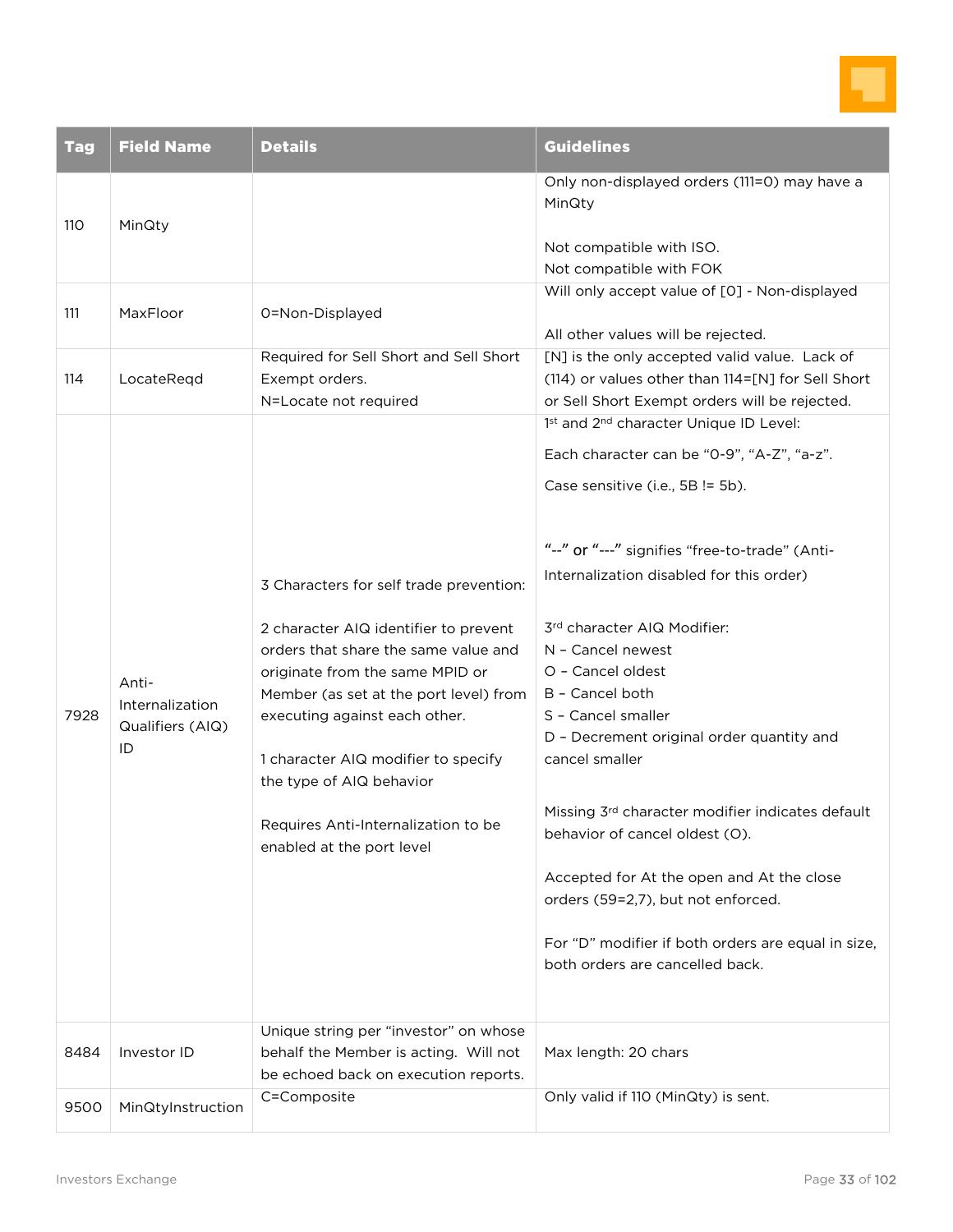

| <b>Tag</b> | <b>Field Name</b> | <b>Details</b>                      | <b>Guidelines</b>                             |
|------------|-------------------|-------------------------------------|-----------------------------------------------|
|            |                   | M=Minimum Execution Size with       | Will not be echoed back in execution reports. |
|            |                   | Cancel Remaining; once LeavesQty <  | Not changeable via Cancel/Replace             |
|            |                   | MinQty, order will cancel           |                                               |
|            |                   | A=Minimum Execution Size with AON   |                                               |
|            |                   | Remaining; once LeavesQty < MinQty, |                                               |
|            |                   | Open shares become All or None      |                                               |

#### **Primary Peg**

\*The highlighted portions below are effective upon filing with the SEC but will not be fully operative until June 28, 2022. Please see IEX Trading Alert #2022 - 010 for details on the testing and launch schedule.

Non-displayed order, ExecInst must be [R]=Primary Peg. Not compatible with ISO. Can be enriched with MinQty (subject to guidelines below).

| <b>Tag</b> | <b>Field Name</b>    | <b>Details</b>                                                                         | <b>Guidelines</b>                                                                                                                         |
|------------|----------------------|----------------------------------------------------------------------------------------|-------------------------------------------------------------------------------------------------------------------------------------------|
| 35         | <b>MsgType</b>       | D                                                                                      |                                                                                                                                           |
| 11         | <b>ClOrdID</b>       | Unique identifier, per session, per trading day for Order as<br>assigned by the Member | Max length: 20<br>chars<br><b>ASCII characters</b><br>not permitted:<br>$@$ - at sign<br>. - comma<br>" - double<br>quotation<br>  - pipe |
| 18         | <b>Execinst</b>      | <b>R=Primary Peg (executes on IEX)</b>                                                 |                                                                                                                                           |
| 21         | <b>Handlnst</b>      | Instructions for order handling.                                                       | Value ignored, if<br>present.                                                                                                             |
| 38         | <b>OrderQty</b>      | <b>Number of shares ordered</b>                                                        | 1-10,000,000                                                                                                                              |
| 40         | OrdType              | P=Pegged                                                                               |                                                                                                                                           |
| 47         | <b>OrderCapacity</b> | A=Agency<br><b>P=Principal</b><br><b>R=Riskless Principal</b>                          | <b>Option to default</b><br>on a session level<br>without needing<br>to send per<br>message                                               |
| 54         | <b>Side</b>          | <b>Side of Order</b><br>$1 = Buy$<br>2=Sell Long<br>5=Sell Short                       | LocateRegd<br>$(114)=$ [N] must be<br>populated for<br>[5]=Sell Short                                                                     |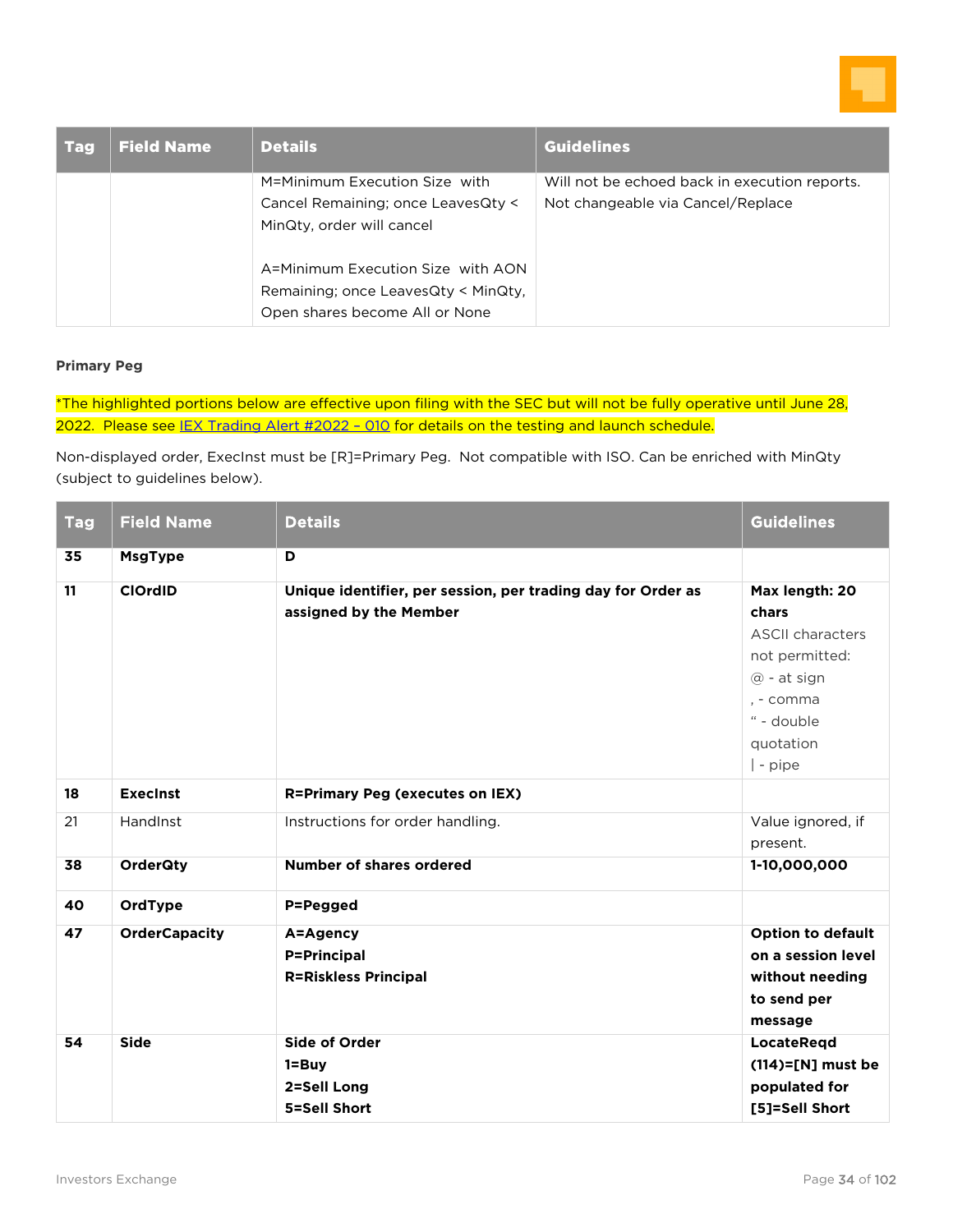

| <b>Tag</b>   | <b>Field Name</b>   | <b>Details</b>                                                                                                                                                                                                                                                 | Guidelines                                                                                                                                                                                                                                                                                                                                                                                                         |
|--------------|---------------------|----------------------------------------------------------------------------------------------------------------------------------------------------------------------------------------------------------------------------------------------------------------|--------------------------------------------------------------------------------------------------------------------------------------------------------------------------------------------------------------------------------------------------------------------------------------------------------------------------------------------------------------------------------------------------------------------|
|              |                     | <b>6=Sell Short Exempt</b>                                                                                                                                                                                                                                     | and [6]=Sell<br><b>Short Exempt</b>                                                                                                                                                                                                                                                                                                                                                                                |
| 55           | Symbol              | <b>Ticker Symbol</b>                                                                                                                                                                                                                                           | The entire symbol<br>(root and suffix, if<br>applicable) needs<br>to be sent if using<br><b>Nasdaq</b><br>symbology. CMS<br>symbology can<br>be sent either via<br>55/65 combo or<br>concatenated<br>using 55 alone.<br><b>Please consult</b><br>Appendix A.                                                                                                                                                       |
| 59           | <b>TimeInForce</b>  | 0=Day (Regular Market Session: 9:30am - 4:00pm)<br>$3 = 10C$<br>4=FOK<br>5=Good 'til Extended Day (Regular + Post-Market Sessions:<br>$9:30am - 5:00pm)$<br>6=Good 'til Time (System Hours: 8:00am - 5:00pm)<br>M=System Hours (System Hours: 8:00am - 5:00pm) | [O]=Day orders<br>can be sent, and<br>will be<br>acknowledged<br>before the start<br>of Regular Market<br><b>Hours starting at</b><br>9:30 am, but will<br>only be eligible to<br>trade between<br>9:30 am - 4 pm<br>[6]=Good 'til<br><b>Time requires</b><br><b>ExpireTime (126)</b><br>All unexecuted<br>orders at end of<br>corresponding<br>trading sessions<br>will receive<br><b>Unsolicited</b><br>Cancels. |
| 60           | <b>TransactTime</b> | Time of order creation expressed in UTC                                                                                                                                                                                                                        |                                                                                                                                                                                                                                                                                                                                                                                                                    |
| $\mathbf{1}$ | Account             |                                                                                                                                                                                                                                                                |                                                                                                                                                                                                                                                                                                                                                                                                                    |
| 44           | Price               | The MPV for orders entered into the System shall be \$0.01 for<br>orders priced \$1.00 or greater, and \$0.0001 for orders priced<br>below \$1.00.                                                                                                             | If price is not<br>specified, will be<br>constrained by                                                                                                                                                                                                                                                                                                                                                            |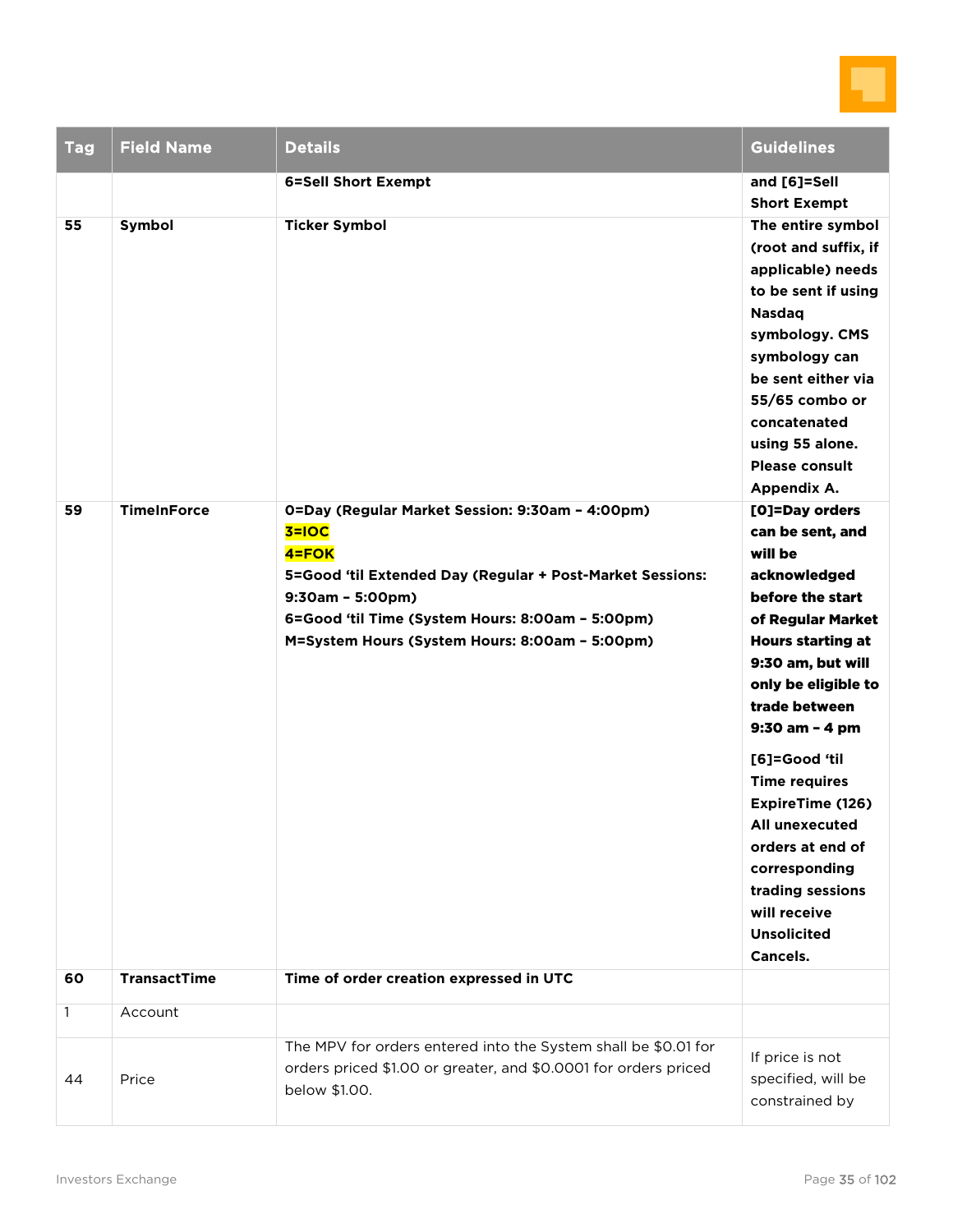

| <b>Tag</b> | <b>Field Name</b>                           | <b>Details</b>                                                                                                                                                                                                                                                                                                                                                    | <b>Guidelines</b>                                                                                                                                                     |
|------------|---------------------------------------------|-------------------------------------------------------------------------------------------------------------------------------------------------------------------------------------------------------------------------------------------------------------------------------------------------------------------------------------------------------------------|-----------------------------------------------------------------------------------------------------------------------------------------------------------------------|
|            |                                             |                                                                                                                                                                                                                                                                                                                                                                   | internal IEX Order<br>Collar                                                                                                                                          |
| 58         | Text                                        |                                                                                                                                                                                                                                                                                                                                                                   |                                                                                                                                                                       |
| 65         | SymbolSfx                                   | Additional information about the security (e.g. preferred,<br>warrants, etc.).                                                                                                                                                                                                                                                                                    | Not available for<br>Nasdaq format,<br>available for CMS<br>only. Please<br>consult Appendix<br>А.                                                                    |
| 110        | MinQty                                      |                                                                                                                                                                                                                                                                                                                                                                   | Only non-<br>displayed orders<br>(111=0) may have a<br>MinQty<br>Not compatible<br>with ISO.<br>Not compatible<br>with FOK                                            |
|            |                                             |                                                                                                                                                                                                                                                                                                                                                                   | Will only accept                                                                                                                                                      |
| 111        | MaxFloor                                    | 0=Non-Displayed                                                                                                                                                                                                                                                                                                                                                   | value of [0] -<br>Non-displayed                                                                                                                                       |
|            |                                             |                                                                                                                                                                                                                                                                                                                                                                   | All other values<br>will be rejected.                                                                                                                                 |
| 114        | LocateReqd                                  | Required for Sell Short and Sell Short Exempt orders.<br>N=Locate not required                                                                                                                                                                                                                                                                                    | [N] is the only<br>accepted valid<br>value. Lack of<br>(114) or values<br>other than 114=[N]<br>for Sell Short or<br>Sell Short Exempt<br>orders will be<br>rejected. |
| 7928       | Anti-Internalization<br>Qualifiers (AIQ) ID | 3 Characters for self trade prevention:<br>2 character AIQ identifier to prevent orders that share the same<br>value and originate from the same MPID or Member (as set at<br>the port level) from executing against each other.<br>1 character AIQ modifier to specify the type of AIQ behavior<br>Requires Anti-Internalization to be enabled at the port level | 1st and 2nd<br>character Unique<br>ID Level:<br>Each character<br>can be "0-9", "A-<br>Z", "a-z".<br>Case sensitive<br>$(i.e., 5B != 5b).$                            |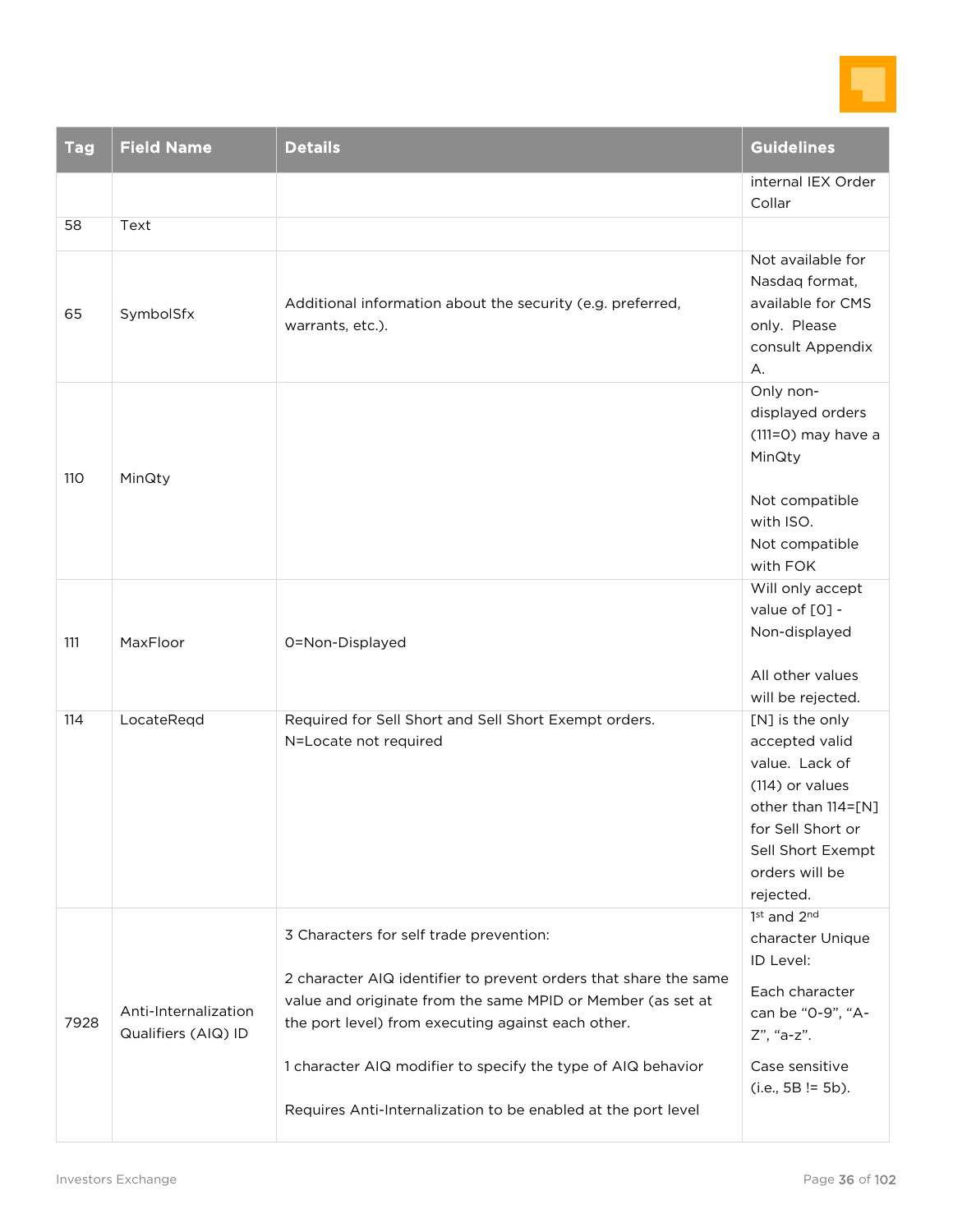

| <b>Tag</b> | <b>Field Name</b> | <b>Details</b>                                                                                                      | <b>Guidelines</b>                                                                                                                                                                      |
|------------|-------------------|---------------------------------------------------------------------------------------------------------------------|----------------------------------------------------------------------------------------------------------------------------------------------------------------------------------------|
|            |                   |                                                                                                                     | $"$ --" or "---"<br>signifies "free-to-<br>trade" (Anti-<br>Internalization<br>disabled for this<br>order)                                                                             |
|            |                   |                                                                                                                     | 3rd character AIQ<br>Modifier:<br>N - Cancel newest<br>O - Cancel oldest<br>B - Cancel both<br>S - Cancel smaller<br>D - Decrement<br>original order<br>quantity and<br>cancel smaller |
|            |                   |                                                                                                                     | Missing 3rd<br>character modifier<br>indicates default<br>behavior of cancel<br>oldest (O).                                                                                            |
|            |                   |                                                                                                                     | For "D" modifier if<br>both orders are<br>equal in size, both<br>orders are<br>cancelled back.                                                                                         |
| 8484       | Investor ID       | Unique string per "investor" on whose behalf the Member is<br>acting. Will not be echoed back on execution reports. | Max length: 20<br>chars                                                                                                                                                                |
| 9500       | MinQtyInstruction | C=Composite<br>M=Minimum Execution Size with Cancel Remaining; once                                                 | Only valid if 110<br>(MinQty) is sent.                                                                                                                                                 |
|            |                   | LeavesQty < MinQty, order will cancel                                                                               | Will not be<br>echoed back in                                                                                                                                                          |
|            |                   | A=Minimum Execution Size with AON Remaining; once<br>LeavesQty < MinQty, Open shares become All or None             | execution reports.<br>Not changeable<br>via<br>Cancel/Replace                                                                                                                          |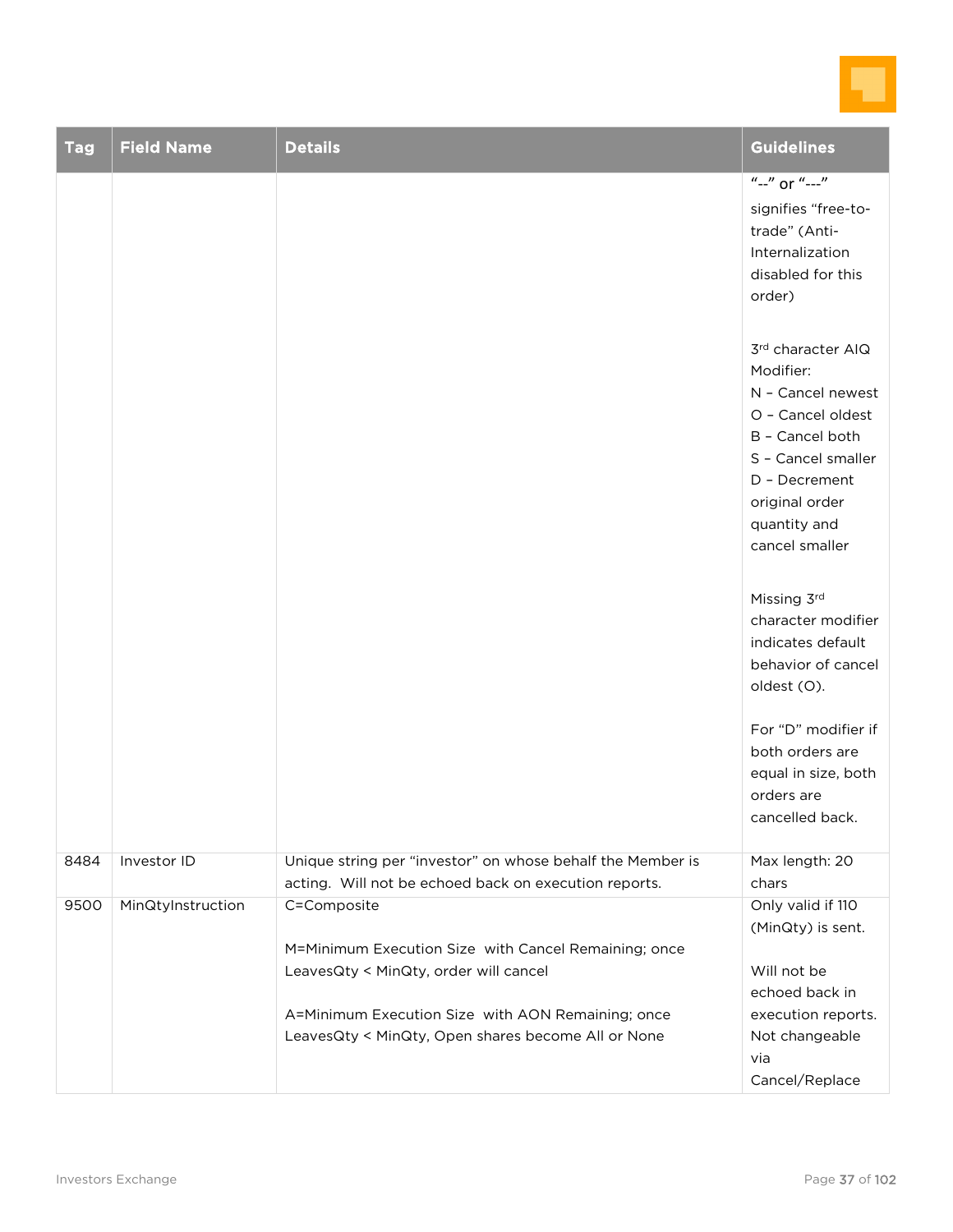

#### **Discretionary Peg**

Non-displayed order, ExecInst must be [d]=Discretionary Peg. Not compatible with ISO. Can be enriched with MinQty (subject to guidelines below).

| <b>Tag</b>     | <b>Field Name</b>                              | <b>Details</b>                                                                                                                                                          | <b>Guidelines</b>                                                                                                                                                                                                    |
|----------------|------------------------------------------------|-------------------------------------------------------------------------------------------------------------------------------------------------------------------------|----------------------------------------------------------------------------------------------------------------------------------------------------------------------------------------------------------------------|
| 35             | <b>MsgType</b>                                 | D                                                                                                                                                                       |                                                                                                                                                                                                                      |
| 11             | <b>ClOrdID</b>                                 | Unique identifier, per session, per trading day for Order as<br>assigned by the Member                                                                                  | Max length: 20<br>chars<br><b>ASCII characters</b><br>not permitted:<br>@ - at sign<br>, - comma<br>" - double<br>quotation<br>  - pipe                                                                              |
| 18             | <b>Execinst</b>                                | d=Discretionary Peg (executes on IEX)                                                                                                                                   |                                                                                                                                                                                                                      |
| 21             | HandInst                                       | Instructions for order handling.                                                                                                                                        | Value ignored, if<br>present.                                                                                                                                                                                        |
| 38             | <b>OrderQty</b>                                | <b>Number of shares ordered</b>                                                                                                                                         | 1-10,000,000                                                                                                                                                                                                         |
| 40<br>47<br>54 | OrdType<br><b>OrderCapacity</b><br><b>Side</b> | P=Pegged<br>A=Agency<br><b>P=Principal</b><br><b>R=Riskless Principal</b><br><b>Side of Order</b><br>1=Buy<br>2=Sell Long<br>5=Sell Short<br><b>6=Sell Short Exempt</b> | <b>Option to default</b><br>on a session level<br>without needing<br>to send per<br>message<br><b>LocateRegd</b><br>$(114)=$ [N] must be<br>populated for<br>[5]=Sell Short<br>and [6]=Sell<br><b>Short Exempt</b>   |
| 55             | Symbol                                         | <b>Ticker Symbol</b>                                                                                                                                                    | The entire symbol<br>(root and suffix, if<br>applicable) needs<br>to be sent if using<br><b>Nasdaq</b><br>symbology. CMS<br>symbology can<br>be sent either via<br>55/65 combo or<br>concatenated<br>using 55 alone. |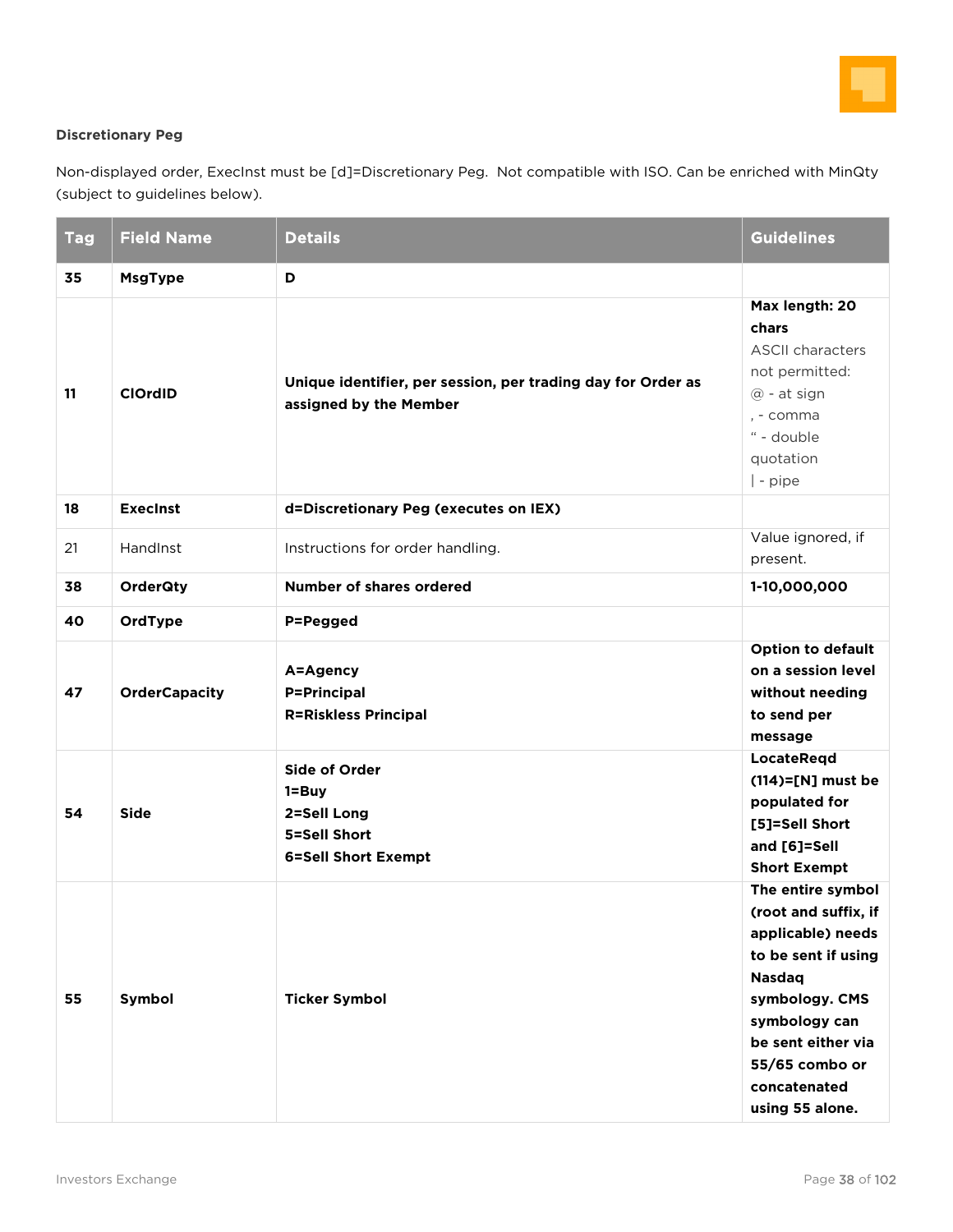

| <b>Tag</b>   | <b>Field Name</b>                         | <b>Details</b>                                                                                                                                                                                                                                                                                              | <b>Guidelines</b>                                                                                                                                                                                                                                                                                                                                                                                                                                                 |
|--------------|-------------------------------------------|-------------------------------------------------------------------------------------------------------------------------------------------------------------------------------------------------------------------------------------------------------------------------------------------------------------|-------------------------------------------------------------------------------------------------------------------------------------------------------------------------------------------------------------------------------------------------------------------------------------------------------------------------------------------------------------------------------------------------------------------------------------------------------------------|
| 59<br>60     | <b>TimeInForce</b><br><b>TransactTime</b> | 0=Day (Regular Market Session: 9:30am - 4:00pm)<br>$3=10C$<br>$4 = FOK$<br>5=Good 'til Extended Day (Regular + Post-Market Sessions:<br>$9:30am - 5:00pm)$<br>6=Good 'til Time (System Hours: 8:00am - 5:00pm)<br>M=System Hours (System Hours: 8:00am - 5:00pm)<br>Time of order creation expressed in UTC | <b>Please consult</b><br>Appendix A.<br>[O]=Day orders<br>can be sent, and<br>will be<br>acknowledged<br>before the start<br>of Regular Market<br><b>Hours starting at</b><br>9:30 am, but will<br>only be eligible to<br>trade between<br>9:30 am - 4 pm<br>[6]=Good 'til<br><b>Time requires</b><br><b>ExpireTime (126)</b><br>All unexecuted<br>orders at end of<br>corresponding<br>trading sessions<br>will receive<br><b>Unsolicited</b><br><b>Cancels.</b> |
| $\mathbf{1}$ | Account                                   |                                                                                                                                                                                                                                                                                                             |                                                                                                                                                                                                                                                                                                                                                                                                                                                                   |
| 44           | Price                                     | The MPV for orders entered into the System shall be \$0.01 for<br>orders priced \$1.00 or greater, and \$0.0001 for orders priced<br>below \$1.00.                                                                                                                                                          | If price is not<br>specified, will be<br>constrained by<br>internal IEX Order<br>Collar                                                                                                                                                                                                                                                                                                                                                                           |
| 58           | Text                                      |                                                                                                                                                                                                                                                                                                             |                                                                                                                                                                                                                                                                                                                                                                                                                                                                   |
| 65           | SymbolSfx                                 | Additional information about the security (e.g., preferred,<br>warrants, etc.).                                                                                                                                                                                                                             | Not available for<br>Nasdaq format,<br>available for CMS<br>only. Please<br>consult Appendix<br>А.                                                                                                                                                                                                                                                                                                                                                                |
| 110          | MinQty                                    |                                                                                                                                                                                                                                                                                                             | Only non-<br>displayed orders                                                                                                                                                                                                                                                                                                                                                                                                                                     |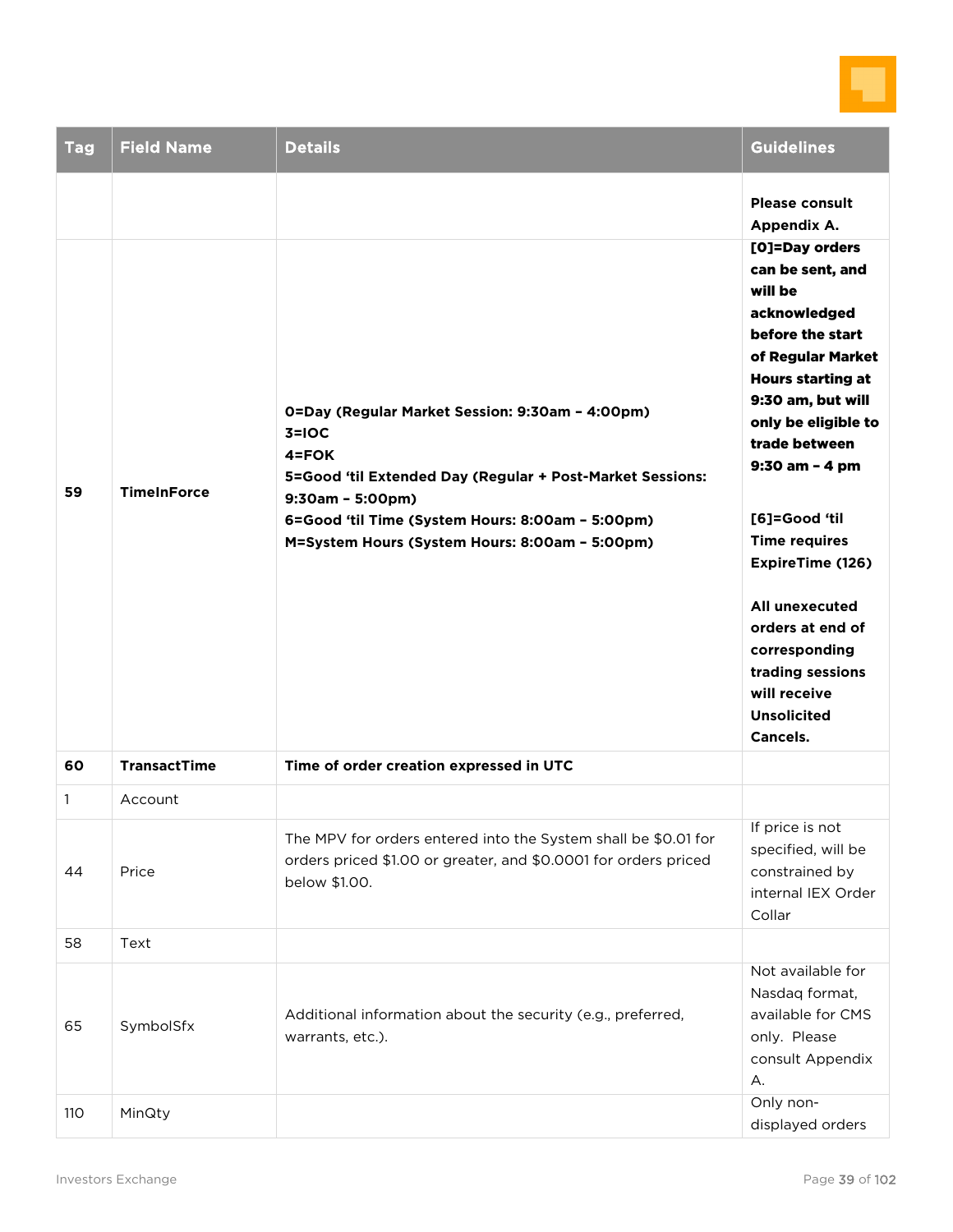

| <b>Tag</b> | <b>Field Name</b>                           | <b>Details</b>                                                                                                                                                                                                                                                                                                                                                    | <b>Guidelines</b>                                                                                                                                                                                                                                                                                            |
|------------|---------------------------------------------|-------------------------------------------------------------------------------------------------------------------------------------------------------------------------------------------------------------------------------------------------------------------------------------------------------------------------------------------------------------------|--------------------------------------------------------------------------------------------------------------------------------------------------------------------------------------------------------------------------------------------------------------------------------------------------------------|
|            |                                             |                                                                                                                                                                                                                                                                                                                                                                   | $(111=O)$ may have a<br>MinQty                                                                                                                                                                                                                                                                               |
|            |                                             |                                                                                                                                                                                                                                                                                                                                                                   | Not compatible<br>with ISO.<br>Not compatible<br>with FOK                                                                                                                                                                                                                                                    |
| 111        | MaxFloor                                    | 0=Non-Displayed                                                                                                                                                                                                                                                                                                                                                   | Will only accept<br>value of [0] -<br>Non-displayed                                                                                                                                                                                                                                                          |
| 114        | LocateReqd                                  | Required for Sell Short and Sell Short Exempt orders.<br>N=Locate not required                                                                                                                                                                                                                                                                                    | All other values<br>will be rejected.<br>[N] is the only<br>accepted valid<br>value. Lack of<br>(114) or values<br>other than 114=[N]<br>for Sell Short or<br>Sell Short Exempt<br>orders will be<br>rejected.                                                                                               |
| 7928       | Anti-Internalization<br>Qualifiers (AIQ) ID | 3 Characters for self trade prevention:<br>2 character AIQ identifier to prevent orders that share the same<br>value and originate from the same MPID or Member (as set at<br>the port level) from executing against each other.<br>1 character AIQ modifier to specify the type of AIQ behavior<br>Requires Anti-Internalization to be enabled at the port level | 1st and 2nd<br>character Unique<br>ID Level:<br>Each character<br>can be "0-9", "A-<br>Z", "a-z".<br>Case sensitive<br>$(i.e., 5B != 5b).$<br>"--" or "---"<br>signifies "free-to-<br>trade" (Anti-<br>Internalization<br>disabled for this<br>order)<br>3rd character AIQ<br>Modifier:<br>N - Cancel newest |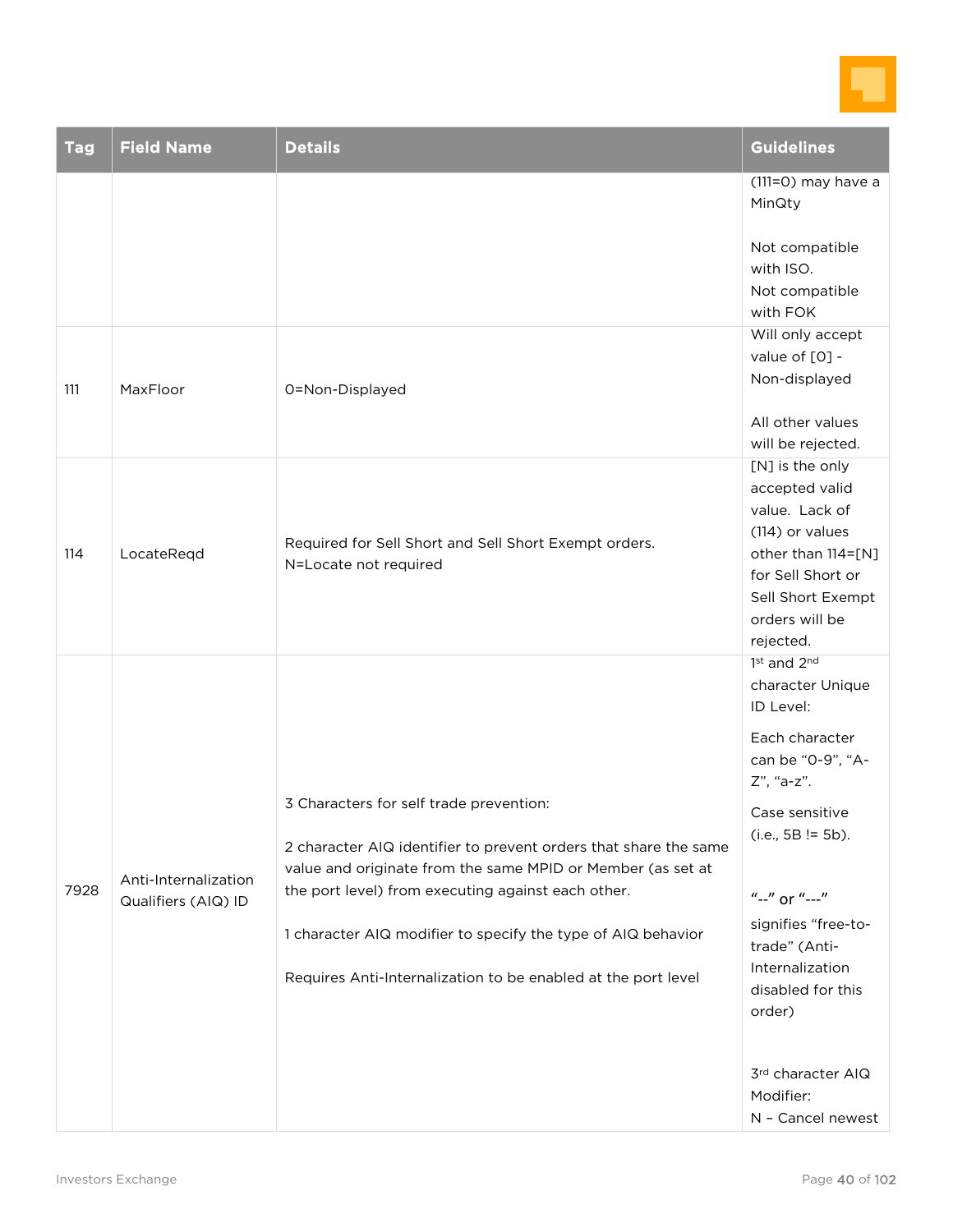

| <b>Tag</b> | <b>Field Name</b> | <b>Details</b>                                                                                                                                     | <b>Guidelines</b>                                                                                                               |
|------------|-------------------|----------------------------------------------------------------------------------------------------------------------------------------------------|---------------------------------------------------------------------------------------------------------------------------------|
|            |                   |                                                                                                                                                    | O - Cancel oldest<br>B - Cancel both<br>S - Cancel smaller<br>D - Decrement<br>original order<br>quantity and<br>cancel smaller |
|            |                   |                                                                                                                                                    | Missing 3rd<br>character modifier<br>indicates default<br>behavior of cancel<br>oldest (O).                                     |
|            |                   |                                                                                                                                                    | For "D" modifier if<br>both orders are<br>equal in size, both<br>orders are<br>cancelled back.                                  |
| 8484       | Investor ID       | Unique string per "investor" on whose behalf the Member is<br>acting. Will not be echoed back on execution reports.                                | Max length: 20<br>chars                                                                                                         |
|            |                   | C=Composite                                                                                                                                        | Only valid if 110<br>(MinQty) is sent.                                                                                          |
| 9500       | MinQtyInstruction | M=Minimum Execution Size with Cancel Remaining; once<br>LeavesQty < MinQty, order will cancel<br>A=Minimum Execution Size with AON Remaining; once | Will not be<br>echoed back in<br>execution reports.<br>Not changeable                                                           |
|            |                   | LeavesQty < MinQty, Open shares become All or None                                                                                                 | via<br>Cancel/Replace                                                                                                           |

#### **Discretionary Limit**

Displayed or Non-displayed order, ExecInst must be [j]=Discretionary Limit. Not compatible with ISO.

| <b>Tag</b> | <b>Field Name</b> | <b>Details</b>                                                                         | <b>Guidelines</b>                                                             |
|------------|-------------------|----------------------------------------------------------------------------------------|-------------------------------------------------------------------------------|
| 35         | <b>MsgType</b>    | D                                                                                      |                                                                               |
| 11         | <b>ClOrdID</b>    | Unique identifier, per session, per trading day<br>for Order as assigned by the Member | Max length: 20 chars<br>ASCII characters not permitted:<br>$\omega$ - at sign |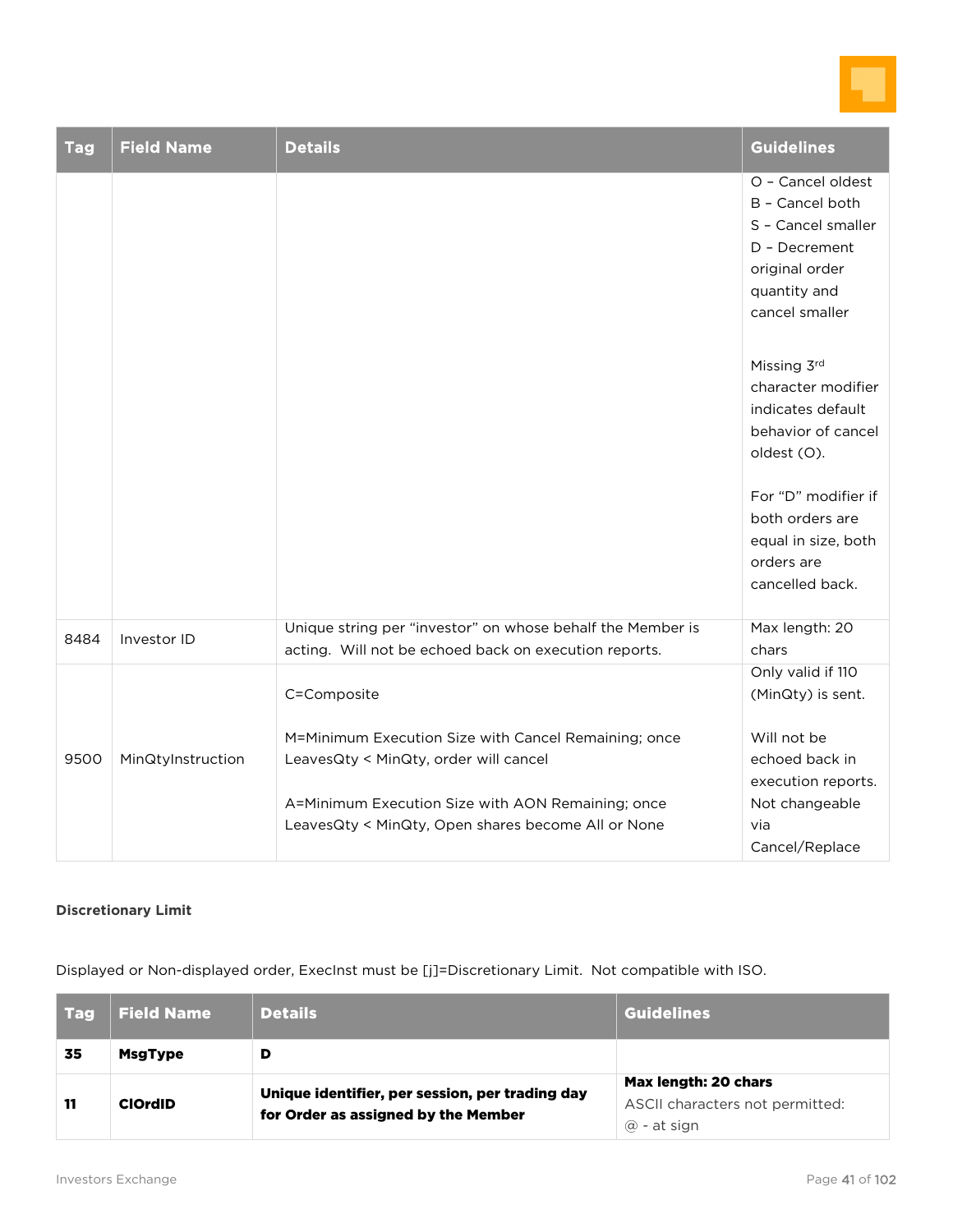

| <b>Tag</b> | <b>Field Name</b>    | <b>Details</b>                                                                                                                                                                                                                                   | <b>Guidelines</b>                                                                                                                                                                                                                                     |
|------------|----------------------|--------------------------------------------------------------------------------------------------------------------------------------------------------------------------------------------------------------------------------------------------|-------------------------------------------------------------------------------------------------------------------------------------------------------------------------------------------------------------------------------------------------------|
|            |                      |                                                                                                                                                                                                                                                  | , - comma<br>" - double quotation<br>$\vert$ - pipe                                                                                                                                                                                                   |
| 18         | <b>Execinst</b>      | j=Discretionary Limit (executes on IEX)                                                                                                                                                                                                          |                                                                                                                                                                                                                                                       |
| 21         | <b>Handinst</b>      | Instructions for order handling.                                                                                                                                                                                                                 | Value ignored, if present.                                                                                                                                                                                                                            |
| 38         | <b>OrderQty</b>      | <b>Number of shares ordered</b>                                                                                                                                                                                                                  | 1-10,000,000                                                                                                                                                                                                                                          |
|            |                      |                                                                                                                                                                                                                                                  | Price (44) must be populated for<br>$[2]$ =Limit                                                                                                                                                                                                      |
| 40         | <b>OrdType</b>       | 2=Limit                                                                                                                                                                                                                                          | <b>Execinst (18) must be populated</b><br>with<br>[j] = Discretionary Limit                                                                                                                                                                           |
| 44         | <b>Price</b>         | The MPV for orders entered into the System<br>shall be \$0.01 for orders priced \$1.00 or greater,<br>and \$0.0001 for orders priced below \$1.00.                                                                                               |                                                                                                                                                                                                                                                       |
| 47         | <b>OrderCapacity</b> | A=Agency<br><b>P=Principal</b><br><b>R=Riskless Principal</b>                                                                                                                                                                                    | Option to default on a session level<br>without needing to send per<br>message                                                                                                                                                                        |
| 54         | Side                 | <b>Side of Order</b><br>$1 = Buy$<br>2=Sell Long<br>5=Sell Short<br><b>6=Sell Short Exempt</b>                                                                                                                                                   | LocateReqd (114)=[N] must be<br>populated for [5]=Sell Short and<br>[6]=Sell Short Exempt                                                                                                                                                             |
| 55         | <b>Symbol</b>        | <b>Ticker Symbol</b>                                                                                                                                                                                                                             | The entire symbol (root and suffix,<br>if applicable) needs to be sent if<br>using Nasdaq symbology. CMS<br>symbology can be sent either via<br>55/65 combo or concatenated<br>using 55 alone.<br>Please consult Appendix A.                          |
| 59         | <b>TimeInForce</b>   | 0=Day (Regular Market Session: 9:30am -<br>4:00pm)<br>5=Good 'til Extended Day (Regular + Post-<br>Market Sessions: 9:30am - 5:00pm)<br>6=Good 'til Time (System Hours: 8:00am -<br>5:00pm)<br>M=System Hours (System Hours: 8:00am -<br>5:00pm) | [O]=Day orders can be sent, and<br>will be acknowledged before the<br>start of Regular Market Hours<br>starting at 9:30 am, but will only be<br>eligible to trade between 9:30 am -<br>4 pm<br>[6]=Good 'til Time requires<br><b>ExpireTime (126)</b> |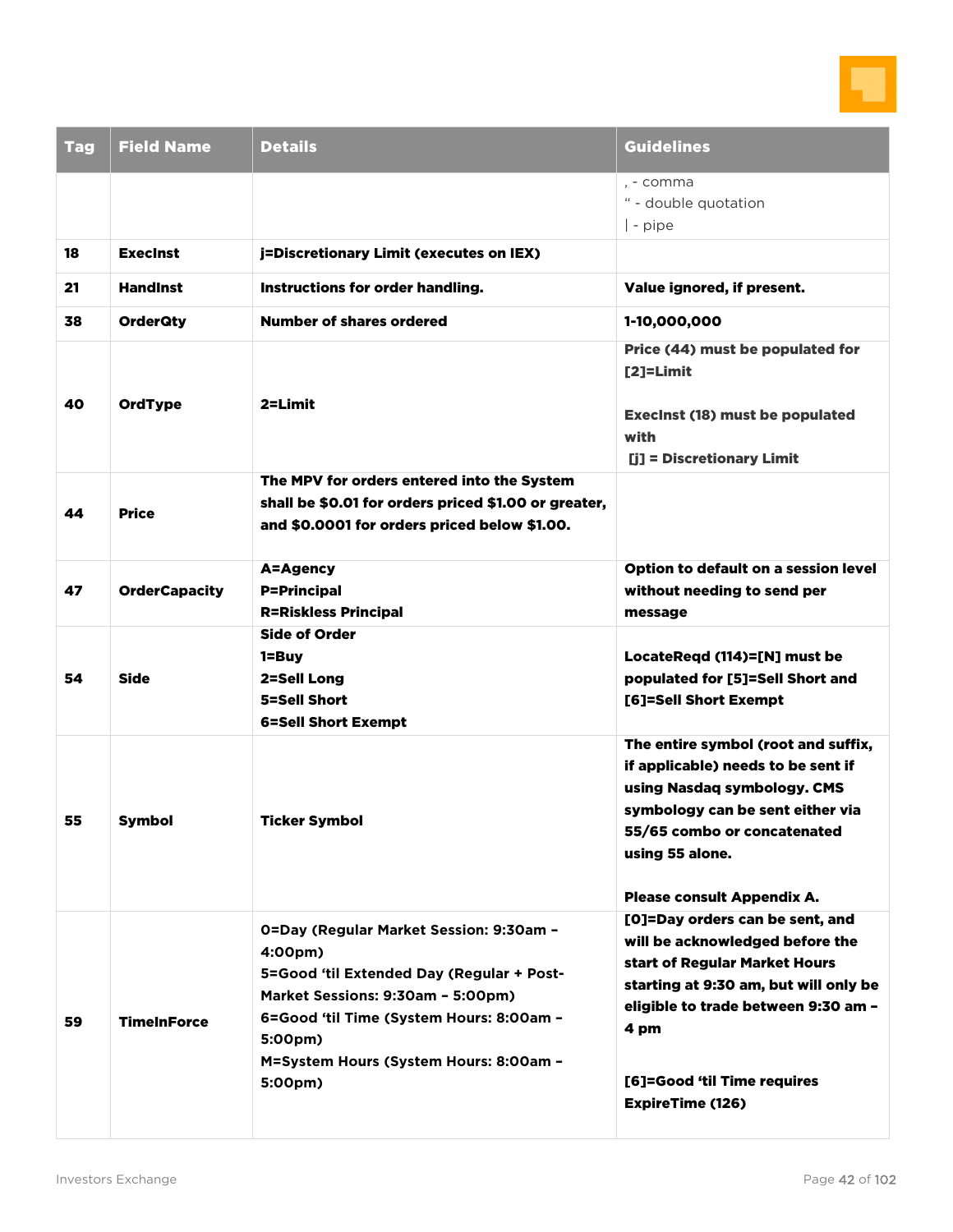

| <b>Tag</b> | <b>Field Name</b>   | <b>Details</b>                                                                                                                                         | <b>Guidelines</b>                                                                                                                                                                                                                                                                                                                                                                                                                                                                                                                                                                                                                                                                                                                                                                                           |
|------------|---------------------|--------------------------------------------------------------------------------------------------------------------------------------------------------|-------------------------------------------------------------------------------------------------------------------------------------------------------------------------------------------------------------------------------------------------------------------------------------------------------------------------------------------------------------------------------------------------------------------------------------------------------------------------------------------------------------------------------------------------------------------------------------------------------------------------------------------------------------------------------------------------------------------------------------------------------------------------------------------------------------|
|            |                     |                                                                                                                                                        | All unexecuted orders at end of<br><b>Regular Market Session sessions</b><br>will receive Unsolicited Cancels.                                                                                                                                                                                                                                                                                                                                                                                                                                                                                                                                                                                                                                                                                              |
| 60         | <b>TransactTime</b> | Time of order creation expressed in UTC                                                                                                                |                                                                                                                                                                                                                                                                                                                                                                                                                                                                                                                                                                                                                                                                                                                                                                                                             |
| 1<br>58    | Account<br>Text     |                                                                                                                                                        |                                                                                                                                                                                                                                                                                                                                                                                                                                                                                                                                                                                                                                                                                                                                                                                                             |
| 65         | SymbolSfx           | Additional information about the security (e.g.,<br>preferred, warrants, etc.).                                                                        | Not available for Nasdag format,<br>available for CMS only. Please<br>consult Appendix A.                                                                                                                                                                                                                                                                                                                                                                                                                                                                                                                                                                                                                                                                                                                   |
| 110        | MinQty              |                                                                                                                                                        | Not compatible with D-Limit orders.                                                                                                                                                                                                                                                                                                                                                                                                                                                                                                                                                                                                                                                                                                                                                                         |
| 111        | MaxFloor            | Quantity to display (for a reserve order).<br>If not populated, order is fully displayed.<br>If MaxFloor(111) = 0, D-Limit order is non-<br>displayed. | For Reserve orders:<br>A value of [0] indicates a non-<br>displayed order.<br>Omitting the MaxFloor(111) tag or<br>submitting MaxFloor (111) =<br>OrderQty (38) indicates a fully<br>displayed order.<br>MaxFloor may be a fixed amount of<br>shares; or an odd, mixed, or round<br>lot quantity. A Random<br>Replinshment feature is also<br>supported, please see FIX tag<br>section 8020 for more details.<br>For odd lot reserve orders, set to a<br>value < 1 round lot and < OrderQty<br>(38)<br>Discretionary Limit Orders (18=j)<br>can be fully displayed (omit<br>MaxFloor) or non-displayed (111=0).<br>Reserve functionality is also<br>supported for Discretionary Limit<br>Orders.<br>Accepted for At the open and At<br>the close orders (59=2,7), but not<br>enforced during auction match. |
| 114        | LocateReqd          | Required for Sell Short and Sell Short Exempt<br>orders.<br>N=Locate not required                                                                      | [N] is the only accepted valid value.<br>Lack of (114) or values other than                                                                                                                                                                                                                                                                                                                                                                                                                                                                                                                                                                                                                                                                                                                                 |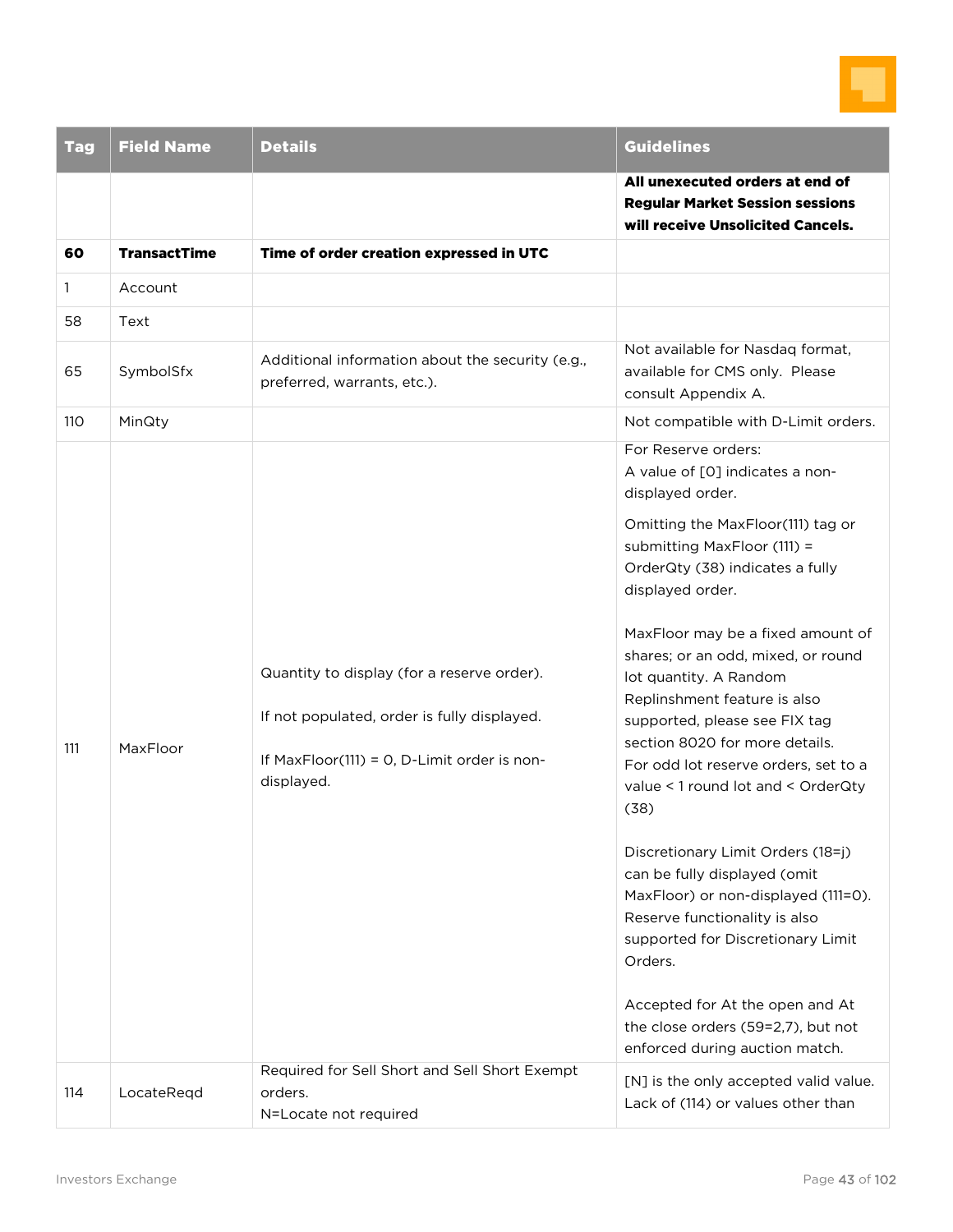

| <b>Tag</b> | <b>Field Name</b>                                  | <b>Details</b>                                                                                                                                                                                                                                                                                                                                                             | <b>Guidelines</b>                                                                                                                                                                                                                                                                                                                                                                                                                                                                                                                                                                                                                                                                                                                                                                                          |
|------------|----------------------------------------------------|----------------------------------------------------------------------------------------------------------------------------------------------------------------------------------------------------------------------------------------------------------------------------------------------------------------------------------------------------------------------------|------------------------------------------------------------------------------------------------------------------------------------------------------------------------------------------------------------------------------------------------------------------------------------------------------------------------------------------------------------------------------------------------------------------------------------------------------------------------------------------------------------------------------------------------------------------------------------------------------------------------------------------------------------------------------------------------------------------------------------------------------------------------------------------------------------|
| 7928       | Anti-<br>Internalization<br>Qualifiers (AIQ)<br>ID | 3 Characters for self trade prevention:<br>2 character AIQ identifier to prevent orders that<br>share the same value and originate from the<br>same MPID or Member (as set at the port level)<br>from executing against each other.<br>1 character AIQ modifier to specify the type of<br>AIQ behavior<br>Requires Anti-Internalization to be enabled at the<br>port level | 114=[N] for Sell Short or Sell Short<br>Exempt orders will be rejected.<br>1st and 2 <sup>nd</sup> character Unique ID Level:<br>Each character can be "0-9", "A-Z",<br>"a-z".<br>Case sensitive (i.e., 5B != 5b).<br>"--" or "---" signifies "free-to-trade"<br>(Anti-Internalization disabled for this<br>order)<br>3rd character AIQ Modifier:<br>N - Cancel newest<br>O - Cancel oldest<br>B - Cancel both<br>S - Cancel smaller<br>D - Decrement original order<br>quantity and cancel smaller<br>Missing 3rd character modifier<br>indicates default behavior of cancel<br>oldest (O).<br>Accepted for At the open and At<br>the close orders (59=2,7), but not<br>enforced.<br>For "D" modifier if both orders are<br>equal in size, both orders are<br>cancelled back.<br>Must be accompanied with |
| 8020       | DisplayRange                                       | Quantity range to display (for a reserve order)                                                                                                                                                                                                                                                                                                                            | a MaxFloor (111) if DisplayRange<br>(8020) is populated<br>Cannot have DisplayRange that is<br>>= MaxFloor<br>May either be a round lot multiple or<br>< than one round lot (odd lot)                                                                                                                                                                                                                                                                                                                                                                                                                                                                                                                                                                                                                      |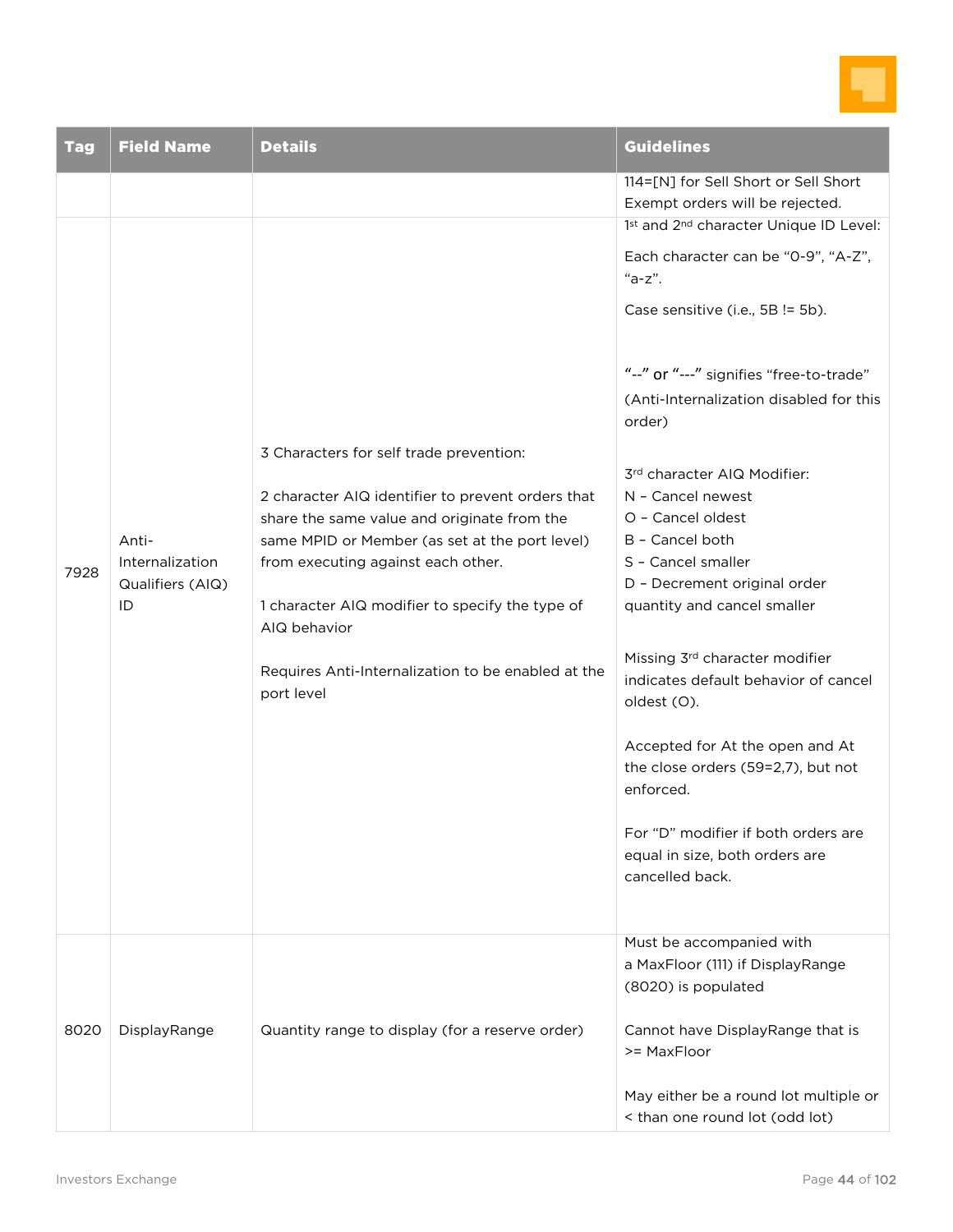

| <b>Tag</b> | <b>Field Name</b> | <b>Details</b>                                                                                                         | <b>Guidelines</b>                                                                                                                    |
|------------|-------------------|------------------------------------------------------------------------------------------------------------------------|--------------------------------------------------------------------------------------------------------------------------------------|
|            |                   |                                                                                                                        | If MaxFloor = round lot multiple,<br>DisplayRange must be a round lot<br>multiple < MaxFloor                                         |
|            |                   |                                                                                                                        | *e.g.<br>If MaxFloor = 200, DisplayRange =<br>100                                                                                    |
|            |                   |                                                                                                                        | If MaxFloor = 400, DisplayRange<br>can =100, 200, or 300                                                                             |
|            |                   |                                                                                                                        | If MaxFloor < a round lot<br>select DisplayRange one or more<br>shares < Maxfloor                                                    |
|            |                   |                                                                                                                        | $*$ e.g.<br>Can be <= 99 shares, but not a single<br>round lot (100 shares)<br>If MaxFloor = 99, DisplayRange can<br>$= 1-98$ shares |
|            |                   |                                                                                                                        | *If DisplayRange + MaxFloor are >=<br>to a round lot, the replenishment<br>range is capped at 99 shares                              |
|            |                   |                                                                                                                        | *Examples assume a round lot size =<br>100 shares. Same logic applies for<br>symbols with other round lot sizes.                     |
| 8484       | Investor ID       | Unique string per "investor" on whose behalf the<br>Member is acting. Will not be echoed back on<br>execution reports. | Max length: 20 chars                                                                                                                 |

#### **Corporate D-Peg**

Non-displayed order, ExecInst must be [z]=Corporate D-Peg. Not compatible with ISO. Can be enriched with MinQty (subject to guidelines below).

|    | $\mid$ Tag $\mid$ Field Name $\mid$ | Details | Guidelines |
|----|-------------------------------------|---------|------------|
| 35 | <b>MsgType</b>                      | D       |            |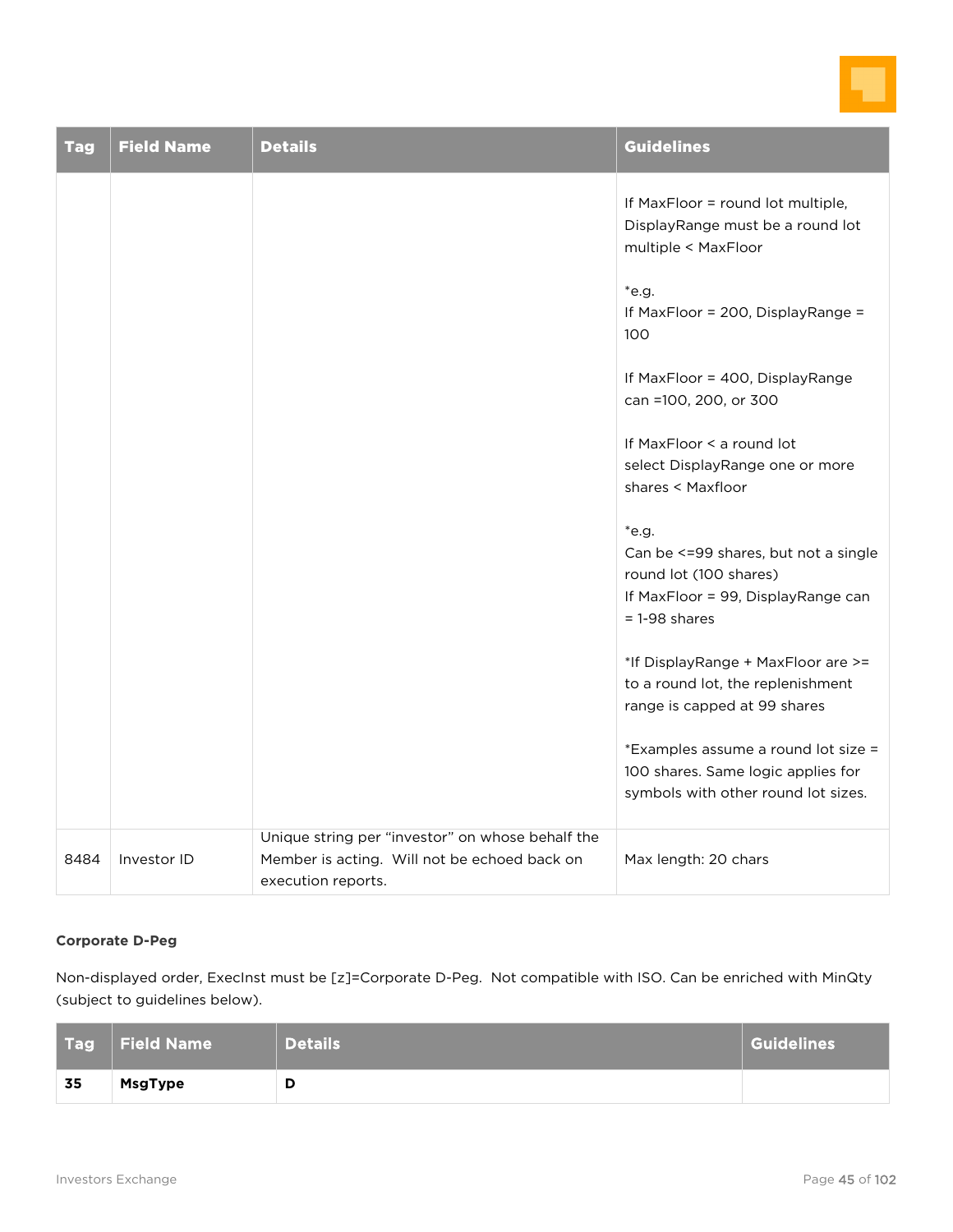

| <b>Tag</b> | <b>Field Name</b>    | <b>Details</b>                                                                                                                                                                                                 | <b>Guidelines</b>                                                                                                                                                                                                                                            |
|------------|----------------------|----------------------------------------------------------------------------------------------------------------------------------------------------------------------------------------------------------------|--------------------------------------------------------------------------------------------------------------------------------------------------------------------------------------------------------------------------------------------------------------|
| 11         | <b>ClOrdID</b>       | Unique identifier, per session, per trading day for Order as<br>assigned by the Member                                                                                                                         | Max length: 20<br>chars<br><b>ASCII characters</b><br>not permitted:<br>@ - at sign<br>, - comma<br>" - double<br>quotation<br>$ $ - pipe                                                                                                                    |
| 18         | <b>Execinst</b>      | z=Discretionary Peg (executes on IEX)                                                                                                                                                                          |                                                                                                                                                                                                                                                              |
| 21         | HandInst             | Instructions for order handling.                                                                                                                                                                               | Value ignored, if<br>present.                                                                                                                                                                                                                                |
| 38         | <b>OrderQty</b>      | <b>Number of shares ordered</b>                                                                                                                                                                                | 1-10,000,000                                                                                                                                                                                                                                                 |
| 40         | OrdType              | P=Pegged                                                                                                                                                                                                       |                                                                                                                                                                                                                                                              |
| 47         | <b>OrderCapacity</b> | A=Agency<br><b>P=Principal</b><br><b>R=Riskless Principal</b>                                                                                                                                                  | <b>Option to default</b><br>on a session level<br>without needing<br>to send per<br>message                                                                                                                                                                  |
| 54         | <b>Side</b>          | <b>Side of Order</b><br>$1 = Buy$                                                                                                                                                                              | <b>Values other than</b><br>1=Buy will be<br>rejected                                                                                                                                                                                                        |
| 55         | Symbol               | <b>Ticker Symbol</b>                                                                                                                                                                                           | The entire symbol<br>(root and suffix, if<br>applicable) needs<br>to be sent if using<br><b>Nasdaq</b><br>symbology. CMS<br>symbology can<br>be sent either via<br>55/65 combo or<br>concatenated<br>using 55 alone.<br><b>Please consult</b><br>Appendix A. |
| 59         | <b>TimeInForce</b>   | 0=Day (Regular Market Session: 9:30am - 4:00pm)<br>$3=10C$<br>$4 = FOK$<br>5=Good 'til Extended Day (Regular + Post-Market Sessions:<br>$9:30am - 5:00pm)$<br>6=Good 'til Time (System Hours: 8:00am - 5:00pm) | [O]=Day orders<br>can be sent, and<br>will be<br>acknowledged<br>before the start<br>of Regular Market                                                                                                                                                       |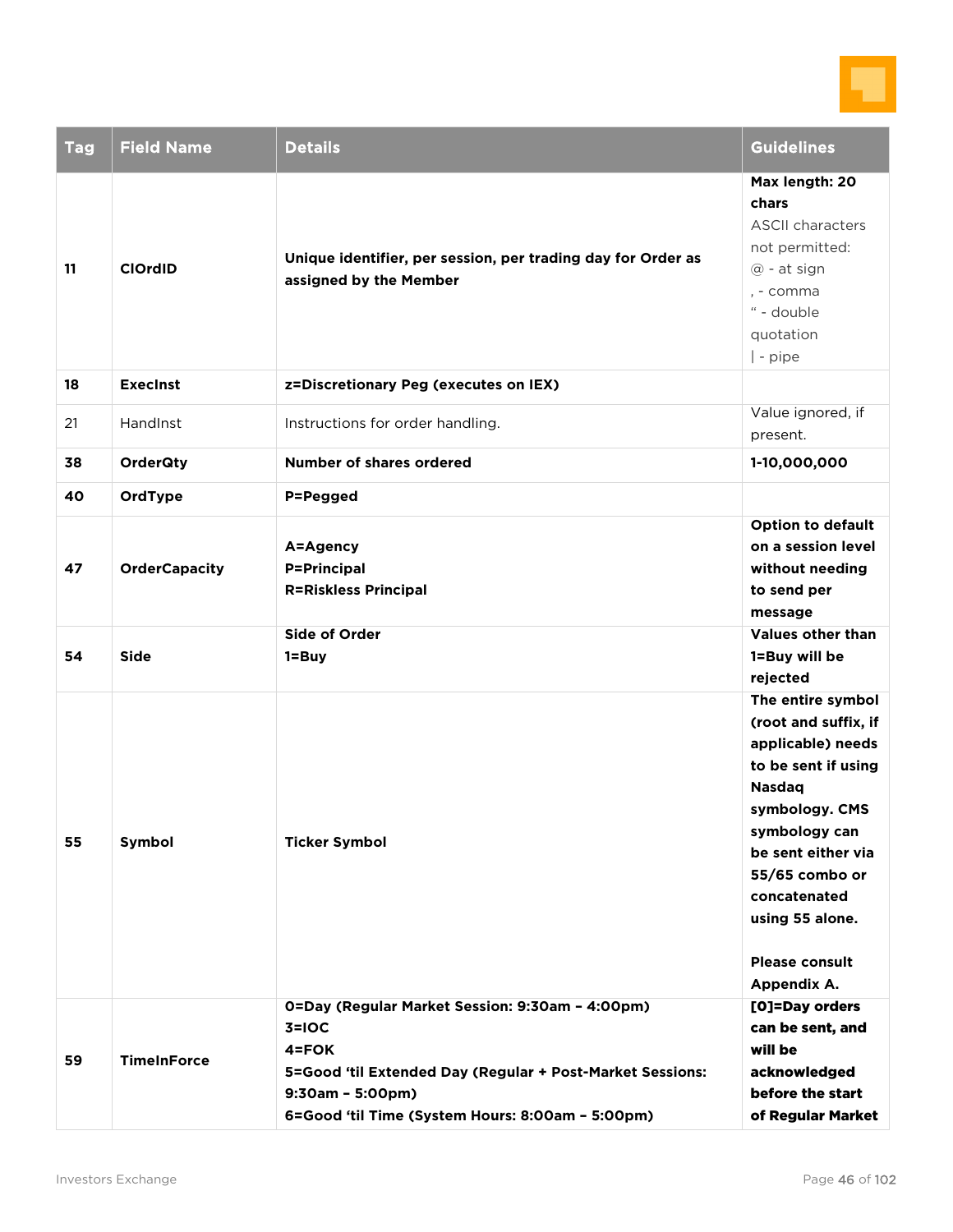

| <b>Tag</b>   | <b>Field Name</b>   | <b>Details</b>                                                                                                                                     | <b>Guidelines</b>                                                                                                                |
|--------------|---------------------|----------------------------------------------------------------------------------------------------------------------------------------------------|----------------------------------------------------------------------------------------------------------------------------------|
|              |                     | M=System Hours (System Hours: 8:00am - 5:00pm)                                                                                                     | <b>Hours starting at</b><br>9:30 am, but will<br>only be eligible to<br>trade between<br>9:30 am - 4 pm                          |
|              |                     |                                                                                                                                                    | [6]=Good 'til<br><b>Time requires</b><br>ExpireTime (126)                                                                        |
|              |                     |                                                                                                                                                    | All unexecuted<br>orders at end of<br>corresponding<br>trading sessions<br>will receive<br><b>Unsolicited</b><br><b>Cancels.</b> |
| 60           | <b>TransactTime</b> | Time of order creation expressed in UTC                                                                                                            |                                                                                                                                  |
| $\mathbf{1}$ | Account             |                                                                                                                                                    |                                                                                                                                  |
| 44           | Price               | The MPV for orders entered into the System shall be \$0.01 for<br>orders priced \$1.00 or greater, and \$0.0001 for orders priced<br>below \$1.00. | If price is not<br>specified, will be<br>constrained by<br>internal IEX Order<br>Collar                                          |
| 58           | Text                |                                                                                                                                                    |                                                                                                                                  |
| 65           | SymbolSfx           | Additional information about the security (e.g., preferred,<br>warrants, etc.).                                                                    | Not available for<br>Nasdaq format,<br>available for CMS<br>only. Please<br>consult Appendix<br>А.                               |
| <b>110</b>   | MinQty              |                                                                                                                                                    | Only non-<br>displayed orders<br>(111=0) may have a<br>MinQty                                                                    |
|              |                     |                                                                                                                                                    | Not compatible<br>with ISO.<br>Not compatible<br>with FOK                                                                        |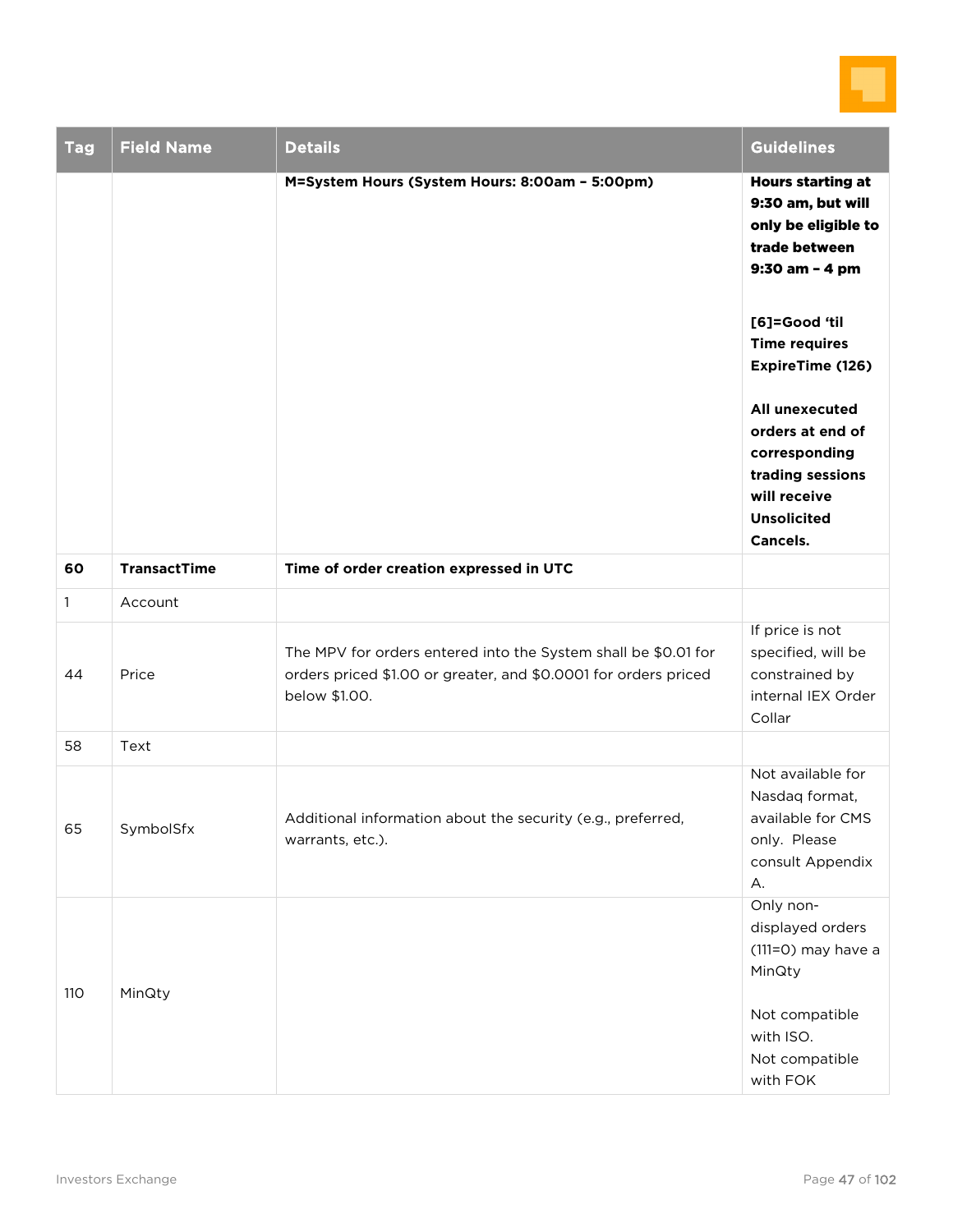

| <b>Tag</b> | <b>Field Name</b>                           | <b>Details</b>                                                                                                                                                                                                                                                                                                                                                    | <b>Guidelines</b>                                                                                                                                                                                                                                                                                                                                                                                                                               |
|------------|---------------------------------------------|-------------------------------------------------------------------------------------------------------------------------------------------------------------------------------------------------------------------------------------------------------------------------------------------------------------------------------------------------------------------|-------------------------------------------------------------------------------------------------------------------------------------------------------------------------------------------------------------------------------------------------------------------------------------------------------------------------------------------------------------------------------------------------------------------------------------------------|
| 111        | MaxFloor                                    | 0=Non-Displayed                                                                                                                                                                                                                                                                                                                                                   | Will only accept<br>value of [0] -<br>Non-displayed<br>All other values<br>will be rejected.                                                                                                                                                                                                                                                                                                                                                    |
| 114        | LocateReqd                                  | Required for Sell Short and Sell Short Exempt orders.<br>N=Locate not required                                                                                                                                                                                                                                                                                    | [N] is the only<br>accepted valid<br>value. Lack of<br>(114) or values<br>other than 114=[N]<br>for Sell Short or<br>Sell Short Exempt<br>orders will be<br>rejected.                                                                                                                                                                                                                                                                           |
| 7928       | Anti-Internalization<br>Qualifiers (AIQ) ID | 3 Characters for self trade prevention:<br>2 character AIQ identifier to prevent orders that share the same<br>value and originate from the same MPID or Member (as set at<br>the port level) from executing against each other.<br>1 character AIQ modifier to specify the type of AIQ behavior<br>Requires Anti-Internalization to be enabled at the port level | 1st and 2nd<br>character Unique<br>ID Level:<br>Each character<br>can be "0-9", "A-<br>Z", "a-z".<br>Case sensitive<br>$(i.e., 5B != 5b).$<br>"--" or "---"<br>signifies "free-to-<br>trade" (Anti-<br>Internalization<br>disabled for this<br>order)<br>3rd character AIQ<br>Modifier:<br>N - Cancel newest<br>O - Cancel oldest<br>B - Cancel both<br>S - Cancel smaller<br>D - Decrement<br>original order<br>quantity and<br>cancel smaller |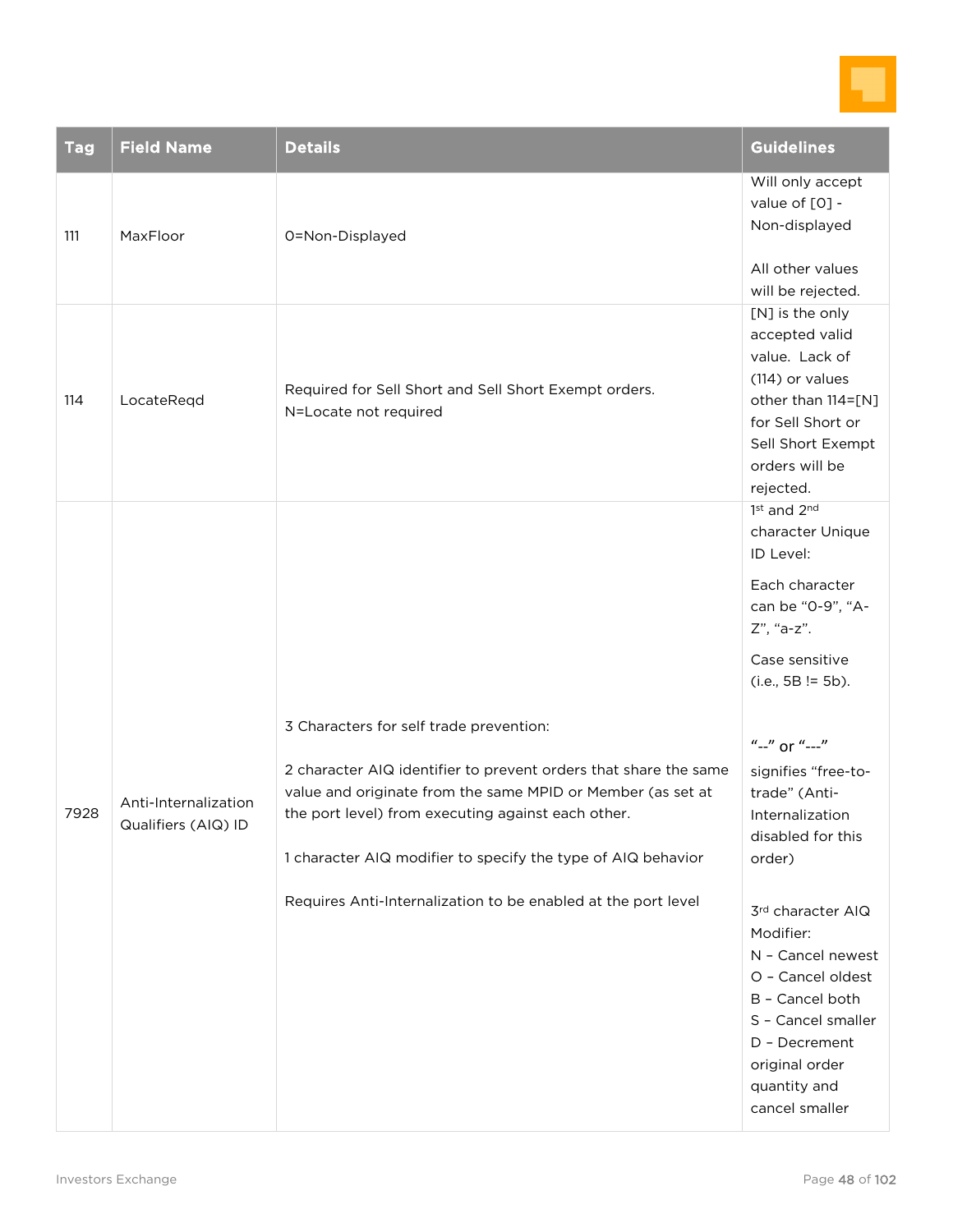

| <b>Tag</b> | <b>Field Name</b> | <b>Details</b>                                                                                                      | <b>Guidelines</b>                                                                              |
|------------|-------------------|---------------------------------------------------------------------------------------------------------------------|------------------------------------------------------------------------------------------------|
|            |                   |                                                                                                                     | Missing 3rd<br>character modifier<br>indicates default<br>behavior of cancel<br>oldest (O).    |
|            |                   |                                                                                                                     | For "D" modifier if<br>both orders are<br>equal in size, both<br>orders are<br>cancelled back. |
| 8484       | Investor ID       | Unique string per "investor" on whose behalf the Member is<br>acting. Will not be echoed back on execution reports. | Max length: 20<br>chars                                                                        |
|            |                   | C=Composite                                                                                                         | Only valid if 110<br>(MinQty) is sent.                                                         |
| 9500       | MinQtyInstruction | M=Minimum Execution Size with Cancel Remaining; once<br>LeavesQty < MinQty, order will cancel                       | Will not be<br>echoed back in<br>execution reports.                                            |
|            |                   | A=Minimum Execution Size with AON Remaining; once<br>LeavesQty < MinQty, Open shares become All or None             | Not changeable<br>via<br>Cancel/Replace                                                        |

#### **Market Maker Peg**

This order type essentially functions as a one-sided displayed limit order that allows for quoting at a defined "Market Maker Peg Designated Percentage" away from the NBB or NBO, as applicable. This order type can only be sent by IEX Registered Market Makers. Please refer to the **IEX Market Maker Specification** for complete details. ExecInst must be [Q]=Market Maker Peg. Not compatible with ISO. Incompatible with MinQty or MaxFloor and will be rejected if either is populated.

| <b>Tag</b> | <b>Field Name</b>                                                                                        | <b>Details</b> | Guidelines                                   |
|------------|----------------------------------------------------------------------------------------------------------|----------------|----------------------------------------------|
| 35         | <b>MsgType</b>                                                                                           |                |                                              |
|            |                                                                                                          |                | Max length: 20 chars<br>ASCII characters not |
|            | Unique identifier, per session, per trading day for Order as<br><b>ClOrdID</b><br>assigned by the Member |                | permitted:                                   |
| 11         |                                                                                                          |                | $\omega$ - at sign                           |
|            |                                                                                                          |                | - comma                                      |
|            |                                                                                                          |                | - double quotation                           |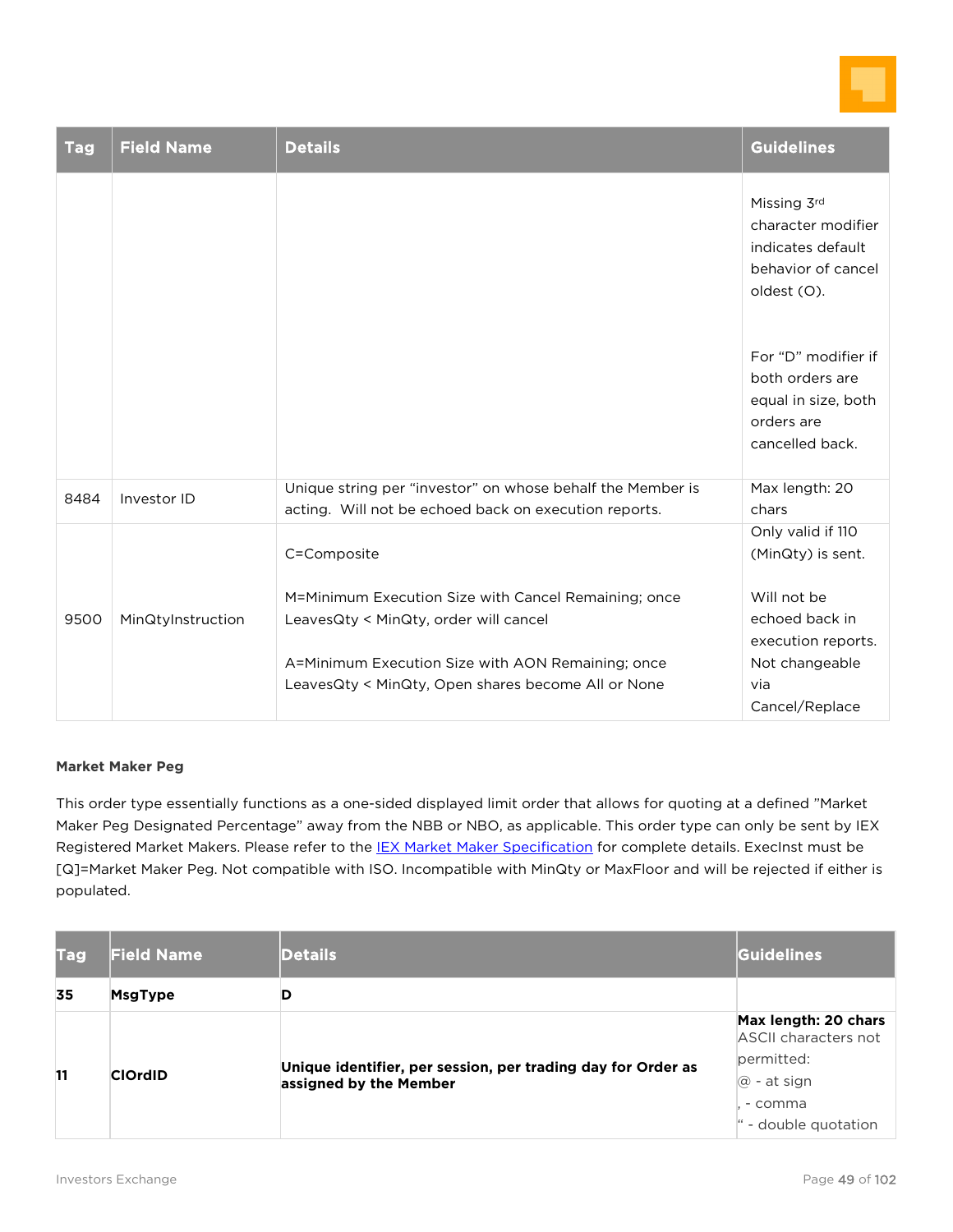

|    |                      |                                                                                                                                                    | - pipe                                                                                                                                                                                                                                                                                                                                  |
|----|----------------------|----------------------------------------------------------------------------------------------------------------------------------------------------|-----------------------------------------------------------------------------------------------------------------------------------------------------------------------------------------------------------------------------------------------------------------------------------------------------------------------------------------|
| 18 | <b>Execinst</b>      | <b>Q=Market Maker Peg (executes on IEX)</b>                                                                                                        |                                                                                                                                                                                                                                                                                                                                         |
| 21 | HandInst             | Instructions for order handling.                                                                                                                   | Value ignored, if<br>present.                                                                                                                                                                                                                                                                                                           |
| 38 | <b>OrderQty</b>      | Number of shares ordered                                                                                                                           | 1-10,000,000<br>Must be at least one<br>round lot.                                                                                                                                                                                                                                                                                      |
| 40 | OrdType              | P=Pegged                                                                                                                                           |                                                                                                                                                                                                                                                                                                                                         |
| 47 | <b>OrderCapacity</b> | A=Agency<br><b>P=Principal</b><br><b>R=Riskless Principal</b>                                                                                      | Option to default on<br>a session level<br>without needing to<br>send per message                                                                                                                                                                                                                                                       |
| 54 | <b>Side</b>          | Side of Order<br>$1 = Buy$<br>2=Sell Long<br>5=Sell Short<br><b>6=Sell Short Exempt</b>                                                            | LocateRegd (114)=[N]<br>must be populated<br>for [5]=Sell Short and<br>[6]=Sell Short<br><b>Exempt</b>                                                                                                                                                                                                                                  |
| 55 | Symbol               | <b>Ticker Symbol</b>                                                                                                                               | The entire symbol<br>(root and suffix, if<br>applicable) needs to<br>be sent if using<br>Nasdaq symbology.<br><b>CMS symbology can</b><br>be sent either via<br>55/65 combo or<br>concatenated using<br>55 alone.<br><b>Please consult</b><br>Appendix A.                                                                               |
| 59 | <b>TimeInForce</b>   | 0=Day (Regular Market Session: 9:30am - 4:00pm)                                                                                                    | [O]=Day orders can<br>be sent, and will be<br>acknowledged before<br>the start of Regular<br><b>Market Hours starting</b><br>at 9:30 am, but will<br>only be eligible to<br>trade between 9:30<br>$am - 4 pm$<br>All unexecuted orders<br>at end of the Regular<br><b>Market Session will</b><br>receive Unsolicited<br><b>Cancels.</b> |
| 60 | <b>TransactTime</b>  | Time of order creation expressed in UTC                                                                                                            |                                                                                                                                                                                                                                                                                                                                         |
| 1  | Account              |                                                                                                                                                    |                                                                                                                                                                                                                                                                                                                                         |
| 44 | Price                | The MPV for orders entered into the System shall be \$0.01 for<br>orders priced \$1.00 or greater, and \$0.0001 for orders priced<br>below \$1.00. | If price is not<br>specified, will be<br>constrained by                                                                                                                                                                                                                                                                                 |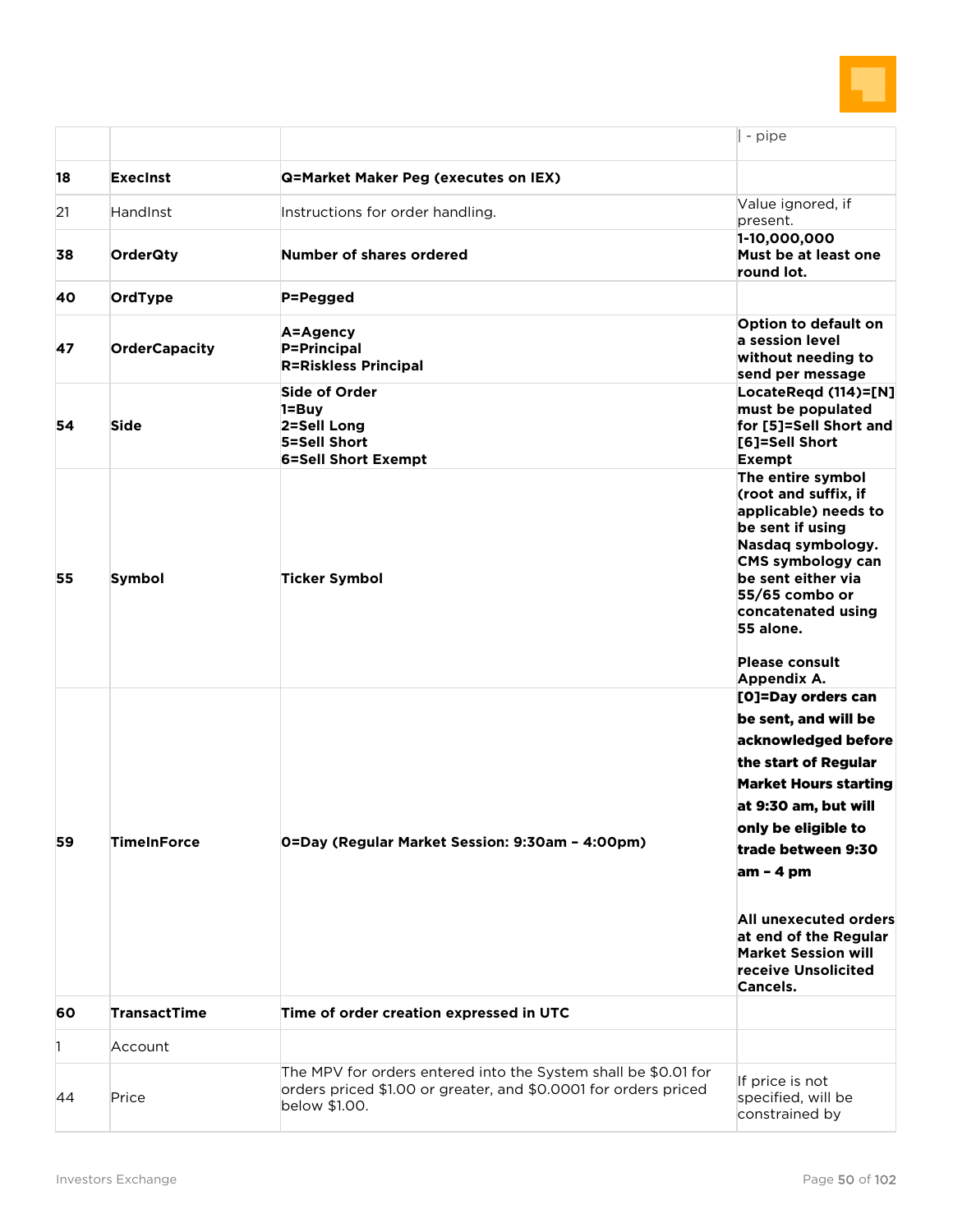

|                   |                                                                                                                                                                                                                                                                                                          | internal IEX Order<br>Collar.                                                                                                                                                                                                                                                                                                                                                                 |
|-------------------|----------------------------------------------------------------------------------------------------------------------------------------------------------------------------------------------------------------------------------------------------------------------------------------------------------|-----------------------------------------------------------------------------------------------------------------------------------------------------------------------------------------------------------------------------------------------------------------------------------------------------------------------------------------------------------------------------------------------|
| Text              |                                                                                                                                                                                                                                                                                                          |                                                                                                                                                                                                                                                                                                                                                                                               |
| SymbolSfx         | Additional information about the security (e.g., preferred,<br>warrants, etc.).                                                                                                                                                                                                                          | Not available for<br>Nasdag format,<br>available for CMS<br>only. Please consult<br>Appendix A.                                                                                                                                                                                                                                                                                               |
| LocateRegd        | Required for Sell Short and Sell Short Exempt orders.<br>N=Locate not required                                                                                                                                                                                                                           | [N] is the only<br>accepted valid<br>value. Lack of (114)<br>or values other<br>than $114=[N]$ for Sell<br>Short or Sell Short<br>Exempt orders will be<br>rejected.                                                                                                                                                                                                                          |
|                   |                                                                                                                                                                                                                                                                                                          | 1st and 2 <sup>nd</sup> character<br>Unique ID Level:<br>Each character can be<br>"0-9", "A-Z", "a-z".<br>Case sensitive (i.e., 5B<br>$= 5b$ ).<br>"--" or "---" signifies<br>"free-to-trade" (Anti-<br>Internalization<br>disabled for this<br>order)                                                                                                                                        |
| Anti-<br>(AIQ) ID | 3 Characters for self trade prevention:<br>2 character ID to prevent orders that share the same value and<br>originate from the same MPID or Member (as set at the port<br>1 character AIQ modifier to specify the type of AIQ behavior<br>Requires Anti-Internalization to be enabled at the port level | 3rd character AIQ<br>Modifier:<br>N - Cancel newest<br>O - Cancel oldest<br>B - Cancel both<br>S - Cancel smaller<br>D - Decrement<br>original order quantity<br>and cancel smaller<br>Missing 3 <sup>rd</sup> character<br>modifier indicates<br>default behavior of<br>cancel oldest (O).<br>For "D" modifier<br>if both orders are<br>equal in size, both<br>orders are cancelled<br>back. |
|                   |                                                                                                                                                                                                                                                                                                          | Internalization Qualifiers evel) from executing against each other.                                                                                                                                                                                                                                                                                                                           |

#### **Retail Order**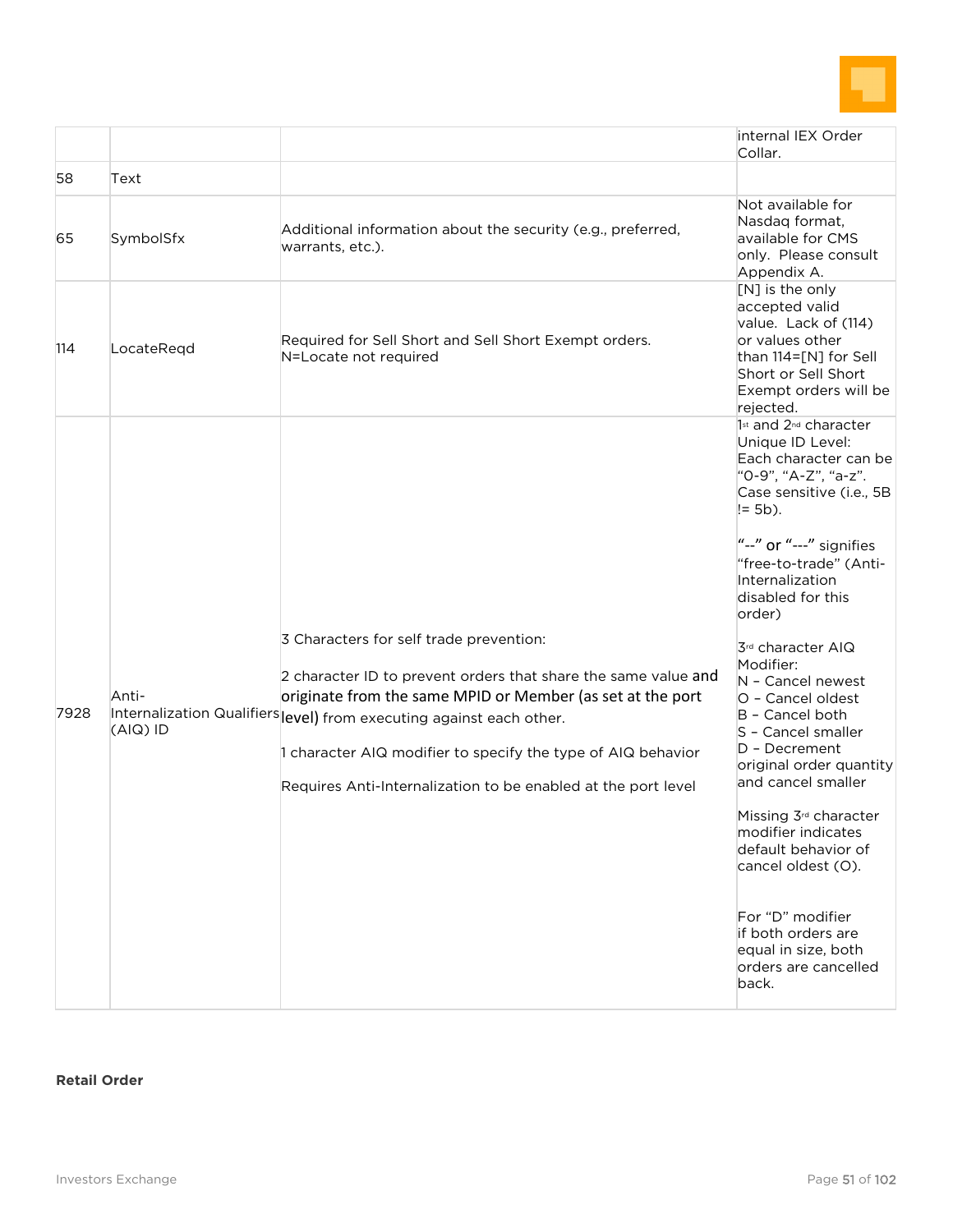

Retail orders are accepted during the Regular Market Session and designated based on ExtendedExecInst (9416) = 'R' (Retail Order) which can be assigned by IEX based on session configuration instruction from an IEX-approved Retail Member Organization. Retail orders are eligible for interaction with Retail Liquidity Provider orders and Retail Price Improvement Program fees when the following conditions are satisfied: ExecInst (18) is either [d]=Discretionary Peg or [M]=Midpoint Peg; OrdType (40) = 'P' (Pegged); OrderCapacity (47) = A (Agency) or R (Riskless Principal); and TimeInForce (59) = 3 (IOC), 4 (FOK). Can be enriched with MinQty (subject to guidelines below – not applicable to FOK).

Retail orders (ExtendedExecInst (9416 = 'R')) that do not conform to the above or below Retail order specifications are disregarded as being from Retail investors and are handled in accordance with corresponding IEX FIX Specifications for the order type (non-Retail) and handled in accordance with the [General Trading Rules of the IEX](https://iextrading.com/docs/Investors%20Exchange%20Rule%20Book.pdf) Rulebook.

Retail orders are not compatible with ISO and do not queue pre-market.

Retail orders will be rejected if received during a Halt, Volatility or IPO auction.

| <b>Tag</b> | <b>Field Name</b>    | <b>Details</b>                                                                                 | <b>Guidelines</b>                                                                                                                       |
|------------|----------------------|------------------------------------------------------------------------------------------------|-----------------------------------------------------------------------------------------------------------------------------------------|
| 35         | <b>MsgType</b>       | D                                                                                              |                                                                                                                                         |
| 11         | <b>ClOrdID</b>       | Unique identifier, per session, per trading day for Order as<br>assigned by the Member         | Max length: 20<br>chars<br><b>ASCII characters</b><br>not permitted:<br>@ - at sign<br>. - comma<br>" - double<br>quotation<br>  - pipe |
| 18         | <b>Execinst</b>      | d=Discretionary Peg, M=Midpoint Peg; (executes on IEX)                                         |                                                                                                                                         |
| 21         | HandInst             | Instructions for order handling.                                                               | Value ignored, if<br>present.                                                                                                           |
| 38         | <b>OrderQty</b>      | <b>Number of shares ordered</b>                                                                | 1-10,000,000                                                                                                                            |
| 40         | OrdType              | P=Pegged                                                                                       |                                                                                                                                         |
| 47         | <b>OrderCapacity</b> | A=Agency<br><b>R=Riskless Principal</b>                                                        | <b>Option to default</b><br>on a session level<br>without needing<br>to send per<br>message                                             |
| 54         | <b>Side</b>          | <b>Side of Order</b><br>$1 = Buy$<br>2=Sell Long<br>5=Sell Short<br><b>6=Sell Short Exempt</b> | LocateRegd<br>$(114)=$ [N] must be<br>populated for<br>[5]=Sell Short<br>and [6]=Sell<br><b>Short Exempt</b>                            |
| 55         | Symbol               | <b>Ticker Symbol</b>                                                                           | The entire symbol<br>(root and suffix, if                                                                                               |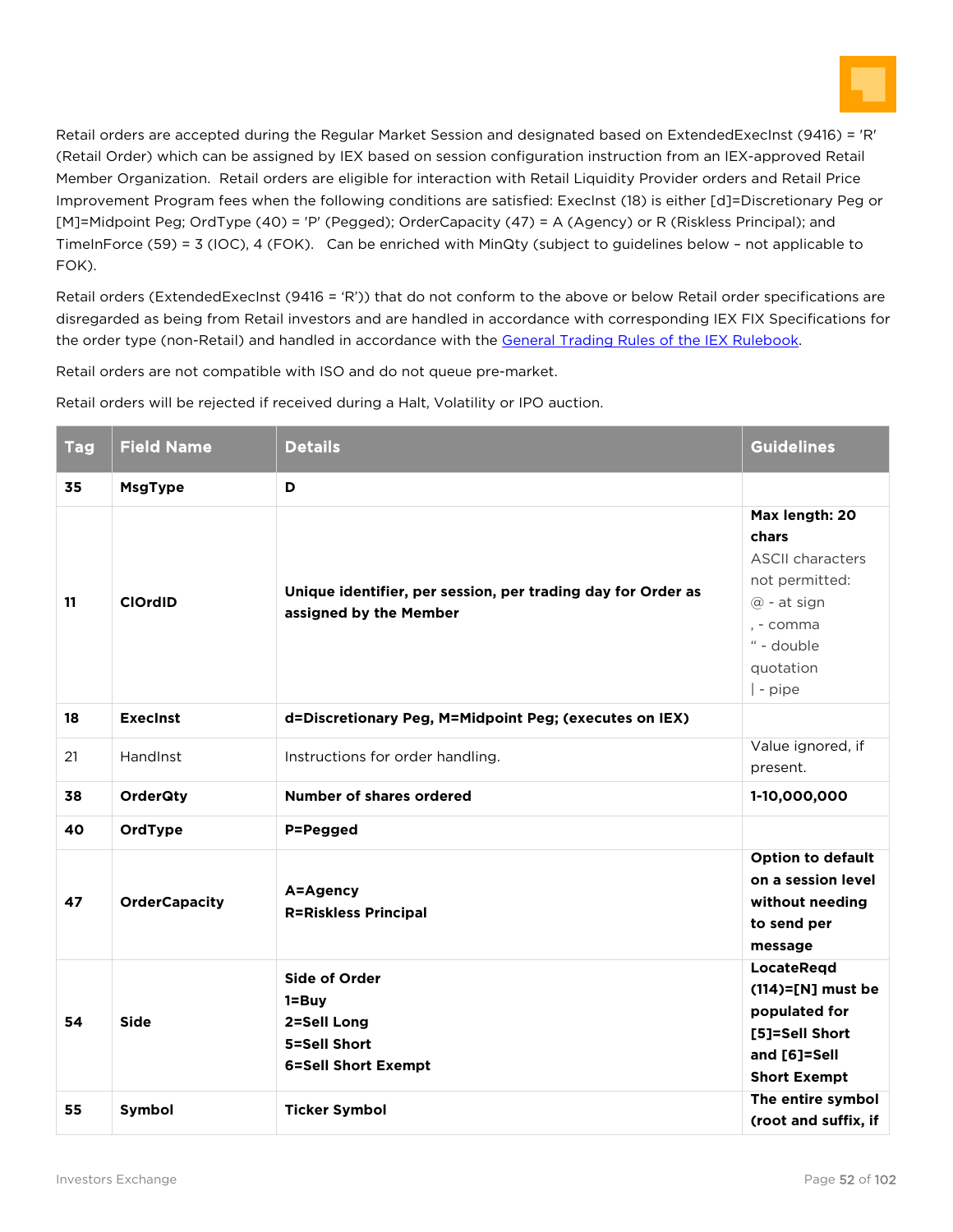

| <b>Tag</b>   | <b>Field Name</b>   | <b>Details</b>                                                                                                                                     | <b>Guidelines</b>                                                                                                                                                                                               |
|--------------|---------------------|----------------------------------------------------------------------------------------------------------------------------------------------------|-----------------------------------------------------------------------------------------------------------------------------------------------------------------------------------------------------------------|
|              |                     |                                                                                                                                                    | applicable) needs<br>to be sent if using<br><b>Nasdaq</b><br>symbology. CMS<br>symbology can<br>be sent either via<br>55/65 combo or<br>concatenated<br>using 55 alone.<br><b>Please consult</b><br>Appendix A. |
| 59           | <b>TimeInForce</b>  | $3 = 10C$<br>$4 = FOK$                                                                                                                             | <b>Retail orders will</b><br>be rejected if<br>received outside<br>of the Regular<br><b>Market Session,</b><br>(before 9:30am<br>or after 4:00pm)                                                               |
| 60           | <b>TransactTime</b> | Time of order creation expressed in UTC                                                                                                            |                                                                                                                                                                                                                 |
| $\mathbf{1}$ | Account             |                                                                                                                                                    |                                                                                                                                                                                                                 |
| 44           | Price               | The MPV for orders entered into the System shall be \$0.01 for<br>orders priced \$1.00 or greater, and \$0.0001 for orders priced<br>below \$1.00. | If price is not<br>specified, will be<br>constrained by<br>internal IEX Order<br>Collar                                                                                                                         |
| 58           | Text                |                                                                                                                                                    |                                                                                                                                                                                                                 |
| 65           | SymbolSfx           | Additional information about the security (e.g., preferred,<br>warrants, etc.).                                                                    | Not available for<br>Nasdaq format,<br>available for CMS<br>only. Please<br>consult Appendix<br>А.                                                                                                              |
| 110          | MinQty              |                                                                                                                                                    | Only non-<br>displayed orders<br>$(111=O)$ may have a<br>MinQty<br>Not compatible<br>with ISO.<br>Not compatible<br>with FOK                                                                                    |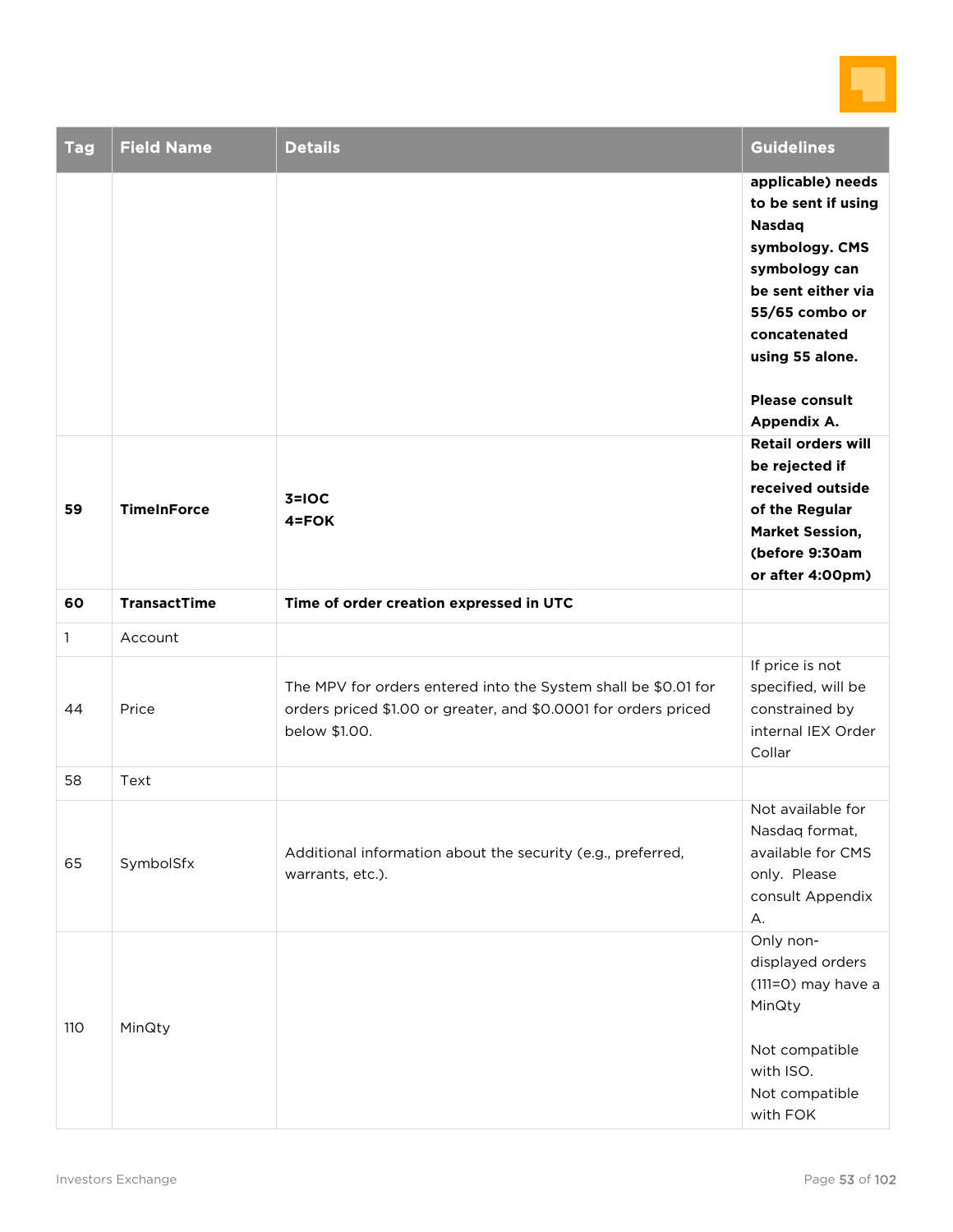

| <b>Tag</b> | <b>Field Name</b>    | <b>Details</b>                                                                                                                                                                                                                   | <b>Guidelines</b>                                                                                                                                                                                                      |
|------------|----------------------|----------------------------------------------------------------------------------------------------------------------------------------------------------------------------------------------------------------------------------|------------------------------------------------------------------------------------------------------------------------------------------------------------------------------------------------------------------------|
| 111        | MaxFloor             | 0=Non-Displayed                                                                                                                                                                                                                  | Will only accept<br>value of [0] -<br>Non-displayed<br>All other values<br>will be rejected.                                                                                                                           |
| 114        | LocateReqd           | Required for Sell Short and Sell Short Exempt orders.<br>N=Locate not required                                                                                                                                                   | [N] is the only<br>accepted valid<br>value. Lack of<br>(114) or values<br>other than 114=[N]<br>for Sell Short or<br>Sell Short Exempt<br>orders will be<br>rejected.                                                  |
| 7928       | Anti-Internalization | 3 Characters for self trade prevention:<br>2 character AIQ identifier to prevent orders that share the same<br>value and originate from the same MPID or Member (as set at<br>the port level) from executing against each other. | 1st and 2nd<br>character Unique<br>ID Level:<br>Each character<br>can be "0-9", "A-<br>Z", "a-z".<br>Case sensitive<br>$(i.e., 5B != 5b).$<br>"--" or "---"<br>signifies "free-to-<br>trade" (Anti-<br>Internalization |
|            | Qualifiers (AIQ) ID  | 1 character AIQ modifier to specify the type of AIQ behavior<br>Requires Anti-Internalization to be enabled at the port level                                                                                                    | disabled for this<br>order)<br>3rd character AIQ<br>Modifier:<br>N - Cancel newest<br>O - Cancel oldest<br>B - Cancel both<br>S - Cancel smaller<br>D - Decrement<br>original order<br>quantity and<br>cancel smaller  |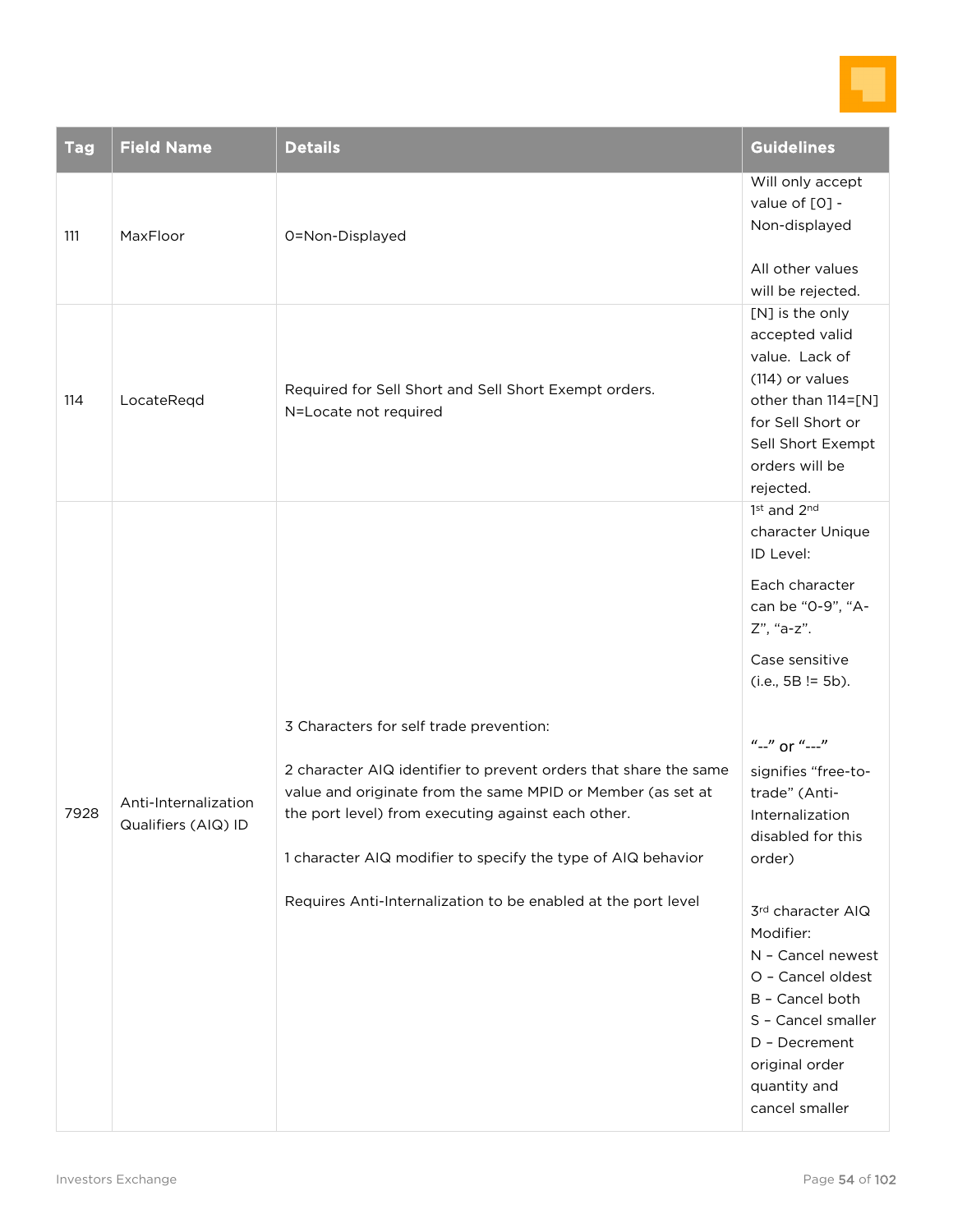

| <b>Tag</b> | <b>Field Name</b> | <b>Details</b>                                                                                                                                                                                                          | <b>Guidelines</b>                                                                                                                        |
|------------|-------------------|-------------------------------------------------------------------------------------------------------------------------------------------------------------------------------------------------------------------------|------------------------------------------------------------------------------------------------------------------------------------------|
|            |                   |                                                                                                                                                                                                                         | Missing 3rd<br>character modifier<br>indicates default<br>behavior of cancel<br>oldest (O).                                              |
|            |                   |                                                                                                                                                                                                                         | For "D" modifier if<br>both orders are<br>equal in size, both<br>orders are<br>cancelled back.                                           |
| 8484       | Investor ID       | Unique string per "investor" on whose behalf the Member is<br>acting. Will not be echoed back on execution reports.                                                                                                     | Max length: 20<br>chars                                                                                                                  |
| 9416       | ExtendedExecInst  | R=Retail                                                                                                                                                                                                                | <b>Option to default</b><br>on a session level<br>without needing<br>to send per<br>message                                              |
| 9500       | MinQtyInstruction | C=Composite<br>M=Minimum Execution Size with Cancel Remaining; once<br>LeavesQty < MinQty, order will cancel<br>A=Minimum Execution Size with AON Remaining; once<br>LeavesQty < MinQty, Open shares become All or None | Only valid if 110<br>(MinQty) is sent.<br>Will not be<br>echoed back in<br>execution reports.<br>Not changeable<br>via<br>Cancel/Replace |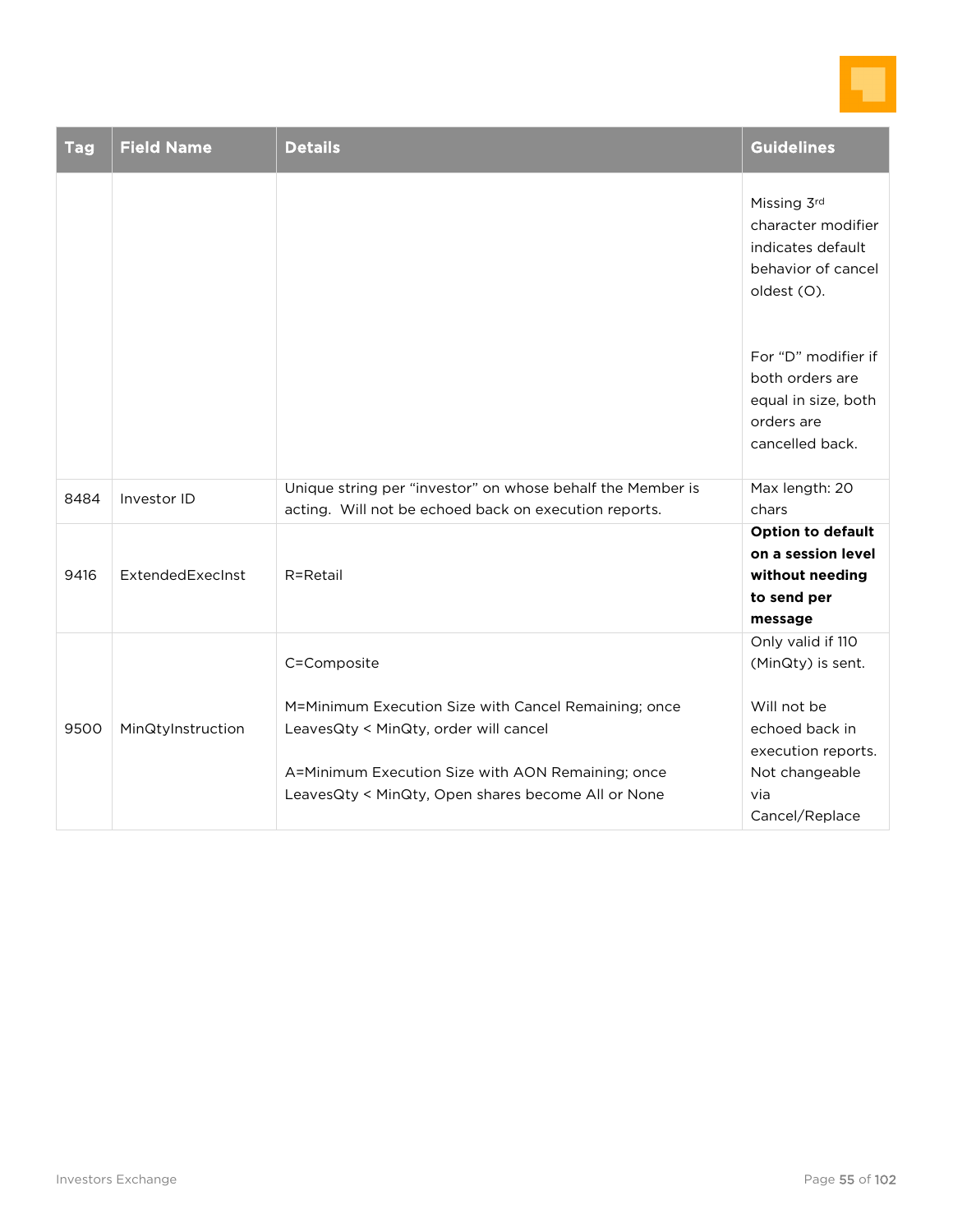

#### **Retail Liquidity Provider Order**

Retail Liquidity Provider (RLP) orders are based on ExtendedExecInst (9416) = 'T' (Retail Liquidity Provider) and will only interact with eligible Retail orders as described in this FIX Specification. Retail Liquidity Provider orders must satisfy the following conditions: ExecInst (18) = M (Midpoint Peg), OrdType (40) = P (Pegged); OrderCapacity (47) = P (Principal), A (Agency), or R (Riskless Principal); TimeInForce (59) = 0 (Day), M (SYS), 6 (GTT), and 5 (GTX). Day orders submitted Pre-Market will queue up for trading during the Regular Market Session. SYS, GTT, and GTX orders will not be accepted in the Pre-Market.

Open RLP orders may not be modified to remove or update Tag 9416. Non-RLP orders may not be modified to update Tag 9416 = 'T'.

RLP orders cannot be enriched with MinQty (110).

| <b>Tag</b> | <b>Field Name</b>    | <b>Details</b>                                                                          | <b>Guidelines</b>                                                                                                                       |
|------------|----------------------|-----------------------------------------------------------------------------------------|-----------------------------------------------------------------------------------------------------------------------------------------|
| 35         | <b>MsgType</b>       | D                                                                                       |                                                                                                                                         |
| 11         | <b>ClOrdID</b>       | Unique identifier, per session, per trading day for Order as<br>assigned by the Member  | Max length: 20<br>chars<br><b>ASCII characters</b><br>not permitted:<br>@ - at sign<br>, - comma<br>" - double<br>quotation<br>  - pipe |
| 18         | <b>Execinst</b>      | M=Midpoint Peg (executes on IEX)                                                        | <b>RLP orders that</b><br>are not MPEG will<br>be rejected                                                                              |
| 21         | HandInst             | Instructions for order handling.                                                        | Value ignored, if<br>present.                                                                                                           |
| 38         | <b>OrderQty</b>      | <b>Number of shares ordered</b>                                                         | 1-10,000,000                                                                                                                            |
| 40         | OrdType              | P=Pegged                                                                                |                                                                                                                                         |
| 47         | <b>OrderCapacity</b> | A=Agency<br><b>R=Riskless Principal</b><br><b>P=Principal</b>                           | <b>Option to default</b><br>on a session level<br>without needing<br>to send per<br>message                                             |
| 54         | <b>Side</b>          | Side of Order<br>$1 = Buy$<br>2=Sell Long<br>5=Sell Short<br><b>6=Sell Short Exempt</b> | LocateReqd<br>$(114)=$ [N] must be<br>populated for<br>[5]=Sell Short and<br>[6]=Sell Short<br><b>Exempt</b>                            |
| 55         | Symbol               | <b>Ticker Symbol</b>                                                                    | The entire symbol<br>(root and suffix, if<br>applicable) needs                                                                          |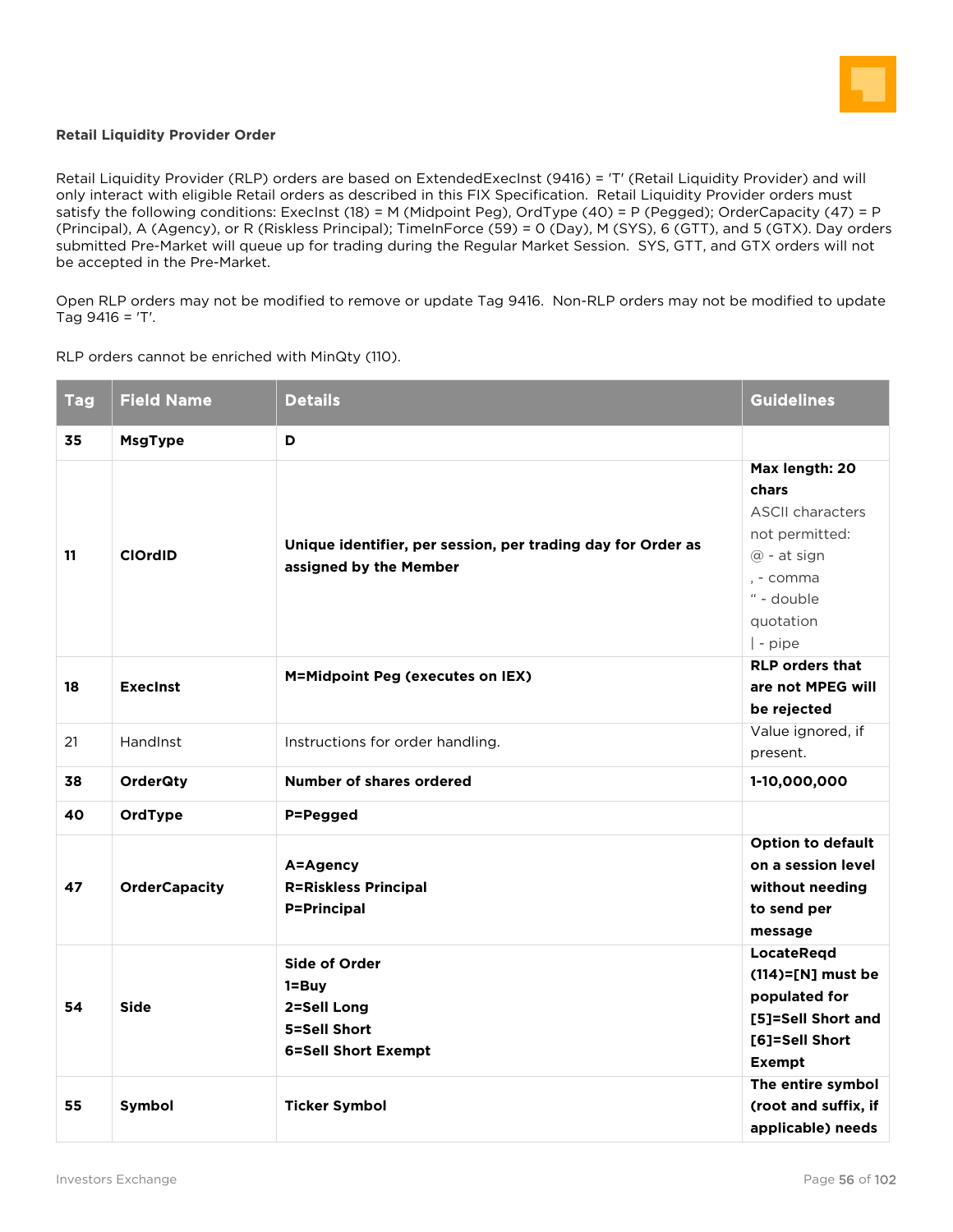

| <b>Tag</b>   | <b>Field Name</b>   | <b>Details</b>                                                                                                                                                                                                                           | <b>Guidelines</b>                                                                                                                                                                                                                                                                                                                                                                                                                                      |
|--------------|---------------------|------------------------------------------------------------------------------------------------------------------------------------------------------------------------------------------------------------------------------------------|--------------------------------------------------------------------------------------------------------------------------------------------------------------------------------------------------------------------------------------------------------------------------------------------------------------------------------------------------------------------------------------------------------------------------------------------------------|
|              |                     |                                                                                                                                                                                                                                          | to be sent if using<br><b>Nasdaq</b><br>symbology. CMS<br>symbology can be<br>sent either via<br>55/65 combo or<br>concatenated<br>using 55 alone.<br><b>Please consult</b><br>Appendix A.                                                                                                                                                                                                                                                             |
| 59           | <b>TimeInForce</b>  | 0=Day (Regular Market Session: 9:30am - 4:00pm)<br>5=Good 'til Extended Day (Regular + Post-Market Sessions:<br>$9:30am - 5:00pm)$<br>6=Good 'til Time (System Hours: 8:00am - 5:00pm)<br>M=System Hours (System Hours: 8:00am - 5:00pm) | [O]=Day orders<br>can be sent, and<br>will be<br>acknowledged<br>before the start<br>of Regular Market<br><b>Hours starting at</b><br>9:30 am, but will<br>only be eligible to<br>trade between<br>9:30 am - 4 pm<br>[6]=Good 'til<br><b>Time requires</b><br>ExpireTime (126)<br><= 4:00pm<br><b>All unexecuted</b><br>orders will<br>receive<br><b>Unsolicited</b><br><b>Cancels at the</b><br>end of the<br><b>Regular Market</b><br><b>Session</b> |
| 60           | <b>TransactTime</b> | Time of order creation expressed in UTC                                                                                                                                                                                                  |                                                                                                                                                                                                                                                                                                                                                                                                                                                        |
| $\mathbf{1}$ | Account             |                                                                                                                                                                                                                                          |                                                                                                                                                                                                                                                                                                                                                                                                                                                        |
| 44           | Price               | The MPV for orders entered into the System shall be \$0.01 for<br>orders priced \$1.00 or greater, and \$0.0001 for orders priced<br>below \$1.00.                                                                                       | If price is not<br>specified, will be<br>constrained by                                                                                                                                                                                                                                                                                                                                                                                                |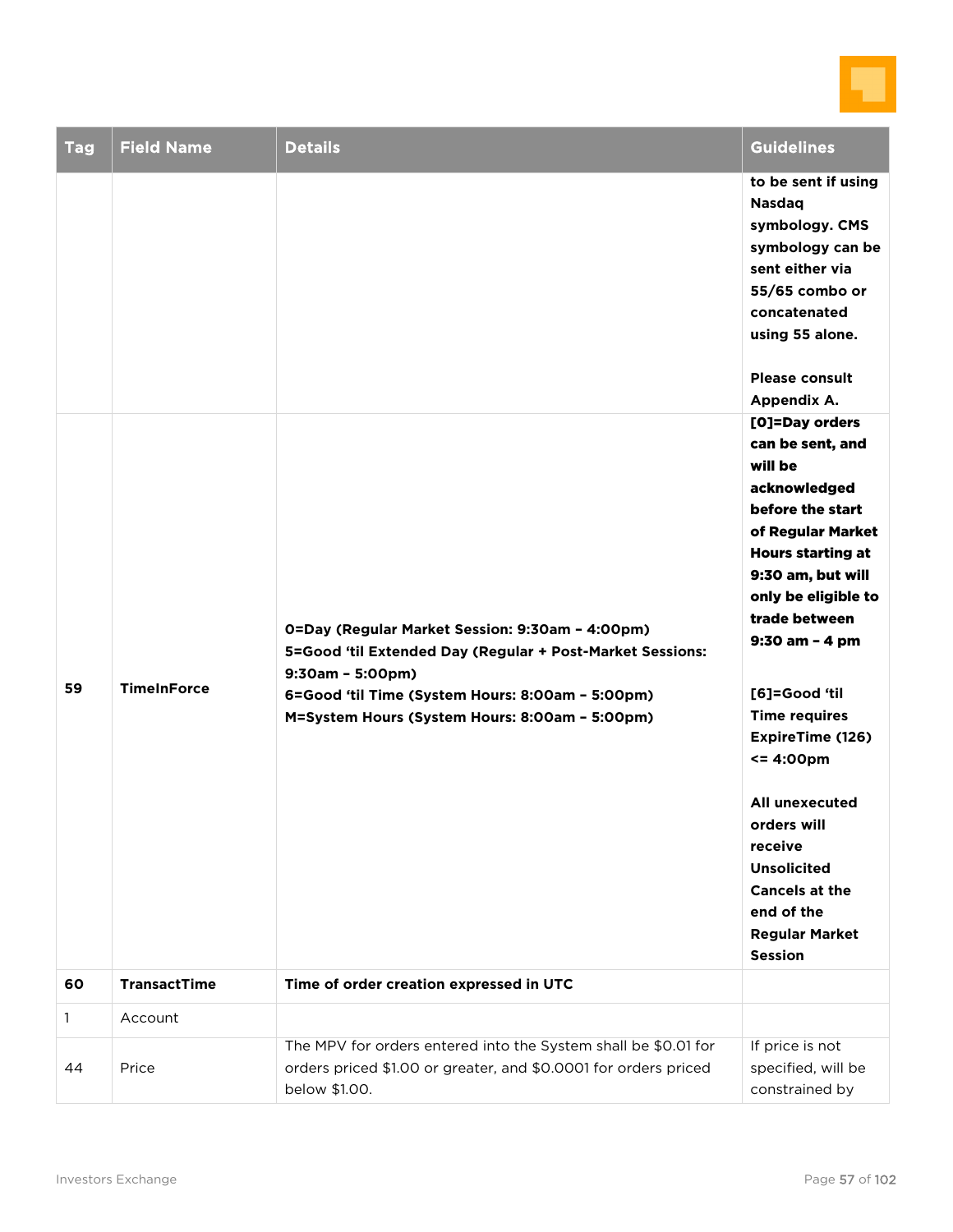

| <b>Tag</b> | <b>Field Name</b>                           | <b>Details</b>                                                                                                                                                                                                                                                                                                                                                    | <b>Guidelines</b>                                                                                                                                                                                                                                     |
|------------|---------------------------------------------|-------------------------------------------------------------------------------------------------------------------------------------------------------------------------------------------------------------------------------------------------------------------------------------------------------------------------------------------------------------------|-------------------------------------------------------------------------------------------------------------------------------------------------------------------------------------------------------------------------------------------------------|
|            |                                             |                                                                                                                                                                                                                                                                                                                                                                   | internal IEX Order<br>Collar                                                                                                                                                                                                                          |
| 58         | Text                                        |                                                                                                                                                                                                                                                                                                                                                                   |                                                                                                                                                                                                                                                       |
| 65         | SymbolSfx                                   | Additional information about the security (e.g., preferred,<br>warrants, etc.).                                                                                                                                                                                                                                                                                   | Not available for<br>Nasdaq format,<br>available for CMS<br>only. Please<br>consult Appendix<br>А.                                                                                                                                                    |
| 111        | MaxFloor                                    | 0=Non-Displayed                                                                                                                                                                                                                                                                                                                                                   | Will only accept<br>value of [O] - Non-<br>displayed<br>All other values<br>will be rejected.                                                                                                                                                         |
| 114        | LocateReqd                                  | Required for Sell Short and Sell Short Exempt orders.<br>N=Locate not required                                                                                                                                                                                                                                                                                    | [N] is the only<br>accepted valid<br>value. Lack of<br>(114) or values<br>other than 114=[N]<br>for Sell Short or<br>Sell Short Exempt<br>orders will be<br>rejected.                                                                                 |
| 7928       | Anti-Internalization<br>Qualifiers (AIQ) ID | 3 Characters for self trade prevention:<br>2 character AIQ identifier to prevent orders that share the same<br>value and originate from the same MPID or Member (as set at<br>the port level) from executing against each other.<br>1 character AIQ modifier to specify the type of AIQ behavior<br>Requires Anti-Internalization to be enabled at the port level | 1st and 2nd<br>character Unique<br>ID Level:<br>Each character<br>can be "0-9", "A-<br>Z", "a-z".<br>Case sensitive<br>$(i.e., 5B != 5b).$<br>"--" or "---"<br>signifies "free-to-<br>trade" (Anti-<br>Internalization<br>disabled for this<br>order) |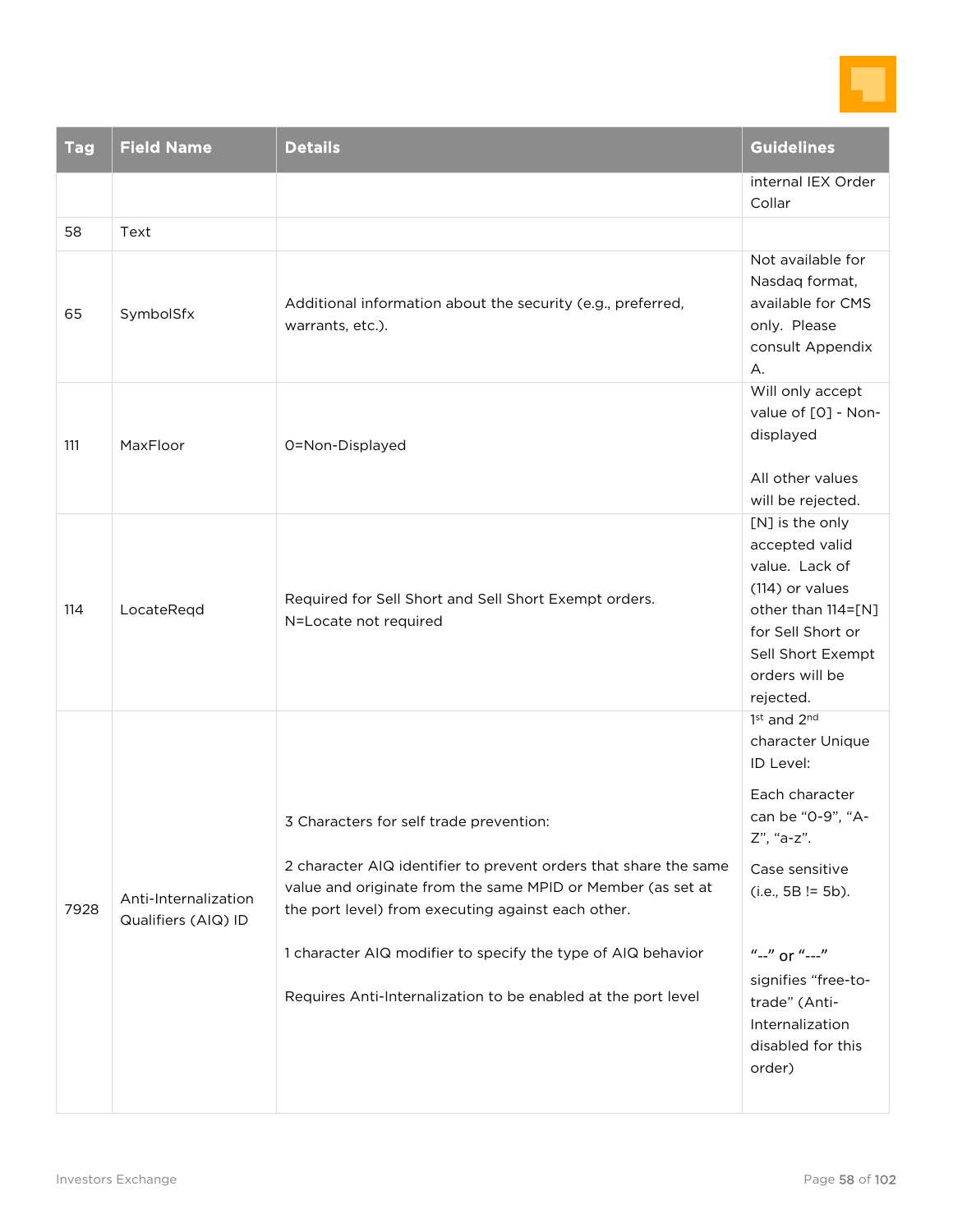

| <b>Tag</b> | <b>Field Name</b> | <b>Details</b>                                                                                                                                                                                                          | <b>Guidelines</b>                                                                                                                                                                                                                                                      |
|------------|-------------------|-------------------------------------------------------------------------------------------------------------------------------------------------------------------------------------------------------------------------|------------------------------------------------------------------------------------------------------------------------------------------------------------------------------------------------------------------------------------------------------------------------|
|            |                   |                                                                                                                                                                                                                         | 3rd character AIQ<br>Modifier:<br>N - Cancel newest<br>O - Cancel oldest<br>B - Cancel both<br>S - Cancel smaller<br>D - Decrement<br>original order<br>quantity and<br>cancel smaller<br>Missing 3rd<br>character modifier<br>indicates default<br>behavior of cancel |
|            |                   | Unique string per "investor" on whose behalf the Member is                                                                                                                                                              | oldest (O).<br>For "D" modifier if<br>both orders are<br>equal in size, both<br>orders are<br>cancelled back.<br>Max length: 20                                                                                                                                        |
| 8484       | Investor ID       | acting. Will not be echoed back on execution reports.                                                                                                                                                                   | chars                                                                                                                                                                                                                                                                  |
| 9416       | ExtendedExecInst  | T=Retail Liquidity Provider                                                                                                                                                                                             |                                                                                                                                                                                                                                                                        |
| 9500       | MinQtyInstruction | C=Composite<br>M=Minimum Execution Size with Cancel Remaining; once<br>LeavesQty < MinQty, order will cancel<br>A=Minimum Execution Size with AON Remaining; once<br>LeavesQty < MinQty, Open shares become All or None | Only valid if 110<br>(MinQty) is sent.<br>Will not be<br>echoed back in<br>execution reports.<br>Not changeable<br>via<br>Cancel/Replace                                                                                                                               |

### Auction Only Orders

For more information on the following Auction Only Orders, please refer to the [IEX Auction Process Specification](https://iextrading.com/docs/IEX%20Auction%20Process%20Specification.pdf) and the implementation below.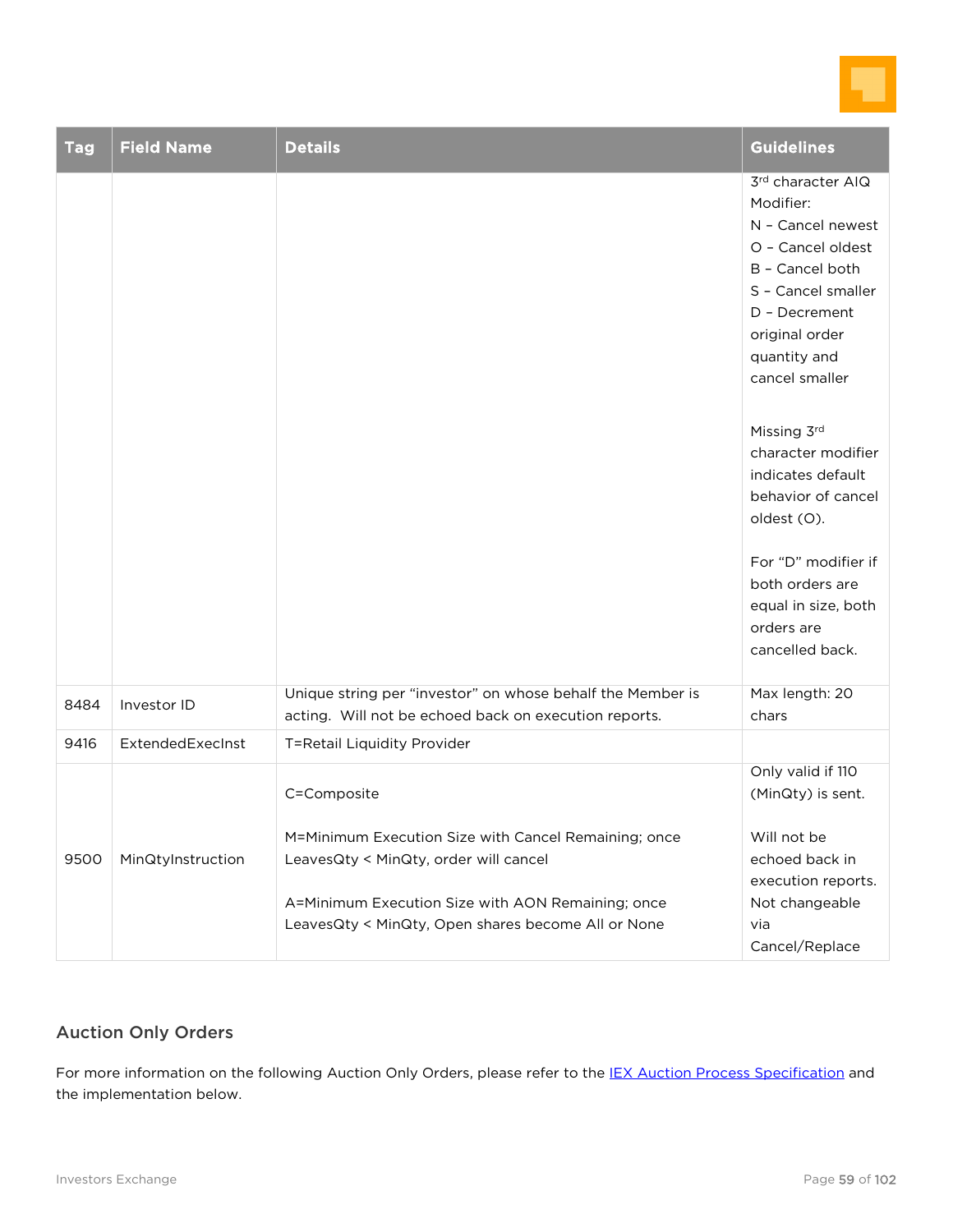

| <b>Order Type</b>      | <b>IEX FIX Specification Field (FIX Tag)</b>           |                                      |
|------------------------|--------------------------------------------------------|--------------------------------------|
| Market-On-Open (MOO)   | $OrdType(40) = 1 (Market)$                             | TimeInForce(59) = $2$ (At the open)  |
| Market-On-Close (MOC)  | Execlnst(18) = $i$ (IEX Only)                          | TimeInForce(59) = $7$ (At the close) |
| Limit-On-Open (LOO)    | $OrdType(40) = 2$ (Limit)                              | TimeInForce(59) = $2$ (At the open)  |
| Limit-On-Close (LOC)   | Execlnst(18) = $i$ (IEX Only)<br>$Price(44) = [price]$ | TimeInForce(59) = $7$ (At the close) |
| Day                    | $TimeInForce(59) = 0 (DAY)$                            |                                      |
| Good 'til Extended Day | $TimeInForce(59) = 5(GTX)$                             |                                      |

#### **Market-On-Open (MOO)**

Must be IEX Only. Incompatible with MinQty or MaxFloor.

| <b>Tag</b> | <b>Field Name</b>    | <b>Details</b>                                                                          | <b>Guidelines</b>                                                                                                                  |
|------------|----------------------|-----------------------------------------------------------------------------------------|------------------------------------------------------------------------------------------------------------------------------------|
| 35         | <b>MsgType</b>       | D                                                                                       |                                                                                                                                    |
| 11         | <b>ClOrdID</b>       | Unique identifier, per session, per trading day for Order as<br>assigned by the Member  | Max length: 20 chars<br>ASCII characters not<br>permitted:<br>$@$ - at sign<br>. - comma<br>" - double quotation<br>$\vert$ - pipe |
| 18         | <b>Execinst</b>      | i=IEX Only (a.k.a. Standard)                                                            |                                                                                                                                    |
| 21         | HandInst             | Instructions for order handling.                                                        | Value ignored, if<br>present.                                                                                                      |
| 38         | <b>OrderQty</b>      | Number of shares ordered                                                                | 1-10,000,000                                                                                                                       |
| 40         | OrdType              | 1=Market                                                                                |                                                                                                                                    |
| 47         | <b>OrderCapacity</b> | A=Agency<br><b>P=Principal</b><br><b>R=Riskless Principal</b>                           | Option to default on<br>a session level<br>without needing to<br>send per message                                                  |
| 54         | <b>Side</b>          | Side of Order<br>$1 = Buy$<br>2=Sell Long<br>5=Sell Short<br><b>6=Sell Short Exempt</b> | LocateReqd<br>$(114)=$ [N] must be<br>populated for<br>[5]=Sell Short and<br>[6]=Sell Short<br><b>Exempt</b>                       |
| 55         | Symbol               | <b>Ticker Symbol</b>                                                                    | The entire symbol<br>(root and suffix, if                                                                                          |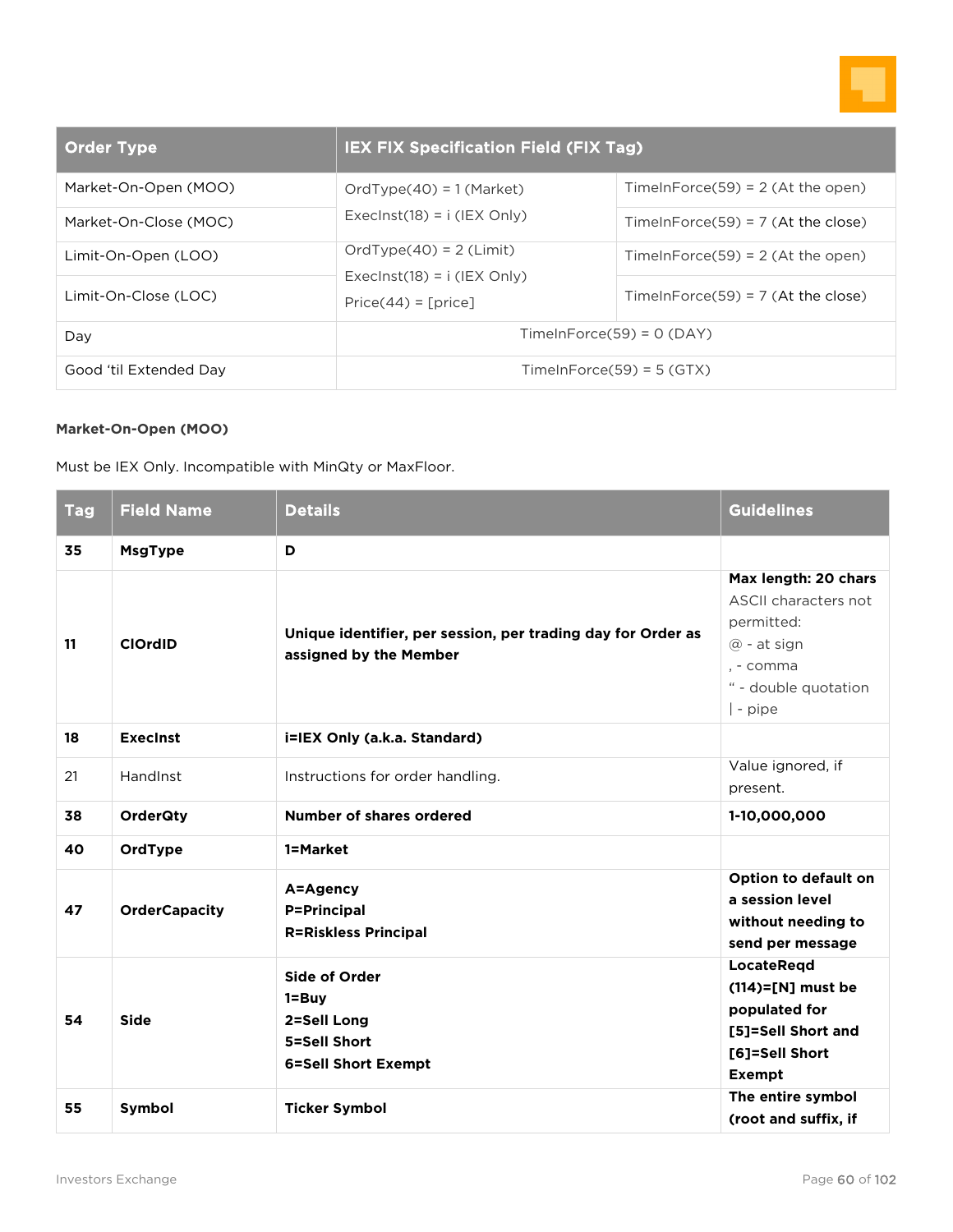

| <b>Tag</b>   | <b>Field Name</b>   | <b>Details</b>                                                                                                      | <b>Guidelines</b>                                                                                                                                                                                           |
|--------------|---------------------|---------------------------------------------------------------------------------------------------------------------|-------------------------------------------------------------------------------------------------------------------------------------------------------------------------------------------------------------|
|              |                     |                                                                                                                     | applicable) needs to<br>be sent if using<br>Nasdaq symbology.<br>CMS symbology can<br>be sent either via<br>55/65 combo or<br>concatenated using<br>55 alone.<br><b>Please consult</b><br><b>Appendix A</b> |
| 59           | <b>TimeInForce</b>  | 2=At the open                                                                                                       |                                                                                                                                                                                                             |
| 60           | <b>TransactTime</b> | Time of order creation expressed in UTC                                                                             |                                                                                                                                                                                                             |
| $\mathbf{1}$ | Account             |                                                                                                                     |                                                                                                                                                                                                             |
| 58           | Text                |                                                                                                                     |                                                                                                                                                                                                             |
| 65           | SymbolSfx           | Additional information about the security (e.g., preferred,<br>warrants, etc.).                                     | Not available for<br>Nasdag format,<br>available for CMS<br>only. Please consult<br>Appendix A.                                                                                                             |
| 114          | LocateRegd          | Required for Sell Short and Sell Short Exempt orders.<br>N=Locate not required                                      | [N] is the only<br>accepted valid value.<br>Lack of (114) or<br>values other than<br>114=[N] for Sell Short<br>or Sell Short Exempt<br>orders will be<br>rejected.                                          |
| 8484         | Investor ID         | Unique string per "investor" on whose behalf the Member is<br>acting. Will not be echoed back on execution reports. | Max length: 20 chars                                                                                                                                                                                        |

#### **Market-On-Close (MOC)**

Must be IEX Only. Incompatible with MinQty or MaxFloor.

| Tag | <b>Field Name</b> | <b>Details</b>                                                                         | <b>Guidelines</b>                                          |
|-----|-------------------|----------------------------------------------------------------------------------------|------------------------------------------------------------|
| 35  | <b>MsgType</b>    | D                                                                                      |                                                            |
| 11  | <b>ClOrdID</b>    | Unique identifier, per session, per trading day for Order as<br>assigned by the Member | Max length: 20 chars<br>ASCII characters not<br>permitted: |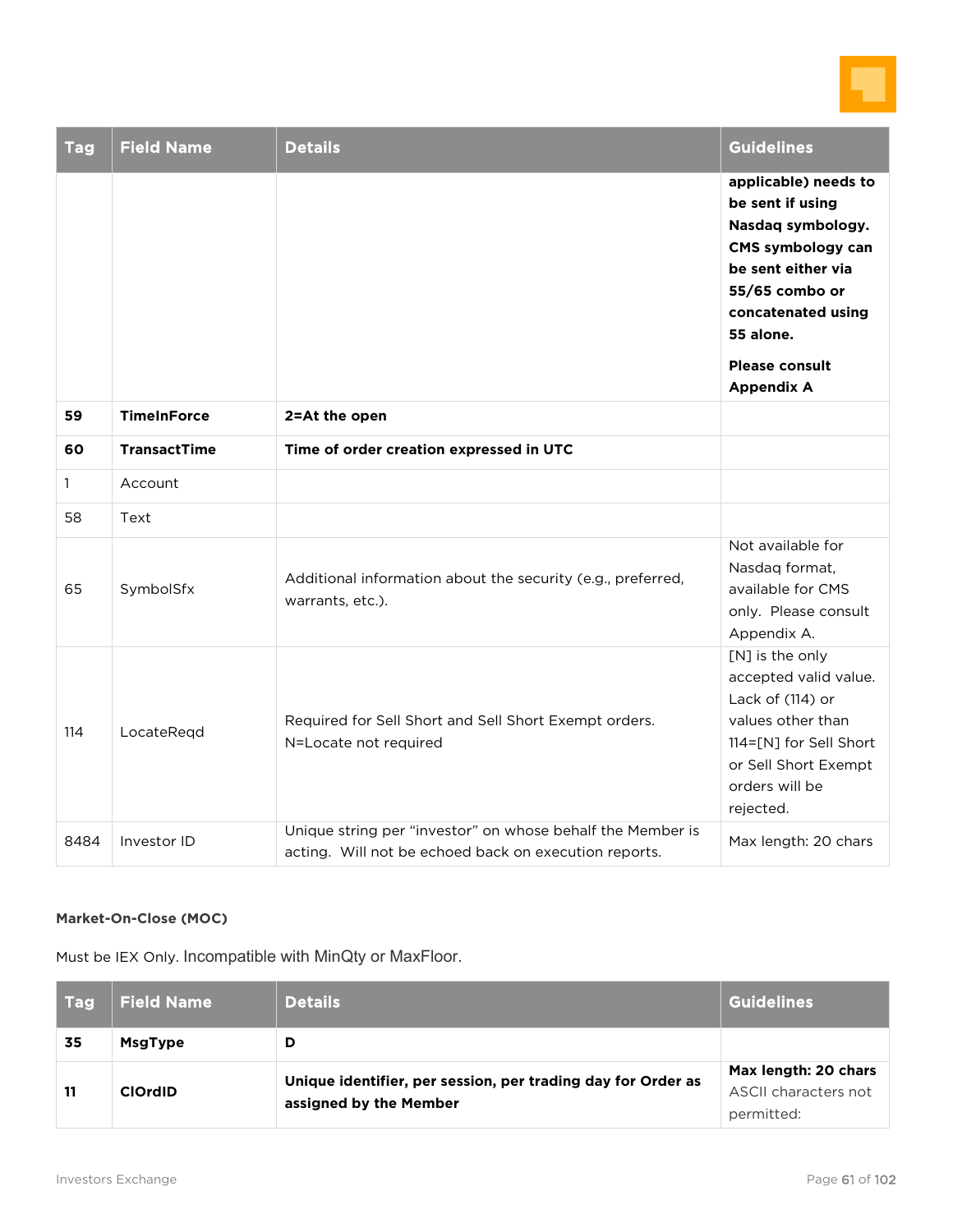

| <b>Tag</b>   | <b>Field Name</b>    | <b>Details</b>                                                                             | <b>Guidelines</b>                                                                                                                                                                                                                                        |
|--------------|----------------------|--------------------------------------------------------------------------------------------|----------------------------------------------------------------------------------------------------------------------------------------------------------------------------------------------------------------------------------------------------------|
|              |                      |                                                                                            | @ - at sign<br>, - comma<br>" - double quotation<br>  - pipe                                                                                                                                                                                             |
| 18           | <b>Execinst</b>      | i=IEX Only (a.k.a. Standard)                                                               |                                                                                                                                                                                                                                                          |
| 21           | <b>Handlnst</b>      | Instructions for order handling.                                                           | Value ignored, if<br>present.                                                                                                                                                                                                                            |
| 38           | <b>OrderQty</b>      | Number of shares ordered                                                                   | 1-10,000,000                                                                                                                                                                                                                                             |
| 40           | OrdType              | 1=Market                                                                                   |                                                                                                                                                                                                                                                          |
| 47           | <b>OrderCapacity</b> | A=Agency<br><b>P=Principal</b><br><b>R=Riskless Principal</b>                              | Option to default on<br>a session level<br>without needing to<br>send per message                                                                                                                                                                        |
| 54           | <b>Side</b>          | <b>Side of Order</b><br>1=Buy<br>2=Sell Long<br>5=Sell Short<br><b>6=Sell Short Exempt</b> | <b>LocateRegd</b><br>$(114)=$ [N] must be<br>populated for<br>[5]=Sell Short and<br>[6]=Sell Short<br><b>Exempt</b>                                                                                                                                      |
| 55           | Symbol               | <b>Ticker Symbol</b>                                                                       | The entire symbol<br>(root and suffix, if<br>applicable) needs to<br>be sent if using<br>Nasdaq symbology.<br>CMS symbology can<br>be sent either via<br>55/65 combo or<br>concatenated using<br>55 alone.<br><b>Please consult</b><br><b>Appendix A</b> |
| 59           | <b>TimeInForce</b>   | 7=At the close                                                                             |                                                                                                                                                                                                                                                          |
| 60           | <b>TransactTime</b>  | Time of order creation expressed in UTC                                                    |                                                                                                                                                                                                                                                          |
| $\mathbf{1}$ | Account              |                                                                                            |                                                                                                                                                                                                                                                          |
| 58           | Text                 |                                                                                            |                                                                                                                                                                                                                                                          |
| 65           | SymbolSfx            | Additional information about the security (e.g., preferred,<br>warrants, etc.).            | Not available for<br>Nasdaq format,<br>available for CMS                                                                                                                                                                                                 |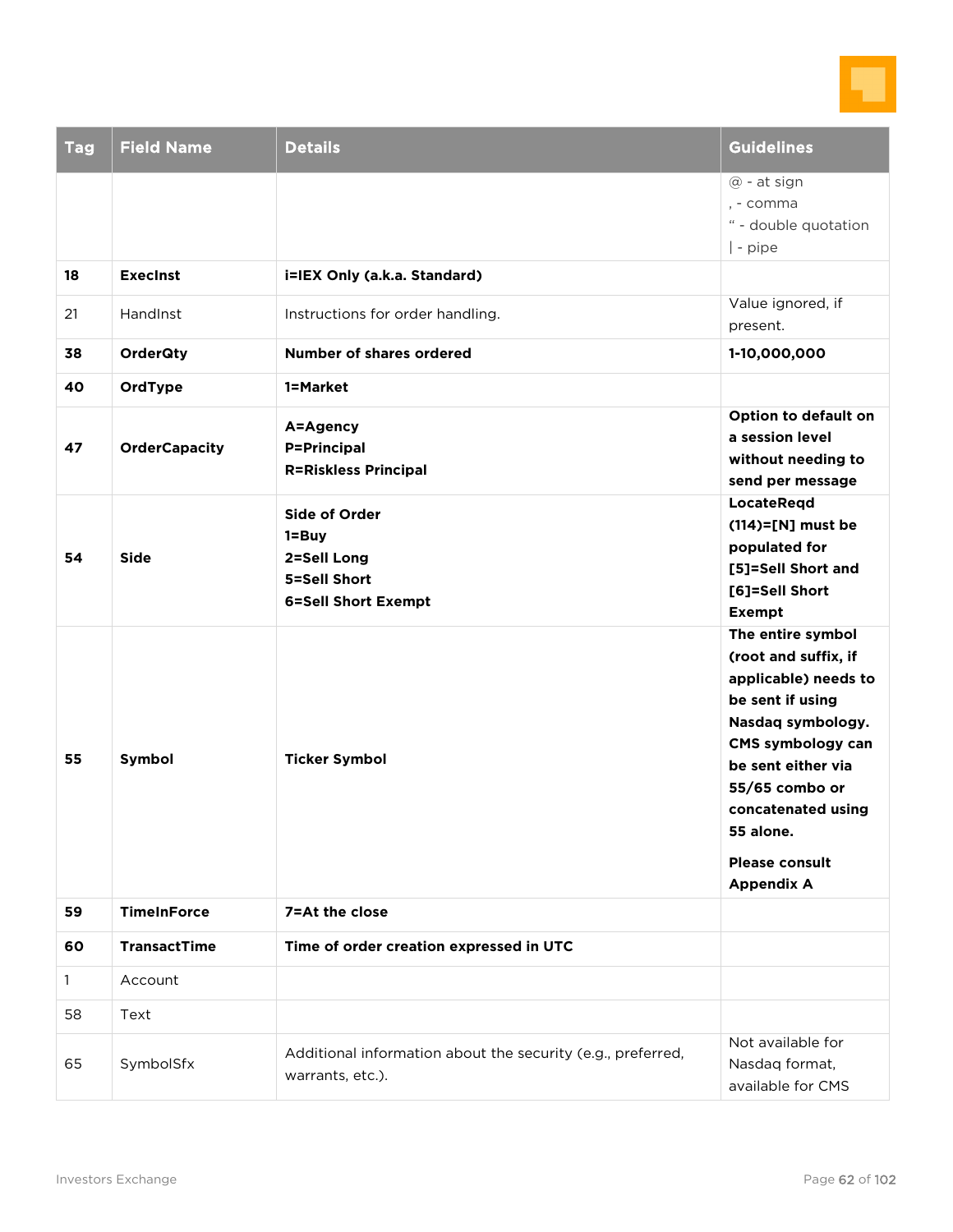

| <b>Tag</b> | <b>Field Name</b> | <b>Details</b>                                                                                                      | Guidelines                                                                                                                                                           |
|------------|-------------------|---------------------------------------------------------------------------------------------------------------------|----------------------------------------------------------------------------------------------------------------------------------------------------------------------|
|            |                   |                                                                                                                     | only. Please consult<br>Appendix A.                                                                                                                                  |
| 114        | LocateRegd        | Required for Sell Short and Sell Short Exempt orders.<br>N=Locate not required                                      | [N] is the only<br>accepted valid value.<br>Lack of $(114)$ or<br>values other than<br>114=[N] for Sell Short<br>or Sell Short Exempt<br>orders will be<br>rejected. |
| 8484       | Investor ID       | Unique string per "investor" on whose behalf the Member is<br>acting. Will not be echoed back on execution reports. | Max length: 20 chars                                                                                                                                                 |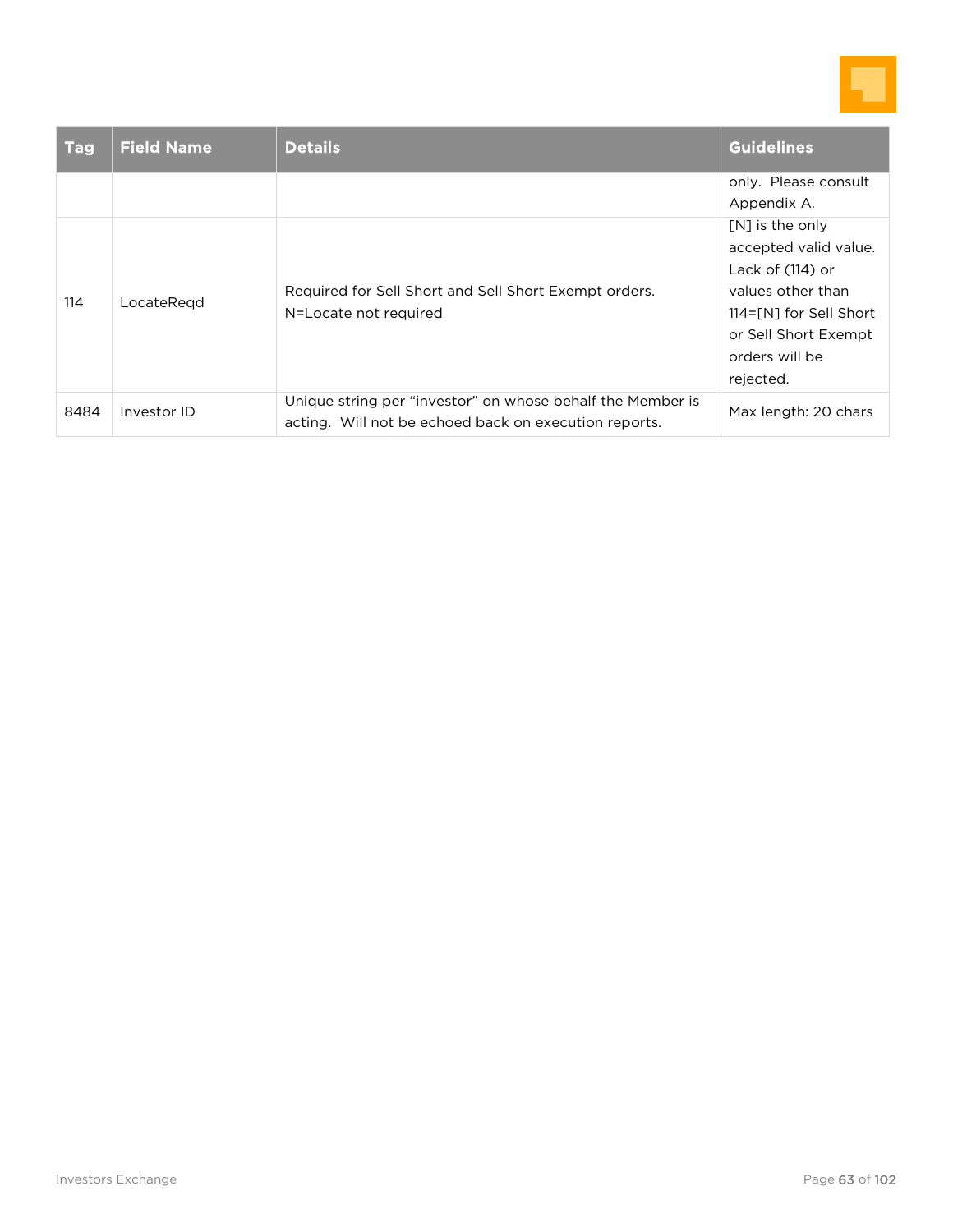

#### **Limit-On-Open (LOO)**

Must be IEX Only. Incompatible with MinQty.

| <b>Tag</b> | <b>Field Name</b>    | <b>Details</b>                                                                                                                                     | <b>Guidelines</b>                                                                                                                            |
|------------|----------------------|----------------------------------------------------------------------------------------------------------------------------------------------------|----------------------------------------------------------------------------------------------------------------------------------------------|
| 35         | <b>MsgType</b>       | D                                                                                                                                                  |                                                                                                                                              |
| 11         | <b>ClOrdID</b>       | Unique identifier, per session, per trading day for Order as<br>assigned by the Member                                                             | Max length: 20<br>chars<br><b>ASCII characters</b><br>not permitted:<br>@ - at sign<br>, - comma<br>" - double<br>quotation<br>  - pipe      |
| 18         | <b>Execinst</b>      | i=IEX Only (a.k.a. Standard)                                                                                                                       |                                                                                                                                              |
| 21         | HandInst             | Instructions for order handling.                                                                                                                   | Value ignored, if<br>present.                                                                                                                |
| 38         | <b>OrderQty</b>      | <b>Number of shares ordered</b>                                                                                                                    | 1-10,000,000                                                                                                                                 |
| 40         | OrdType              | $2 = Limit$                                                                                                                                        |                                                                                                                                              |
| 44         | <b>Price</b>         | The MPV for orders entered into the System shall be \$0.01 for<br>orders priced \$1.00 or greater, and \$0.0001 for orders priced<br>below \$1.00. |                                                                                                                                              |
| 47         | <b>OrderCapacity</b> | A=Agency<br><b>P=Principal</b><br><b>R=Riskless Principal</b>                                                                                      | <b>Option to default</b><br>on a session level<br>without needing<br>to send per<br>message                                                  |
| 54         | <b>Side</b>          | <b>Side of Order</b><br>1=Buy<br>2=Sell Long<br>5=Sell Short<br><b>6=Sell Short Exempt</b>                                                         | <b>LocateRegd</b><br>$(114)=$ [N] must be<br>populated for<br>[5]=Sell Short and<br>[6]=Sell Short<br><b>Exempt</b>                          |
| 55         | Symbol               | <b>Ticker Symbol</b>                                                                                                                               | The entire symbol<br>(root and suffix, if<br>applicable) needs<br>to be sent if using<br><b>Nasdaq</b><br>symbology. CMS<br>symbology can be |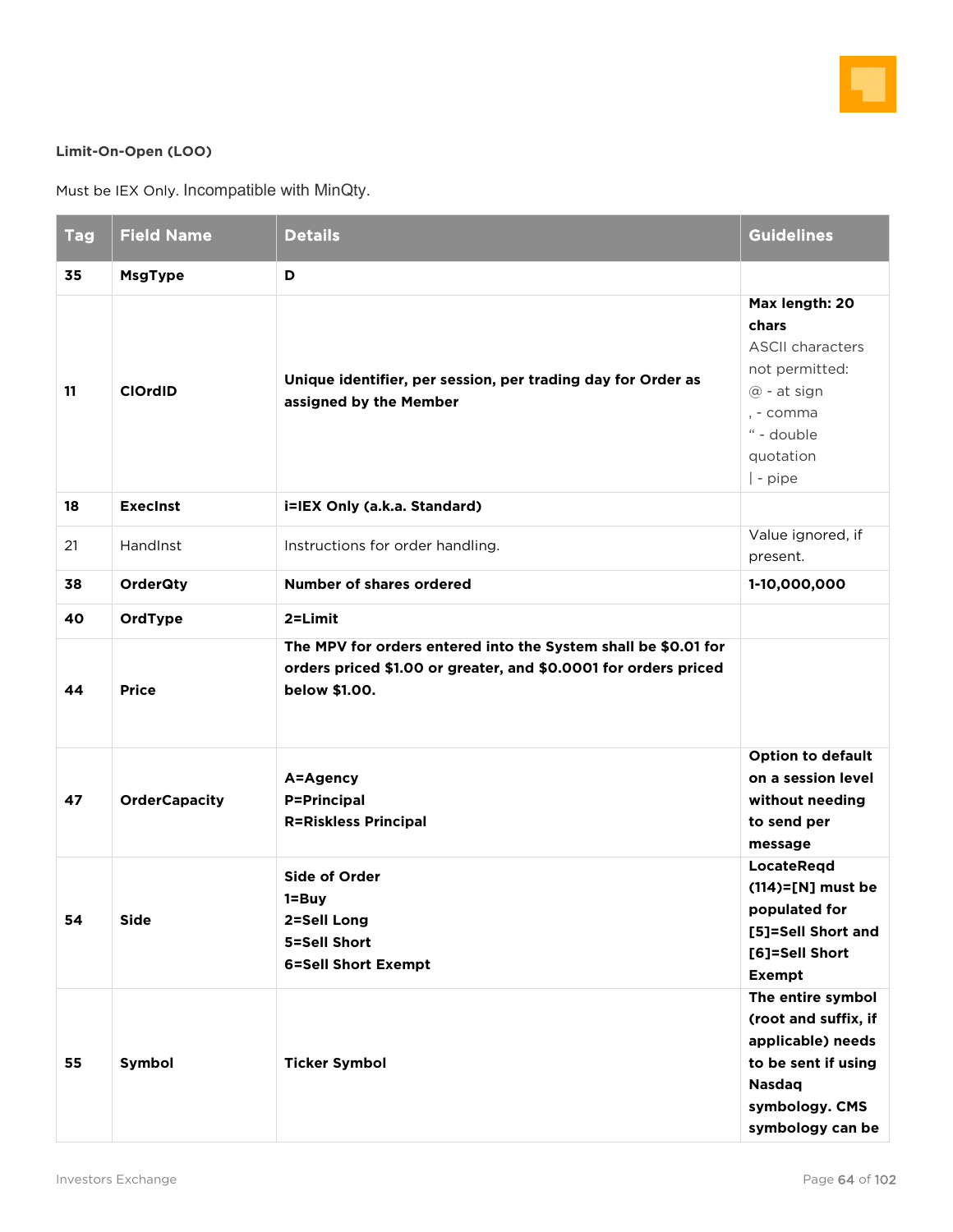

| <b>Tag</b>   | <b>Field Name</b>   | <b>Details</b>                                                                                                      | <b>Guidelines</b>                                                                                                                                                     |
|--------------|---------------------|---------------------------------------------------------------------------------------------------------------------|-----------------------------------------------------------------------------------------------------------------------------------------------------------------------|
|              |                     |                                                                                                                     | sent either via<br>55/65 combo or<br>concatenated<br>using 55 alone.                                                                                                  |
|              |                     |                                                                                                                     | <b>Please consult</b><br>Appendix A.                                                                                                                                  |
| 59           | <b>TimeInForce</b>  | 2=At the open                                                                                                       |                                                                                                                                                                       |
| 60           | <b>TransactTime</b> | Time of order creation expressed in UTC                                                                             |                                                                                                                                                                       |
| $\mathbf{1}$ | Account             |                                                                                                                     |                                                                                                                                                                       |
| 58           | Text                |                                                                                                                     |                                                                                                                                                                       |
| 65           | SymbolSfx           | Additional information about the security (e.g., preferred,<br>warrants, etc.).                                     | Not available for<br>Nasdaq format,<br>available for CMS<br>only. Please<br>consult Appendix<br>А.                                                                    |
| 111          | MaxFloor            | 0=Non-Displayed<br>If MaxFloor is populated order will still be treated as non-<br>displayed.                       | Not enforced<br>during auction<br>match.                                                                                                                              |
| 114          | LocateRegd          | Required for Sell Short and Sell Short Exempt orders.<br>N=Locate not required                                      | [N] is the only<br>accepted valid<br>value. Lack of<br>(114) or values<br>other than 114=[N]<br>for Sell Short or<br>Sell Short Exempt<br>orders will be<br>rejected. |
| 8484         | Investor ID         | Unique string per "investor" on whose behalf the Member is<br>acting. Will not be echoed back on execution reports. | Max length: 20<br>chars                                                                                                                                               |

### **Limit-On-Close (LOC)**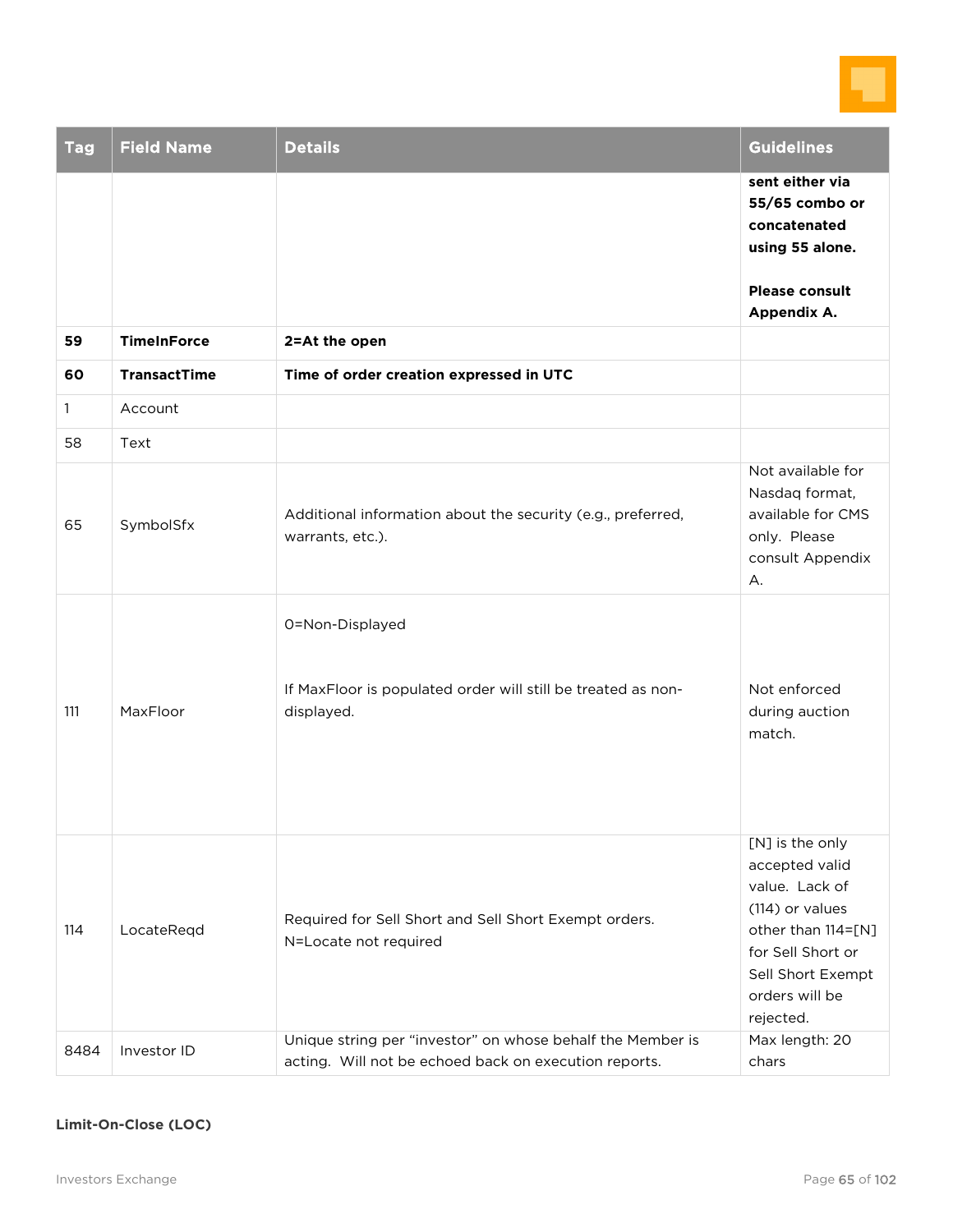

Must be IEX Only. Incompatible with MinQty.

| <b>Tag</b> | <b>Field Name</b>                | <b>Details</b>                                                                                                                                                | <b>Guidelines</b>                                                                                                                                                                 |
|------------|----------------------------------|---------------------------------------------------------------------------------------------------------------------------------------------------------------|-----------------------------------------------------------------------------------------------------------------------------------------------------------------------------------|
| 35<br>11   | <b>MsgType</b><br><b>ClOrdID</b> | D<br>Unique identifier, per session, per trading day for Order as<br>assigned by the Member                                                                   | Max length: 20<br>chars<br><b>ASCII characters</b><br>not permitted:<br>@ - at sign<br>, - comma<br>" - double<br>quotation<br>$ $ - pipe                                         |
| 18         | <b>Execinst</b>                  | i=IEX Only (a.k.a. Standard)                                                                                                                                  |                                                                                                                                                                                   |
| 21         | HandInst                         | Instructions for order handling.                                                                                                                              | Value ignored, if<br>present.                                                                                                                                                     |
| 38         | <b>OrderQty</b>                  | <b>Number of shares ordered</b>                                                                                                                               | 1-10,000,000                                                                                                                                                                      |
| 40<br>44   | OrdType<br><b>Price</b>          | 2=Limit<br>The MPV for orders entered into the System shall be \$0.01 for<br>orders priced \$1.00 or greater, and \$0.0001 for orders priced<br>below \$1.00. |                                                                                                                                                                                   |
| 47         | <b>OrderCapacity</b>             | A=Agency<br><b>P=Principal</b><br><b>R=Riskless Principal</b>                                                                                                 | <b>Option to default</b><br>on a session level<br>without needing<br>to send per<br>message                                                                                       |
| 54         | Side                             | <b>Side of Order</b><br>1=Buy<br>2=Sell Long<br>5=Sell Short<br><b>6=Sell Short Exempt</b>                                                                    | <b>LocateRegd</b><br>$(114)=$ [N] must be<br>populated for<br>[5]=Sell Short and<br>[6]=Sell Short<br><b>Exempt</b>                                                               |
| 55         | Symbol                           | <b>Ticker Symbol</b>                                                                                                                                          | The entire symbol<br>(root and suffix, if<br>applicable) needs<br>to be sent if using<br><b>Nasdaq</b><br>symbology. CMS<br>symbology can be<br>sent either via<br>55/65 combo or |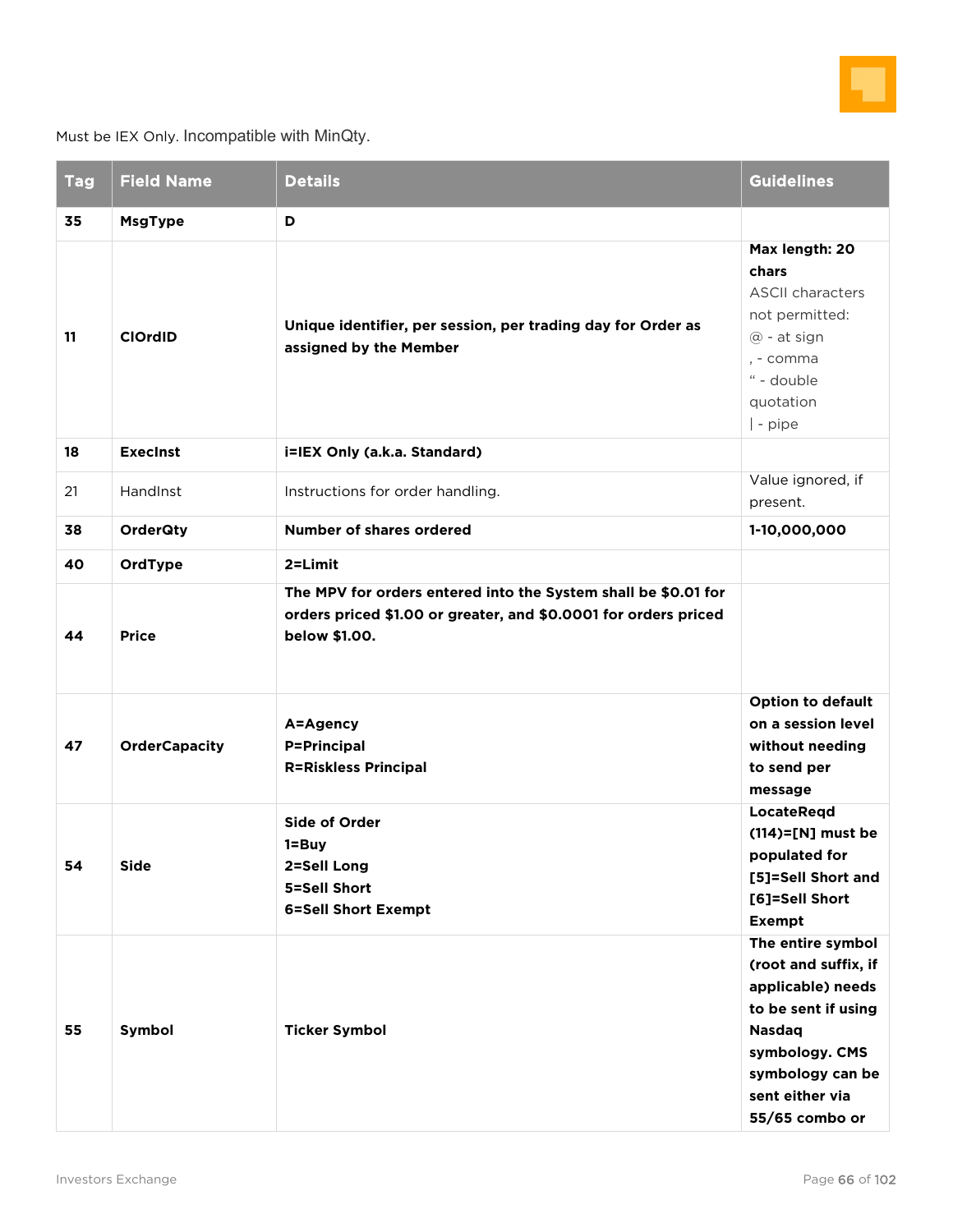

| <b>Tag</b>   | <b>Field Name</b>   | <b>Details</b>                                                                                                      | <b>Guidelines</b>                                                                                                                                                     |
|--------------|---------------------|---------------------------------------------------------------------------------------------------------------------|-----------------------------------------------------------------------------------------------------------------------------------------------------------------------|
|              |                     |                                                                                                                     | concatenated<br>using 55 alone.                                                                                                                                       |
|              |                     |                                                                                                                     | <b>Please consult</b><br>Appendix A.                                                                                                                                  |
| 59           | <b>TimeInForce</b>  | 7=At the close                                                                                                      |                                                                                                                                                                       |
| 60           | <b>TransactTime</b> | Time of order creation expressed in UTC                                                                             |                                                                                                                                                                       |
| $\mathbf{1}$ | Account             |                                                                                                                     |                                                                                                                                                                       |
| 58           | Text                |                                                                                                                     |                                                                                                                                                                       |
| 65           | SymbolSfx           | Additional information about the security (e.g., preferred,<br>warrants, etc.).                                     | Not available for<br>Nasdaq format,<br>available for CMS<br>only. Please<br>consult Appendix<br>А.                                                                    |
| 111          | MaxFloor            | 0=Non-Displayed<br>If MaxFloor is populated order will still be treated as non-<br>displayed.                       | Not enforced<br>during auction<br>match.                                                                                                                              |
| 114          | LocateReqd          | Required for Sell Short and Sell Short Exempt orders.<br>N=Locate not required                                      | [N] is the only<br>accepted valid<br>value. Lack of<br>(114) or values<br>other than 114=[N]<br>for Sell Short or<br>Sell Short Exempt<br>orders will be<br>rejected. |
| 8484         | Investor ID         | Unique string per "investor" on whose behalf the Member is<br>acting. Will not be echoed back on execution reports. | Max length: 20<br>chars                                                                                                                                               |

# Order Cancel / Replace Request

The only amendable properties of IEX orders are: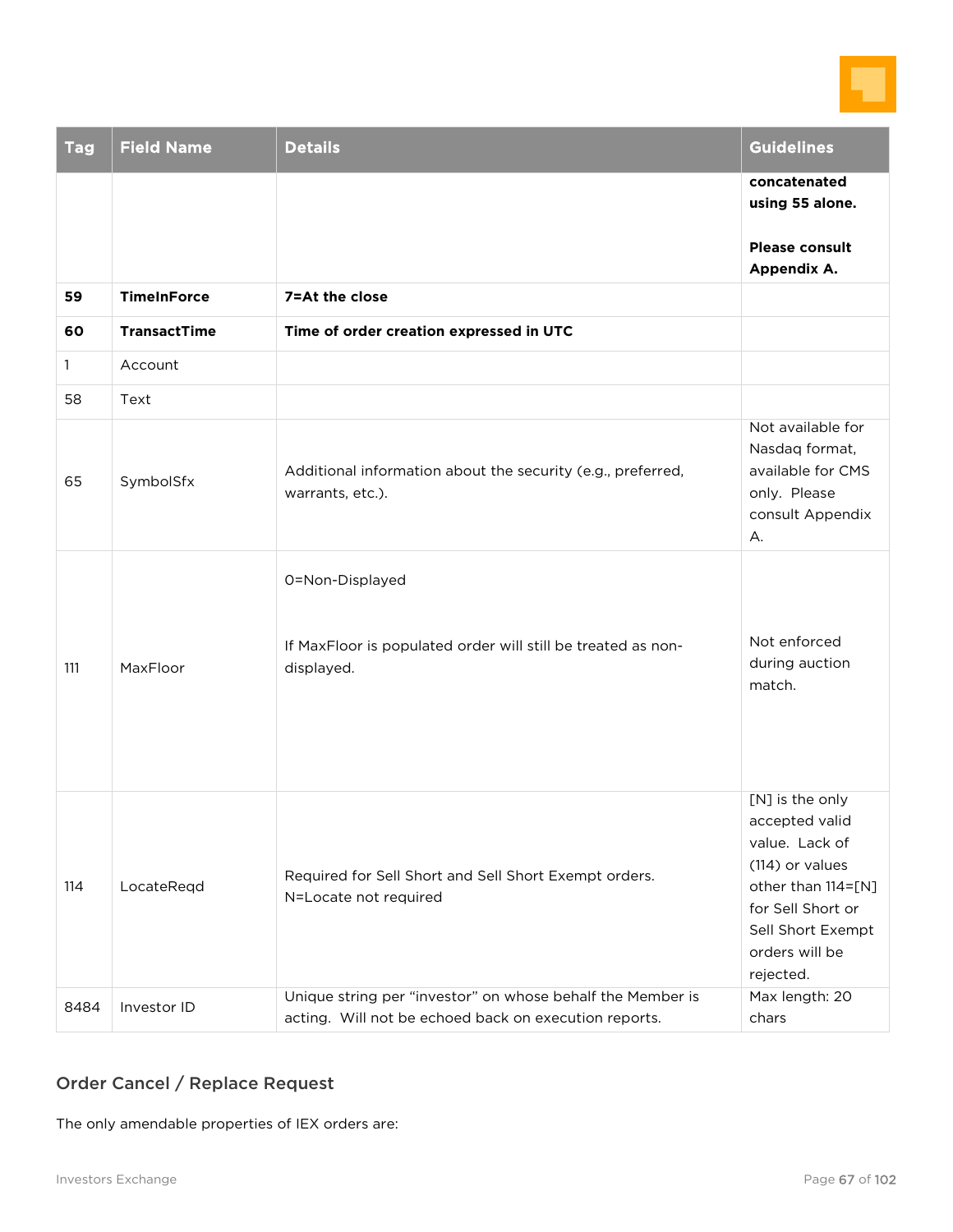

- Order Quantity (38)
- Price (44) (for Peg and Limit orders)
- MinQty (110)
- Account (1)
- PegDifference (211)

Priced Peg orders and Limit orders may freely change their prices. Unpriced Peg orders may be amended to include a price. No priced orders, Limit or Peg, can be amended to remove the price.

If MinQty tag is not present IEX will preserve the original value for the order (no change to MinQty). MinQty=0 will remove the condition from the order altogether.

IEX accepts cancel requests for Market orders and orders marked with a TIF of IOC or FOK, however amendments are rejected for these types of orders

The IEX OrderID (37) need not be referenced, as IEX will validate the order using ClOrdID (11) and OrigClOrdID (41).

Changes to ExtendedExecInst (9416) are not accepted on RLP orders.

#### **All required FIX tags/values from original order need to be preserved and resent in the Cancel / Replace request, optional tags/values may be omitted.**

Orders in a terminal state (fully executed, cancelled, rejected) may not be cancel/replaced.

All Cancel / Replace requests must happen in sequence. If IEX receives consecutive Cancel / Replace requests before the initial Cancel / Replace request can be processed, the subsequent requests will be rejected.

Cancel / Replace requests are rejected for specific order types after an auction's Lock-In time:

- *Opening Auction Lock-In Time (9:28 a.m.)*: Reject Cancel / Replace requests to LOO, MOO, Limit / Market with TIF of Day, and Limit with a TIF of Good 'til Extended Day.
- *Closing Auction Lock-In Time (3:50 p.m.):* Reject Cancel / Replace requests to LOC and MOC.

| <b>Tag</b> | <b>Field Name</b>    | <b>Details</b>                                    | <b>Guidelines</b>                                            |
|------------|----------------------|---------------------------------------------------|--------------------------------------------------------------|
| 35         | <b>MsgType</b>       | G                                                 |                                                              |
| 11         | <b>ClOrdID</b>       | Unique ID of cancel/replace request               |                                                              |
| 18         | <b>Execinst</b>      | <b>Must match original Execinst</b>               |                                                              |
| 21         | HandInst             | Instructions for order handling.                  | Value ignored, if<br>present.                                |
| 38         | <b>OrderQty</b>      | Requested total shares for order to be amended to | <b>Cannot be less than</b><br>currently executed<br>quantity |
| 40         | OrdType              | Must match original OrdType                       |                                                              |
| 41         | OrigClOrdID          | ClOrdID referencing the order to be replaced      |                                                              |
| 47         | <b>OrderCapacity</b> | <b>Must match original OrderCapacity</b>          |                                                              |
| 54         | Side                 | Must match original Side.                         |                                                              |
| 55         | Symbol               | Must match original Symbol                        |                                                              |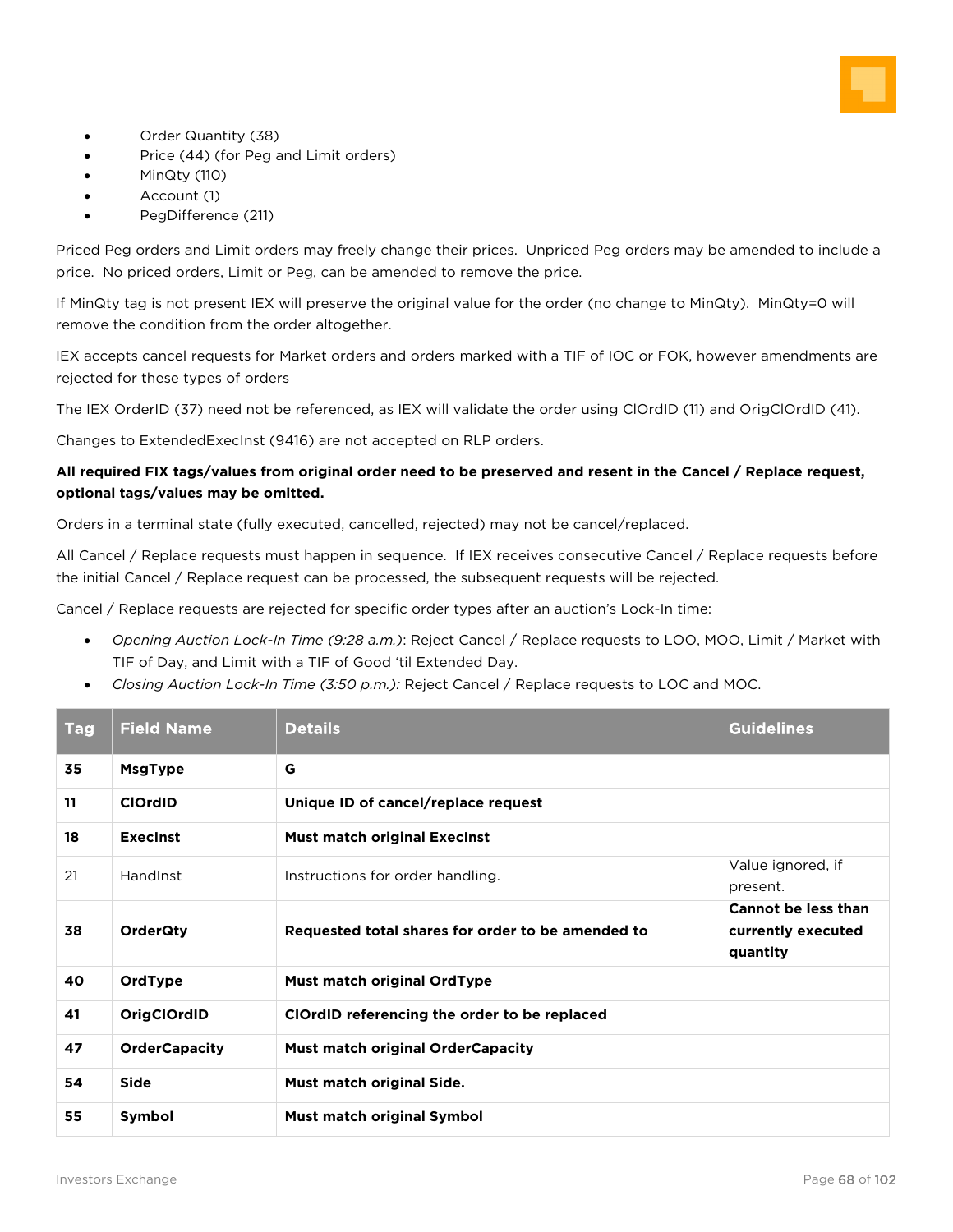

| 59         | <b>TimeInForce</b>  | <b>Must match original TimeInForce</b>                                                                                                                                                                                            |  |
|------------|---------------------|-----------------------------------------------------------------------------------------------------------------------------------------------------------------------------------------------------------------------------------|--|
| 60         | <b>TransactTime</b> | Time of cancel/replace creation expressed in UTC                                                                                                                                                                                  |  |
|            | Account             | Value received will overwrite Account value from original<br>order. If original order was received with an Account value,<br>and 35=G is sent without the Account tag, tag 1 will not be<br>echoed back for the rest of the order |  |
| 44         | Price               | Requested price for the order to be amended to                                                                                                                                                                                    |  |
| 65         | SymbolSfx           | Must match original SymbolSfx, if applicable                                                                                                                                                                                      |  |
| <b>110</b> | MinQty              | If MinQty tag is not present IEX will preserve original value<br>for the order (no change to MinQty).<br>MinQty=0 will remove the condition from the order<br>altogether.                                                         |  |
| 9416       | ExtendedExecInst    | T=Retail Liquidity Provider orders                                                                                                                                                                                                |  |

# Order Cancel Request

| <b>Tag</b> | <b>Field Name</b>   | <b>Details</b>                                   | <b>Guidelines</b> |
|------------|---------------------|--------------------------------------------------|-------------------|
| 35         | <b>MsgType</b>      | F                                                |                   |
| 11         | <b>ClOrdID</b>      | Unique ID of cancel request                      |                   |
| 38         | <b>OrderQty</b>     | Must match original order quantity               |                   |
| 41         | OrigClOrdID         | ClOrdID referencing the order to be cancelled    |                   |
| 54         | Side                | Must match original side.                        |                   |
| 55         | Symbol              | Must match original symbol                       |                   |
| 60         | <b>TransactTime</b> | Time of cancel/replace creation expressed in UTC |                   |
| 65         | SymbolSfx           | Must match original SymbolSfx, if applicable     |                   |

# Received from IEX - Execution Report

In addition to the below fields common to all Execution Reports from IEX, please see sections below for Order Status specific fields.

| <b>Tag</b> | <b>Field Name</b> | <b>Details</b>                                      | <b>Guidelines</b> |
|------------|-------------------|-----------------------------------------------------|-------------------|
| 35         | <b>MsgType</b>    | 8=ExecutionReport                                   |                   |
| 6          | <b>AvgPrice</b>   | Calculated average price of all fills on this order |                   |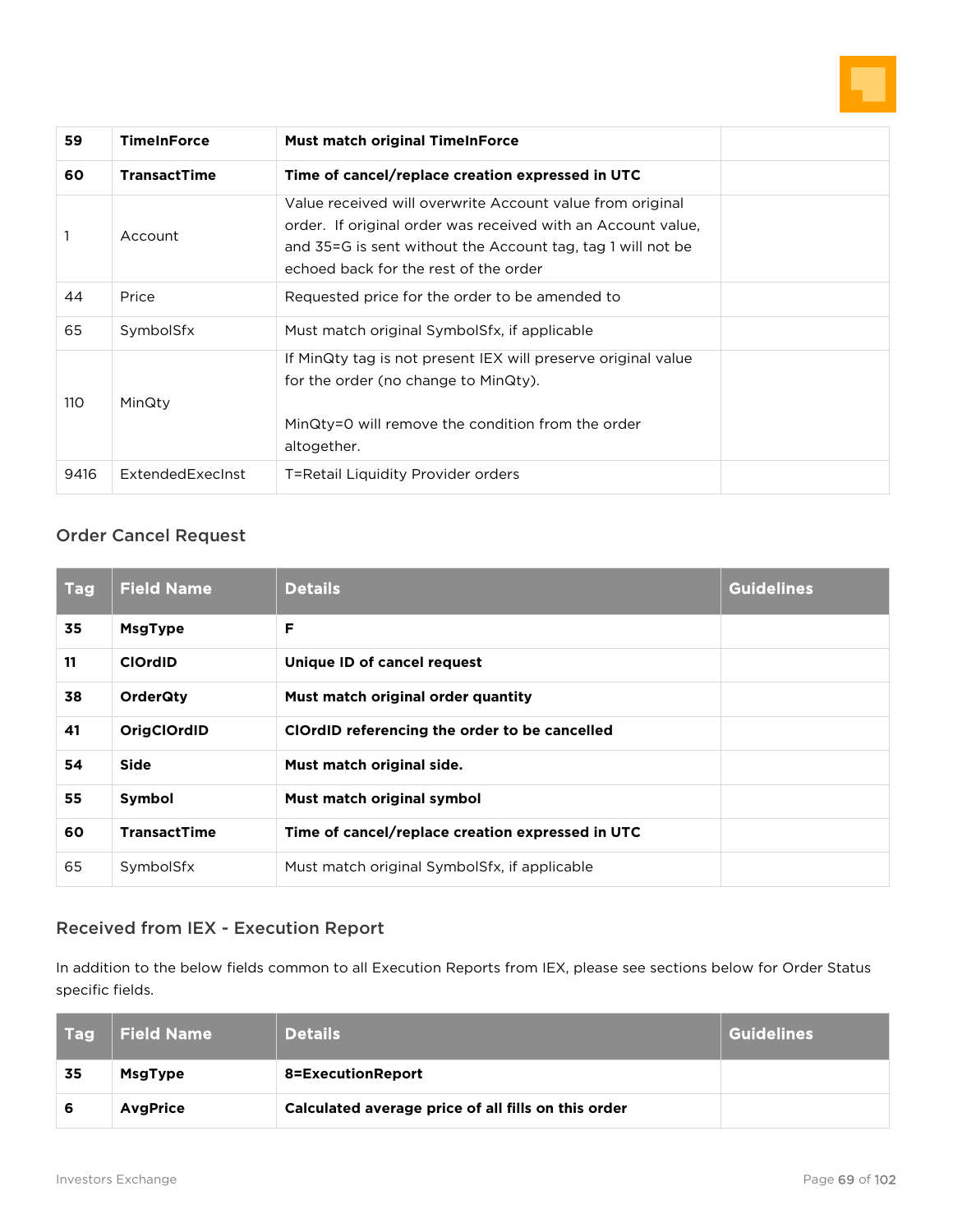

| <b>Tag</b>   | <b>Field Name</b>    | <b>Details</b>                                      | <b>Guidelines</b>                                                                                                                                                                                                                                                                            |
|--------------|----------------------|-----------------------------------------------------|----------------------------------------------------------------------------------------------------------------------------------------------------------------------------------------------------------------------------------------------------------------------------------------------|
| 11           | <b>ClOrdID</b>       | Will match confirmed ClOrdID of current order chain |                                                                                                                                                                                                                                                                                              |
| 14           | <b>CumQty</b>        | <b>Total number of shares filled</b>                |                                                                                                                                                                                                                                                                                              |
| 17           | <b>ExecID</b>        | Unique identifier of execution message              |                                                                                                                                                                                                                                                                                              |
| 18           | <b>Execinst</b>      | Will match original order                           |                                                                                                                                                                                                                                                                                              |
| 37           | OrderID              | Unique IEX Order ID                                 |                                                                                                                                                                                                                                                                                              |
| 38           | <b>OrderQty</b>      | Will reflect last accepted value                    |                                                                                                                                                                                                                                                                                              |
| 40           | OrdType              | Will match original order                           |                                                                                                                                                                                                                                                                                              |
| 47           | <b>OrderCapacity</b> | Will match original order                           |                                                                                                                                                                                                                                                                                              |
| 54           | <b>Side</b>          | Will match original order                           |                                                                                                                                                                                                                                                                                              |
| 55           | Symbol               | Will match original order                           |                                                                                                                                                                                                                                                                                              |
| 59           | <b>TimeInForce</b>   | Will match original order                           |                                                                                                                                                                                                                                                                                              |
| 60           | <b>TransactTime</b>  | Time of execution creation (in UTC)                 |                                                                                                                                                                                                                                                                                              |
| 151          | <b>LeavesQty</b>     | Number of shares open for further execution.        |                                                                                                                                                                                                                                                                                              |
| $\mathbf{1}$ | Account              | Will match original order                           |                                                                                                                                                                                                                                                                                              |
| 44           | Price                | Will reflect last accepted value                    |                                                                                                                                                                                                                                                                                              |
| 65           | SymbolSfx            | Will match original order                           |                                                                                                                                                                                                                                                                                              |
| 110          | MinQty               | Will reflect last accepted value                    |                                                                                                                                                                                                                                                                                              |
| 111          | MaxFloor             | Will match original order                           |                                                                                                                                                                                                                                                                                              |
| 126          | ExpireTime           | Will match original order                           |                                                                                                                                                                                                                                                                                              |
| 9416         | ExtendedExecInst     | R=Retail<br>T=Retail Liquidity Provider             | Only applies to Retail<br>orders and Retail<br>Liquidity Provider<br>orders.<br>Will be included on<br>messages relates to<br>Retail orders where<br>Execlnst $(18) = 'd',$<br>'M'; OrdType (40) =<br>'P'; OrderCapacity<br>$(47) = 'A'$ or 'R';<br>TimeInForce $(59) = 3$<br>(IOC), 4 (FOK) |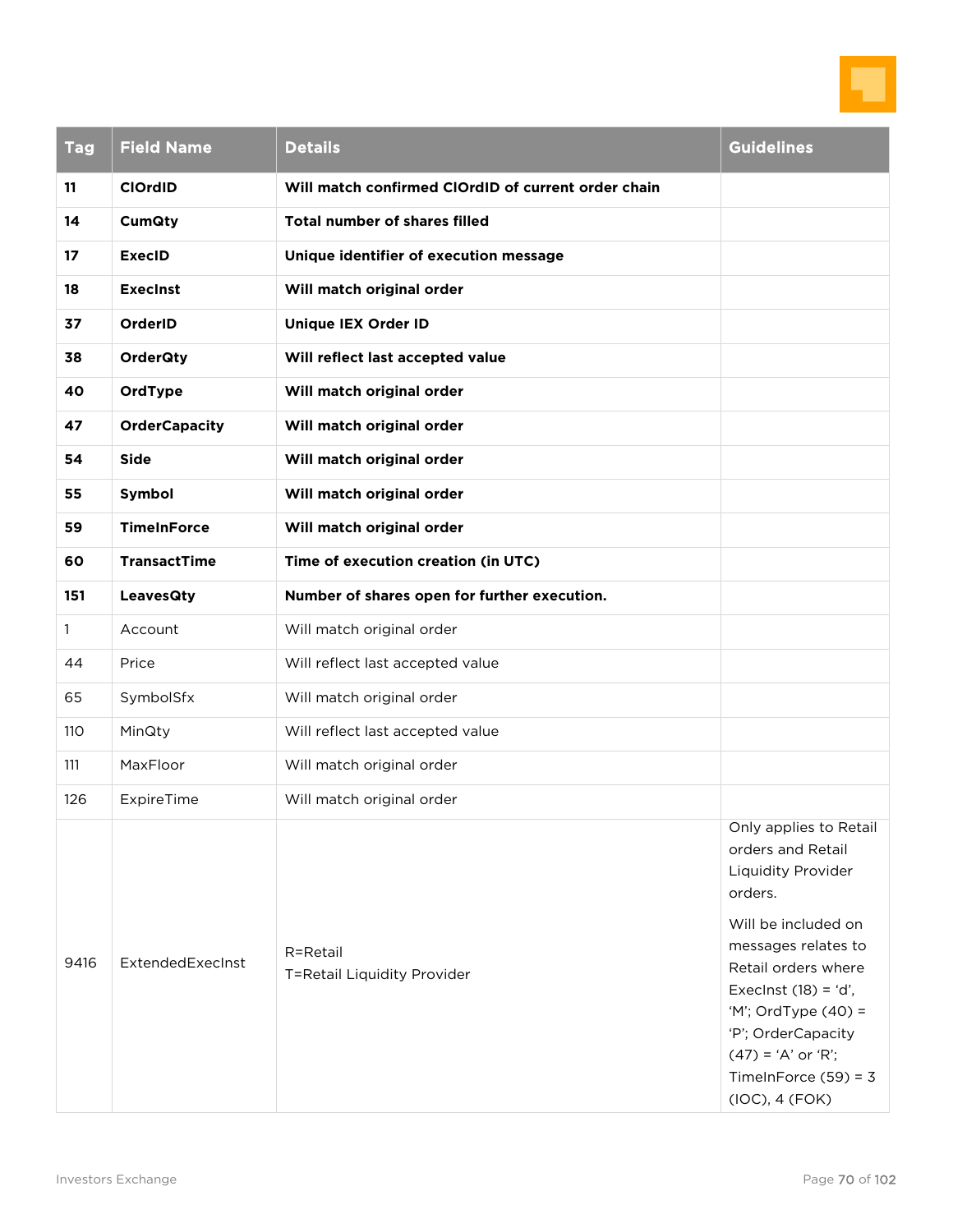

| <b>Tag</b> | <b>Field Name</b>   | <b>Details</b>                                                    | <b>Guidelines</b>                                                                                                                                                                                                                                                                                                                                                                                   |
|------------|---------------------|-------------------------------------------------------------------|-----------------------------------------------------------------------------------------------------------------------------------------------------------------------------------------------------------------------------------------------------------------------------------------------------------------------------------------------------------------------------------------------------|
| 9690       | EffectiveLimitPrice | New effective limit price of the order due to CQI price<br>change | Only sent when<br>ExecInst[18]=j<br>Discretionary Limit<br>If effective limit price<br>was adjusted due to<br>a CQI event, the<br>adjusted effective<br>limit price will be<br>reported here.<br><b>Effective limit price</b><br>will always be<br>reported unless<br>Member opts-out of<br>receiving<br>restatement<br>messages via the <b>IEX</b><br><b>Equities Port</b><br><b>Request Form.</b> |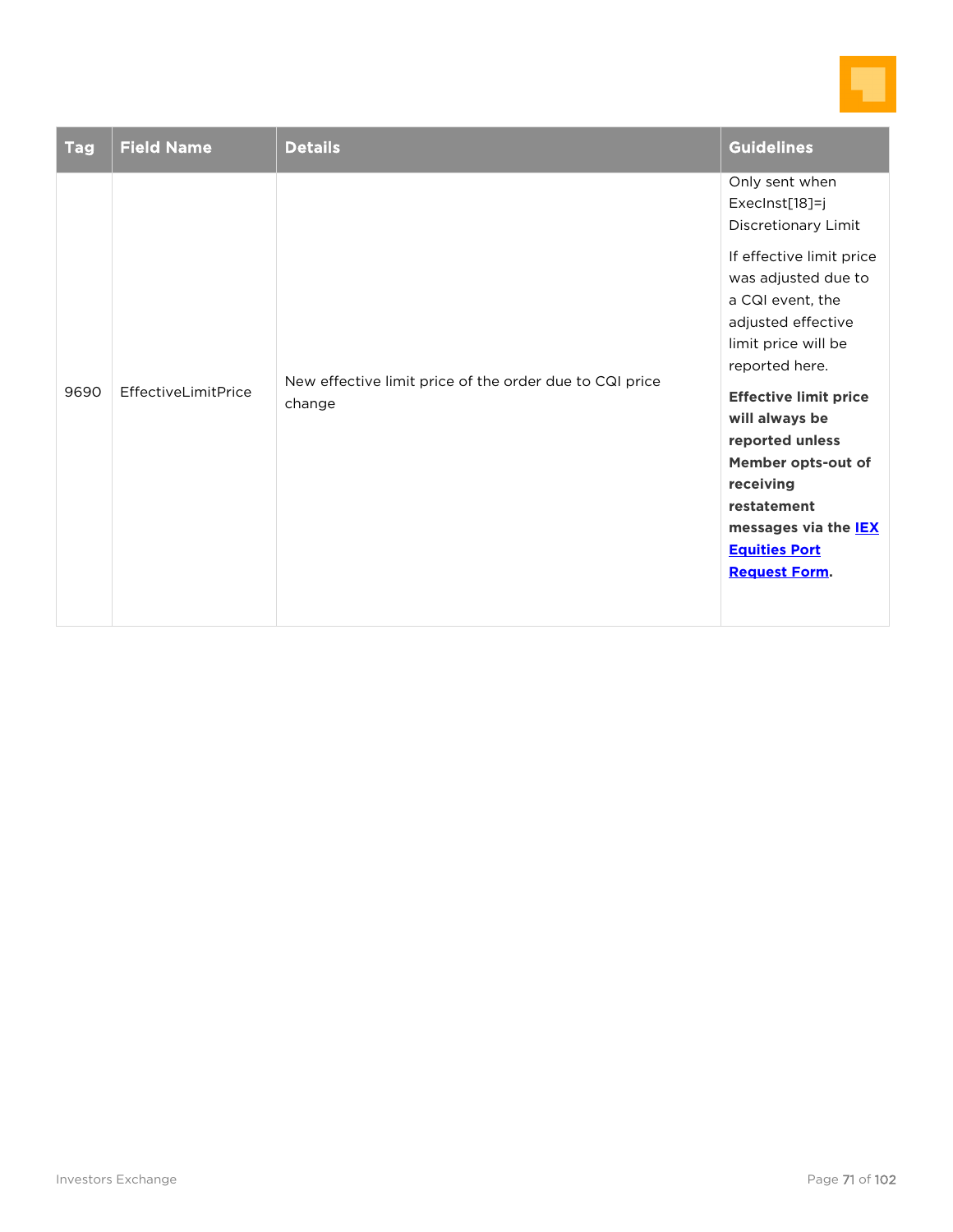

#### **Pending New**

| <b>Tag</b> | <b>Field Name</b>    | <b>Details</b>       | Guidelines |
|------------|----------------------|----------------------|------------|
| 20         | <b>ExecTransType</b> | 0=New                |            |
| 39         | <b>OrderStatus</b>   | <b>A=Pending New</b> |            |
| 150        | <b>ExecType</b>      | <b>A=Pending New</b> |            |
| 151        | <b>LeavesQty</b>     | <b>OrderQty</b>      |            |

### **Acknowledgment**

| <b>Tag</b> | <b>Field Name</b>          | <b>Details</b>                                                    | <b>Guidelines</b>                                                                                                                                                                                                                                                                                                                                                                                             |
|------------|----------------------------|-------------------------------------------------------------------|---------------------------------------------------------------------------------------------------------------------------------------------------------------------------------------------------------------------------------------------------------------------------------------------------------------------------------------------------------------------------------------------------------------|
| 20         | <b>ExecTransType</b>       | 0=New                                                             |                                                                                                                                                                                                                                                                                                                                                                                                               |
| 39         | <b>OrderStatus</b>         | 0=New                                                             |                                                                                                                                                                                                                                                                                                                                                                                                               |
| 150        | <b>ExecType</b>            | 0=New                                                             |                                                                                                                                                                                                                                                                                                                                                                                                               |
| 151        | <b>LeavesQty</b>           | <b>OrderQty</b>                                                   |                                                                                                                                                                                                                                                                                                                                                                                                               |
| 9690       | <b>EffectiveLimitPrice</b> | New effective limit price of the order due to CQI price<br>change | Only sent when<br>ExecInst[18]=j<br><b>Discretionary Limit</b><br>If effective limit<br>price was adjusted<br>due to a CQI event,<br>the adjusted<br>effective limit price<br>will be reported<br>here.<br><b>Effective limit price</b><br>will always be<br>reported unless<br>Member opts-out of<br>receiving<br>restatement<br>messages via the <b>IEX</b><br><b>Equities Port</b><br><b>Request Form.</b> |

**Partially Filled**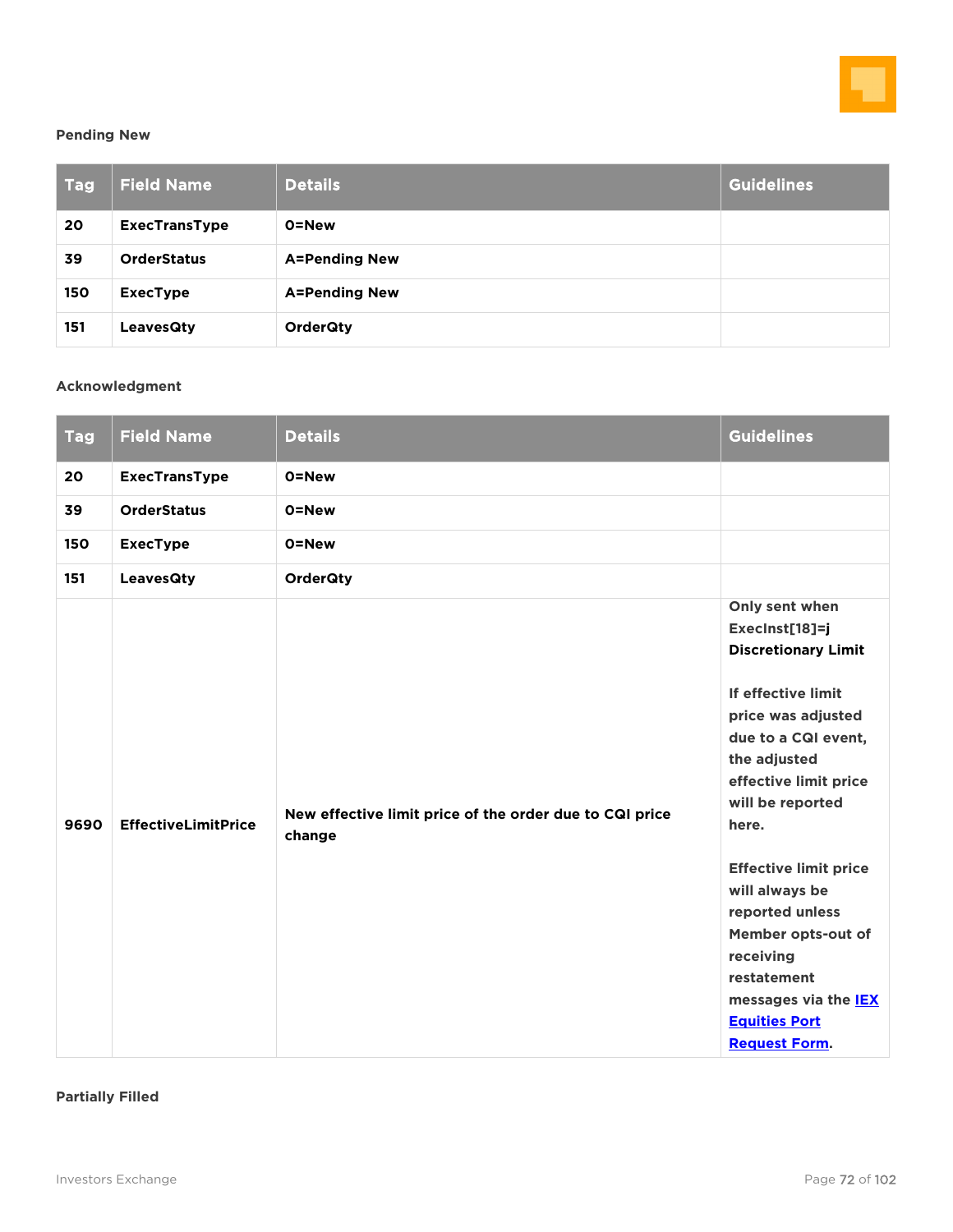

| <b>Tag</b>                        | <b>Field Name</b>                                                                                       | <b>Details</b>                                                                                                                                                                                                                                                                                                                                                                                                                                                                                                                                                                                                                                                                                                 | <b>Guidelines</b>                                                                                                                                                                                                                                                                                                                                                                                                                                                                                                             |
|-----------------------------------|---------------------------------------------------------------------------------------------------------|----------------------------------------------------------------------------------------------------------------------------------------------------------------------------------------------------------------------------------------------------------------------------------------------------------------------------------------------------------------------------------------------------------------------------------------------------------------------------------------------------------------------------------------------------------------------------------------------------------------------------------------------------------------------------------------------------------------|-------------------------------------------------------------------------------------------------------------------------------------------------------------------------------------------------------------------------------------------------------------------------------------------------------------------------------------------------------------------------------------------------------------------------------------------------------------------------------------------------------------------------------|
| 20<br>30<br>31<br>32<br>39<br>150 | <b>ExecTransType</b><br>LastMkt<br>LastPx<br><b>LastShares</b><br><b>OrderStatus</b><br><b>ExecType</b> | 0=New<br>Market of execution for last fill<br>Price of this (last) fill.<br>Quantity of shares executed on this (last) fill.<br>1=Partially Filled<br>1=Partially Filled                                                                                                                                                                                                                                                                                                                                                                                                                                                                                                                                       |                                                                                                                                                                                                                                                                                                                                                                                                                                                                                                                               |
| 151<br>375                        | <b>LeavesQty</b><br><b>ContraBroker</b>                                                                 | <b>OrderQty - CumQty</b><br>Denoted with value "IEXG".                                                                                                                                                                                                                                                                                                                                                                                                                                                                                                                                                                                                                                                         |                                                                                                                                                                                                                                                                                                                                                                                                                                                                                                                               |
| 382                               | <b>NoContraBrokers</b>                                                                                  | Denoted with value "1".                                                                                                                                                                                                                                                                                                                                                                                                                                                                                                                                                                                                                                                                                        |                                                                                                                                                                                                                                                                                                                                                                                                                                                                                                                               |
| 851                               | LastLiquidityInd                                                                                        | <b>1=Added Liquidity</b><br><b>2=Removed Liquidity</b><br>3=Routed<br>4=Auction<br>9=Removed Liquidity on Recheck                                                                                                                                                                                                                                                                                                                                                                                                                                                                                                                                                                                              | <b>Identifies whether an</b><br>execution on IEX<br>resulted from liquidity<br>provision or removal,<br>or from a single-price<br>cross (e.g., auction).                                                                                                                                                                                                                                                                                                                                                                      |
| 9730                              | TradeLiquidityIndicator                                                                                 | <b>Base Character(s)</b><br>MI=Add Non-Displayed Continuous Execution<br>ML=Add Displayed Continuous Execution<br>TI=Remove Non-Displayed Continuous Execution<br>TL=Remove Displayed Continuous Execution<br>X=Opening Process<br>O=Opening Auction<br><b>C=Closing Auction</b><br>H=Halt / Volatility Auction<br>P=IPO Auction<br><b>Appended Characters</b><br>S=Internalization (self-matched)<br>Q=Removes liquidity during a crumbling quote<br>D=Execution of displayed Continuous Book interest in<br>a cross or auction (applied with X, O, or C, only)<br><b>R=Retail order removes liquidity</b><br>A=Member adds liquidity against a Retail order with a<br><b>Retail Liquidity Provider order</b> | To be used in<br>conjunction with<br>LastMkt(30) to<br>determine trading<br>costs. If LastMkt is a<br>non-IEX market, this<br>field will pass through<br>the Indicator value sent<br>by that market center.<br>Opening, Closing, IPO,<br><b>Halt, and Volatility</b><br><b>Auctions are</b><br>conducted for IEX-<br>listed securities. See<br>the <b>IEX Auction</b><br><b>Process Specification</b><br>for details about each<br>auction type.<br><b>Opening Process is</b><br>conducted for non-IEX-<br>listed securities. |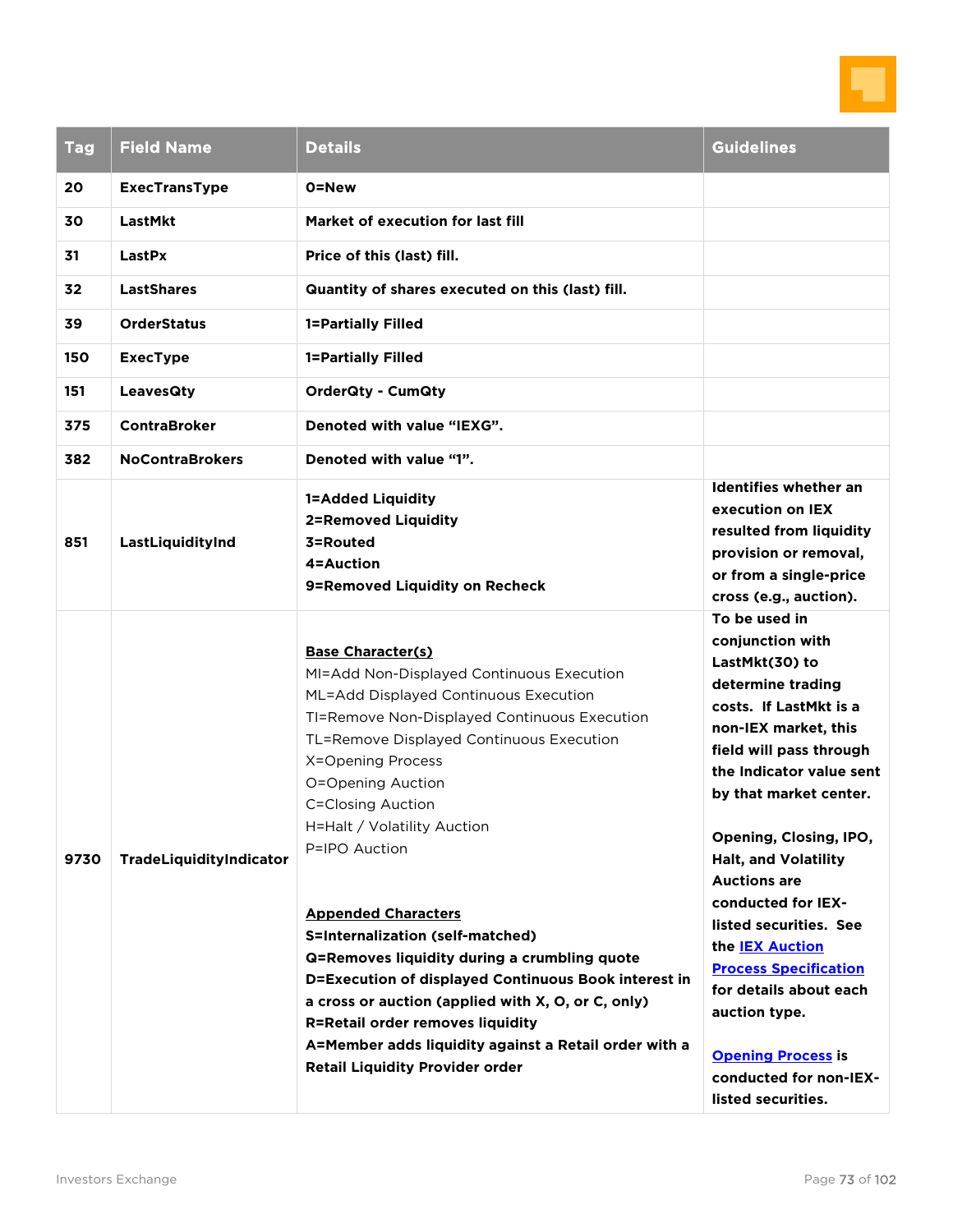

| <b>Tag</b> | <b>Field Name</b> | <b>Details</b>                                                                                                                                                                                        | <b>Guidelines</b>                                                                                                                                                                                           |
|------------|-------------------|-------------------------------------------------------------------------------------------------------------------------------------------------------------------------------------------------------|-------------------------------------------------------------------------------------------------------------------------------------------------------------------------------------------------------------|
|            |                   | [Passed through value from Market Centers if LastMkt]<br>is not IEX; See Appendix F for details about tag<br>mapping.]                                                                                |                                                                                                                                                                                                             |
| 9882       | FeeCode           | Specific fee code associated with execution on a non-<br><b>IEX market.</b><br>[Passed through value from Market Centers if LastMkt]<br>is not IEX; See Appendix F for details about tag<br>mapping.] | To be used in<br>conjunction with<br>LastMkt(30) to<br>determine trading<br>costs. If LastMkt is a<br>non-IEX market, this<br>field will pass through<br>the Indicator value sent<br>by that market center. |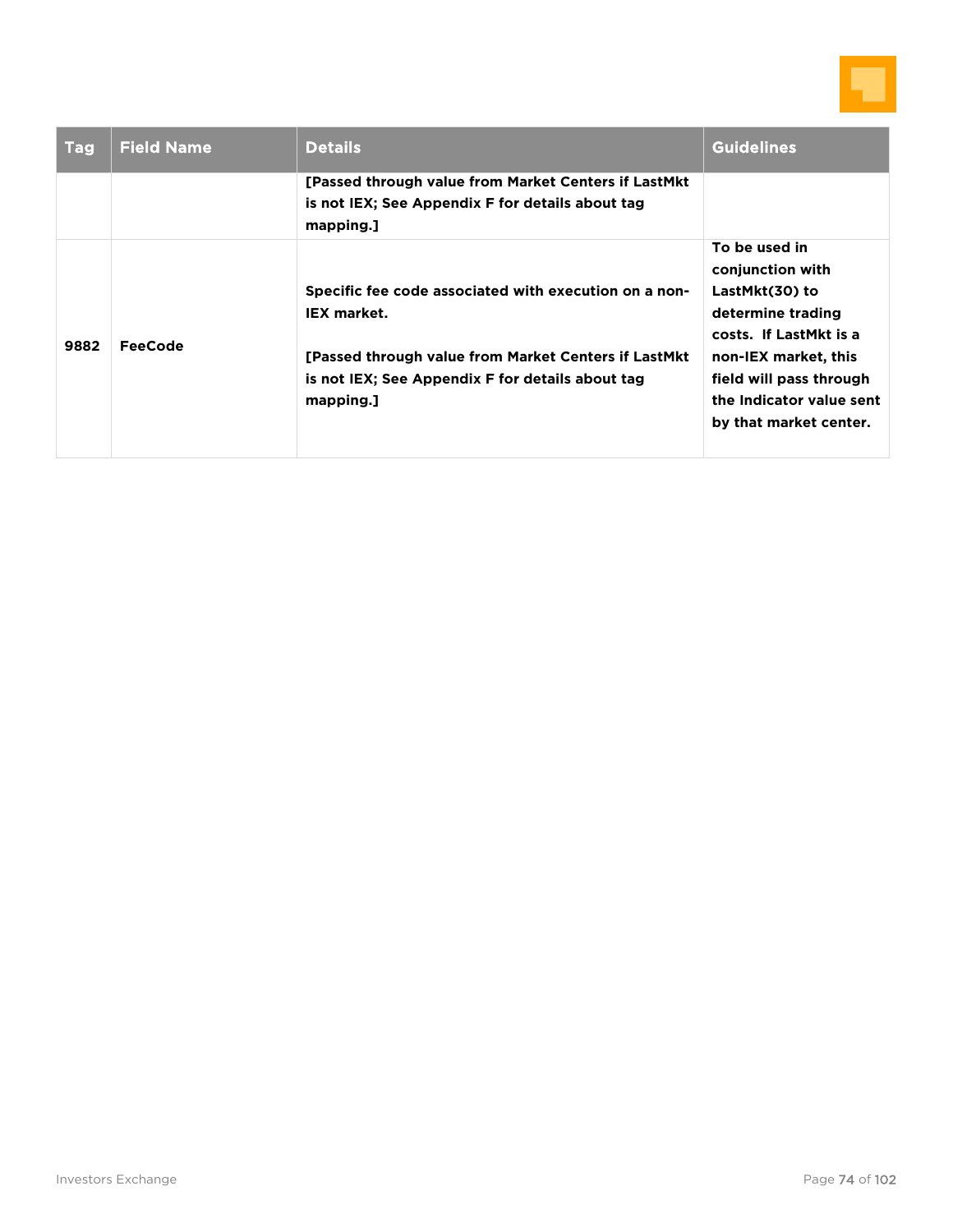

### **Filled**

| <b>Tag</b> | <b>Field Name</b>       | <b>Details</b>                                                                                                                                                                                                                                                                                                                                                                                                                                                                                                                                                                                                                                                                                                 | <b>Guidelines</b>                                                                                                                                                                                                                                                                                                                                                                                                                                |
|------------|-------------------------|----------------------------------------------------------------------------------------------------------------------------------------------------------------------------------------------------------------------------------------------------------------------------------------------------------------------------------------------------------------------------------------------------------------------------------------------------------------------------------------------------------------------------------------------------------------------------------------------------------------------------------------------------------------------------------------------------------------|--------------------------------------------------------------------------------------------------------------------------------------------------------------------------------------------------------------------------------------------------------------------------------------------------------------------------------------------------------------------------------------------------------------------------------------------------|
| 20         | <b>ExecTransType</b>    | 0=New                                                                                                                                                                                                                                                                                                                                                                                                                                                                                                                                                                                                                                                                                                          |                                                                                                                                                                                                                                                                                                                                                                                                                                                  |
| 30         | LastMkt                 | Market of execution for last fill                                                                                                                                                                                                                                                                                                                                                                                                                                                                                                                                                                                                                                                                              |                                                                                                                                                                                                                                                                                                                                                                                                                                                  |
| 31         | LastPx                  | Price of this (last) fill.                                                                                                                                                                                                                                                                                                                                                                                                                                                                                                                                                                                                                                                                                     |                                                                                                                                                                                                                                                                                                                                                                                                                                                  |
| 32         | <b>LastShares</b>       | Quantity of shares executed on this (last) fill.                                                                                                                                                                                                                                                                                                                                                                                                                                                                                                                                                                                                                                                               |                                                                                                                                                                                                                                                                                                                                                                                                                                                  |
| 39         | <b>OrderStatus</b>      | 2=Filled                                                                                                                                                                                                                                                                                                                                                                                                                                                                                                                                                                                                                                                                                                       |                                                                                                                                                                                                                                                                                                                                                                                                                                                  |
| 150        | <b>ExecType</b>         | 2=Filled                                                                                                                                                                                                                                                                                                                                                                                                                                                                                                                                                                                                                                                                                                       |                                                                                                                                                                                                                                                                                                                                                                                                                                                  |
| 151        | <b>LeavesQty</b>        | $\mathbf{o}$                                                                                                                                                                                                                                                                                                                                                                                                                                                                                                                                                                                                                                                                                                   |                                                                                                                                                                                                                                                                                                                                                                                                                                                  |
| 375        | <b>ContraBroker</b>     | Denoted with value "IEXG"                                                                                                                                                                                                                                                                                                                                                                                                                                                                                                                                                                                                                                                                                      |                                                                                                                                                                                                                                                                                                                                                                                                                                                  |
| 382        | <b>NoContraBrokers</b>  | Denoted with value "1"                                                                                                                                                                                                                                                                                                                                                                                                                                                                                                                                                                                                                                                                                         |                                                                                                                                                                                                                                                                                                                                                                                                                                                  |
| 851        | LastLiquidityInd        | <b>1=Added Liquidity</b><br><b>2=Removed Liquidity</b><br>3=Routed<br>4=Auction<br>9=Removed Liquidity on Recheck                                                                                                                                                                                                                                                                                                                                                                                                                                                                                                                                                                                              | Identifies source of<br>execution and whether<br>an execution on IEX<br>resulted from liquidity<br>provision or removal,<br>or from a single-price<br>cross (e.g., auction).                                                                                                                                                                                                                                                                     |
| 9730       | TradeLiquidityIndicator | <b>Base Character(s)</b><br>MI=Add Non-Displayed Continuous Execution<br>ML=Add Displayed Continuous Execution<br>TI=Remove Non-Displayed Continuous Execution<br>TL=Remove Displayed Continuous Execution<br>X=Opening Process<br>O=Opening Auction<br><b>C=Closing Auction</b><br>H=Halt / Volatility Auction<br>P=IPO Auction<br><b>Appended Characters</b><br>S=Internalization (self-matched)<br>Q=Removes liquidity during a crumbling quote<br>D=Execution of displayed Continuous Book interest in<br>a cross or auction (applied with X, O, or C, only)<br><b>R=Retail order removes liquidity</b><br>A=Member adds liquidity against a Retail order with a<br><b>Retail Liquidity Provider order</b> | To be used in<br>conjunction with<br>LastMkt(30) to<br>determine trading<br>costs. If LastMkt is a<br>non-IEX market, this<br>field will pass through<br>the Indicator value sent<br>by that market center.<br>Opening, Closing, IPO,<br><b>Halt, and Volatility</b><br><b>Auctions are</b><br>conducted for IEX-<br>listed securities. See<br>the <b>IEX Auction</b><br><b>Process Specification</b><br>for details about each<br>auction type. |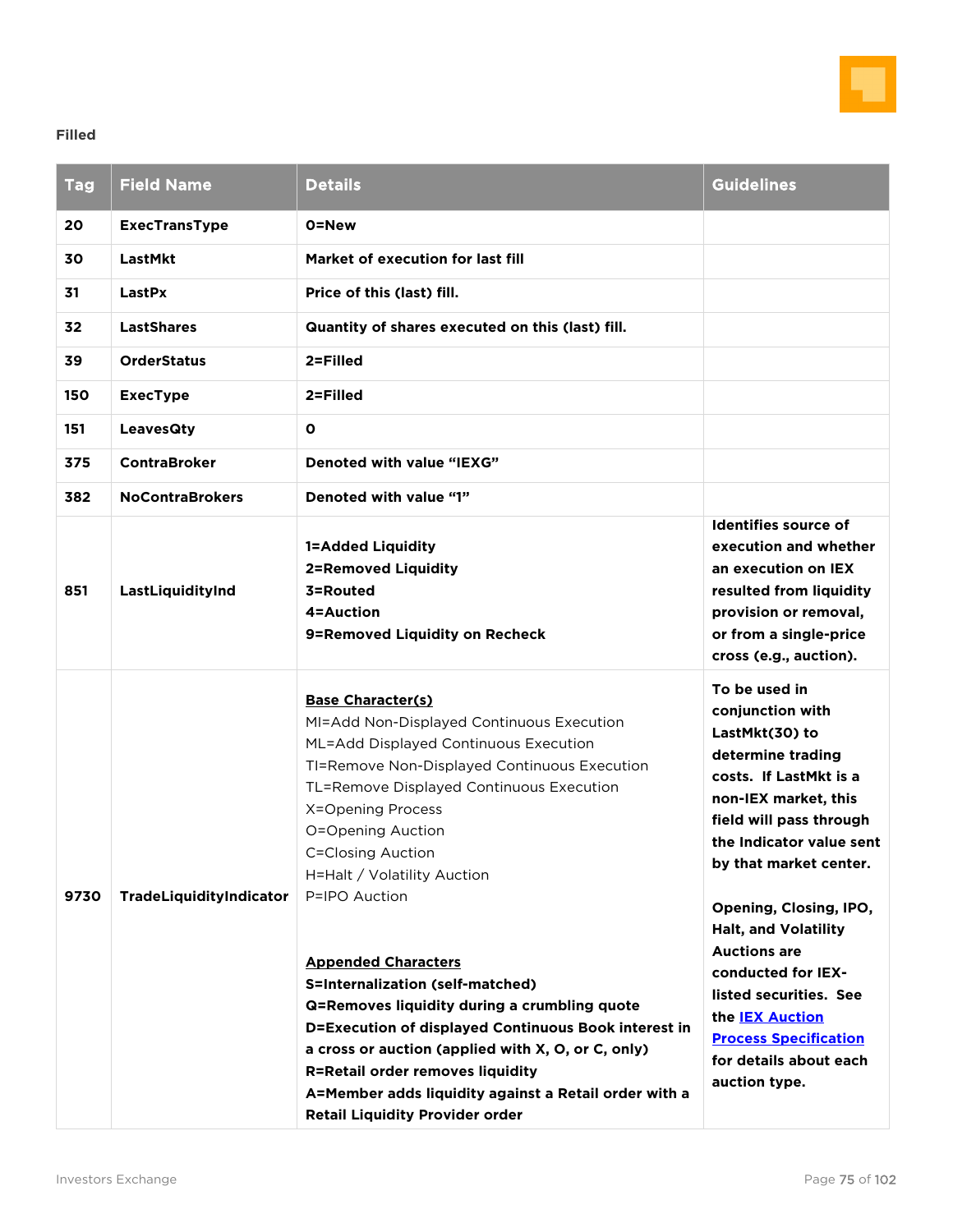

| <b>Tag</b> | <b>Field Name</b> | <b>Details</b>                                                                                                                                                                                        | <b>Guidelines</b>                                                                                                                                                                                           |
|------------|-------------------|-------------------------------------------------------------------------------------------------------------------------------------------------------------------------------------------------------|-------------------------------------------------------------------------------------------------------------------------------------------------------------------------------------------------------------|
|            |                   | [Passed through value from Market Centers if LastMkt<br>is not IEX; See Appendix F for details about tag<br>mapping.]                                                                                 | <b>Opening Process is</b><br>conducted for non-IEX-<br>listed securities.                                                                                                                                   |
| 9882       | FeeCode           | Specific fee code associated with execution on a non-<br><b>IEX market.</b><br>[Passed through value from Market Centers if LastMkt]<br>is not IEX; See Appendix F for details about tag<br>mapping.] | To be used in<br>conjunction with<br>LastMkt(30) to<br>determine trading<br>costs. If LastMkt is a<br>non-IEX market, this<br>field will pass through<br>the Indicator value sent<br>by that market center. |

#### **Canceled**

| <b>Tag</b> | <b>Field Name</b>    | <b>Details</b>                                                      | <b>Guidelines</b> |
|------------|----------------------|---------------------------------------------------------------------|-------------------|
| 20         | <b>ExecTransType</b> | 0=New                                                               |                   |
| 31         | LastPx               | 0.00                                                                |                   |
| 32         | <b>LastShares</b>    | $\mathbf o$                                                         |                   |
| 39         | <b>OrderStatus</b>   | 4=Cancelled                                                         |                   |
| 41         | OrigClOrdID          | ClOrdID used to identify the referenced order in cancel<br>request. |                   |
| 150        | <b>ExecType</b>      | 4=Cancelled                                                         |                   |
| 151        | LeavesQty            | $\mathbf{o}$                                                        |                   |

### **Unsolicited Cancel**

| <b>Tag</b> | <b>Field Name</b>    | <b>Details</b>                  | <b>Guidelines</b> |
|------------|----------------------|---------------------------------|-------------------|
| 20         | <b>ExecTransType</b> | 0=New                           |                   |
| 11         | <b>ClOrdID</b>       | ClOrdID of the cancelled order. |                   |
| 31         | LastPx               | 0.00                            |                   |
| 32         | <b>LastShares</b>    | $\mathbf{o}$                    |                   |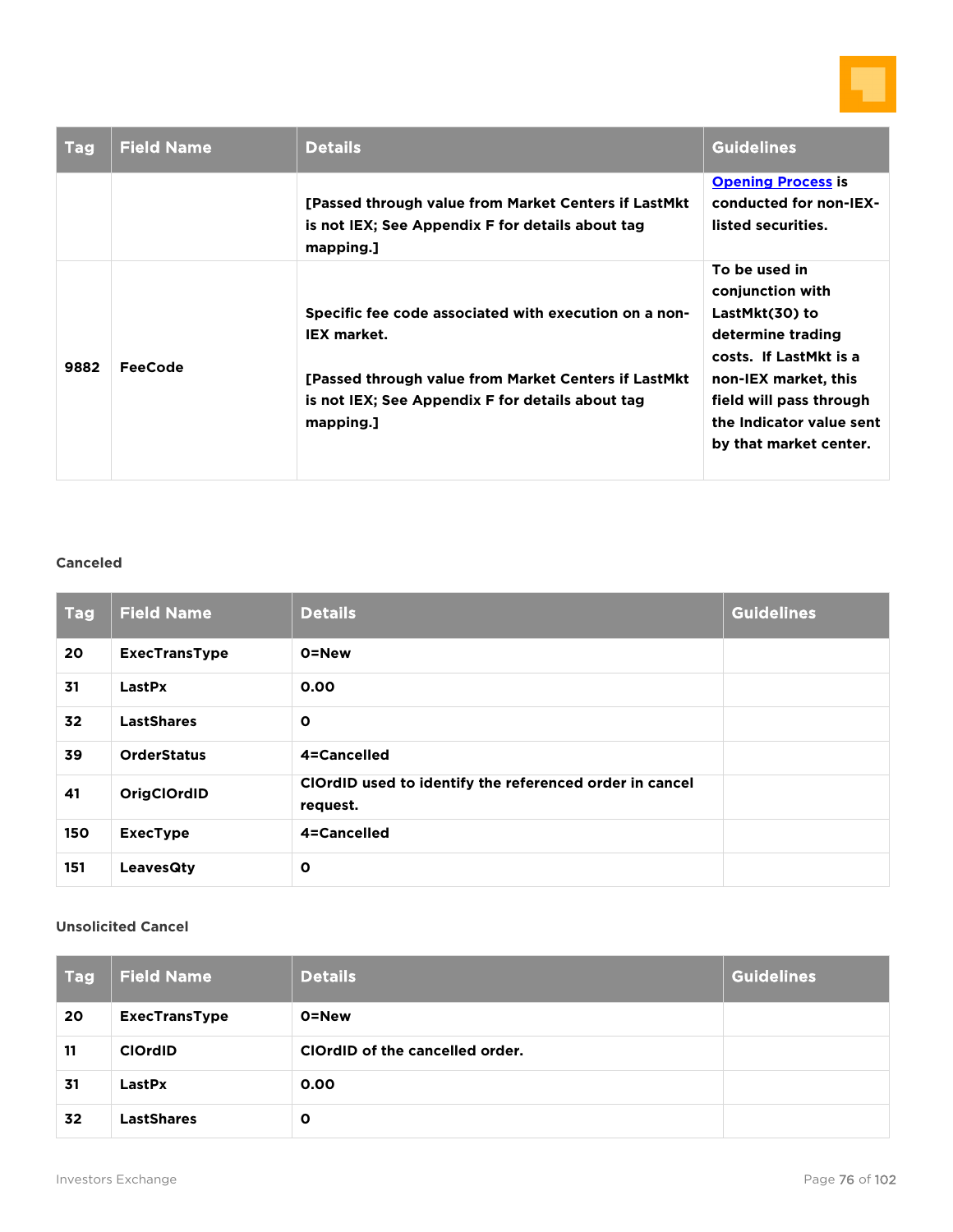

| <b>Tag</b> | <b>Field Name</b>  | <b>Details</b>                                                                              | <b>Guidelines</b> |
|------------|--------------------|---------------------------------------------------------------------------------------------|-------------------|
| 39         | <b>OrderStatus</b> | 4=Cancelled                                                                                 |                   |
| 41         | <b>OrigClOrdID</b> | ClOrdID of the cancelled order, used to identify the<br>referenced order in cancel request. |                   |
| 150        | <b>ExecType</b>    | 4=Cancelled                                                                                 |                   |
| 151        | <b>LeavesQty</b>   | Ο                                                                                           |                   |

### **Anti-Internalization Cancel/Restatement**

| <b>Tag</b>   | <b>Field Name</b>   | <b>Details</b>                                      | <b>Guidelines</b>                                                                                                                                                                                                                                                                                                                                                                     |
|--------------|---------------------|-----------------------------------------------------|---------------------------------------------------------------------------------------------------------------------------------------------------------------------------------------------------------------------------------------------------------------------------------------------------------------------------------------------------------------------------------------|
| 35           | <b>MsgType</b>      | 8=ExecutionReport                                   |                                                                                                                                                                                                                                                                                                                                                                                       |
| 11           | <b>ClOrdID</b>      | Will match confirmed ClOrdID of current order chain |                                                                                                                                                                                                                                                                                                                                                                                       |
| 37           | OrderID             | <b>Unique IEX Order ID</b>                          |                                                                                                                                                                                                                                                                                                                                                                                       |
| 60           | <b>TransactTime</b> | Time of execution creation (in UTC)                 |                                                                                                                                                                                                                                                                                                                                                                                       |
| $\mathbf{1}$ | Account             | Will match original order                           |                                                                                                                                                                                                                                                                                                                                                                                       |
| 31           | LastPx              | Price of this (last) fill.                          | This field is always<br>provided on AIQ<br>canceled/restated<br>messages, but<br>Members must opt in<br>to receive the actual<br>value associated with<br>this field.<br>On an AIQ<br>canceled/restated<br>message, this is the<br>price of the shares that<br>would have matched.<br>If the AIQ cancel<br>pertains to a routable<br>order (18=u), the value<br>for LastPx will be O. |
| 32           | LastShares          | Quantity of shares executed on this (last) fill.    | This field is always<br>provided on AIQ<br>canceled/restated<br>messages, but<br>Members must opt in                                                                                                                                                                                                                                                                                  |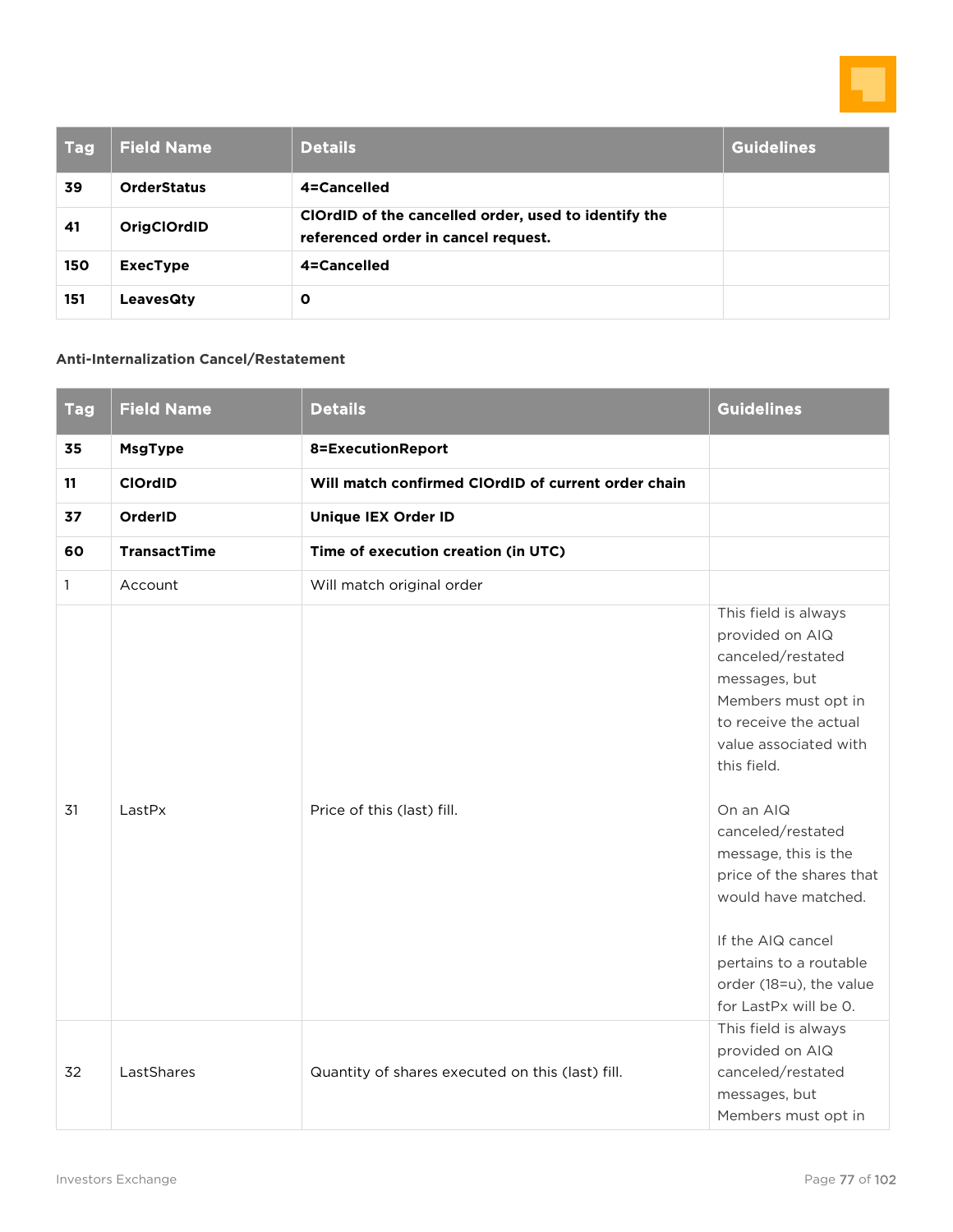

| <b>Tag</b> | <b>Field Name</b> | <b>Details</b>                                                                                                                                                                                                                 | <b>Guidelines</b>                                                                                                                                                                                                                                                                |
|------------|-------------------|--------------------------------------------------------------------------------------------------------------------------------------------------------------------------------------------------------------------------------|----------------------------------------------------------------------------------------------------------------------------------------------------------------------------------------------------------------------------------------------------------------------------------|
|            |                   |                                                                                                                                                                                                                                | to receive the actual<br>value associated with<br>this field.<br>On an AIQ<br>canceled/restated<br>message, this the<br>quantity of shares that<br>would have matched.<br>If the AIQ cancel<br>pertains to a routable<br>order (18=u), the value<br>for LastShares will be<br>О. |
| 39         | OrderStatus       | 0=New<br>1=Partial fill<br>$2 = Fill$<br>4=Canceled<br>5=Replace<br>6=Pending Cancel (e.g., result of Order Cancel Request)<br>8=Rejected<br>E=Pending Replace (e.g., result of Order<br>Cancel/Replace Request)               | Identifies current<br>status of order.<br>Must request opt-in at<br>firm or port level for<br>"Report AIQ Fields" to<br>receive this field.                                                                                                                                      |
| 102        | CxlRejReason      | O=Too late to cancel<br>1=Unknown order<br>2=Exchange Option<br>3=Already Pending Cancel or Pending Replace                                                                                                                    | Code to identify<br>reason for cancel<br>rejection.<br>Must request opt-in at<br>firm or port level for<br>"Report AIQ Fields" to<br>receive this field.                                                                                                                         |
| 150        | ExecType          | 0=New<br>1=Partial fill<br>$2 = Fill$<br>4=Canceled<br>5=Replace<br>6=Pending Cancel (e.g., result of Order Cancel Request)<br>8=Rejected<br>D=Restated<br>E=Pending Replace (e.g., result of Order<br>Cancel/Replace Request) | Describes the specific<br>Execution Report (i.e.,<br>Pending Cancel) while<br>OrdStatus will always<br>identify the current<br>order status (i.e.,<br>Partially Filled)<br>Must request opt-in at<br>firm or port level for                                                      |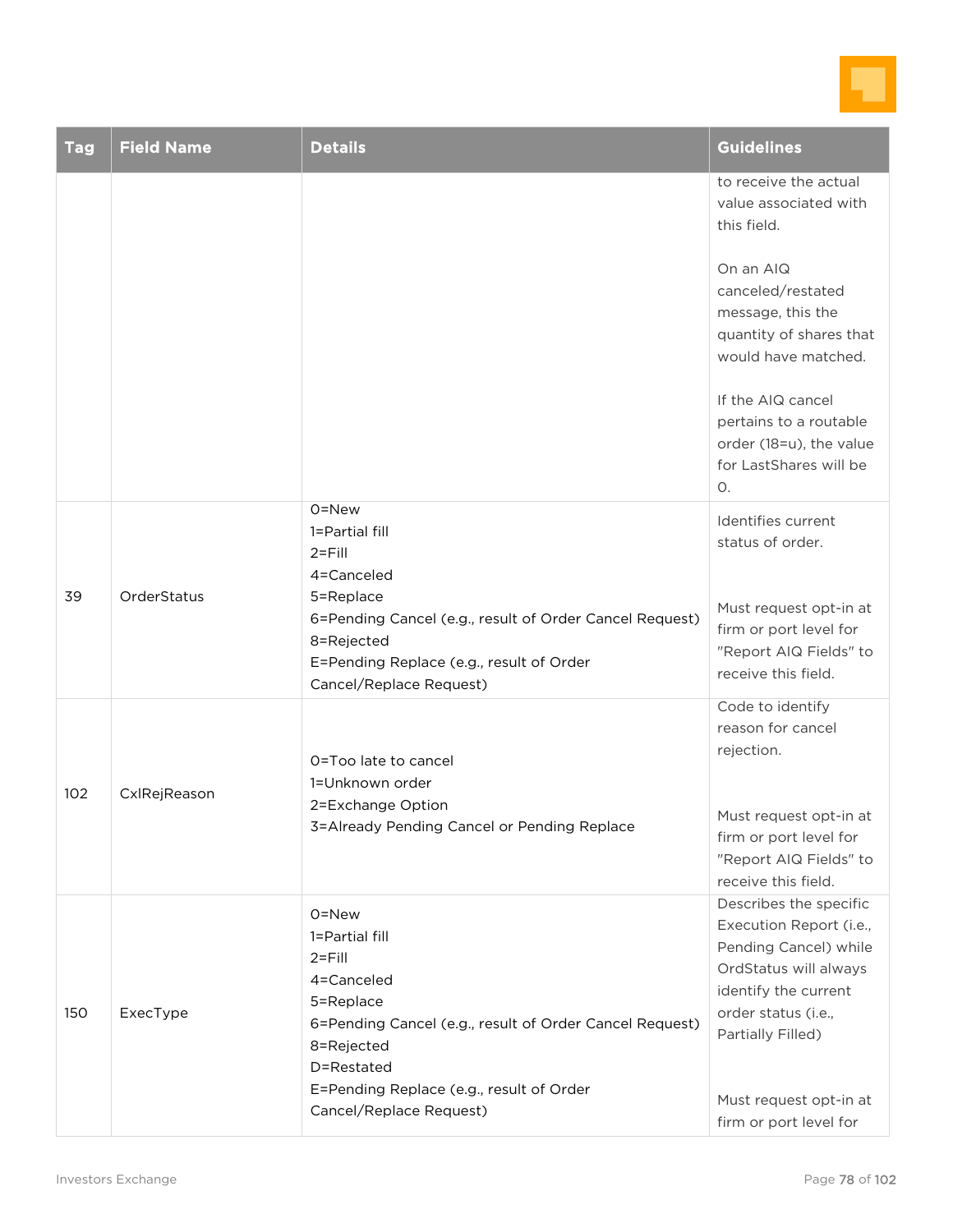

| <b>Tag</b> | <b>Field Name</b>                           | <b>Details</b>                                                                                      | <b>Guidelines</b>                                                                                                                                                                                                                                                                                                                                                                                                                                       |
|------------|---------------------------------------------|-----------------------------------------------------------------------------------------------------|---------------------------------------------------------------------------------------------------------------------------------------------------------------------------------------------------------------------------------------------------------------------------------------------------------------------------------------------------------------------------------------------------------------------------------------------------------|
| 151        | LeavesQty                                   | Number of shares open for further execution.                                                        | "Report AIQ Fields" to<br>receive this field.<br>Value of D will be used<br>for AIQ decrement<br>("D") values<br>Must request opt-in at<br>firm or port level for<br>"Report AIQ Fields" to<br>receive this field.<br>On an AIQ restated<br>message this is what<br>the liquidity values<br>would have occurred<br>on the trade.                                                                                                                        |
| 851        | LastLiquidityInd                            | 1=Added Liquidity<br>2=Removed Liquidity<br>3=Routed<br>4=Auction<br>9=Removed Liquidity on Recheck | Identifies source of<br>execution and whether<br>an execution on IEX<br>resulted from liquidity<br>provision or removal,<br>or from a single-price<br>cross (e.g., auction).<br>Must request opt-in at<br>firm or port level for<br>"Report AIQ Fields" to<br>receive this field.<br>On an AIQ<br>canceled/restated<br>message, this is what<br>the liquidity values<br>would have been on<br>the trade.<br>If the AIQ cancel<br>pertains to a routable |
| 7928       | Anti-Internalization<br>Qualifiers (AIQ) ID | 3 Characters for self trade prevention:                                                             | LastLiquidityInd will<br>not be provided.                                                                                                                                                                                                                                                                                                                                                                                                               |
|            |                                             |                                                                                                     | 1st and 2 <sup>nd</sup> character<br>AIQ identifier Level:                                                                                                                                                                                                                                                                                                                                                                                              |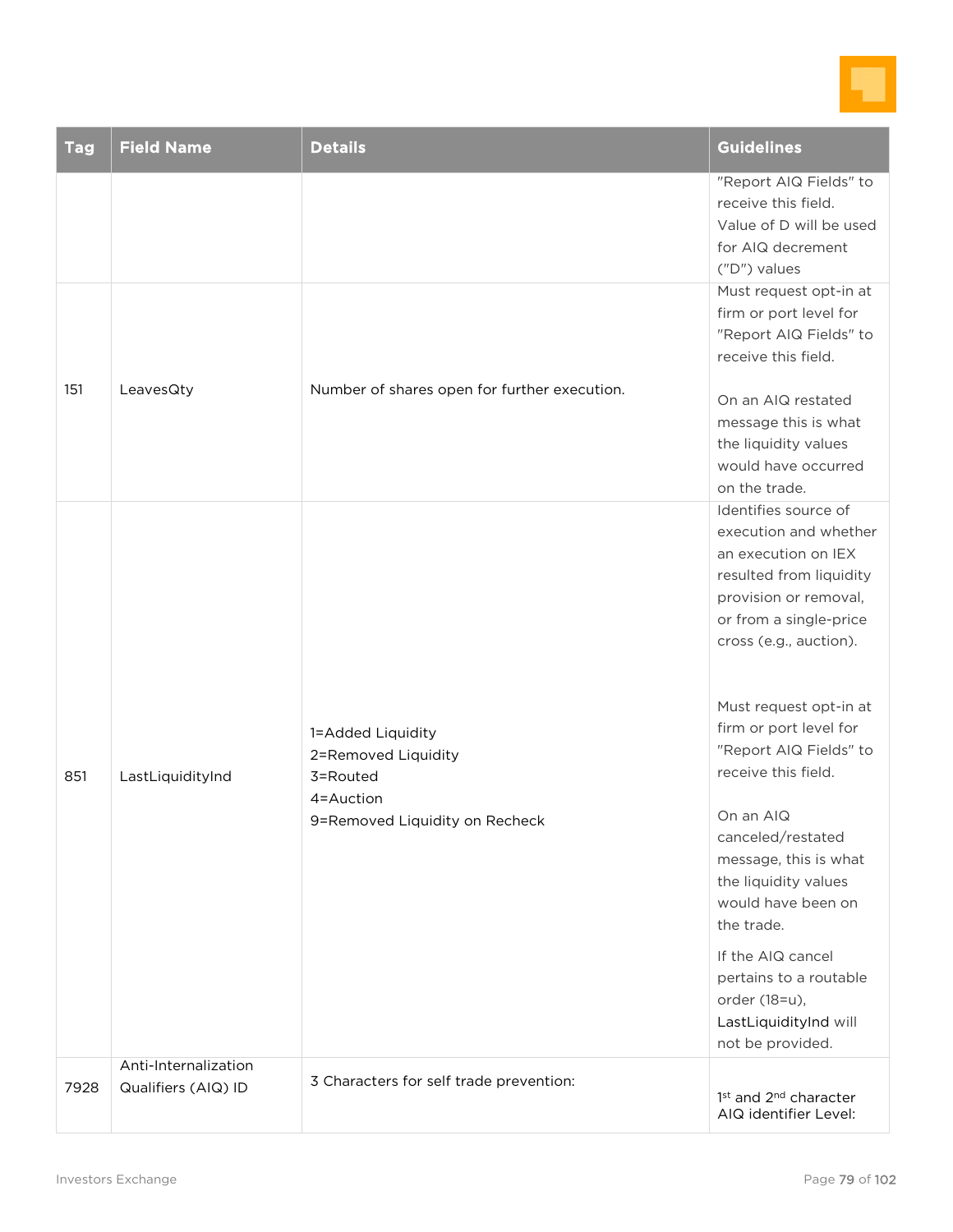

| <b>Tag</b> | <b>Field Name</b>       | <b>Details</b>                                                                                                                                                                                                                                                                                                                  | <b>Guidelines</b>                                                                                                                                                                                                                                                                                                                                                                                                                                                                                                                                                                                                                                                                                                                                                                                           |
|------------|-------------------------|---------------------------------------------------------------------------------------------------------------------------------------------------------------------------------------------------------------------------------------------------------------------------------------------------------------------------------|-------------------------------------------------------------------------------------------------------------------------------------------------------------------------------------------------------------------------------------------------------------------------------------------------------------------------------------------------------------------------------------------------------------------------------------------------------------------------------------------------------------------------------------------------------------------------------------------------------------------------------------------------------------------------------------------------------------------------------------------------------------------------------------------------------------|
|            |                         | 2 character AIQ identifier to prevent orders that share<br>the same value and originate from the same MPID or<br>Member (as set at the port level) from executing<br>against each other.<br>1 character AIQ modifier to specify the type of AIQ<br>behavior<br>Requires Anti-Internalization to be enabled at the port<br>level | Each character can be<br>"0-9", "A-Z", "a-z".<br>Case sensitive (i.e., 5B<br>$= 5b$ ).<br>"--" or "---" signifies<br>"free-to-trade" (Anti-<br>Internalization disabled<br>for this order)<br>3rd character AIQ<br>Modifier:<br>N - Cancel newest<br>O - Cancel oldest<br>B - Cancel both<br>S - Cancel smaller<br>D - Decrement<br>original order quantity<br>and cancel smaller<br>Missing 3rd character<br>modifier indicates<br>default behavior of<br>cancel oldest (O).<br>Accepted for At the<br>open and At the close<br>orders (59=2,7), but<br>not enforced.<br>For "D" modifier if<br>both orders are equal<br>in size, both orders are<br>cancelled back.<br>On an AIQ<br>canceled/restated<br>message, this is what<br>the AIQ qualifiers<br>would have been on<br>the trade.<br>To be used in |
| 9730       | TradeLiquidityIndicator | <b>Base Character(s)</b><br>MI=Add Non-Displayed Continuous Execution<br>ML=Add Displayed Continuous Execution<br>TI=Remove Non-Displayed Continuous Execution                                                                                                                                                                  | conjunction with<br>LastMkt(30) to<br>determine trading<br>costs. If LastMkt is a                                                                                                                                                                                                                                                                                                                                                                                                                                                                                                                                                                                                                                                                                                                           |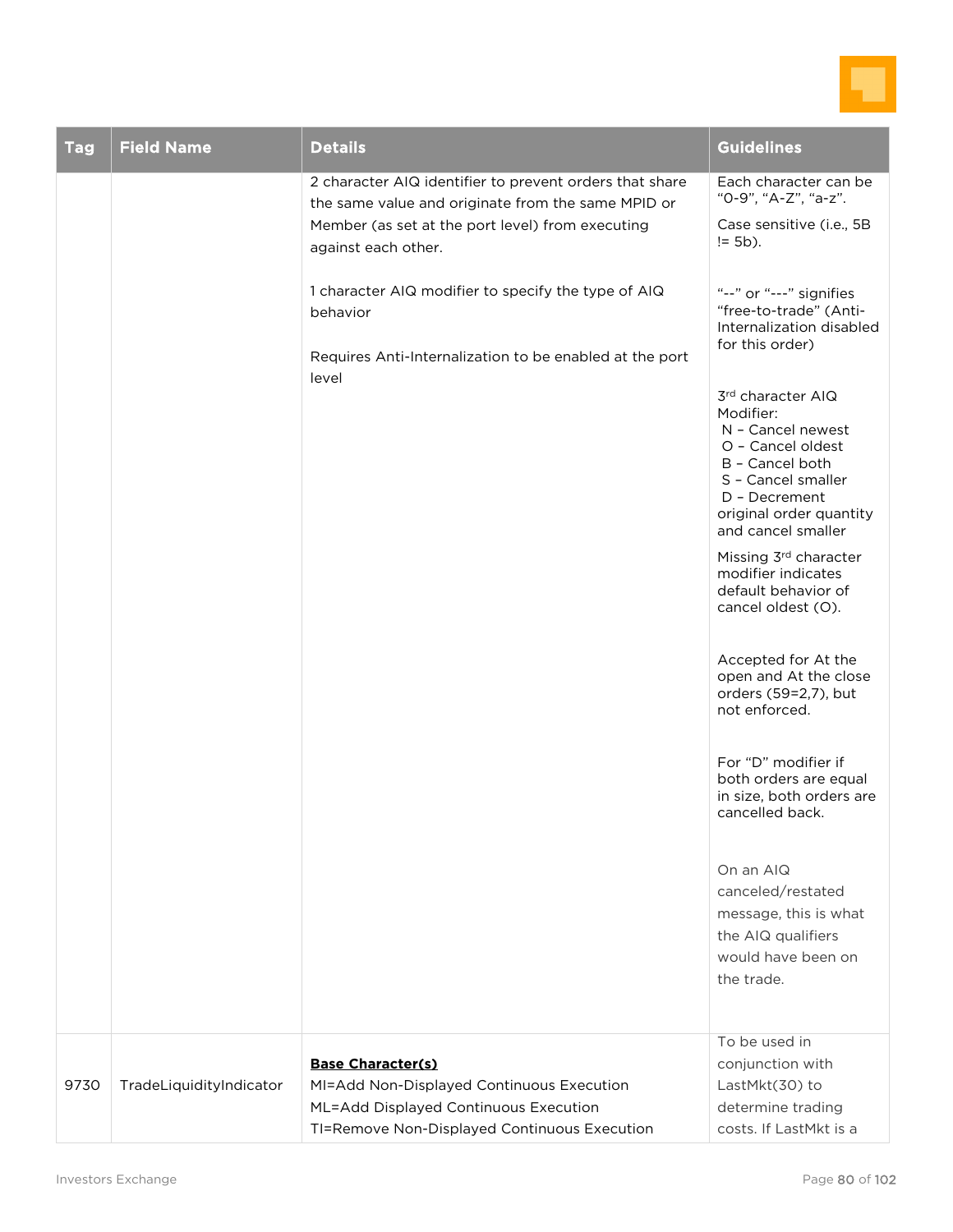

| <b>Tag</b> | <b>Field Name</b> | <b>Details</b>                                                                                                                                                                                                                                                                                                                                                                                                                                                                                                                                                                                                                                                 | <b>Guidelines</b>                                                                                                                                                                                                                                                                                                                                                                                                                                                                                                                                                                                                                                                                                                     |
|------------|-------------------|----------------------------------------------------------------------------------------------------------------------------------------------------------------------------------------------------------------------------------------------------------------------------------------------------------------------------------------------------------------------------------------------------------------------------------------------------------------------------------------------------------------------------------------------------------------------------------------------------------------------------------------------------------------|-----------------------------------------------------------------------------------------------------------------------------------------------------------------------------------------------------------------------------------------------------------------------------------------------------------------------------------------------------------------------------------------------------------------------------------------------------------------------------------------------------------------------------------------------------------------------------------------------------------------------------------------------------------------------------------------------------------------------|
|            |                   | TL=Remove Displayed Continuous Execution<br>X=Opening Process<br>O=Opening Auction<br><b>C=Closing Auction</b><br>H=Halt / Volatility Auction<br>P=IPO Auction<br><b>Appended Characters</b><br>S=Internalization (self-matched)<br>Q=Removes liquidity during a crumbling quote<br>D=Execution of displayed Continuous Book interest in a<br>cross or auction (applied with X, O, or C, only)<br><b>R=Retail order removes liquidity</b><br>A=Member adds liquidity against a Retail order with a<br>Retail Liquidity Provider order<br>[Passed through value from Market Centers if LastMkt<br>is not IEX; See Appendix F for details about tag<br>mapping.] | non-IEX market, this<br>field will pass through<br>the Indicator value<br>sent by that market<br>center.<br>Opening, Closing, IPO,<br>Halt, and Volatility<br>Auctions are<br>conducted for IEX-<br>listed securities. See<br>the IEX Auction<br><b>Process Specification</b><br>for details about each<br>auction type.<br>Opening Process is<br>conducted for non-<br>IEX-listed securities.<br>Must request opt-in at<br>firm or port level for<br>"Report AIQ Fields" to<br>receive this field.<br>On an AIQ<br>canceled/restated<br>message, this is what<br>the liquidity values<br>would have been on<br>the trade.<br>If the AIQ cancel<br>pertains to a routable<br>order (18=u),<br>TradeLiquidityIndicator |
| 198        | SecondaryOrderId  | IEX OrderID (FIX Tag 37 of the contra order)                                                                                                                                                                                                                                                                                                                                                                                                                                                                                                                                                                                                                   | will not be provided.<br>New field on AIQ<br>cancel messages which<br>represents the contra<br>side order ID that                                                                                                                                                                                                                                                                                                                                                                                                                                                                                                                                                                                                     |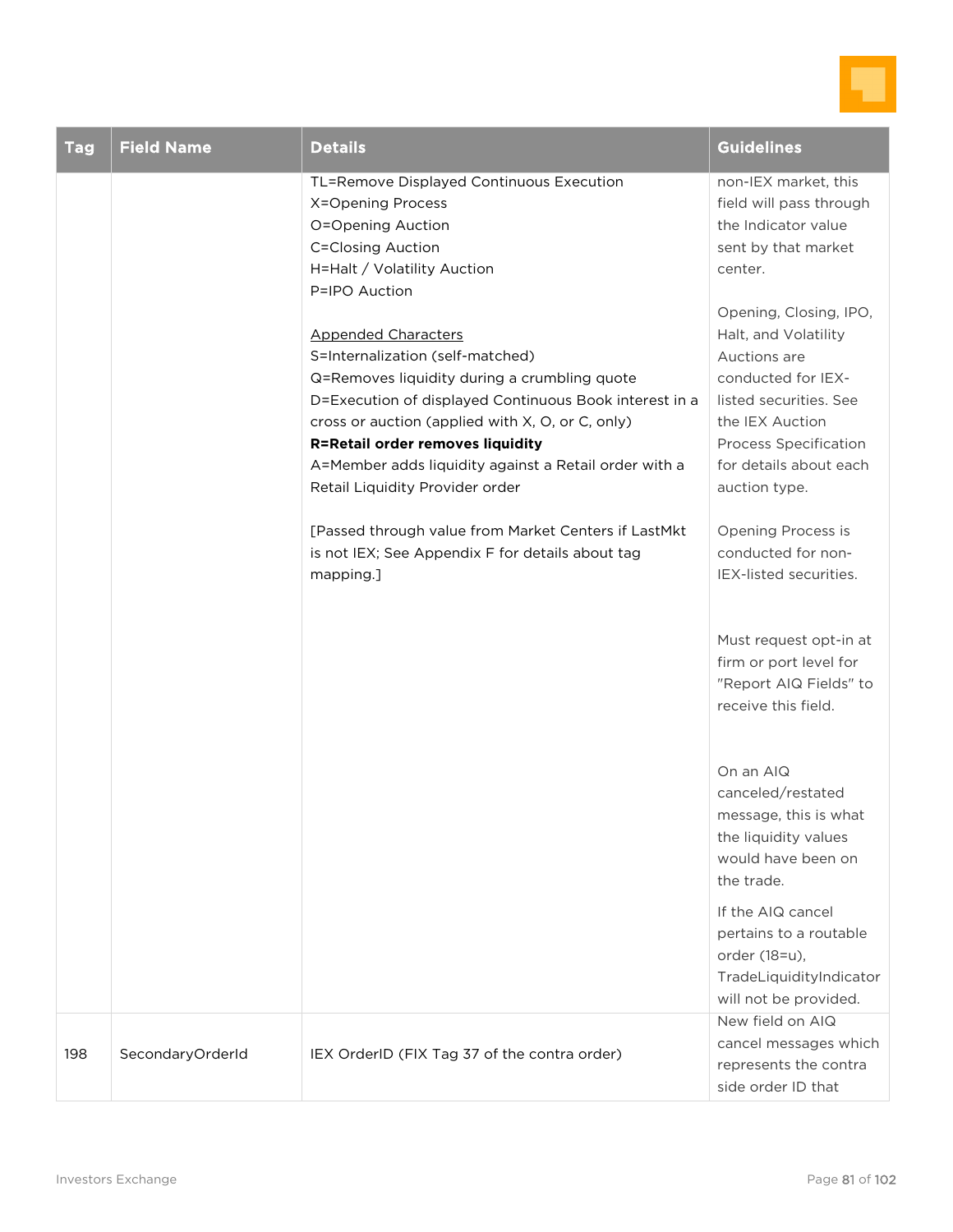

| <b>Tag</b> | <b>Field Name</b>     | <b>Details</b> | <b>Guidelines</b>      |
|------------|-----------------------|----------------|------------------------|
|            |                       |                | order would have       |
|            |                       |                | traded against.        |
|            |                       |                |                        |
|            |                       |                | Must request opt-in at |
|            |                       |                | firm or port level for |
|            |                       |                | "Report AIQ Fields" to |
|            |                       |                | receive this field.    |
| 378        | ExecRestatementReason | 4=State Change | Only present when      |
|            |                       |                | $150=D$                |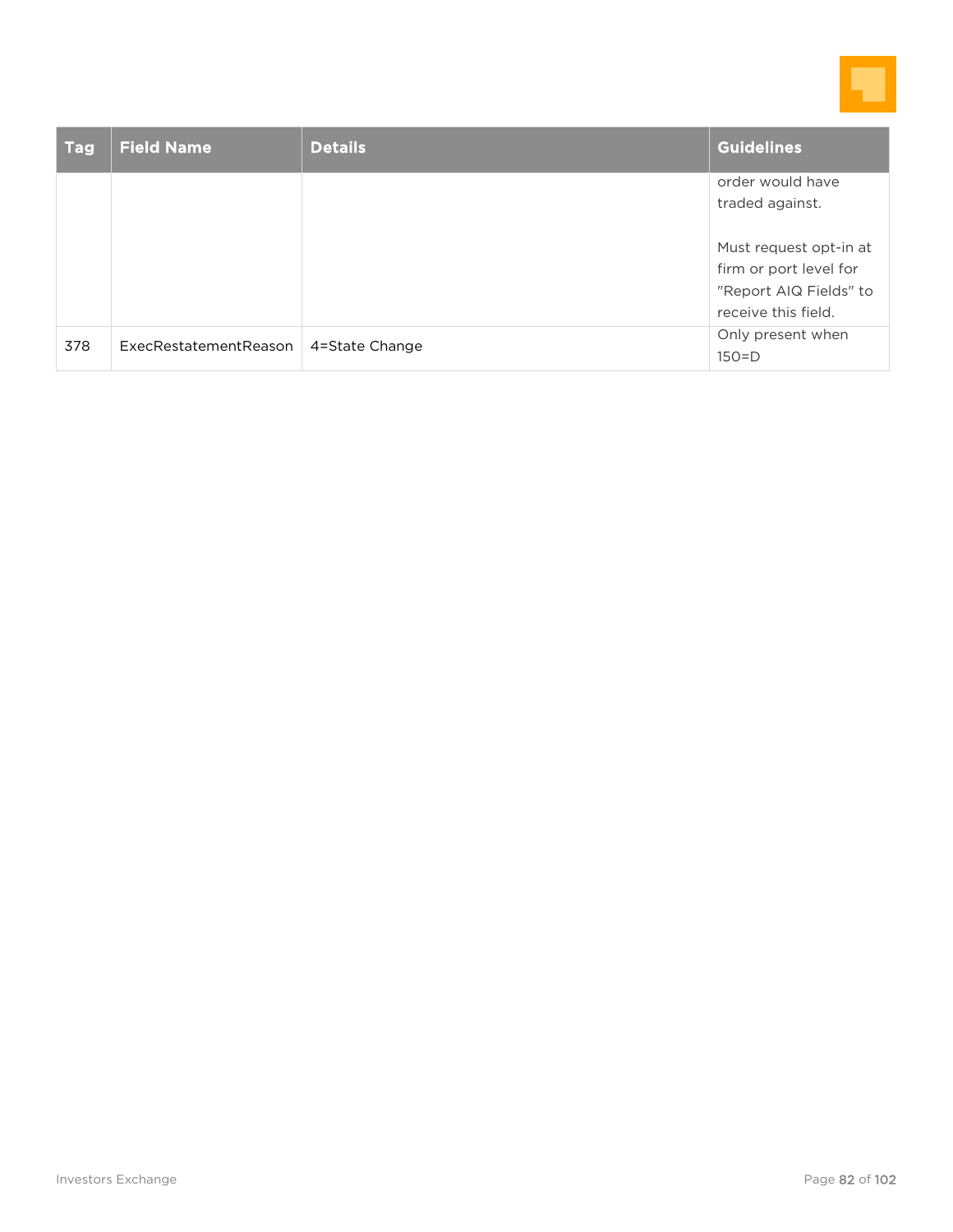

### **Replaced**

| <b>Tag</b> | <b>Field Name</b>    | <b>Details</b>                                                                                          | <b>Guidelines</b> |
|------------|----------------------|---------------------------------------------------------------------------------------------------------|-------------------|
| 20         | <b>ExecTransType</b> | 0=New                                                                                                   |                   |
| 31         | LastPx               | 0.00                                                                                                    |                   |
| 32         | <b>LastShares</b>    | $\mathbf{o}$                                                                                            |                   |
| 39         | <b>OrderStatus</b>   | 5=Replaced                                                                                              |                   |
| 41         | <b>OrigClOrdID</b>   | ClOrdID of the replaced order, used to identify the<br>referenced order in replace request.             |                   |
| 115        | OnBehalfOfCompID     | IEX-assigned value used to identify firm sending message.<br>Applicable for Service Bureau connections. |                   |
| 150        | <b>ExecType</b>      | 5=Replaced                                                                                              |                   |
| 151        | <b>LeavesQty</b>     | <b>OrderQty - CumQty</b>                                                                                |                   |

### **Repriced**

| <b>Tag</b> | <b>Field Name</b>            | <b>Details</b>                                                                         | <b>Guidelines</b>                                                                                                                                                                                                                                                                |
|------------|------------------------------|----------------------------------------------------------------------------------------|----------------------------------------------------------------------------------------------------------------------------------------------------------------------------------------------------------------------------------------------------------------------------------|
| 11         | <b>ClOrdID</b>               | Unique identifier, per session, per trading day for Order<br>as assigned by the Member | Max length: 20<br>chars                                                                                                                                                                                                                                                          |
| 150        | <b>ExecType</b>              | D=Restated                                                                             | <b>Restatement</b><br>message will be<br>sent to user                                                                                                                                                                                                                            |
| 378        | <b>ExecRestatementReason</b> | 3=Repricing of order                                                                   | Only present when<br>$150=D$                                                                                                                                                                                                                                                     |
| 9690       | <b>EffectiveLimitPrice</b>   | New effective limit price of the order due to CQI price<br>change                      | If effective limit<br>price was adjusted<br>due to a CQI event,<br>the adjusted<br>effective limit price<br>will be reported<br>here.<br><b>Effective limit price</b><br>will always be<br>reported unless<br>Member opts-out of<br>receiving<br>restatement<br>messages via the |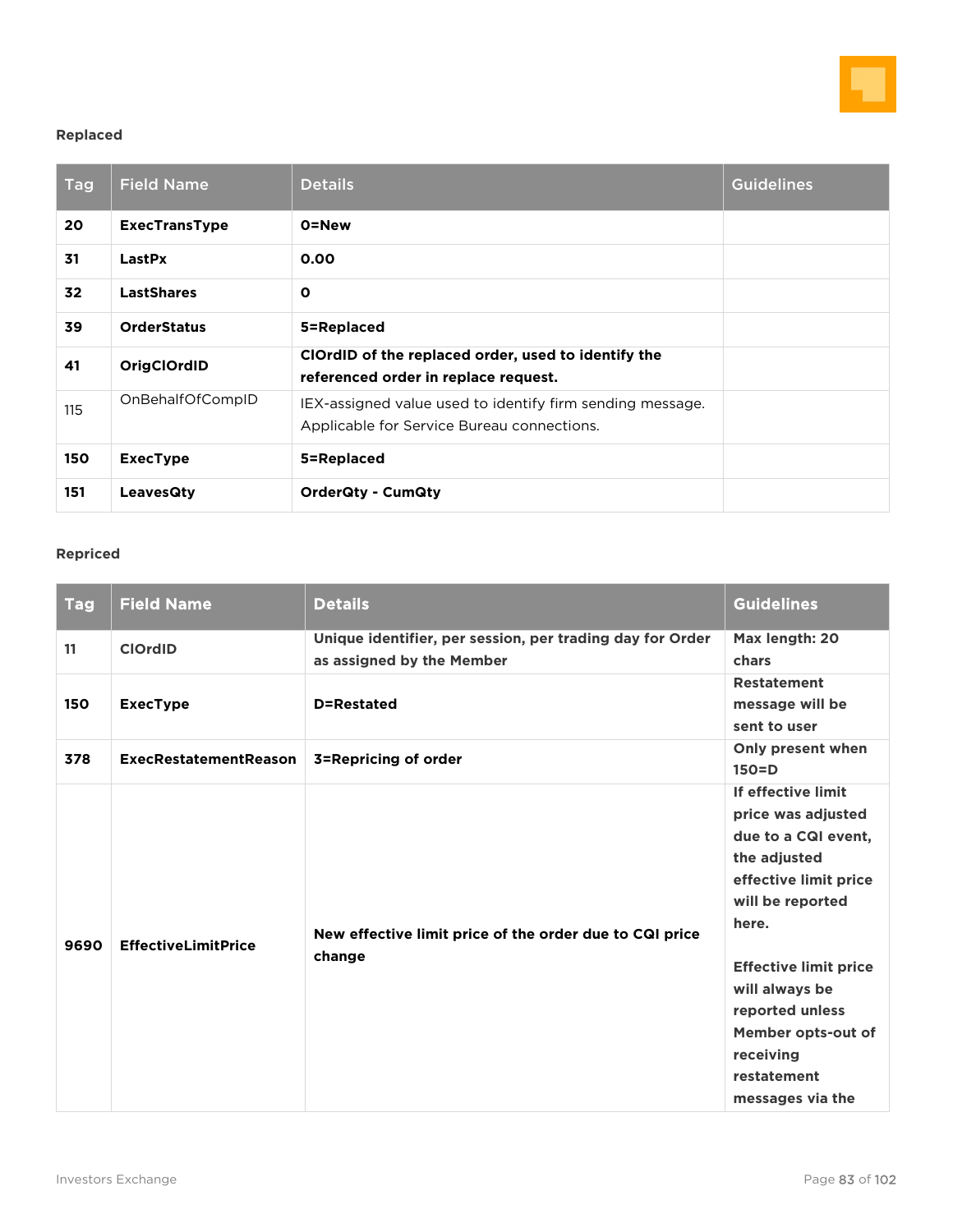

| <b>Tag</b> | <b>Field Name</b> | <b>Details</b> | <b>Guidelines</b>                                |
|------------|-------------------|----------------|--------------------------------------------------|
|            |                   |                | <b>IEX Equities Port</b><br><b>Request Form.</b> |

### **Pending Cancel**

| <b>Tag</b> | <b>Field Name</b>    | <b>Details</b>                                                                                            | <b>Guidelines</b> |
|------------|----------------------|-----------------------------------------------------------------------------------------------------------|-------------------|
| 20         | <b>ExecTransType</b> | 0=New                                                                                                     |                   |
| 31         | LastPx               | 0.00                                                                                                      |                   |
| 32         | <b>LastShares</b>    | $\mathbf{o}$                                                                                              |                   |
| 39         | <b>OrderStatus</b>   | 6=Pending Cancel                                                                                          |                   |
| 41         | <b>OrigClOrdID</b>   | ClOrdID of the pending cancel order, used to identify the<br>referenced order in cancel/replace requests. |                   |
| 150        | <b>ExecType</b>      | <b>6=Pending Cancel</b>                                                                                   |                   |
| 151        | LeavesQty            | <b>OrderQty - CumQty</b>                                                                                  |                   |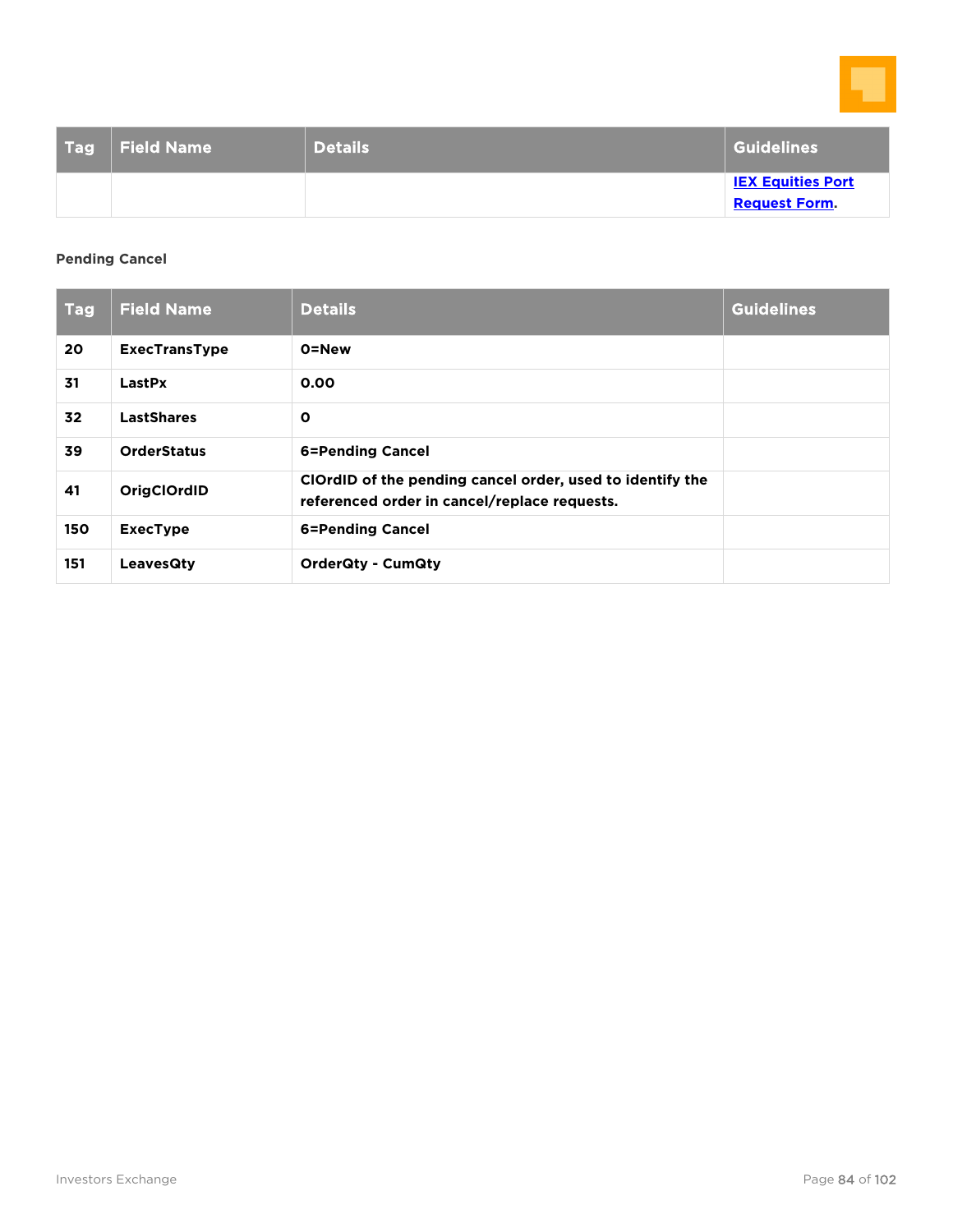

### **Rejected**

| <b>Tag</b> | <b>Field Name</b>    | <b>Details</b>                               | <b>Guidelines</b> |
|------------|----------------------|----------------------------------------------|-------------------|
| 20         | <b>ExecTransType</b> | 0=New                                        |                   |
| 31         | LastPx               | 0.00                                         |                   |
| 32         | <b>LastShares</b>    | $\mathbf{o}$                                 |                   |
| 39         | <b>OrderStatus</b>   | 8=Rejected                                   |                   |
| 103        | OrdRejReason         | Code to identify reason for order rejection. |                   |
| 150        | <b>ExecType</b>      | 8=Rejected                                   |                   |
| 151        | <b>LeavesQty</b>     | $\mathbf{o}$                                 |                   |

### **Pending Replace**

| <b>Tag</b> | <b>Field Name</b>    | <b>Details</b>                                                                                             | <b>Guidelines</b> |
|------------|----------------------|------------------------------------------------------------------------------------------------------------|-------------------|
| 20         | <b>ExecTransType</b> | 0=New                                                                                                      |                   |
| 31         | LastPx               | 0.00                                                                                                       |                   |
| 32         | <b>LastShares</b>    | $\mathbf{o}$                                                                                               |                   |
| 39         | <b>OrderStatus</b>   | <b>E=Pending Replace</b>                                                                                   |                   |
| 41         | <b>OrigClOrdID</b>   | ClOrdID of the pending replace order, used to identify<br>the referenced order in cancel/replace requests. |                   |
| 150        | <b>ExecType</b>      | <b>E=Pending Replace</b>                                                                                   |                   |
| 151        | LeavesQty            | <b>OrderQty - CumQty</b>                                                                                   |                   |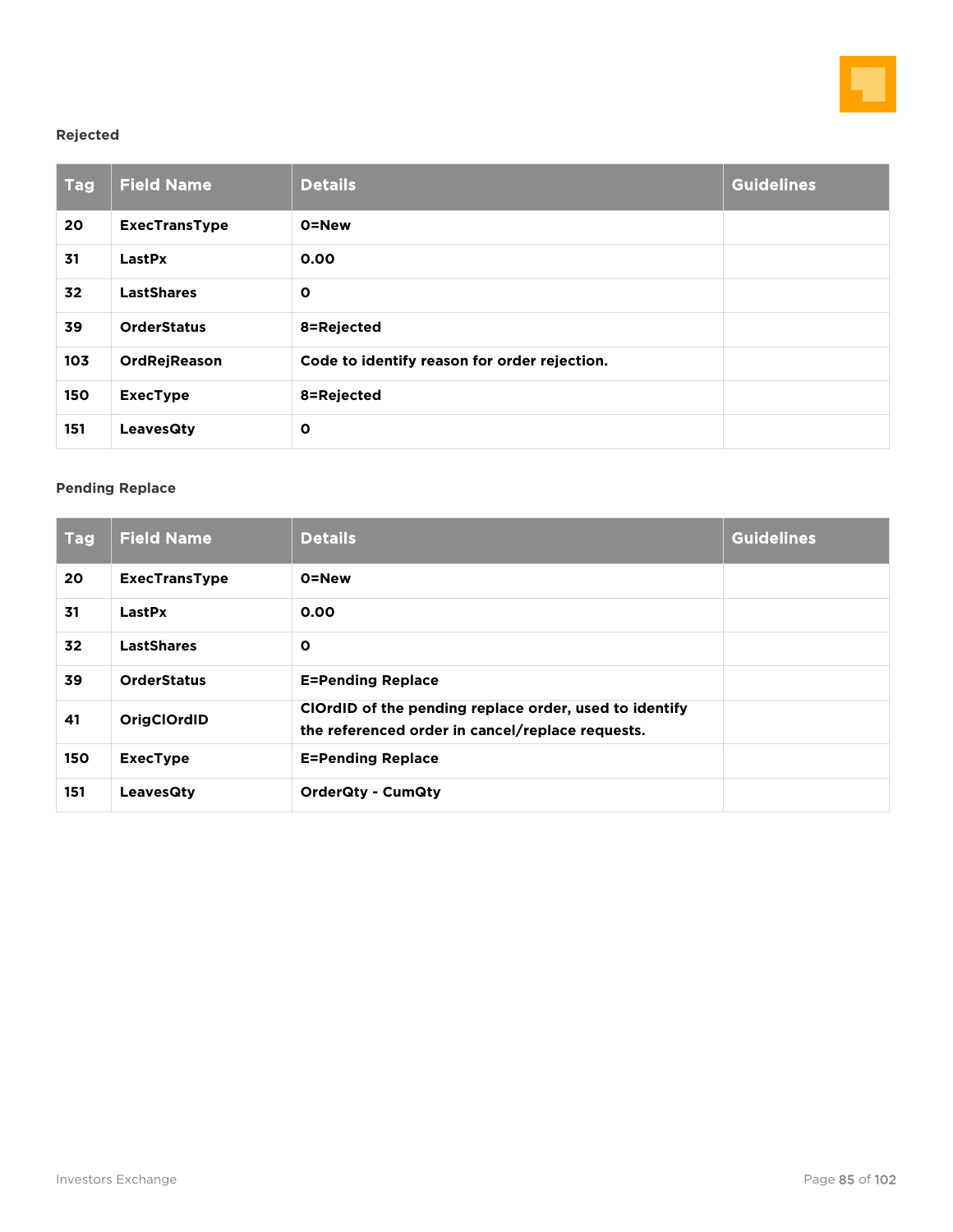

## Trade Bust

IEX currently supports Trade Busts via a custom message type "UCC" that can be enabled at the port level. Trade Busts do not alter live order state.

| <b>Tag</b>   | <b>Field Name</b>       | <b>Details</b>                                           | <b>Guidelines</b> |
|--------------|-------------------------|----------------------------------------------------------|-------------------|
| 35           | <b>MsgType</b>          | <b>UCC</b>                                               |                   |
| 11           | <b>ClOrdID</b>          | Will match original execution                            |                   |
| 17           | <b>ExecID</b>           | Unique identifier of execution message                   |                   |
| 19           | <b>ExecRefID</b>        | Referenced ExecID of execution to apply trade bust to    |                   |
| 20           | <b>ExecTransType</b>    | 1=Cancel                                                 |                   |
| 31           | LastPx                  | Price on the original trade being cancelled              |                   |
| 32           | <b>LastShares</b>       | Quantity of shares on the original trade being cancelled |                   |
| 37           | OrderID                 | Will match original execution                            |                   |
| 42           | <b>OrigTime</b>         | Indicates TransactTime (60) of original execution.       |                   |
| 54           | <b>Side</b>             | Will match original execution                            |                   |
| 55           | Symbol                  | Will match original execution                            |                   |
| 60           | <b>TransactTime</b>     | Time of trade bust expressed in UTC                      |                   |
| 375          | <b>ContraBroker</b>     | Denoted with value "IEXG".                               |                   |
| 382          | <b>NoContraBrokers</b>  | Denoted with value "1".                                  |                   |
| 9730         | TradeLiquidityIndicator | Will match original execution                            |                   |
| 9882         | <b>FeeCode</b>          | Will match original execution                            |                   |
| $\mathbf{1}$ | Account                 | Will match original order                                |                   |
| 65           | SymbolSfx               | Will match original order                                |                   |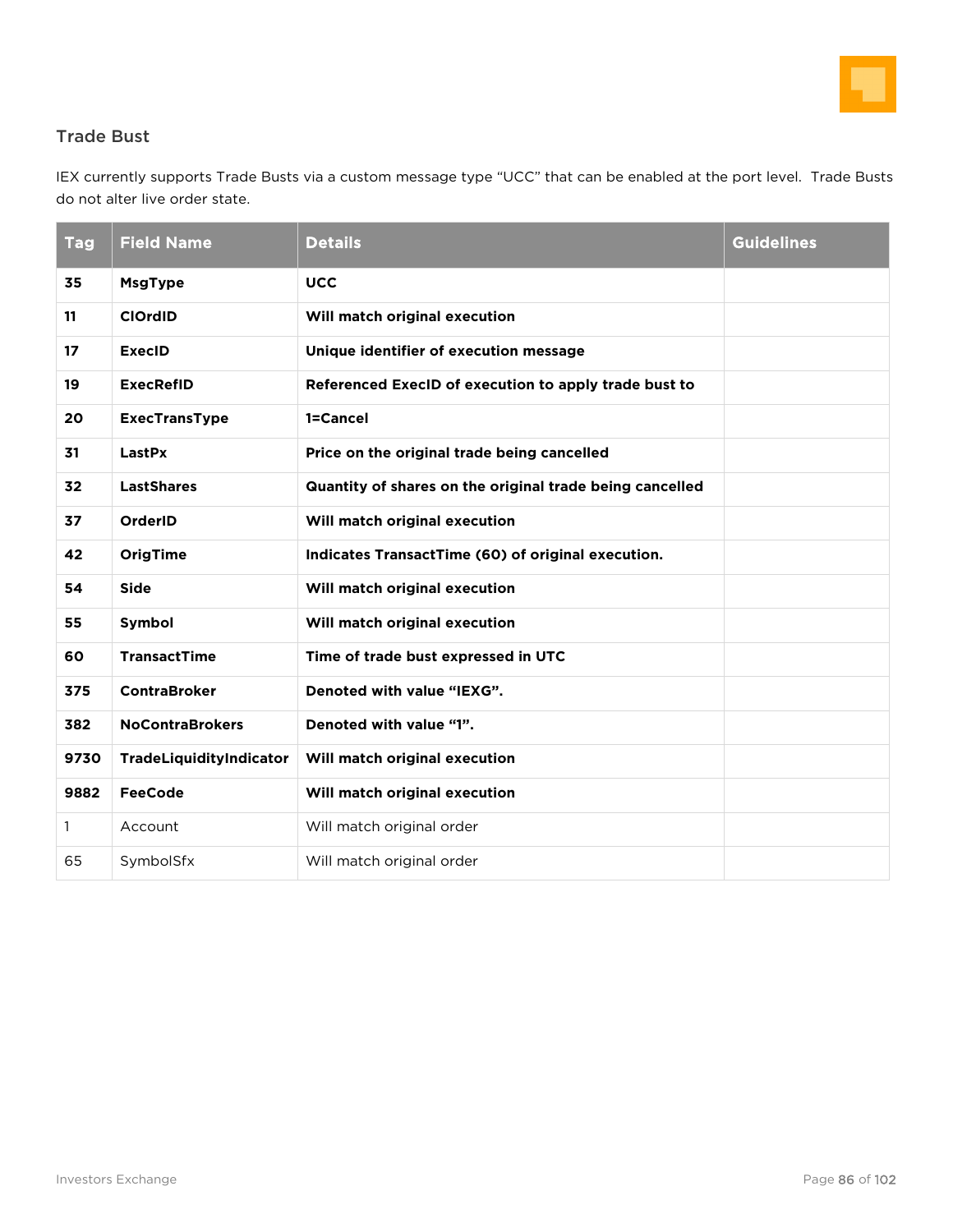

## Cancel Reject

| <b>Tag</b>   | <b>Field Name</b>       | <b>Details</b>                                                                                                            | <b>Guidelines</b> |  |
|--------------|-------------------------|---------------------------------------------------------------------------------------------------------------------------|-------------------|--|
| 35           | <b>MsgType</b>          | 9=OrderCancelReject                                                                                                       |                   |  |
| 11           | <b>ClOrdID</b>          | Will match cancel request                                                                                                 |                   |  |
| 37           | OrderID                 | IEX Order ID, or "NONE" if this is an unknown order to<br><b>IEX</b>                                                      |                   |  |
| 39           | <b>OrdStatus</b>        | OrdStatus value after this cancel reject is applied                                                                       |                   |  |
| 41           | OrigClordID             | ClOrdID of the referenced order which could not be<br>cancelled                                                           |                   |  |
| 102          | <b>CxIRejReason</b>     | O=Too late to cancel<br>1=Unknown order<br><b>2=Exchange Option</b><br><b>3=Already Pending Cancel or Pending Replace</b> |                   |  |
| 434          | <b>CxIRejResponseTo</b> | <b>1=Order Cancel Request</b>                                                                                             |                   |  |
| $\mathbf{1}$ | Account                 | Will match original order                                                                                                 |                   |  |
| 58           | Text                    | Reason for cancel reject                                                                                                  |                   |  |
| 65           | SymbolSfx               | Will match original order                                                                                                 |                   |  |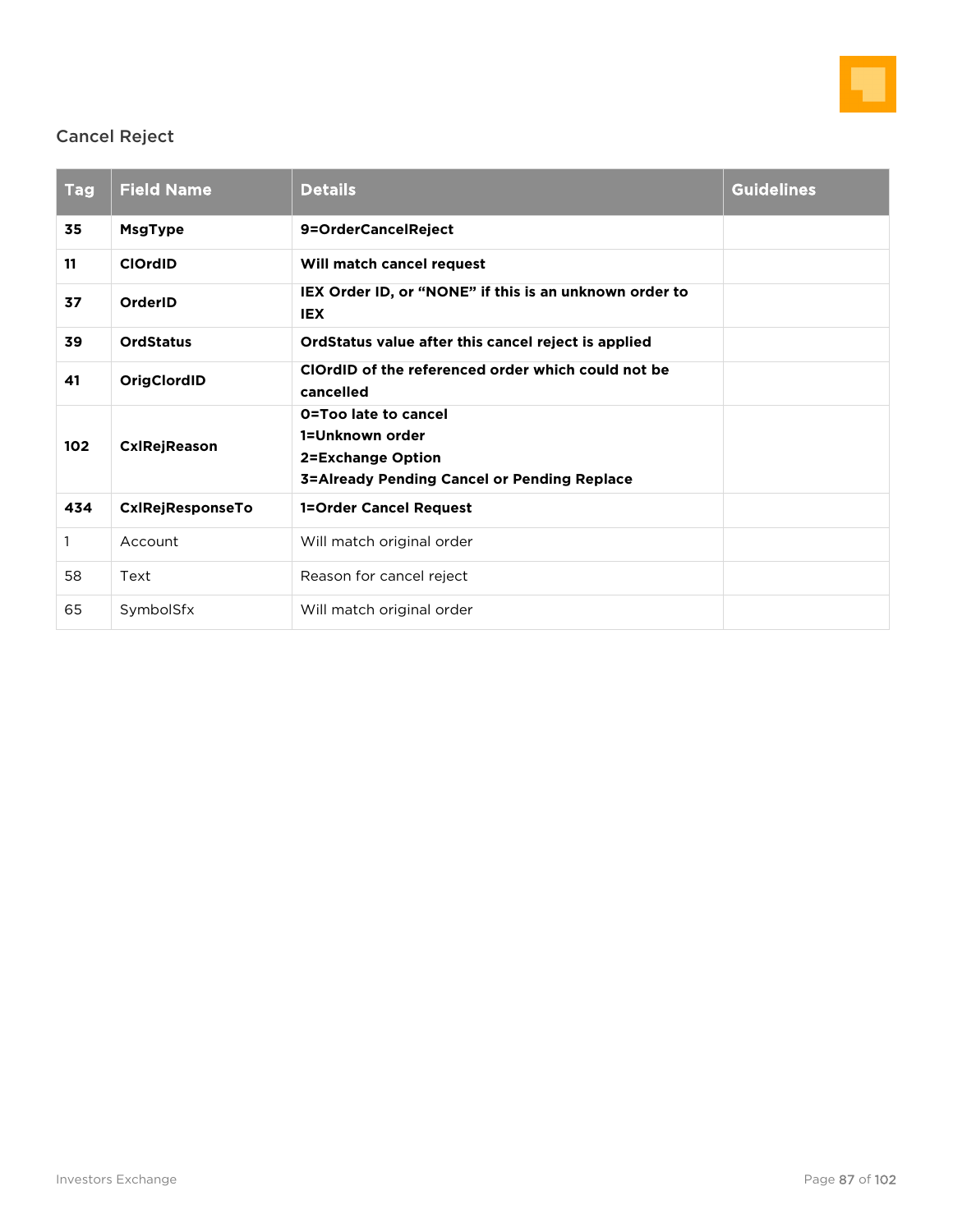

## Replace Reject

| <b>Tag</b>   | <b>Field Name</b>       | <b>Details</b>                                                                                                     | <b>Guidelines</b> |  |
|--------------|-------------------------|--------------------------------------------------------------------------------------------------------------------|-------------------|--|
| 35           | <b>MsgType</b>          | 9=OrderCancelReject                                                                                                |                   |  |
| 11           | <b>ClOrdID</b>          | Will match cancel/replace request                                                                                  |                   |  |
| 37           | OrderID                 | IEX Order ID, or "NONE" if this is an unknown order to<br><b>IEX</b>                                               |                   |  |
| 39           | <b>OrdStatus</b>        | OrdStatus value after this cancel/replace reject is applied                                                        |                   |  |
| 41           | OrigClordID             | ClOrdID of the referenced order which could not be<br>replaced.                                                    |                   |  |
| 102          | <b>CxIRejReason</b>     | O=Too late to cancel<br>1=Unknown order<br>2=Exchange Option<br><b>3=Already Pending Cancel or Pending Replace</b> |                   |  |
| 434          | <b>CxIRejResponseTo</b> | 2=Order Cancel/Replace Request                                                                                     |                   |  |
| $\mathbf{1}$ | Account                 | Will match original order                                                                                          |                   |  |
| 58           | Text                    | Reason for cancel/replace reject                                                                                   |                   |  |
| 65           | SymbolSfx               | Will match original order                                                                                          |                   |  |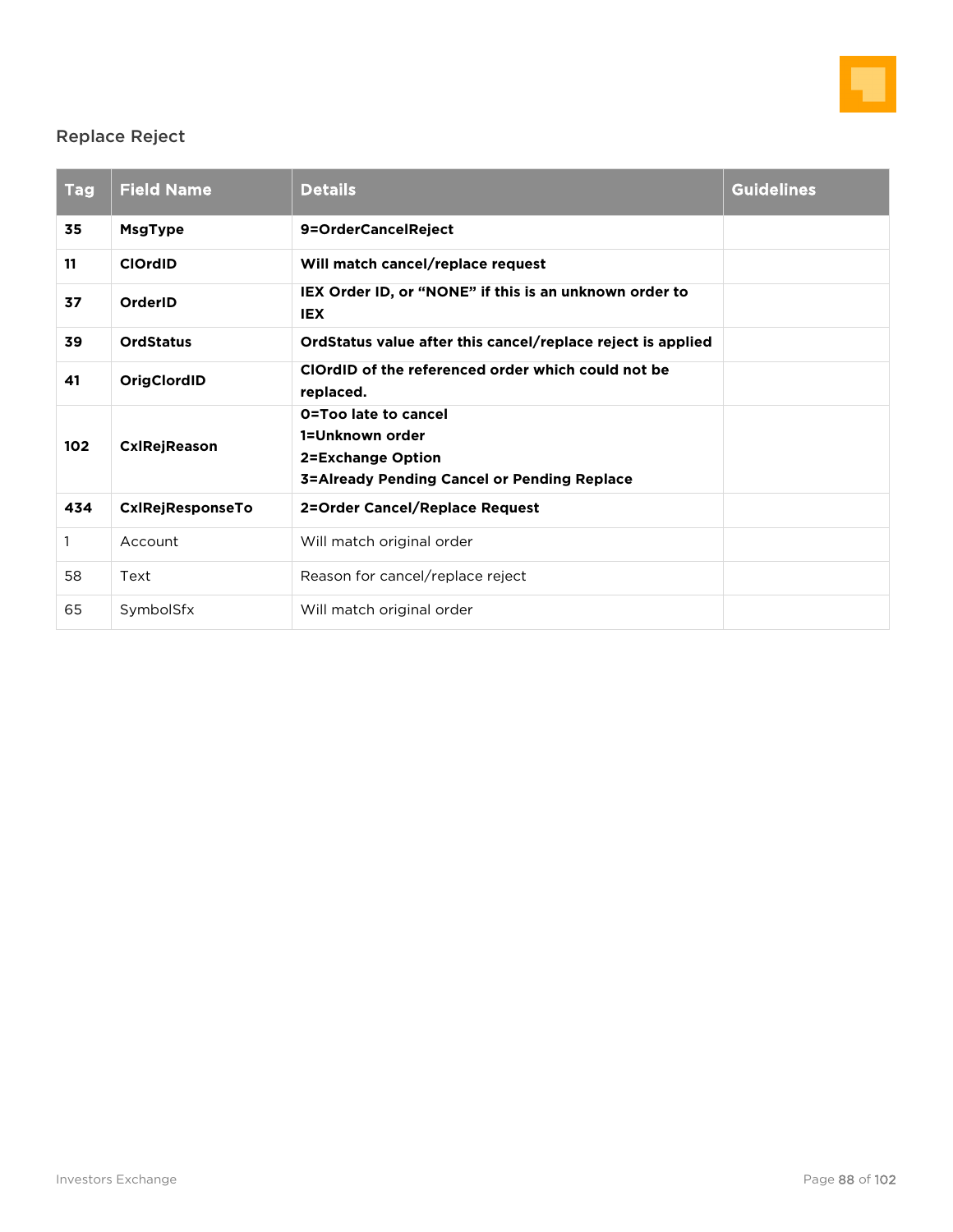

# **DROP COPY**

IEX will provide drop copies to another session specified by the Member. All execution report (35=8) messages from the original order entry line will be sent on the drop copy connection. In addition to the original execution report details, the drop copy messages will contain the below tags to help the Member identify the message sequence from the original order entry session.

| <b>Tag</b> | <b>Field Name</b> | <b>Details</b>                                                                                                                                                                                                                       | <b>Guidelines</b> |
|------------|-------------------|--------------------------------------------------------------------------------------------------------------------------------------------------------------------------------------------------------------------------------------|-------------------|
| 109        | <b>ClientID</b>   | 4 Character MPID if original order was sent via Service<br>Bureau session (i.e., ABCD). 4 Character MPID + 3 digit<br>integer representing original SenderCompID if original<br>order was sent via Direct connection (i.e., ABCD001) |                   |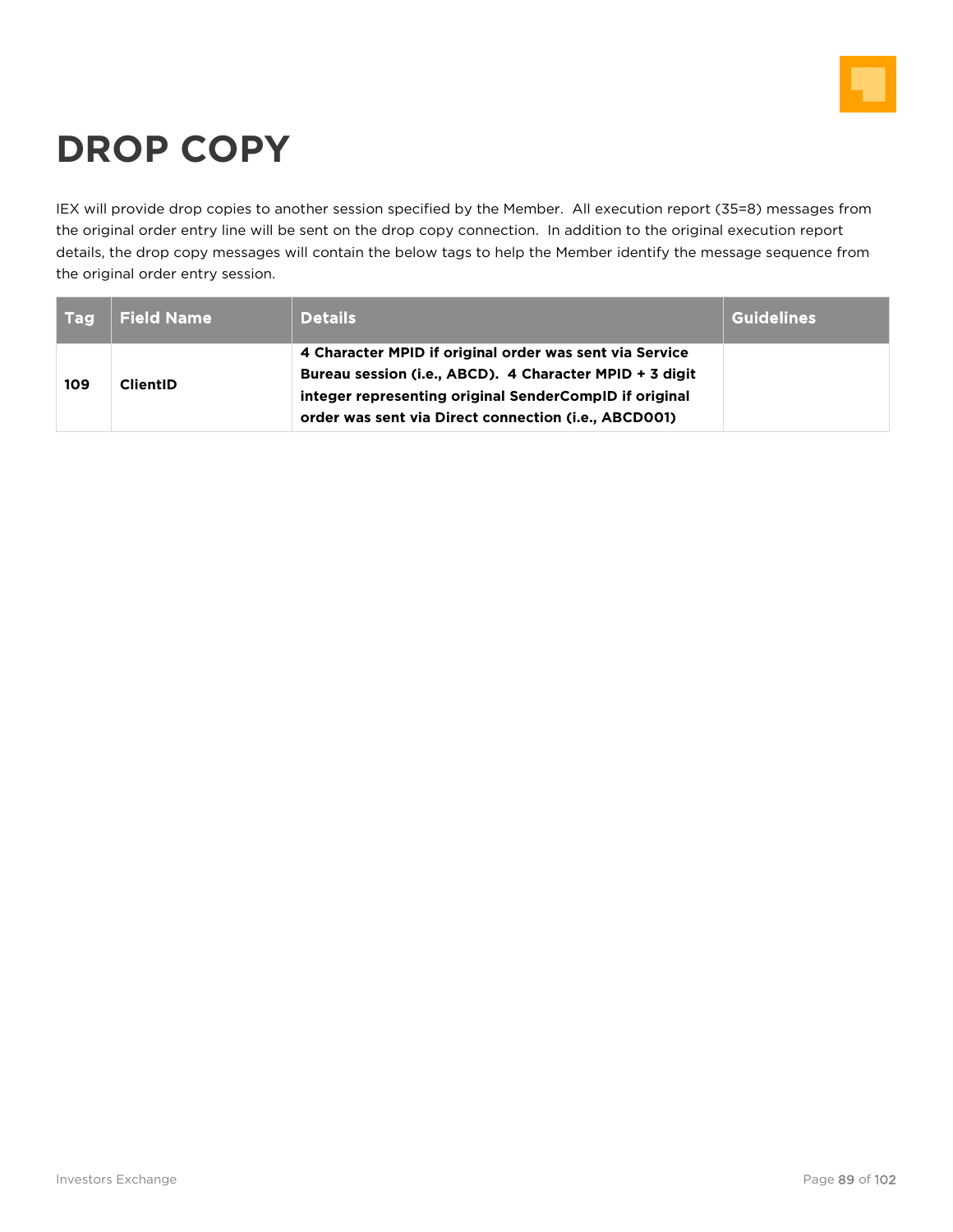

## **APPENDIX A: SYMBOLOGY**

Requires corresponding Symbology election to be enabled at the port level

Suffixes, when needed, are supported using 3 formats: 1) Tag 55 using Nasdaq Integrated 2) Tag 55 using CMS format (with SPACE delimited between the root and suffix) 3) Tag 55/65 using CMS format.

| <b>Security Categorization</b>          | <b>NASDAQ</b><br><b>Integrated</b> | <b>NASDAQ</b><br><b>Example</b> | <b>CMS</b>   | <b>CMS</b><br><b>Concatenated</b><br><b>Example</b> | <b>CMS 55/65</b><br><b>Example</b> |
|-----------------------------------------|------------------------------------|---------------------------------|--------------|-----------------------------------------------------|------------------------------------|
| Called                                  | $\ast$                             |                                 | <b>CL</b>    |                                                     |                                    |
| Class "A"                               | .A                                 | $55 = AKO.A$                    | $\mathsf{A}$ | $55 = AKO$ A                                        | $55 = AKO$<br>$65 = A$             |
| Class "A" Called                        | . $A^*$                            |                                 | ACL          |                                                     |                                    |
| Class "A" Convertible                   | A%                                 |                                 | <b>ACV</b>   |                                                     |                                    |
| Class "A" When Issued                   | .A#                                |                                 | AWI          |                                                     |                                    |
| Class "B"                               | .B                                 |                                 | $\mathsf B$  |                                                     |                                    |
| Convertible                             | %                                  |                                 | <b>CV</b>    |                                                     |                                    |
| Convertible Called                      | %                                  |                                 | <b>CVCL</b>  |                                                     |                                    |
| <b>Emerging Company Marketplace</b>     | $\mathbf{I}$                       |                                 | EC           |                                                     |                                    |
| Partial Paid                            | $^\copyright$                      |                                 | PP           |                                                     |                                    |
| Preferred                               | $\overline{\phantom{a}}$           | 55=MTL-                         | <b>PR</b>    | 55=MTL PR                                           | 55=MTL<br>$65 = PR$                |
| Preferred "A" Called                    | $-A^*$                             |                                 | PRACL        |                                                     |                                    |
| Preferred "A" When Issued               | $-A#$                              |                                 | <b>PRAWI</b> |                                                     |                                    |
| <b>Preferred Called</b>                 | $\overline{\phantom{a}}^*$         |                                 | PRCL         |                                                     |                                    |
| Preferred Class "A"                     | -A                                 | $55 = ABR - A$                  | <b>PRA</b>   | 55=ABR PRA                                          | $55 = ABR$<br>65=PRA               |
| Preferred Class "A" Convertible         | $-A%$                              |                                 | <b>PRACV</b> |                                                     |                                    |
| Preferred Class "A" When<br>Distributed | $- A$ \$                           |                                 | PRAWD        |                                                     |                                    |
| Preferred Class "B"                     | $-B$                               |                                 | PRB          |                                                     |                                    |
| Preferred When Distributed              | -\$                                |                                 | <b>PRWD</b>  |                                                     |                                    |
| Preferred When Issued                   | -#                                 |                                 | <b>PRWI</b>  |                                                     |                                    |
| Rights                                  | $\hat{\phantom{a}}$                |                                 | <b>RT</b>    |                                                     |                                    |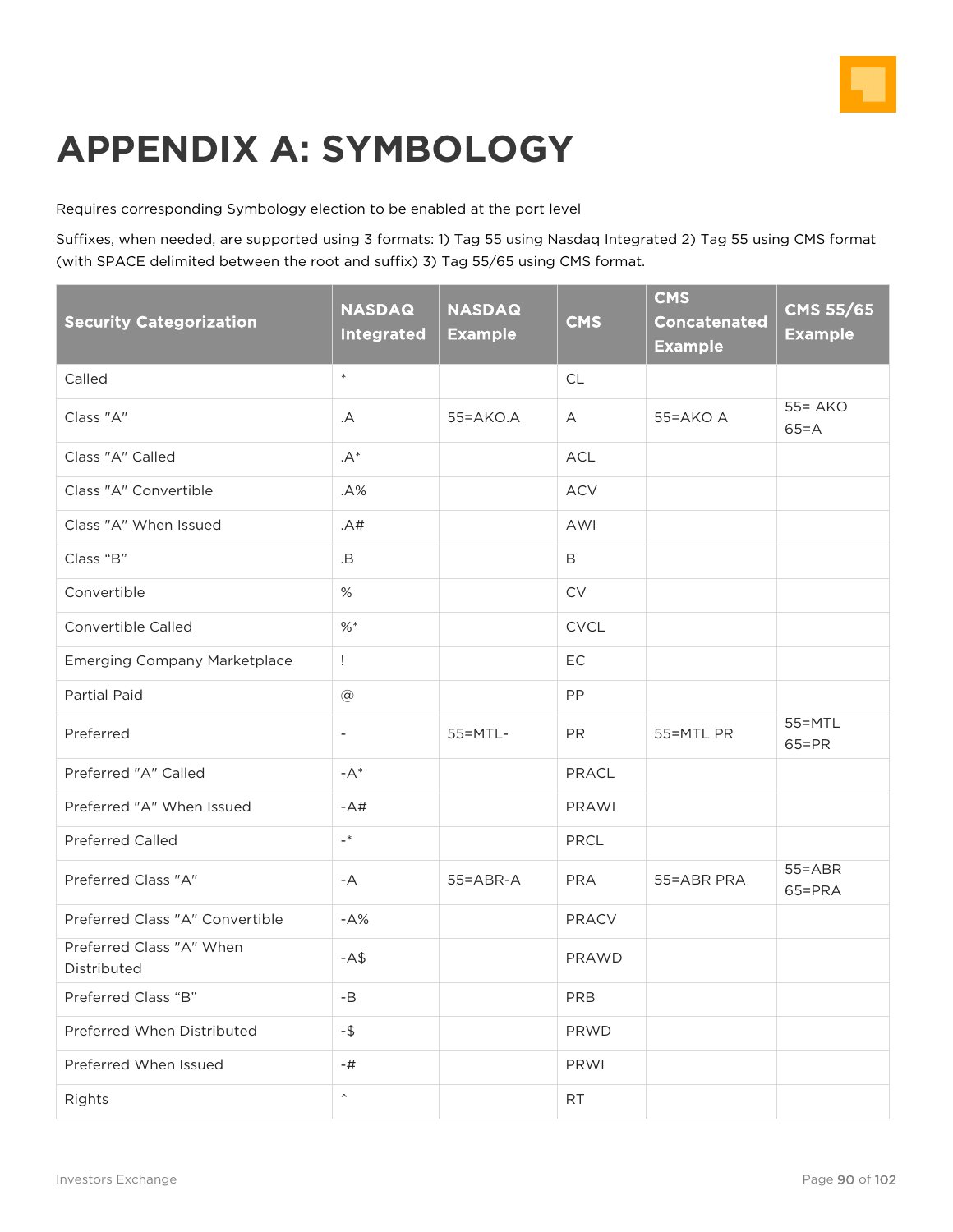

| <b>Security Categorization</b> | <b>NASDAQ</b><br>Integrated | <b>NASDAQ</b><br><b>Example</b> | <b>CMS</b>  | <b>CMS</b><br><b>Concatenated</b><br><b>Example</b> | <b>CMS 55/65</b><br><b>Example</b> |
|--------------------------------|-----------------------------|---------------------------------|-------------|-----------------------------------------------------|------------------------------------|
| Rights When Issued             | $\hat{+}$                   |                                 | <b>RTWI</b> |                                                     |                                    |
| Test                           | $\tilde{\phantom{a}}$       |                                 | <b>TEST</b> |                                                     |                                    |
| Units                          | $=$                         | $55 = GRP =$                    | U           | 55=GRP U                                            | $55 = GRP$<br>$65=U$               |
| Warrant When Issued            | $+#$                        |                                 | WSWI        |                                                     |                                    |
| Warrants                       | $^{+}$                      |                                 | <b>WS</b>   |                                                     |                                    |
| Warrants Class "A"             | $+A$                        |                                 | <b>WSA</b>  |                                                     |                                    |
| Warrants Class "B"             | $+B$                        |                                 | <b>WSB</b>  |                                                     |                                    |
| When Distributed               | \$                          |                                 | <b>WD</b>   |                                                     |                                    |
| When Issued                    | #                           |                                 | WI          |                                                     |                                    |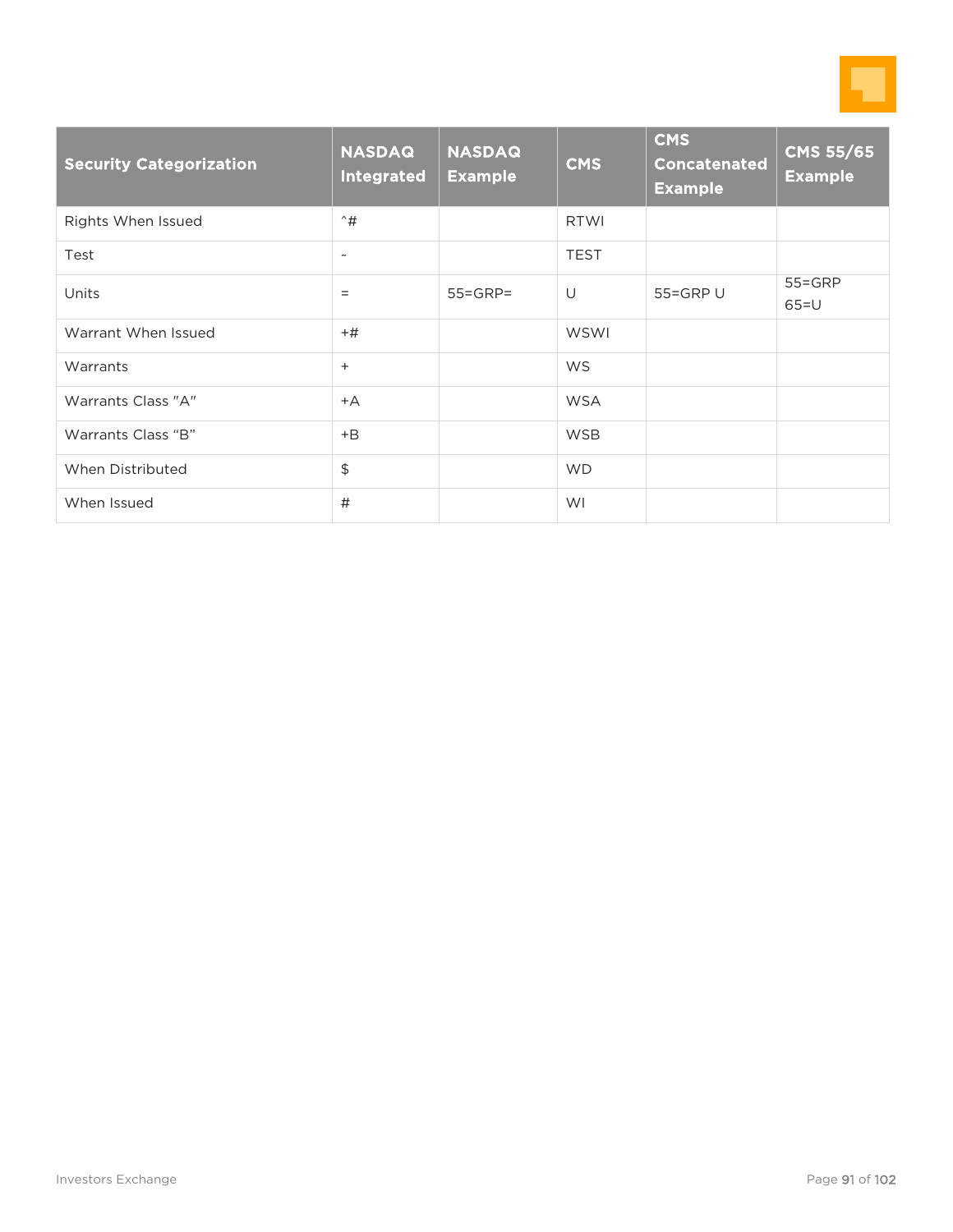

# **APPENDIX B: COMMON CERTIFICATION ISSUES**

- Not sending required tag ExecInst (18)
- IEX Market orders sent with a TIF (59) of GTT (only accepted TIFs are IOC, FOK, or DAY)
- Routable Market orders sent with a TIF (59) of Day, GTT, or FOK (only accepted TIF is IOC)
- Using Minimum Quantity (110) with any routing instructions
- Using Minimum Quantity (110) with FOK TIF (59)
- Midpoint Peg Order (18=M), Primary Peg Order (18=R), Discretionary Peg Order (18=d) sent without the value "P" sent in OrdType (40)
- ISO orders (18=f, y) with anything other than OrdType (40)=2(Limit) and TIF (59)=3(IOC)
- Not enabling case sensitivity for ExecID (17)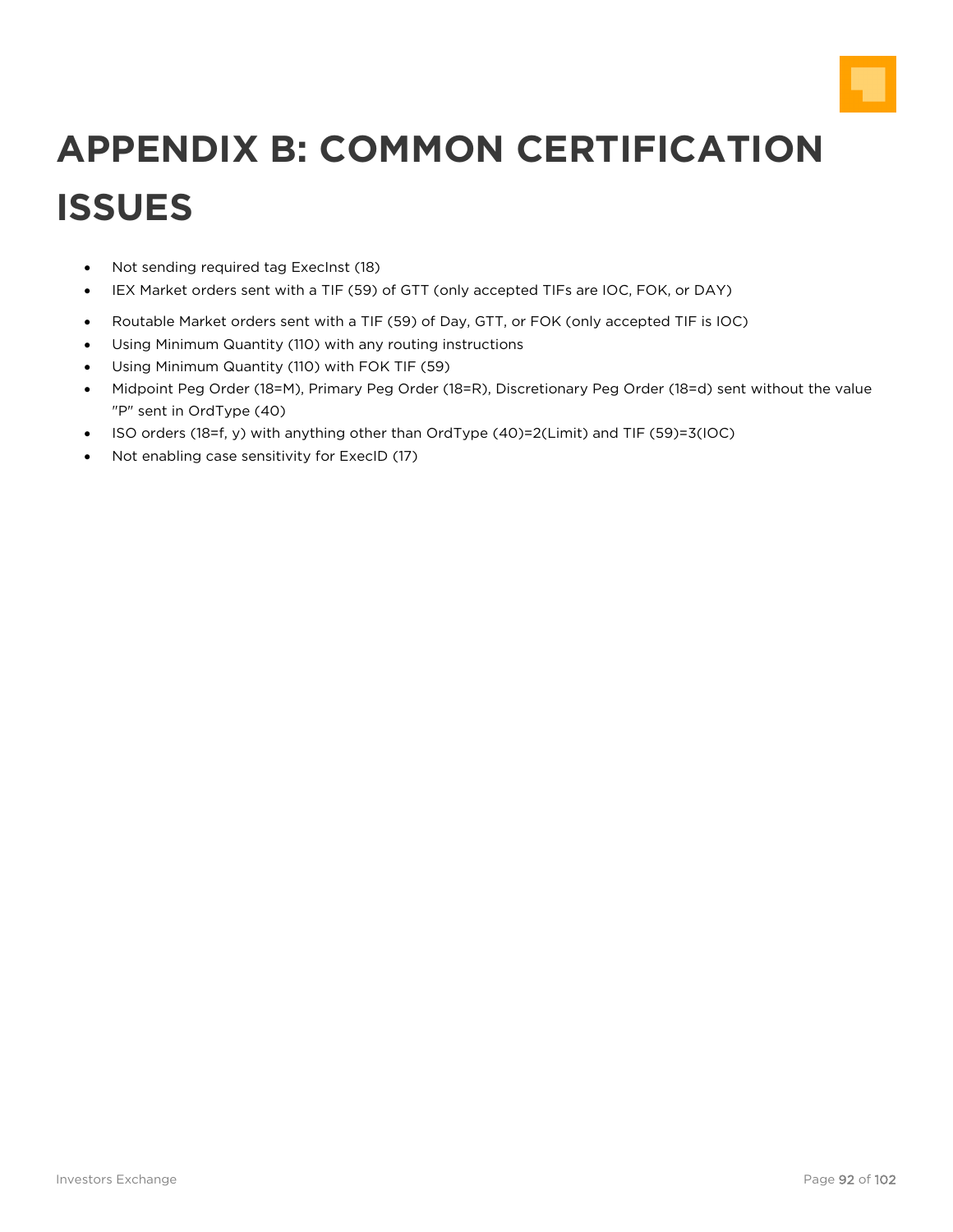

## **APPENDIX C: ORDER REJECT REASONS**

| <b>Tag</b> | <b>Field Name</b> | <b>Details</b>                                                                                                              | <b>Guidelines</b>                                                                               |
|------------|-------------------|-----------------------------------------------------------------------------------------------------------------------------|-------------------------------------------------------------------------------------------------|
| 103        | OrdRejReason      | 0=Broker option<br>1=Unknown symbol<br>2=Exchange closed<br>3=Order exceeds limit<br>4=Too late to enter<br>5=Unknown order | Code to identify reason for order rejection.                                                    |
| 58         | Text              |                                                                                                                             | Description of reason for order rejection, to be<br>sent in conjunction with OrdRejReason (103) |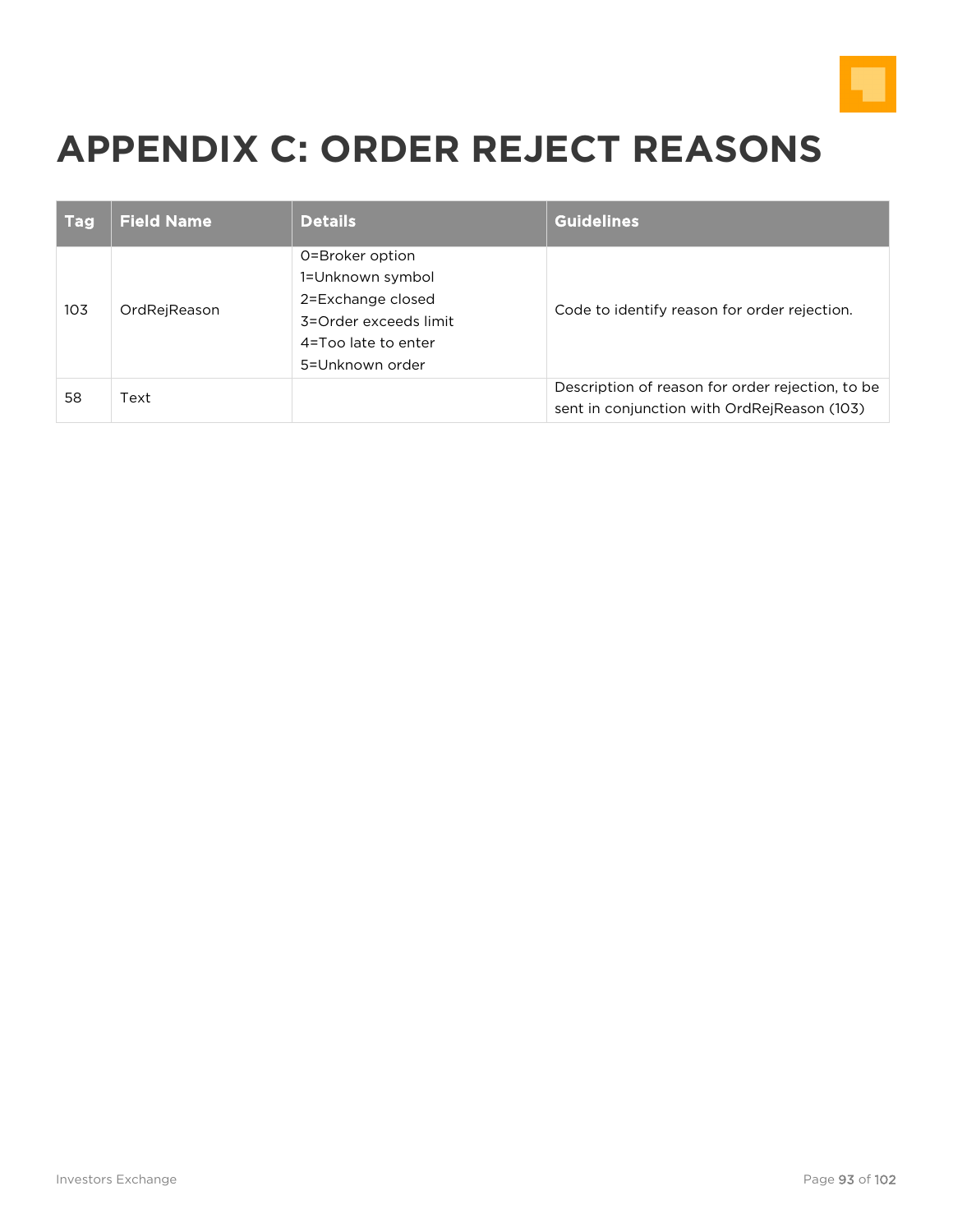

## **APPENDIX D: LAST MARKET VALUES**

| <b>Venue</b>               | LastMkt<30> |
|----------------------------|-------------|
| <b>Investors Exchange</b>  | <b>IEXG</b> |
| New York Stock Exchange    | <b>XNYS</b> |
| <b>NYSE Arca</b>           | <b>ARCX</b> |
| <b>NYSE American</b>       | <b>XASE</b> |
| <b>NYSE Chicago</b>        | <b>XCHI</b> |
| <b>NYSE National</b>       | <b>XCIS</b> |
| Cboe BZX Exchange          | <b>BATS</b> |
| Cboe BYX Exchange          | <b>BATY</b> |
| Cboe EDGA Exchange         | <b>EDGA</b> |
| Cboe EDGX Exchange         | <b>FDGX</b> |
| Nasdag Stock Exchange      | <b>XNGS</b> |
| Nasdaq BX                  | <b>XBOS</b> |
| Nasdag PSX                 | <b>XPHI</b> |
| Long Term Stock Exchange   | LTSE        |
| MFMX I I C                 | <b>MFMX</b> |
| <b>MIAX Pearl Equities</b> | EPRL        |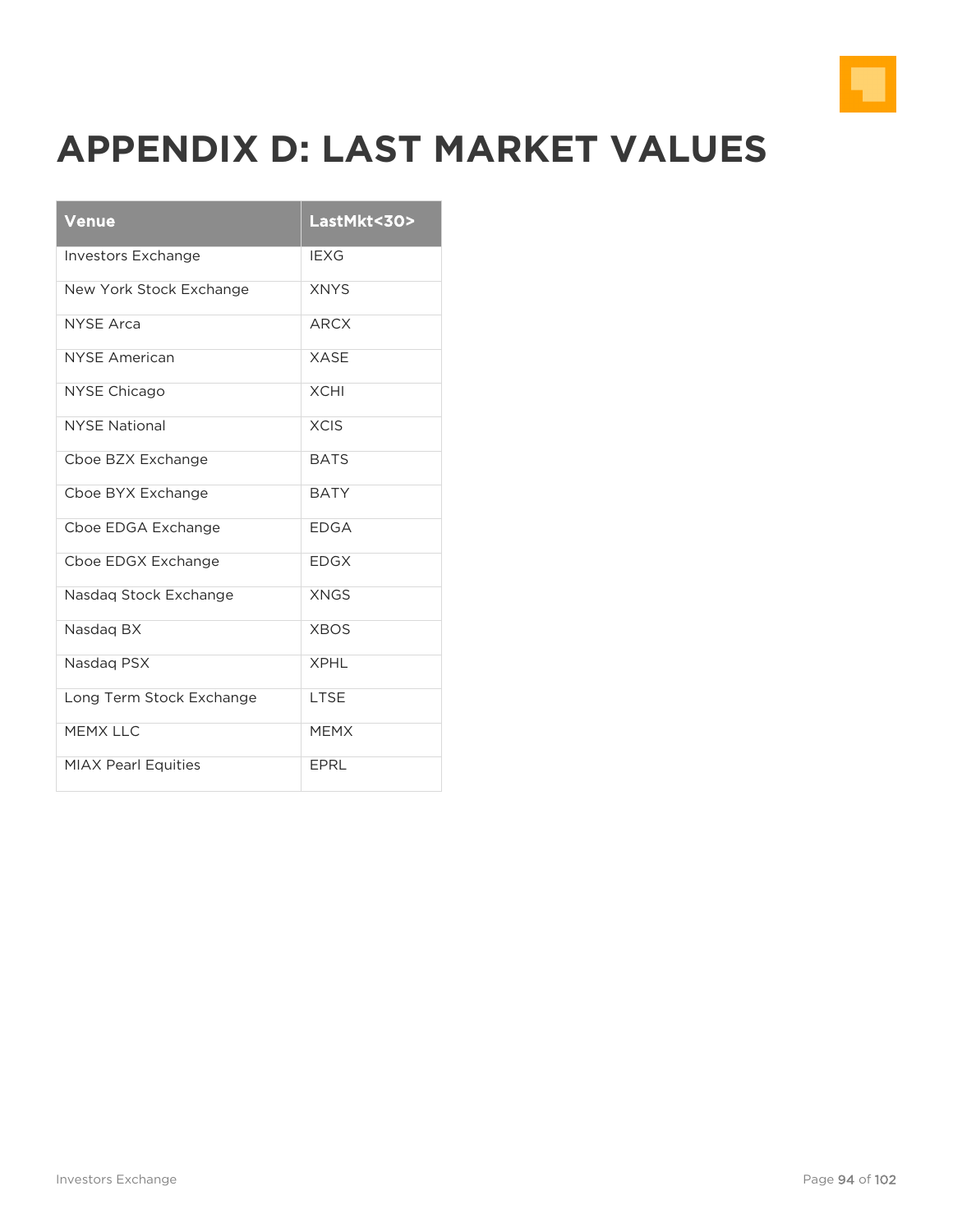## **APPENDIX E: TIF MATRIX**

|                               |                                                             |                                        |                                |                   |                   | $(40 = 1)$ Market |                            |                   |                                           |                          |                   |                   |                                          | $(40 = 2)$ Limit    |                            |                     |                                            |                           |                                     |                                     |                                           | $(40 = P)$ Pegged                  |                            |                                     |                                    |
|-------------------------------|-------------------------------------------------------------|----------------------------------------|--------------------------------|-------------------|-------------------|-------------------|----------------------------|-------------------|-------------------------------------------|--------------------------|-------------------|-------------------|------------------------------------------|---------------------|----------------------------|---------------------|--------------------------------------------|---------------------------|-------------------------------------|-------------------------------------|-------------------------------------------|------------------------------------|----------------------------|-------------------------------------|------------------------------------|
|                               |                                                             | $(59 = 2)$ At the<br>Open              | $(59 = 3)$<br>IOC              | $(59 = 4)$<br>FOK | $(59 = 5)$<br>GTX | $(59 = 6)$<br>GTT | $59 = 7$ ) At the<br>Close | $(59 = M)$<br>SYS | $(59 = 0)$<br>Day                         | $59 = 2)$ At the<br>Open | $(59 = 3)$<br>IOC | $(59 = 4)$<br>FOK | $(59 = 5)$<br>GTX                        | $(59 = 6)$<br>GTT   | $59 = 7$ ) At the<br>Close | $(59 = M)$<br>SYS   | $(59 = 0)$<br>Day                          | $(59 = 2)$ At the<br>Open | $(59 = 3)$<br><b>IOC</b>            | $(59 = 4)$<br>FOK                   | $(59 = 5)$<br>GTX                         | $(59 = 6)$<br>GTT                  | $(59 = 7)$ At the<br>Close | $(59 - M)$<br>SYS                   | $(59 = 0)$<br>Day                  |
|                               | 8 = M ) Midpoint Peg                                        | Reject                                 | Reject                         | Reject            | Reject            | Reject            | Reject                     | Reject            | Reject                                    | Reject                   | <b>Reject</b>     | Reject            | Reject                                   | Reject              | Reject                     | Reject              | <b>Reject</b>                              | Reject                    | Reject                              | Reject                              | Reject                                    | Reject                             | Reject                     | Reject                              | eue until Ope                      |
|                               | 8 = R) Primary Peg                                          | Reject                                 | Reject                         | Reject            | Reject            | Reject            | Reject                     | Reject            | Reject                                    | Reject                   | Reject            | Reject            | Reject                                   | Reject              | Reject                     | Reject              | Reject                                     | Reject                    | Reject                              | Reject                              | Reject                                    | Reject                             | Reject                     | Reject                              | eue until Ope                      |
|                               | 8 = () Discretionary Peg                                    | Reject                                 | Reject                         | Reject            | Reject            | Reject            | Reject                     | Reject            | Reject                                    | Reject                   | Reject            | Reject            | Reject                                   | Reject              | Reject                     | Reject              | Reject                                     | Reject                    | Reject                              | Reject                              | Reject                                    | Reject                             | Reject                     | Reject                              | eue until Ope                      |
|                               | [8 = 2] Corporate D-Peg                                     | Reject                                 | Reiect                         | Reject            | Reject            | Reject            | Reject                     | Reject            | Reject                                    | Reject                   | Relect            | Reject            | Reject                                   | Reject              | Reject                     | Reject              | Reject                                     | Reject                    | Reject                              | Reject                              | Reject                                    | Reject                             | Reject                     | Reject                              | ueue until firs<br>last sale       |
| <b>Pre-Market Session!</b>    | 8 = 1) Discretionary Limit                                  | Reject                                 | Reiect                         | Reject            | Reject            | Reject            | Reject                     | Reject            | Reject                                    | Reject                   | Reject            | Reject            | Reject                                   | Reject              | Reject                     | Reject              | ieue u<br><b>Auction</b><br>Open           | Reject                    | Reject                              | Reject                              | Reject                                    | Reject                             | Reject                     | Reject                              | Reject                             |
|                               | 8 = (1) Market Maker Peg                                    | Reject                                 | Reject                         | Reject            | Reject            | Reject            | Reject                     | Reject            | Reject                                    | Reject                   | Reject            | Reject            | Reject                                   | Reject              | Reject                     | Reject              | Reject                                     | Reject                    | Reject                              | Reject                              | Reject                                    | Reject                             | Reject                     | Reject                              | eue until Ope                      |
|                               | 8 = 0) Offset Peg                                           | Reject                                 | Reject                         | Reject            | Reject            | Reject            | Reject                     | Reject            | Reject                                    | Reject                   | Reject            | Reject            | Reject                                   | Reject              | Reject                     | Reject              | Reject                                     | Reject                    | Reject                              | Reject                              | Reject                                    | Reject                             | Reject                     | Reject                              | eue until Ope                      |
|                               | $18 = f \sin 0$                                             | Reject                                 | Reiect                         | Reject            | Reject            | Reject            | Reject                     | Reject            | Reject                                    | Reject                   | IOC               | Reject            | Reject                                   | Reject              | Reject                     | Reject              | Reject                                     | Reject                    | Reject                              | Reject                              | Reject                                    | Reject                             | Reject                     | Reject                              | Reject                             |
|                               | $18 = 1$ ) Trade-At ISO                                     | Reject                                 | Reject                         | Reject            | Reject            | Reject            | Reject                     | Reject            | Reject                                    | Reject                   | IOC               | Reject            | Reject                                   | Reject              | Reject                     | Reject              | Reject                                     | Reject                    | Reject                              | Reject                              | Reject                                    | Reject                             | Reject                     | Reject                              | Reject                             |
|                               | 18 =   Standard, "EX Only"                                  | <b>Dueue</b> unt<br>Opening<br>Auction | Reject                         | Reject            | Reject            | Reject            |                            | Reject            | <b>RIADA DE</b><br><b>Auction</b><br>Open |                          | IOC               | <b>FOK</b>        | <b>UAUA UN</b><br><b>Auction</b><br>Onen | <b>GTT</b>          |                            | SYS                 | <b>DATIA TIP</b><br><b>Auction</b><br>Onen | Reject                    | Reject                              | Reject                              | Reject                                    | Reject                             | Reject                     | Reject                              | Reject                             |
|                               | 18 = (1) Router ('r' and 't') accepted &<br>mverted to 'u'l | Reject                                 | Reject                         | Reject            | Reject            | Reject            | Reject                     | Reject            | Reject                                    | Reject                   | <b>IOC</b>        | Reject            | ueue uni<br>Auction<br>Onen              | GTT                 | Reject                     | SYS.                | jeue un<br>Auction<br>Onen                 | Reject                    | Reject                              | Reject                              | Reject                                    | Reject                             | Reject                     | Reject                              | Reject                             |
|                               |                                                             |                                        |                                |                   |                   |                   |                            |                   |                                           |                          |                   |                   |                                          |                     |                            |                     |                                            |                           |                                     |                                     |                                           |                                    |                            |                                     |                                    |
|                               | 8 = M ) Midpoint Peg                                        | Reject                                 | Reject                         | Reject            | Reject            | Reject            | Reject                     | Reject            | Reject                                    | Reject                   | Reject            | Reject            | Reject                                   | Reject              | Reject                     | Reject              | Reject                                     | Reject                    | IOC                                 | FOK                                 | GTX(Expire @<br>4:00                      | <b>STT</b> (Expire (<br>4:00       | Reject                     | SYS (Expire &<br>4:00               | DAY                                |
|                               | 18 = M ) Midpoint Peg<br>9416 = R) Retail Order             | Reject                                 | Reject                         | Reject            | Reject            | Reiect            | Reject                     | Reject            | Reject                                    | Reject                   | Reject            | Reject            | Reject                                   | Reject              | Reject                     | Reject              | Reject                                     | Reject                    | <b>IOC</b>                          | FOK                                 | Processed as<br>Vidooint Per              | Processed as<br>Midpoint Per       | Reject                     | Processed a<br>Midpoint Per         | Processed as<br>Midpoint Peg       |
|                               | 18 = R) Primary Peg                                         | Reject                                 | Reiect                         | Reject            | Reject            | Reiect            | Reject                     | Reject            | Reject                                    | Reject                   | Reject            | Reject            | Reject                                   | Reject              | Reject                     | Reject              | Reject                                     | Reject                    | <b>IOC</b>                          | FOK                                 | GTX(Expire (<br>4:001                     | GTT (Expire<br>4:001               | Reject                     | SYS (Expire 6<br>4:001              | <b>DAY</b>                         |
|                               | 18 = 1) Discretionary Peg                                   | Reject                                 | Reject                         | Reject            | Reject            | Reject            | Reject                     | Reject            | Reject                                    | Reject                   | Reject            | Reject            | Reject                                   | Reject              | Reject                     | Reject              | Reiect                                     | Reject                    | 10 <sup>c</sup>                     | <b>FOK</b>                          | GTX(Expire @<br>4:001                     | GTT (Expire<br>4:001               | Reject                     | SYS (Expire 6<br>4:00               | <b>DAY</b>                         |
|                               | 18 = 1) Discretionary Peg<br>9416 = R   Retail Order        | Reject                                 | Reject                         | Reject            | Reject            | Reject            | Reject                     | Reject            | Reject                                    | Reject                   | Reject            | Reject            | Reject                                   | Reject              | Reject                     | Reject              | Reject                                     | Reject                    | <b>IOC</b>                          | <b>FOK</b>                          | <b>Processed as</b><br><b>retionary R</b> | Processed as<br><b>Interionary</b> | Reject                     | <b>Processed as</b><br>cretionary I | <b>Processed as</b><br>retionary P |
|                               | 18 = M ) Midpoint Peg<br>$9416 = 1$ RLP Order               | Reject                                 | Reject                         | Reject            | Reject            | Reject            | Reject                     | Reject            | Reject                                    | Reject                   | Reject            | Reject            | Reject                                   | Reject              | Reject                     | Reject              | Reject                                     | Reject                    | <b>Processed as</b><br>Midpoint Peg | <b>Processed as</b><br>Midpoint Per | GTX (Expire 6<br>4:00                     | GTT (Expire 6<br>4:001             | Reject                     | SYS (Expire @<br>4:001              | <b>DAY</b>                         |
| <b>Regular Market Session</b> | 18 = 2) Corporate D-Peg                                     | Reject                                 | Reiect                         | Reject            | Reject            | Reject            | Reject                     | Reject            | Reject                                    | Reject                   | Reject            | Reject            | Reject                                   | Reject              | Reject                     | Reject              | Reject                                     | Reject                    | <b>IOC</b>                          | FOK                                 | GTX (Expire<br>4:001                      | <b>STT (Expire</b><br>4:001        | Reject                     | SYS (Expire<br>4:001                | DAY                                |
|                               | 18 = 1) Discretionary Limit                                 | Reject                                 | Reject                         | Reject            | Reject            | Reject            | Reject                     | Reject            | Reject                                    | Reject                   | Reject            | Reject            | <b>STX</b> (Expi<br>@4:00)               | TT (Expir<br>@4:00) | Reject                     | YS (Expi<br>@ 4:00) | ty (Expir<br>@4:00)                        | Reject                    | Reject                              | Reject                              | Reject                                    | Reject                             | Reject                     | Reject                              | Reject                             |
|                               | 18 = Q) Market Maker Peg                                    | Reject                                 | Reject                         | Reject            | Reject            | Reject            | Reject                     | Reject            | Reject                                    | Reject                   | Reject            | Reject            | Reject                                   | Reject              | Reject                     | Reject              | Reject                                     | Reject                    | Reject                              | Reject                              | Reject                                    | Reject                             | Reject                     | Reject                              | DAY                                |
|                               | 18 = 0) Offset Peg                                          | Reject                                 | Reject                         | Reject            | Reject            | Reject            | Reject                     | Reject            | Reject                                    | Reject                   | Reject            | Reject            | Reject                                   | Reject              | Reject                     | Reject              | Reject                                     | Reject                    | Reject                              | Reject                              | <b>GTX</b> (Expire @<br>4:001             | <b>STT</b> (Expire (<br>4:001      | Reject                     | SYS (Expire 6<br>4:001              | DAY                                |
|                               | $18 = 180$                                                  | Reject                                 | Reiect                         | Reject            | Reiect            | Reject            | Reject                     | Reject            | Reject                                    | Reject                   | IOC               | Reject            | Reject                                   | Reiect              | Reject                     | Reject              | Reiect                                     | Reject                    | Reject                              | Reject                              | Reject                                    | Reject                             | Reject                     | Reject                              | Reject                             |
|                               | 18 = 1 Trade-At ISO                                         | Reject                                 | Reject                         | Reject            | Reject            | Reject            | Reject                     | Reject            | Reject                                    | Reject                   | IOC               | Reject            | Reject                                   | Reject              | Reject                     | Reject              | Reject                                     | Reject                    | Reject                              | Reject                              | Reject                                    | Reject                             | Reject                     | Reject                              | Reject                             |
|                               | 18=1) Standard, "IEX Only"                                  | Reject                                 | IOC                            | FOK               | Reject            | Reject            |                            | Reject            | ocessed<br><b>TOC</b>                     | Reject                   | IOC               | FOK               | GTX                                      | GTT                 | Cosin<br>Auctio            | SYS                 | av (Expir<br>@4:001                        | Reject                    | Reject                              | Reject                              | Reject                                    | Reject                             | Reject                     | Reject                              | Reject                             |
|                               | 18 = u) Router ('r' and 't') accepted &<br>l'u' at bert     | Reject                                 | <b>rocessed</b><br><b>KIOC</b> | Reject            | Reject            | Reject            | Reject                     | Reject            | <b>rocessed</b><br>TOC*                   | Reject                   | IOC               | Reject            | GTX                                      | GTT                 | Reject                     | <b>SYS</b>          | ay (Expir<br>@ 4:00)                       | Reject                    | Reject                              | Reject                              | Reject                                    | Reject                             | Reject                     | Reject                              | Reject                             |
|                               |                                                             |                                        |                                |                   |                   |                   |                            |                   |                                           |                          |                   |                   |                                          |                     |                            |                     |                                            |                           |                                     |                                     |                                           |                                    |                            |                                     |                                    |
|                               | 8 = M ) Midpoint Peg                                        | Reject                                 | Reject                         | Reject            | Reject            | Reject            | Reject                     | Reject            | Reject                                    | Reject                   | Reject            | Reject            | Reject                                   | Reject              | Reject                     | Reject              | Reject                                     | Reject                    | Reject                              | Reject                              | Reject                                    | Reject                             | Reject                     | Reject                              | Reject                             |
|                               | 8 = R) Primary Peg                                          | Reject                                 | Reject                         | Reject            | Reject            | Reject            | Reject                     | Reject            | Reject                                    | Reject                   | Reject            | Reject            | Reject                                   | Reject              | Reject                     | Reject              | Reject                                     | Reject                    | Reject                              | Reject                              | Reject                                    | Reject                             | Reject                     | Reject                              | Reject                             |
|                               | 8 = d) Discretionary Peg                                    | Reject                                 | Reject                         | Reject            | Reject            | Reject            | Reject                     | Reject            | Reject                                    | Reject                   | Reject            | Reject            | Reject                                   | Reject              | Reject                     | Reject              | Reject                                     | Reject                    | Reject                              | Reject                              | Reject                                    | Reject                             | Reject                     | Reject                              | Reject                             |
|                               | 18 = 2) Corporate D-Peg                                     | Reject                                 | Reject                         | Reject            | Reject            | Reject            | Reject                     | Reject            | Reject                                    | Reject                   | Reject            | Reject            | Reject                                   | Reject              | Reject                     | Reject              | Reject                                     | Reject                    | Reject                              | Reject                              | Reject                                    | Reject                             | Reject                     | Reject                              | Reject                             |
| Post-Market Session           | 8 = 1) Discretionary Limit                                  | Reject                                 | Reject                         | Reject            | Reject            | Reject            | Reject                     | Reject            | Reject                                    | Reject                   | Reject            | Reject            | Reject                                   | Reject              | Reject                     | Reject              | Reject                                     | Reject                    | Reject                              | Reject                              | Reject                                    | Reject                             | Reject                     | Reject                              | Reject                             |
|                               | 8 = Q) Market Maker Peg                                     | Reject                                 | Reject                         | Reject            | Reject            | Reject            | Reject                     | Reject            | Reject                                    | Reject                   | <b>Reject</b>     | Reject            | Reject                                   | Reject              | Reject                     | Reject              | Reject                                     | Reject                    | Reject                              | Reject                              | Reject                                    | Reject                             | Reject                     | Reject                              | Reject                             |
|                               | 8 = 0) Offset Peg                                           | Reject                                 | Reject                         | Reject            | Reject            | Reject            | Reject                     | Reject            | Reject                                    | Reject                   | Reject            | Reject            | Reject                                   | Reject              | Reject                     | Reject              | Reject                                     | Reject                    | Reject                              | Reject                              | Reject                                    | Reject                             | Reject                     | Reject                              | Reject                             |
|                               | $18 = 180$                                                  | Reject                                 | Reject                         | Reject            | Reject            | Reject            | Reject                     | Reject            | Reject                                    | Reject                   | <b>IOC</b>        | Reject            | Reject                                   | Reject              | Reject                     | Reject              | Reject                                     | Reject                    | Reject                              | Reject                              | Reject                                    | Reject                             | Reject                     | Reject                              | Reject                             |
|                               | 18 = 1 ) Trade-At ISO                                       | Reject                                 | Reject                         | Reject            | Reject            | Reject            | Reject                     | Reject            | Reject                                    | Reject                   | <b>IOC</b>        | Reject            | Reject                                   | <b>Reject</b>       | Reject                     | Reject              | Reject                                     | Reject                    | Reject                              | Reject                              | Reject                                    | Reject                             | Reject                     | Reject                              | Reject                             |
|                               | 18 =   Standard, "IEX Only"                                 | Reject                                 | Reject                         | Reject            | Reject            | Reject            | Reject                     | Reject            | Reject                                    | Reject                   | <b>IOC</b>        | <b>FOK</b>        | <b>GTX</b>                               | GTT                 | Reject                     | SYS                 | Reject                                     | Reject                    | Reject                              | Reject                              | Reject                                    | Reject                             | Reject                     | Reject                              | Reject                             |
|                               | 18 = u) Router (r,s,t) accepted &<br>nverted to (u)         | Reject                                 | Reject                         | Reject            | Reject            | Reject            | Reject                     | Reject            | Reject                                    | Reject                   | IOC               | Reject            | GTX                                      | GTT                 | Reject                     | <b>SYS</b>          | Reject                                     | Reject                    | Reject                              | Reject                              | Reject                                    | Reject                             | Reject                     | Reject                              | Reject                             |

*\*IEX Members must request that their order-entry session(s) be enabled to accept Market Orders with a TIF of Day. These will be processed as IOC TIF.*

1 iEX Membersmust request hat their order-entry sesion(s) be enabled to participate of the Archivestre and Post-Market Essions: the enable states and the material property research in the state of the state of the state of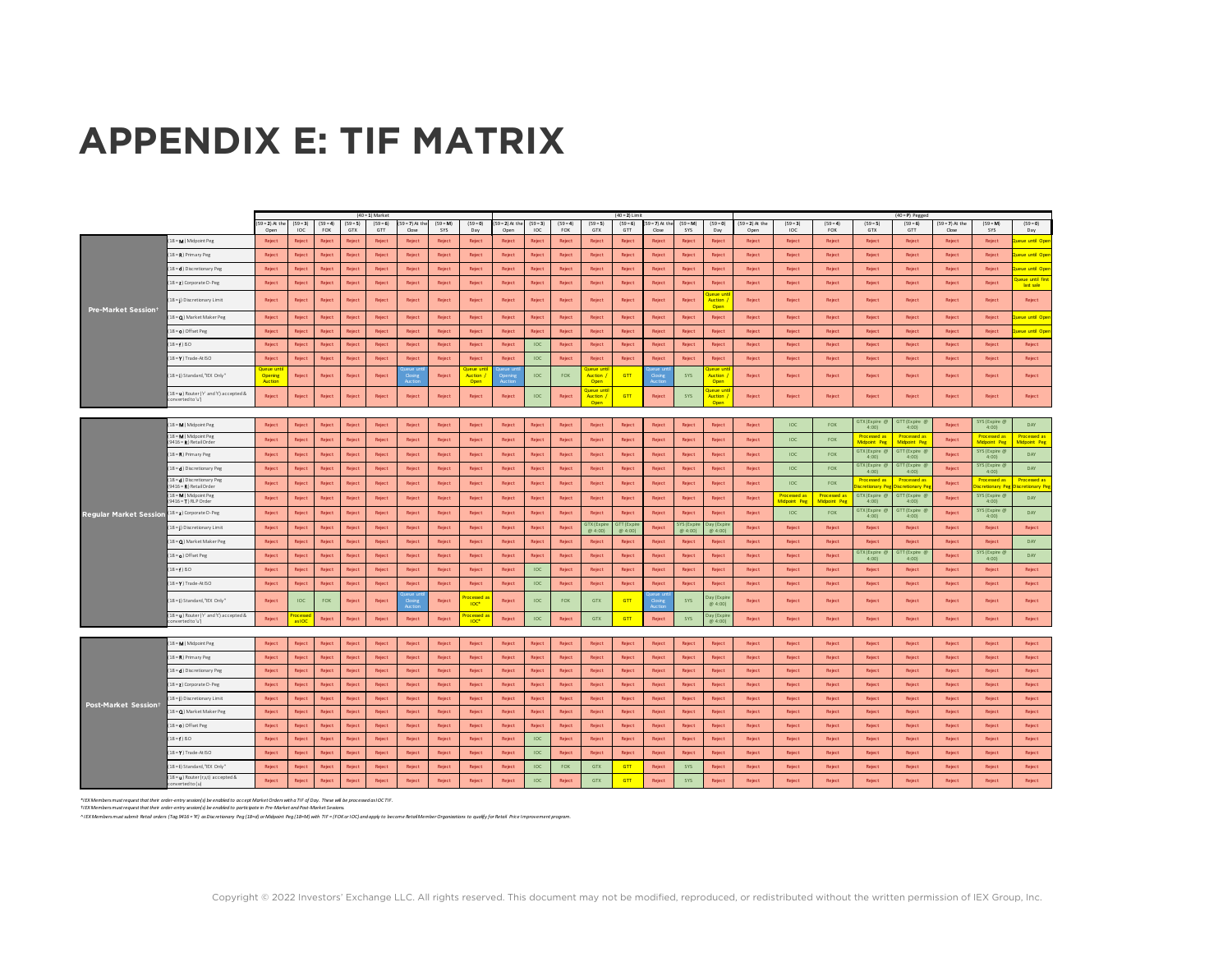## **APPENDIX F: TAG MAPPING**

If LastMkt is a non-IEX market, TradeLiquidityIndicator (9730) and FeeCode (9882) will pass through the value sent by that market center. Below is the mapping from the away market center into either TradeLiquidityIndicator (9730) or FeeCode (9882):

| <b>Venue</b>                   | LastMkt<30> | TradeLiquidityIndicator<9730>  | FeeCode<9882>  |
|--------------------------------|-------------|--------------------------------|----------------|
| <b>New York Stock Exchange</b> | <b>XNYS</b> | BillingIndicator               | N/A            |
| <b>NYSE Arca</b>               | <b>ARCX</b> | LiquidityIndicator (9730)      | N/A            |
| <b>NYSE American</b>           | <b>XASE</b> | LiquidityIndicator (9730)      | N/A            |
| <b>NYSE National</b>           | <b>XCIS</b> | LiquidityIndicator (9730)      | N/A            |
| <b>NYSE Chicago</b>            | <b>XCHI</b> | LastLiquidityInd (851)         | N/A            |
| Cboe BZX Exchange              | <b>BATS</b> | TradeLiquidityIndicator (9730) | FeeCode (9882) |
| Cboe BYX Exchange              | <b>BATY</b> | TradeLiquidityIndicator (9730) | FeeCode (9882) |
| Cboe EDGA Exchange             | <b>EDGA</b> | TradeLiquidityIndicator (9730) | FeeCode (9882) |
| Cboe EDGX Exchange             | <b>EDGX</b> | TradeLiquidityIndicator (9730) | FeeCode (9882) |
| <b>Nasdag Stock Exchange</b>   | <b>XNGS</b> | LiquidityFlag (9882)           | N/A            |
| <b>Nasdag BX</b>               | <b>XBOS</b> | LiquidityFlag (9882)           | N/A            |
| <b>Nasdag PSX</b>              | <b>XPHL</b> | LiquidityFlag (9882)           | N/A            |
| Long Term Stock Exchange       | LTSE        | LiquidityIndicator (9730)      | N/A            |
| <b>MEMX LLC</b>                | <b>MEMX</b> | LastLiquidityInd (851)         | N/A            |
| <b>MIAX Pearl Equities</b>     | <b>EPRL</b> | TradeLiquidityIndicator (9730) | N/A            |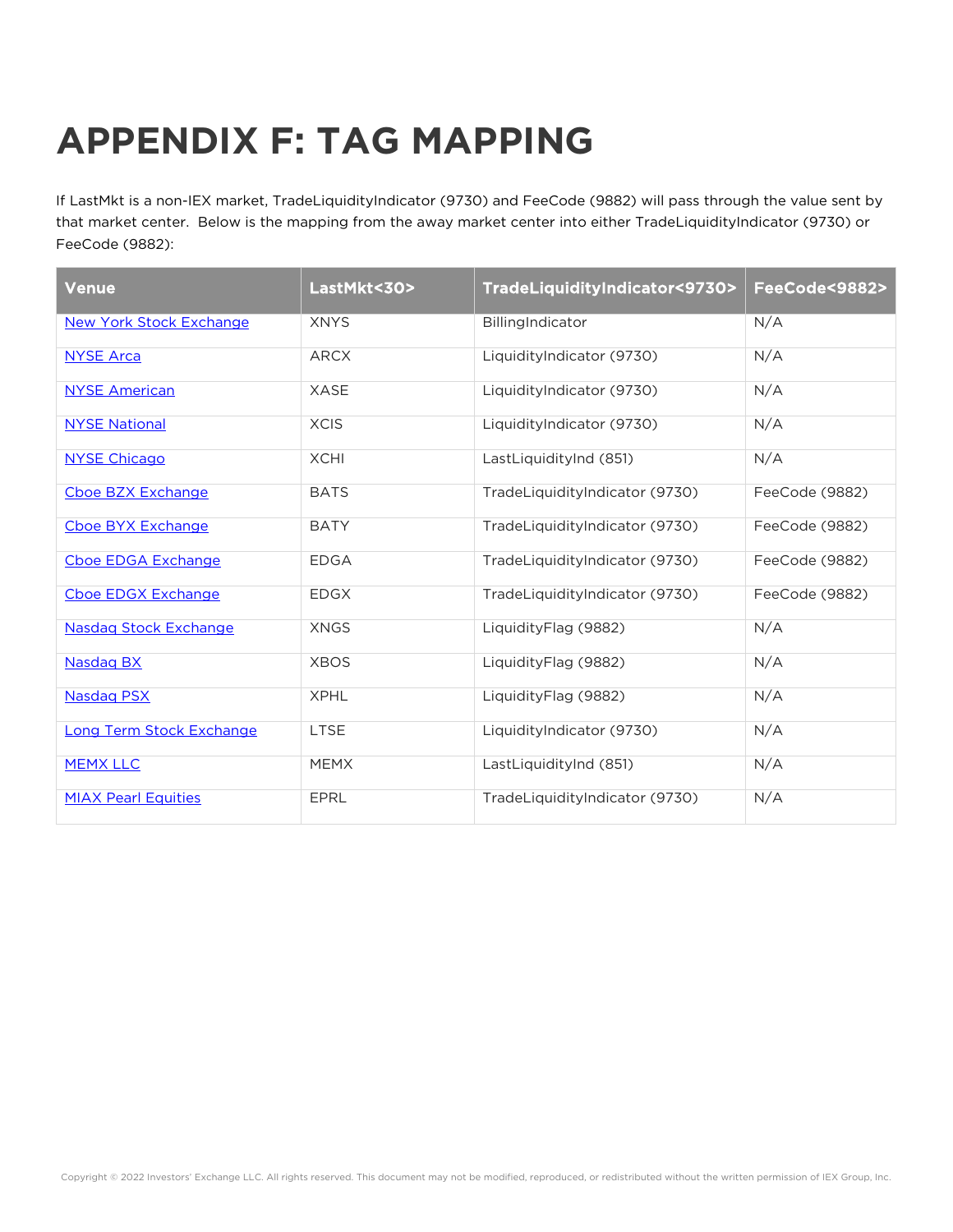

## **REVISION HISTORY**

| <b>Version</b> | <b>Date</b>       | <b>Change</b>                                                                                                                                                                                                                                                                                                                                                                                                                                                                                                                                                                                                                                                                                                                                            |
|----------------|-------------------|----------------------------------------------------------------------------------------------------------------------------------------------------------------------------------------------------------------------------------------------------------------------------------------------------------------------------------------------------------------------------------------------------------------------------------------------------------------------------------------------------------------------------------------------------------------------------------------------------------------------------------------------------------------------------------------------------------------------------------------------------------|
| O.1            | January 18, 2013  | Document created with Market, Limit, Pegged                                                                                                                                                                                                                                                                                                                                                                                                                                                                                                                                                                                                                                                                                                              |
| 0.2            | February 15, 2013 | Added:<br><b>FOK</b><br>$\bullet$<br>LastMkt<br><b>Unsolicited Cancel</b><br>Updated:<br>Minimum Quantity - valid values tiers<br>RoutingInst<br>$\bullet$<br>Symbology<br>$\bullet$<br>Removed:<br>MinQtyInstruction<br>$\bullet$<br>Primary Peg<br>$\bullet$<br>DirectedVenue<br>$\bullet$<br>Discretion<br>DK<br>$\bullet$<br><b>Trade Correction</b><br>$\bullet$<br>PegDifference                                                                                                                                                                                                                                                                                                                                                                   |
| 0.3            | April 30, 2013    | Needs reject reason (103) for rejected<br>$\bullet$<br>Remove price from market order<br>$\bullet$<br>Remove duplicate price from limit order<br>$\bullet$<br>Changed TradeLiquidityIndicator and RoutingInst values to single<br>$\bullet$<br>characters<br>RoutingInst conflated into ExecInst<br>$\bullet$<br>Unsolicited Cancels now has ClOrdID referencing OrigClOrdID as opposed<br>$\bullet$<br>to 0<br>Pass through values for TradeLiquidityIndicator<br>$\bullet$<br>Added additional routing values to accommodate ability to re-sweep<br>$\bullet$<br>locked market<br>Removed SelfTradePreventFlag<br>$\bullet$<br>Added OrdQty as required field in Cancel Request message<br>$\bullet$<br>Updated system availability times<br>$\bullet$ |
| 0.4            | May 31, 2013      | Added restriction that booked (non-IOC, non-FOK) orders that are<br>$\bullet$<br>completely hidden (MaxFloor=0) cannot be marked as ISO<br>Updated routing options for Market (now IEX and route to take only) and<br>$\bullet$<br>Limit (should have the resweep options available)                                                                                                                                                                                                                                                                                                                                                                                                                                                                     |
| 1.0            | June 7, 2013      | Added drop copy<br>$\bullet$<br>Miscellaneous cleanup<br>$\bullet$                                                                                                                                                                                                                                                                                                                                                                                                                                                                                                                                                                                                                                                                                       |
| 1.10           | July 31, 2013     | Removed LocateReqd from being echoed in execution reports<br>$\bullet$<br>ISO orders only compatible with IOC<br>$\bullet$<br>Included LeavesQty expectation in messages<br>$\bullet$<br>Corrected Pending Replace OrderStatus/ExecType<br>$\bullet$<br>Updated Voting symbology<br>$\bullet$<br>Max Shares allowed now set at 10,000,000<br>$\bullet$<br>Updated Order Reject Reasons table<br>$\bullet$<br>ClOrdID length now 20 characters<br>$\bullet$<br>Updated Trade Bust message to UCC<br>Added reference to DeliverToCompID<br>Added Pending New message type                                                                                                                                                                                  |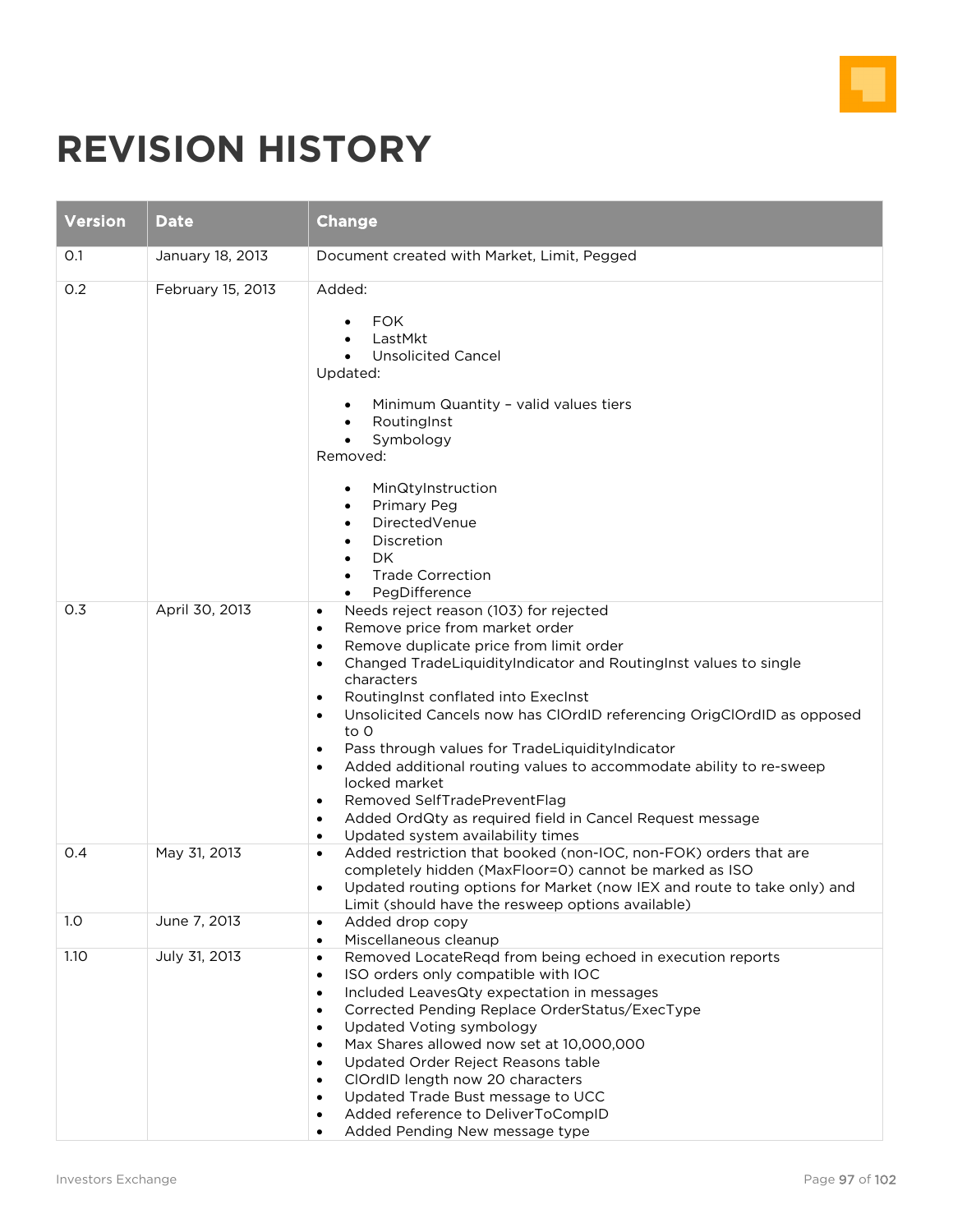

|      |                    | Added 100 and 200 MinQty tiers                                                                                                                                                                                                                                                                                                                                                                                                                                                                                                                                                                                                                                                                            |
|------|--------------------|-----------------------------------------------------------------------------------------------------------------------------------------------------------------------------------------------------------------------------------------------------------------------------------------------------------------------------------------------------------------------------------------------------------------------------------------------------------------------------------------------------------------------------------------------------------------------------------------------------------------------------------------------------------------------------------------------------------|
| 1.20 | September 27, 2013 | Amended to account for go-live conditions (no displayed, no pre/post<br>$\bullet$<br>sessions)<br>Added additional MinQty tiers (300 - 900)<br>$\bullet$                                                                                                                                                                                                                                                                                                                                                                                                                                                                                                                                                  |
| 1.30 | November 18, 2013  | Removed tag 122 (OrigSendingTime) from Drop Copy<br>$\bullet$<br>Added 9730=S (Self Cross)<br>$\bullet$<br>Midpoint Peg now supports a non-priced order<br>$\bullet$<br>Updated routable support to include Route to Take with Resweep (in<br>addition to Route to Take)                                                                                                                                                                                                                                                                                                                                                                                                                                  |
| 1.40 | January 6, 2014    | Added LastMkt table (Appendix D) and CMS support<br>$\bullet$                                                                                                                                                                                                                                                                                                                                                                                                                                                                                                                                                                                                                                             |
| 1.50 | May 30, 2014       | Updated Hours of Operation<br>$\bullet$<br>Added Primary Peg (40=P, 18=R)<br>$\bullet$<br>Added Anti-internalization Group ID (7928)<br>$\bullet$<br>Added Route to Rest Away (18=v)<br>$\bullet$<br>Added ability to Cancel Replace MinQty<br>$\bullet$<br>Added LastLiquidityIndicator (851)<br>$\bullet$<br>Added InvestorID (8484)<br>$\bullet$<br><b>Removed MinQty Tiers</b><br>$\bullet$<br>Removed CBSX and NSX from Last Market Values<br>$\bullet$<br>Updated behavior for IOC for Route To Take with Resweep (accepting<br>$\bullet$<br>instead of rejecting)<br>Updated Appendix B with Common Certification Issues<br>$\bullet$<br>Clarified that ExecID (17) is case sensitive<br>$\bullet$ |
| 1.60 | September 18, 2014 | <b>Added Discretionary Peg</b><br>$\bullet$<br>Added MinQtyInstruction (9500)<br>$\bullet$<br>Updated LastLiquidityIndicator (851) - added 3=Routed, updated Removed<br>$\bullet$<br>Liquidity on Recheck from value of 4 to value of 9                                                                                                                                                                                                                                                                                                                                                                                                                                                                   |
| 1.70 | November 26, 2014  | Added MinQtyInstruction=A (All or None Remaining)<br>$\bullet$<br>Clarified Drop Copy 109 format<br>$\bullet$                                                                                                                                                                                                                                                                                                                                                                                                                                                                                                                                                                                             |
| 1.80 | December 4, 2014   | Added support for displayed orders<br>$\bullet$<br>Added support for Route to Rest (SweepPost+) and Route to Rest with Re-<br>$\bullet$<br>sweep (Router+) routing strategies                                                                                                                                                                                                                                                                                                                                                                                                                                                                                                                             |
| 2.00 | December 22, 2014  | Updated the launch date for non-protected displayed functionality to Feb<br>$\bullet$<br>27, 2015<br>Revised "Display Attributes"<br>Updated description of functionality in Route to Rest (SweepPost+)<br>strategy<br>Corrected MaxFloor guidelines<br>$\bullet$                                                                                                                                                                                                                                                                                                                                                                                                                                         |
| 2.10 | March 9, 2015      | Renamed Routable orders (18=r, s, t, u, v)<br>$\bullet$<br>Renamed Exec Instruction= i to "Standard" from "IEX Only"<br>$\bullet$<br>Removed requirement for MaxFloor 111=0 for Peg orders<br>$\bullet$<br>Removed description of functional details and provided reference link to<br><b>IEX Subscriber Manual</b>                                                                                                                                                                                                                                                                                                                                                                                       |
| 2.20 | April 2, 2015      | Added values 'SL' and 'L' to TradeLiquidityIndicator<br>$\bullet$<br>Removed Lava FLOW from Last Market values<br>$\bullet$<br>Added "also known as" labels to Routable orders<br>$\bullet$<br>Added "Long" after the "2" value for Tag 54<br>$\bullet$                                                                                                                                                                                                                                                                                                                                                                                                                                                   |
| 2.30 | June 30, 2015      | Updated Address and Market Ops #<br>$\bullet$<br>Added support for Extended Hours and System Hours<br>Market orders may be sent with a TIF of DAY when the Subscriber's port is<br>configured<br>Amendments are no longer accepted for market orders and orders with a<br>$\bullet$<br>TIF of IOC or FOK                                                                                                                                                                                                                                                                                                                                                                                                  |
| 2.31 | September 22, 2015 | Corrected typo involving MinQty and ISO. MinQty not supported for ISO<br>$\bullet$<br>orders.                                                                                                                                                                                                                                                                                                                                                                                                                                                                                                                                                                                                             |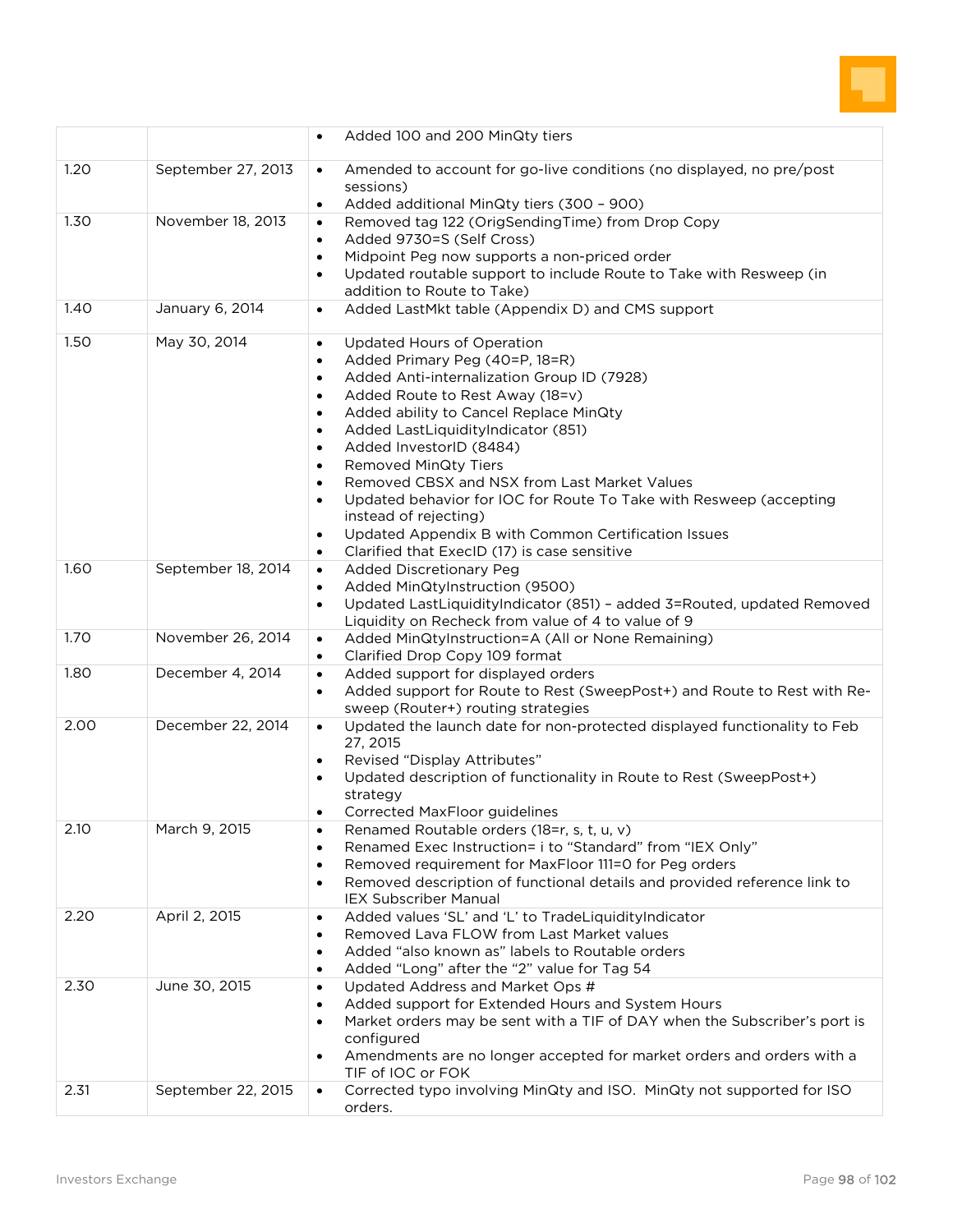

| 2.32  | April 12, 2016    | Updated Last Market Values appendix with NSX<br>$\bullet$<br>Added clarification to Symbology Appendix A, noting corresponding port<br>$\bullet$<br>level configuration needs to be made                                                                                                                                                                                                                                                                                                                                                                                                                                                                                                                                                                                                                                                                                                                                                                                                                             |
|-------|-------------------|----------------------------------------------------------------------------------------------------------------------------------------------------------------------------------------------------------------------------------------------------------------------------------------------------------------------------------------------------------------------------------------------------------------------------------------------------------------------------------------------------------------------------------------------------------------------------------------------------------------------------------------------------------------------------------------------------------------------------------------------------------------------------------------------------------------------------------------------------------------------------------------------------------------------------------------------------------------------------------------------------------------------|
| 2.40  | May 19, 2016      | Added ContraBroker (375) and NoContraBrokers (382) for Investors<br>$\bullet$<br>Exchange execution and trade bust messages                                                                                                                                                                                                                                                                                                                                                                                                                                                                                                                                                                                                                                                                                                                                                                                                                                                                                          |
| 2.50  | June 27, 2016     | Updated routing options to align with Investors Exchange offering<br>$\bullet$<br>(removed Route to options; added Router and Router Basic routing<br>options)<br>Retired Route to Rest Away routing option (18=v)<br>$\bullet$<br>Updated end time of the Post-Market Session<br>$\bullet$<br>Consolidated change history with IEX ATS FIX Specification<br>$\bullet$<br>Updated Trade Busts to reflect that LastLiquidityInd (851) is not included<br>$\bullet$<br>Added Appendix E: TIF Matrix<br>$\bullet$                                                                                                                                                                                                                                                                                                                                                                                                                                                                                                       |
| 2.51  | July 22, 2016     | ContraBroker (375) and NoContraBrokers (382) are now populated for<br>$\bullet$<br>execution and trade bust messages received from IEX or away venues<br>Updated Appendix E: TIF Matrix<br>$\bullet$<br>Clarified Cancel / Replace (35=G) treatment of Account (1) tag<br>$\bullet$<br>Updated end of post-market session to 5:00 PM EST<br>$\bullet$<br>Added Trade At ISO (18=y)<br>Updated definition of MPV to be \$0.05 increments for securities in the Tick<br>Size Pilot Test Groups                                                                                                                                                                                                                                                                                                                                                                                                                                                                                                                         |
| 2.52  | August 11, 2016   | Added 5 (Good 'til Extended) and M (System Hours) to TIFs that are<br>$\bullet$<br>supported by Peg orders                                                                                                                                                                                                                                                                                                                                                                                                                                                                                                                                                                                                                                                                                                                                                                                                                                                                                                           |
| 2.60  | May 25, 2017      | Added clarification in FIX Tags section for how to identify required tags per<br>$\bullet$<br>message type<br>Added support for accepting Market orders with a TIF of Day prior to the<br>$\bullet$<br>start of the Regular Market Session<br>Added MOO, LOO, MOC, LOC<br>$\bullet$<br>Updated permitted TIF values<br>$\bullet$<br>Amended cancel/replace acceptance conditions<br>$\bullet$<br>851=4 (Auction)<br>$\bullet$<br>Added Single-price Opening, Reopening, Closing Transaction<br>TradeLiquidityIndicator values<br>9730=X (Opening Match on IEX)<br>9730=O (Opening Auction on IEX)<br>$\bullet$<br>9730=C (Closing Auction on IEX)<br>$\bullet$<br>9730=H (Halt / Volatility Auction on IEX)<br>$\bullet$<br>9730=N (IPO Auction on IEX)<br>$\bullet$<br>9730=Q (Trade on IEX during a crumbling quote)<br>Added note that certain TradeLiquidityIndicator values (9730=L,S,Q) may<br>be used in conjunction with other TradeLiquidityIndicator values<br>Updated Appendix E: TIF Matrix<br>$\bullet$ |
| 2.61  | July 3, 2017      | Clarified that 9730=Q is provided to the liquidity remover<br>$\bullet$                                                                                                                                                                                                                                                                                                                                                                                                                                                                                                                                                                                                                                                                                                                                                                                                                                                                                                                                              |
| 2.62  | July 13, 2017     | 18=Q (Market Maker Peg)<br>$\bullet$<br>Corrected ExecInst values accepted for Market Orders<br>$\bullet$<br>MinQty is not compatible with Market Orders with 59=0 submitted during<br>the Pre-Market Session<br>Removed 9730=Q<br>$\bullet$                                                                                                                                                                                                                                                                                                                                                                                                                                                                                                                                                                                                                                                                                                                                                                         |
| 2.63  | October 19, 2017  | Added Crumbling Quote liquidity indicator code<br>$\bullet$<br>9730=Q (Trade on IEX during a crumbling quote)                                                                                                                                                                                                                                                                                                                                                                                                                                                                                                                                                                                                                                                                                                                                                                                                                                                                                                        |
| z2.64 | February 21, 2018 | Removed the port setting requirement to accept market orders marked<br>$\bullet$<br>with a TIF of DAY<br>Updated the description of 9730=Q (Removed liquidity on IEX during a<br>$\bullet$<br>crumbling quote)<br>Updated NYSE Mkt to NYSE American.                                                                                                                                                                                                                                                                                                                                                                                                                                                                                                                                                                                                                                                                                                                                                                 |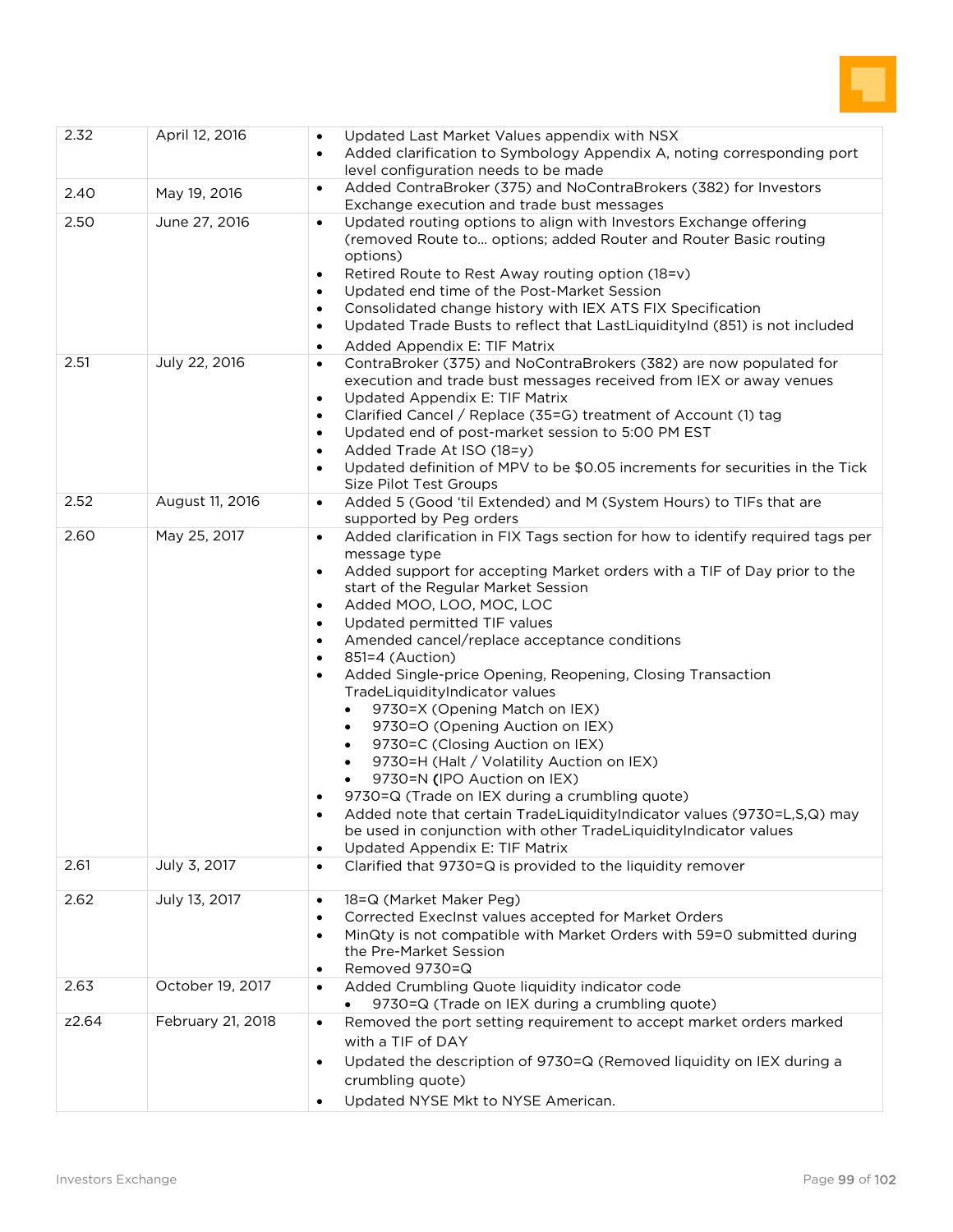

|      |                  | Updated the names of the Bats exchanges to Cboe exchanges.                                                                                                                                                                                                                                                                                                                                                                                     |
|------|------------------|------------------------------------------------------------------------------------------------------------------------------------------------------------------------------------------------------------------------------------------------------------------------------------------------------------------------------------------------------------------------------------------------------------------------------------------------|
| 2.65 | April 11, 2018   | Added FeeCode (9882)<br>$\bullet$<br>Added Appendix F to identify tag mapping for values received from away<br>markets to TradeLiquidityIndicator (9730) and FeeCode (9882).<br>Updated HandlInst (21) to be an optional tag and ignored if present.<br>$\bullet$                                                                                                                                                                              |
| 2.66 | April 20, 2018   | Updated the description of 9730=N (Removed liquidity on IEX with a buy<br>$\bullet$<br>(sell) order that is executable at the NBO (NBB))<br>Updated IPO Auction TradeLiquidityIndicator value<br>$\bullet$<br>9730=P (IPO Auction on IEX)<br>Added NYSE National tag mapping to Appendix F<br>$\bullet$                                                                                                                                        |
| 2.67 | May 9, 2018      | Updated the description of 9730=I (Trade involves non-displayed liquidity)<br>$\bullet$<br>Updated the descriptions of each 9730 value (cosmetic updates)<br>$\bullet$<br>Added execution of displayed Continuous Book interest in a cross or<br>$\bullet$<br>auction indicator code<br>9730=D (Execution of displayed Continuous Book interest in a cross or<br>auction (applied with X, O, or C, only))<br>Added NYSE National to Appendix D |
| 2.68 | July 9, 2018     | Remove Router Basic and map 18=s to Router (18=u)<br>$\bullet$<br>This change is effective August 9, 2018                                                                                                                                                                                                                                                                                                                                      |
| 2.69 | March 27, 2019   | Updated to Reject Market Day orders during the pre-market session for<br>$\bullet$<br>non-IEX listed securities<br>This change is effective March 25, 2019                                                                                                                                                                                                                                                                                     |
| 2.7  | August 20, 2019  | Update to remove references to retired industry Tick Pilot pricing<br>$\bullet$<br>increments<br>Added Retail order type<br>$\bullet$<br>Added Retail Liquidity Provider order type<br>$\bullet$<br>Added Tag 9416 = 'R' (Retail) and 'T" (Retail Liquidity Provider)<br>This change will be effective on the launch of the IEX Retail Price<br>$\bullet$<br>Improvement program, communicated in an IEX Trading Alert                         |
| 2.71 | October 1, 2019  | Removed value 'N' from tag 9730<br>Added value 'R' and 'A' to tag 9730<br>$\bullet$<br>Removed wording around Tick Size Pilot<br>$\bullet$<br>Added new order type Corporate D-Peg<br>Added Execlnst(18) = z for Corporate D-Peg (C-PEG) orders<br>Updated Appendix E (TIF Matrix)<br>$\bullet$                                                                                                                                                |
| 2.72 | February 5, 2020 | Added Anti-Internalization Qualifiers to tag 7928<br>$\bullet$<br>This change will be effective on the launch of the IEX AIQ modifier,<br>$\bullet$<br>communicated in an IEX Trading Alert                                                                                                                                                                                                                                                    |
| 2.73 | May 28, 2020     | Added new D-Limit order type functionality<br>$\bullet$                                                                                                                                                                                                                                                                                                                                                                                        |
| 2.74 | July 16, 2020    | Removed Market Maker Peg Order Type<br>$\bullet$                                                                                                                                                                                                                                                                                                                                                                                               |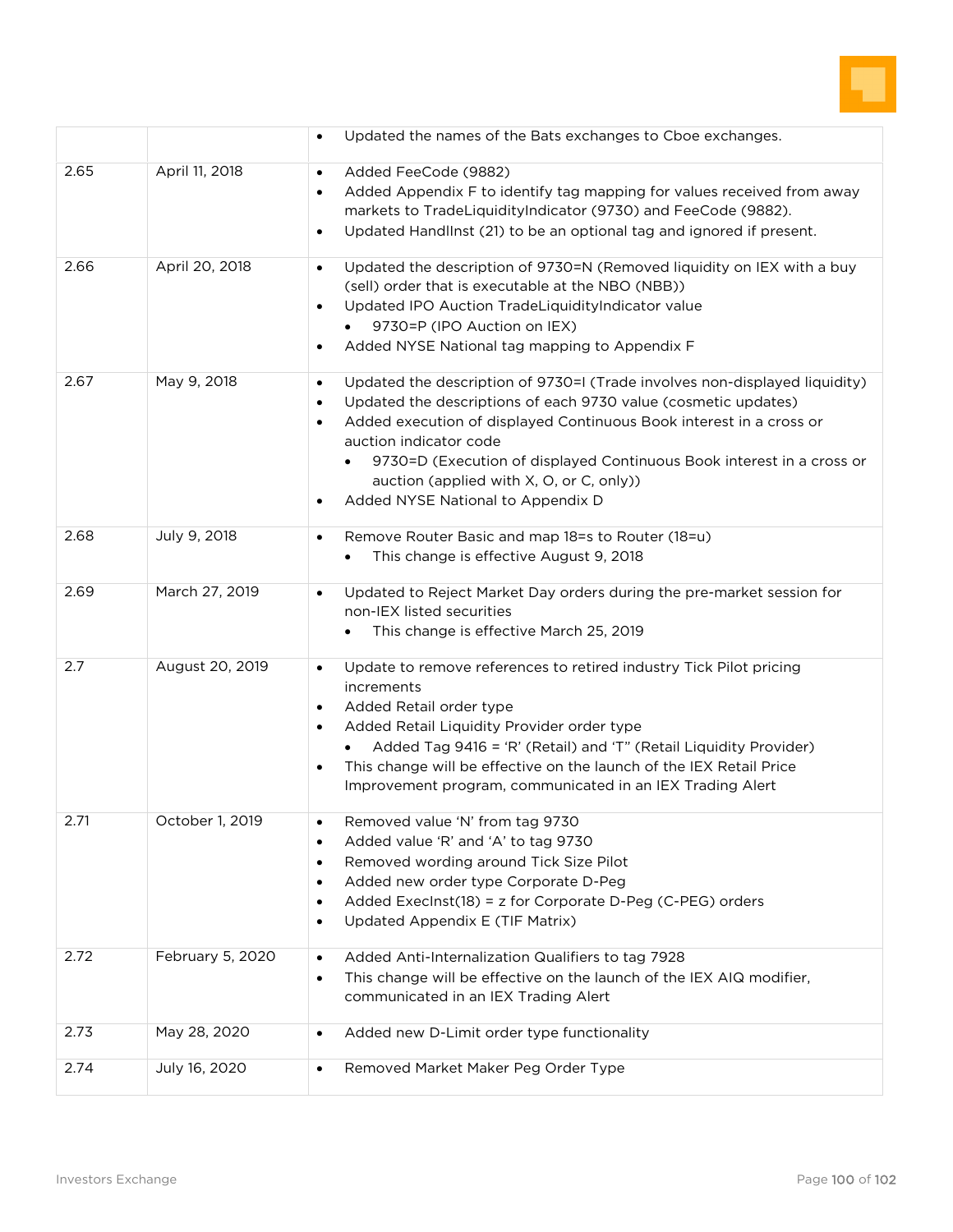

| 2.75 | August 25, 2020   | Updated Last Market Codes in Appendix D and Appendix F to include new<br>$\bullet$<br>exchanges (LTSE, MEMX and EPRL)                                                                                                                                                                                                                                     |
|------|-------------------|-----------------------------------------------------------------------------------------------------------------------------------------------------------------------------------------------------------------------------------------------------------------------------------------------------------------------------------------------------------|
| 2.76 | August 28, 2020   | Removed "pending SEC Approval" text for D-Limit order type<br>$\bullet$                                                                                                                                                                                                                                                                                   |
| 2.77 | November 5, 2020  | Added new O-Peg order type functionality<br>$\bullet$                                                                                                                                                                                                                                                                                                     |
| 2.78 | November 28, 2020 | Amended OrderType (40) being populated with value of [P] when ExecInst<br>$\bullet$<br>(18) is populated                                                                                                                                                                                                                                                  |
| 2.79 | January 11, 2021  | Allowed PegDifference (211) as an amendable field<br>Removed in AIQ cancel message receiving LastPx (31), LastShares (32),<br>LeavesQty(151), LastLiquidityInd(851), TradeLiquidityIndicator(9730)                                                                                                                                                        |
| 2.80 | March, 2021       | Removed MaxFloor restriction for odd lot sizes (to allow displayed odd lot<br>$\bullet$<br>orders) and updated MaxFloor description throughout specs to clarify how<br>it effects displayed/non-displayed status of orders<br>Removed values 'I' and 'L' from Tag 9730<br>$\bullet$<br>Added Values 'MI','ML','TI' and 'TL' to Tag 9730<br>$\bullet$      |
| 2.81 | March 24, 2021    | Removal of Fee Code 'N' from page 69<br>$\bullet$<br>Updated TradeLiquidityIndicator (9730) to reflect availability of certain<br>$\bullet$<br>codes until April 1st 2021                                                                                                                                                                                 |
| 2.82 | April 21, 2021    | Added additional FIX Tags to Anti-Internalization Cancel Message<br>$\bullet$<br>Removed old fee codes from TradeLiquidityIndicator (9730) & rollout dates<br>$\bullet$<br>for fee code transition<br>Updated Tag 103 description to include Too late to enter (4)                                                                                        |
| 2.83 | May 24, 2021      | Added clarification that enhancement of AIQ reportable fields is unavailable<br>$\bullet$<br>for routable orders<br>Added clarification that only Cancel Oldest (O) is accepted for Anti-<br>Internalization Qualifiers (AIQ) ID (7928) for routable orders<br>Updated Discretionary Limit parameters for Reserve Orders<br>$\bullet$                     |
| 2.84 | October 5, 2021   | Updated future support of Midpoint Peg (18=M) only for RLP orders with<br>$\bullet$<br>highlights<br>Discontinued future support of Discretionary Peg (18=d) for RLP orders<br>$\bullet$<br>with highlights<br>Discontinued future support of Min Qty for RLP orders with highlights<br>$\bullet$                                                         |
| 2.85 | October 11, 2021  | Added a future supplemental FIX tag 8020 (DisplayRange) for reserve<br>$\bullet$<br>orders                                                                                                                                                                                                                                                                |
| 2.86 | October 19, 2021  | Removed interim highlights<br>$\bullet$<br>Updated RLP order Execlnst to support Midpoint Peg (18=M) only<br>$\bullet$<br>Discontinued support of Discretionary Peg (18=d) for RLP orders<br>$\bullet$<br>Discontinued support of Min Qty for RLP orders<br>$\bullet$<br>Added a supplemental FIX tag 8020 (DisplayRange) for reserve orders<br>$\bullet$ |
| 2.87 | December 17, 2021 | Added Tag 18= Q (Market Maker Peg Order Type)<br>$\bullet$<br>Updated clarity for Routed Peg orders in Tag 40<br>$\bullet$                                                                                                                                                                                                                                |